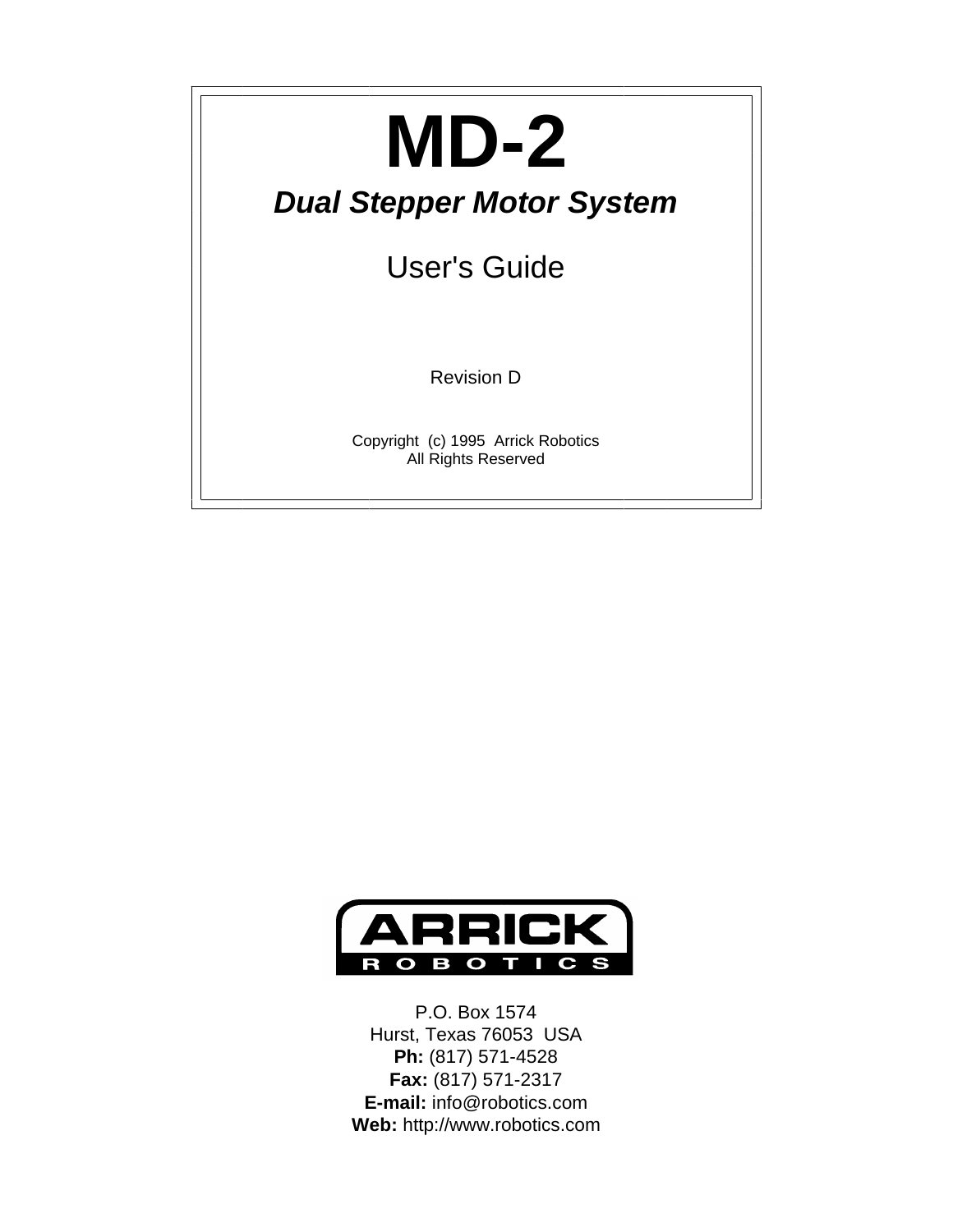### Limited Liability Statement

Arrick Robotics shall not be held liable for any incidental, consequential, or direct damages or expenses associated with the use or misuse of its products. Arrick Robotics does not guarantee that any of its products are designed for any particular use or purpose. The entire risk of suitability and performance of all products lies with the user. Products manufactured and/or sold by Arrick Robotics are not authorized for use as critical components in devices used in life support and other systems whose failure or performance could result in compromised safety or danger to life or property.

Please see page 1-35 for warranty information.

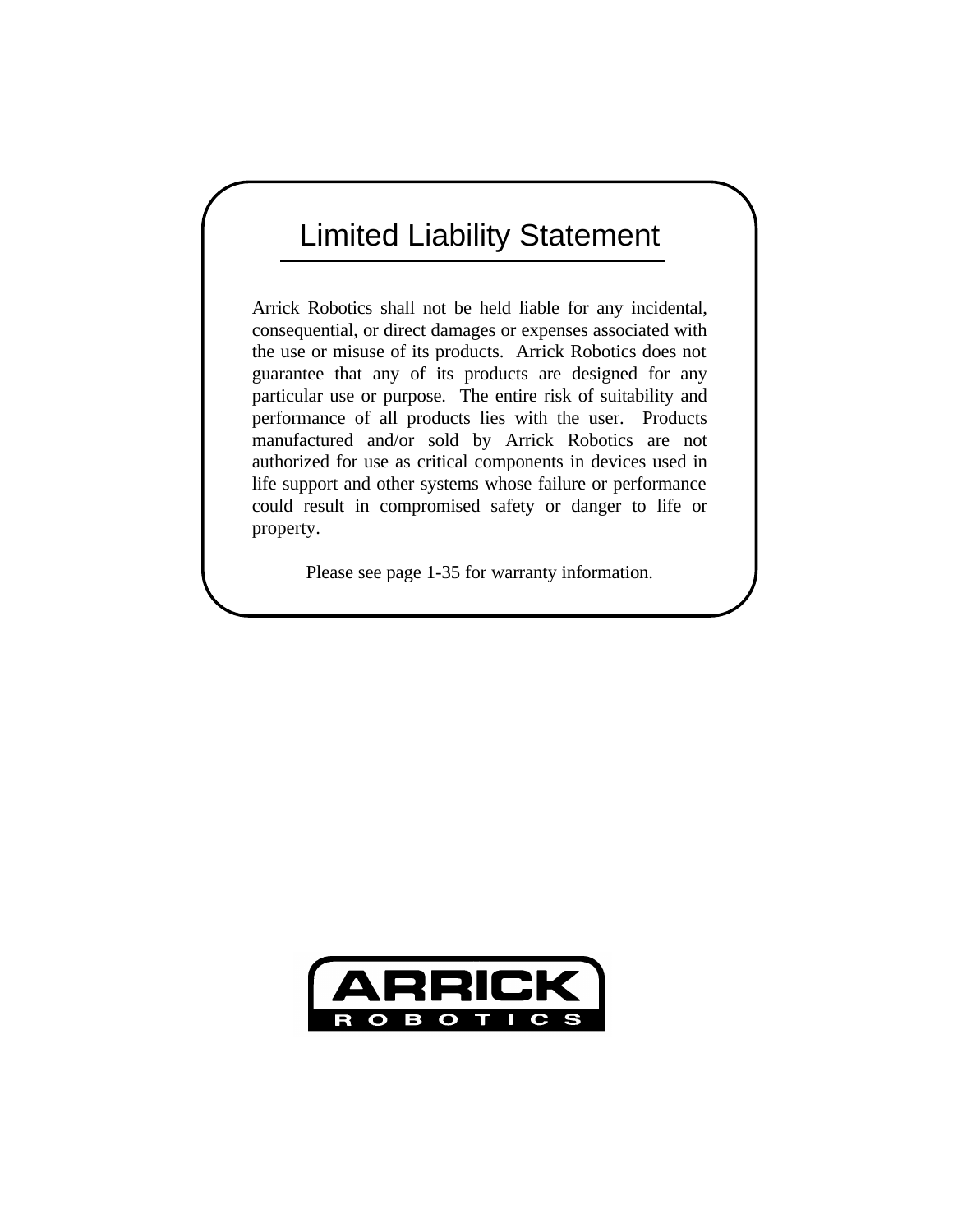### *Sections*

#### **Section 1** *- The MD-2 System*

Installation and operation of the MD-2 dual stepper motor control system. Information on features of the MD-2 hardware and discussion of technical subjects.

#### **Section 2** *- The MD-2 Program*

Installation and use of the MD-2 program which allows the operator to control up to 6 motors (3 MD-2 systems) using the keyboard or joystick. All motor parameters can be edited and experimented with. Motion control programs can be created automatically and executed from the environment, from batch files, or from the command line.

#### **Section 3** *- Level 1 Subroutine Library*

 Information about using the level 1 subroutine library to create simple custom motion control programs in BASIC, Q-Basic, Quick-Basic, Visual-Basic, Pascal and C languages.

#### **Section 4** *- Level 2 Subroutine Library*

 Information about using the level 2 subroutine library to create complex custom motion control programs in Quick-Basic, Visual-Basic and C languages. features include ramping, linear and circular interpolation, backlash compensation and more.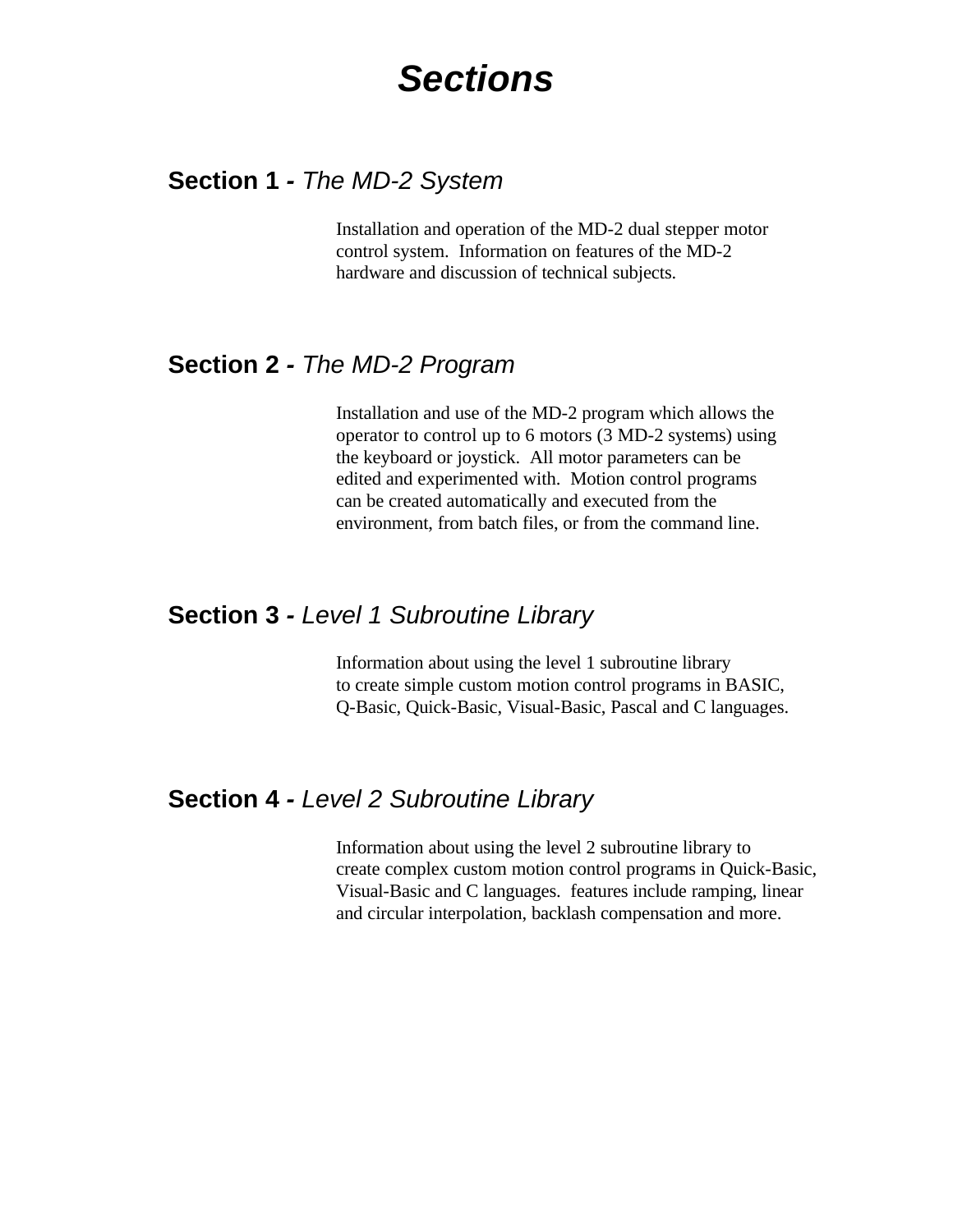**Section 1**

## *The MD-2 System*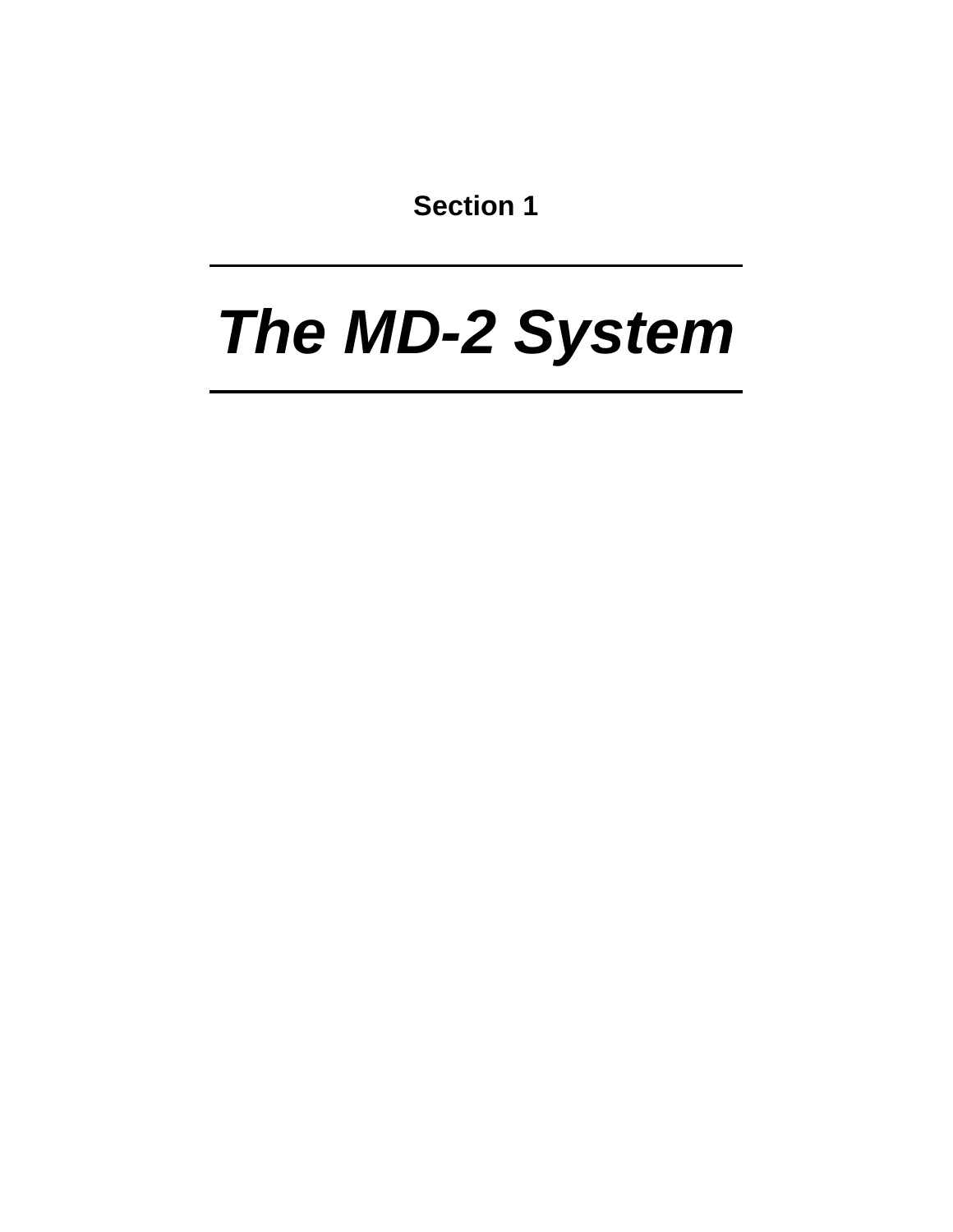### **Section 1**

### **The MD-2 System**

#### *Table of Contents*

| System Requirements 1-1     |  |
|-----------------------------|--|
|                             |  |
|                             |  |
|                             |  |
|                             |  |
|                             |  |
|                             |  |
|                             |  |
|                             |  |
|                             |  |
| Holding/Standby Mode 1-12   |  |
|                             |  |
|                             |  |
|                             |  |
|                             |  |
|                             |  |
|                             |  |
|                             |  |
|                             |  |
| Pulley and Belt Drives 1-24 |  |
| Lead-Screw Drives 1-24      |  |
|                             |  |
| Component Suppliers  1-27   |  |
|                             |  |
|                             |  |
|                             |  |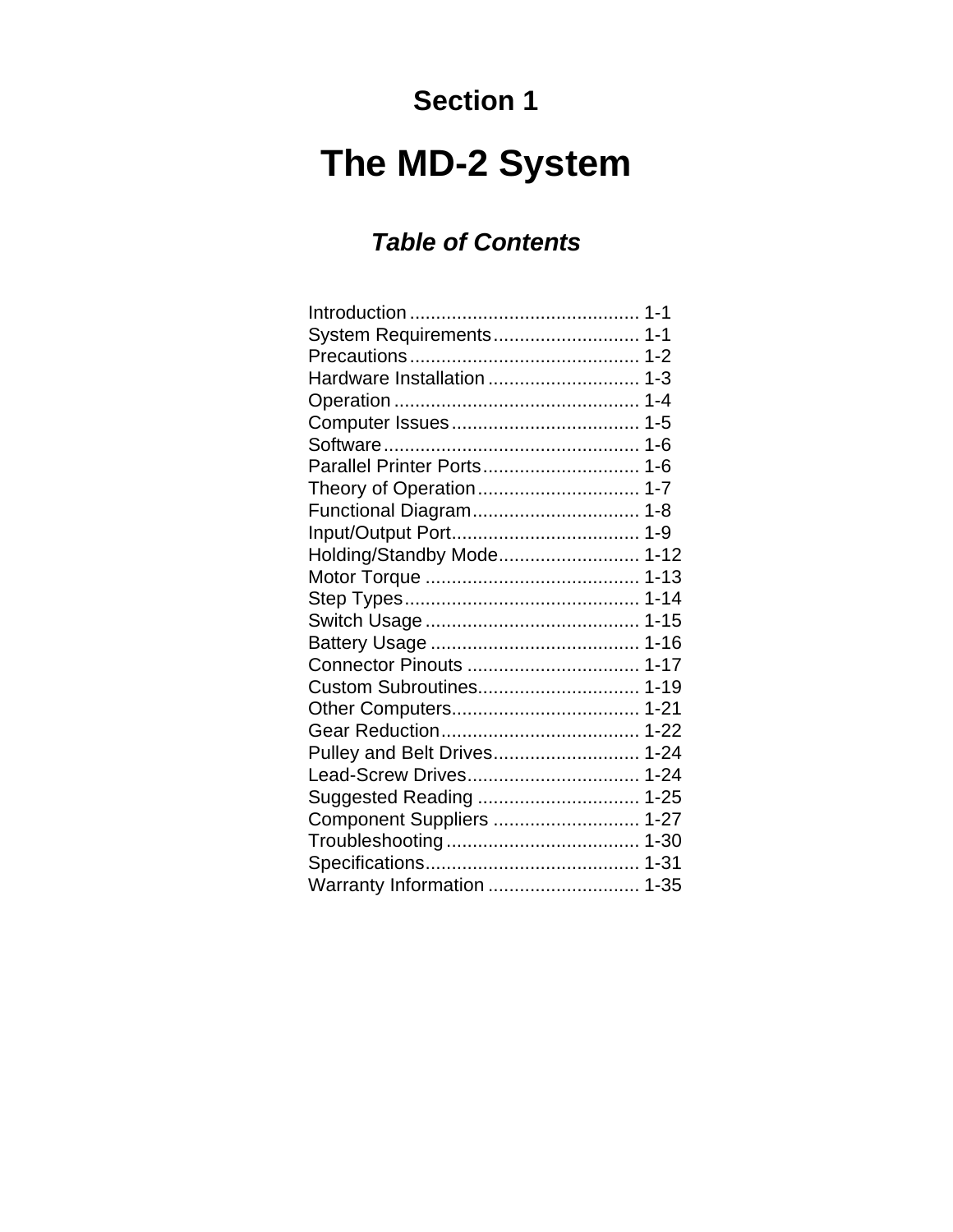### *Introduction*

Congratulations for purchasing the MD-2 Dual Stepper Motor System. This package will provide all of the components necessary to operate stepper motors from an IBM style personal computer including electronics, power supply, motors, cables, software and documentation. Even though this guide covers all MD-2 products, the term 'MD-2' will be used to refer to all models. Any differences between the models will be pointed out when necessary. The MD-2 system is very easy to install and operate as you will find out shortly.

If you have the time and are new to motion control, we suggest you read this entire section to learn the various terms and concepts associated with this subject, then go to the section describing the MD-2 program. If you are already familiar with motion control and your time is limited, we suggest you read through this section until you get to the discussion of parallel printer ports, then go directly to the MD-2 program section to begin operating the system. If your application requires a custom program, you can then select the level 1 or level 2 subroutine libraries and read the appropriate section.

### *System Requirements*

The following computer components are required to use the MD-2 system as intended:

IBM style personal computer (PC, AT, 386 or 486), 286 or higher recommended.

640K of system memory or more.

5.25" (1.2m) or 3.5" (1.44m) high-density floppy disk drive.

Parallel printer port.

DOS 3.0 or higher.

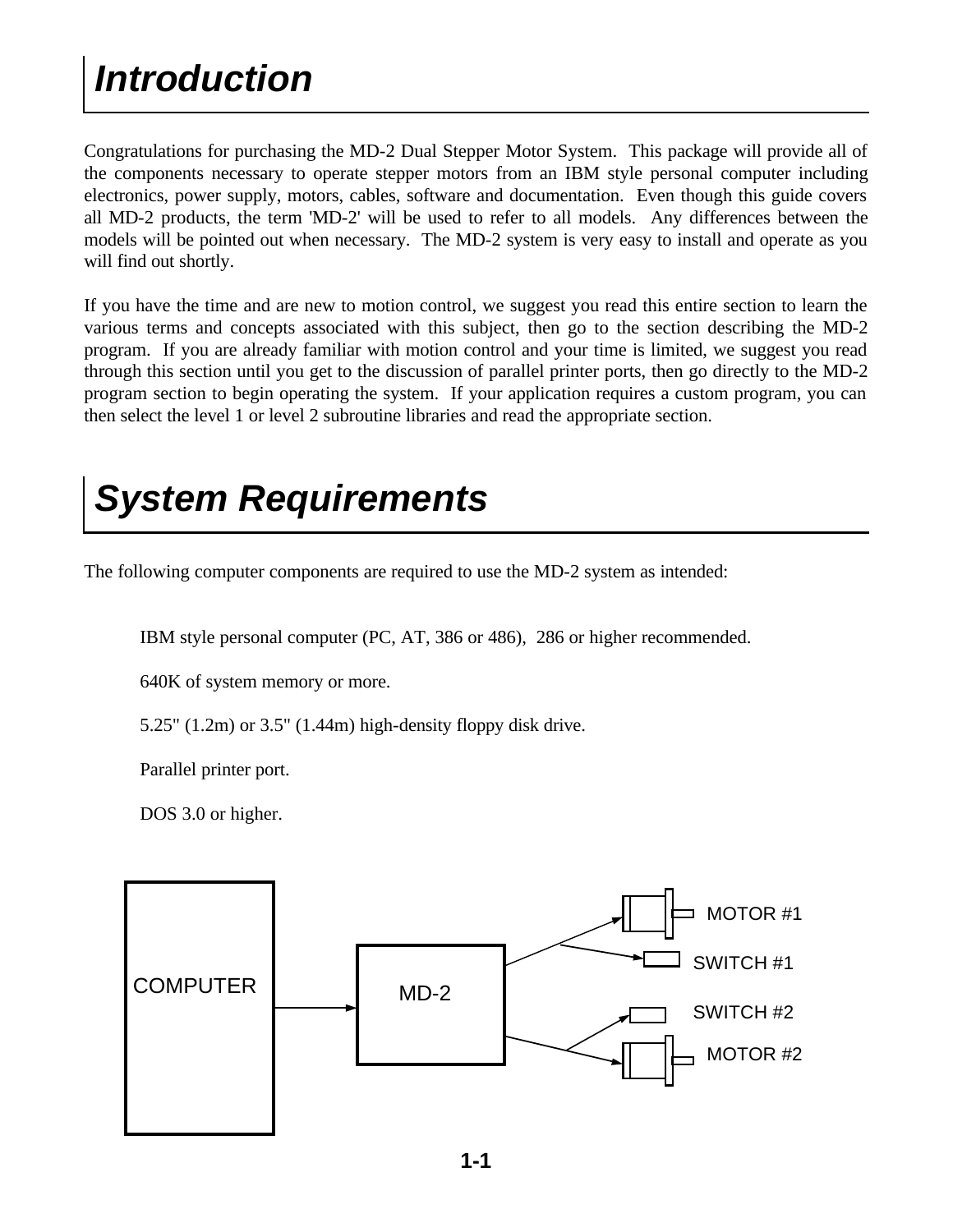### *Precautions*

The following precautions must be followed carefully. Failure to observe these precautions may result in injury, loss of life and/or, damage to property. Use these precautions as a starting point for safe operation of the MD-2 system. Use common sense whenever using equipment like this to insure safe and productive results. If you have any safety-related questions that aren't addressed here, give us a call.

 $\blacksquare$  Never attach or remove motor or computer cables while power is applied to the MD-2 unit or the computer.

■ Never apply power to the MD-2 unit while the computer is turned off. Connecting the MD-2 and the computer to the same power strip will eliminate this possibility.

■ Place the MD-2 unit in a well ventilated area to minimize heat buildup. Mount the motors so that heat buildup is minimized.

 $\blacksquare$  Never use an inappropriate power source.

■ Don't use the Input/Output port incorrectly.

 $\blacksquare$  Never use the MD-2 with inappropriate equipment or in inappropriate environments.

■ Don't use the MD-2 in situations that could cause danger to life or property

■ Don't replace a blown fuse. This indicates a failure. Return the unit to the factory for repair.

■ Disable any TSR (Terminate and stay resident) programs during MD-2 operation. Not doing this could result in erratic motor speed and lost steps but not damage to the system.

■ When writing custom software, never send an invalid pattern to the MD-2. See the custom software section of this guide for more information.

 $\blacksquare$  Do not remove the cover of the MD-2 unit or disassemble the motors.

 $\blacksquare$  Never exceed the specifications of the system.

**Failure to observe these precautions could result in injury, loss of life and/or, damage to property.**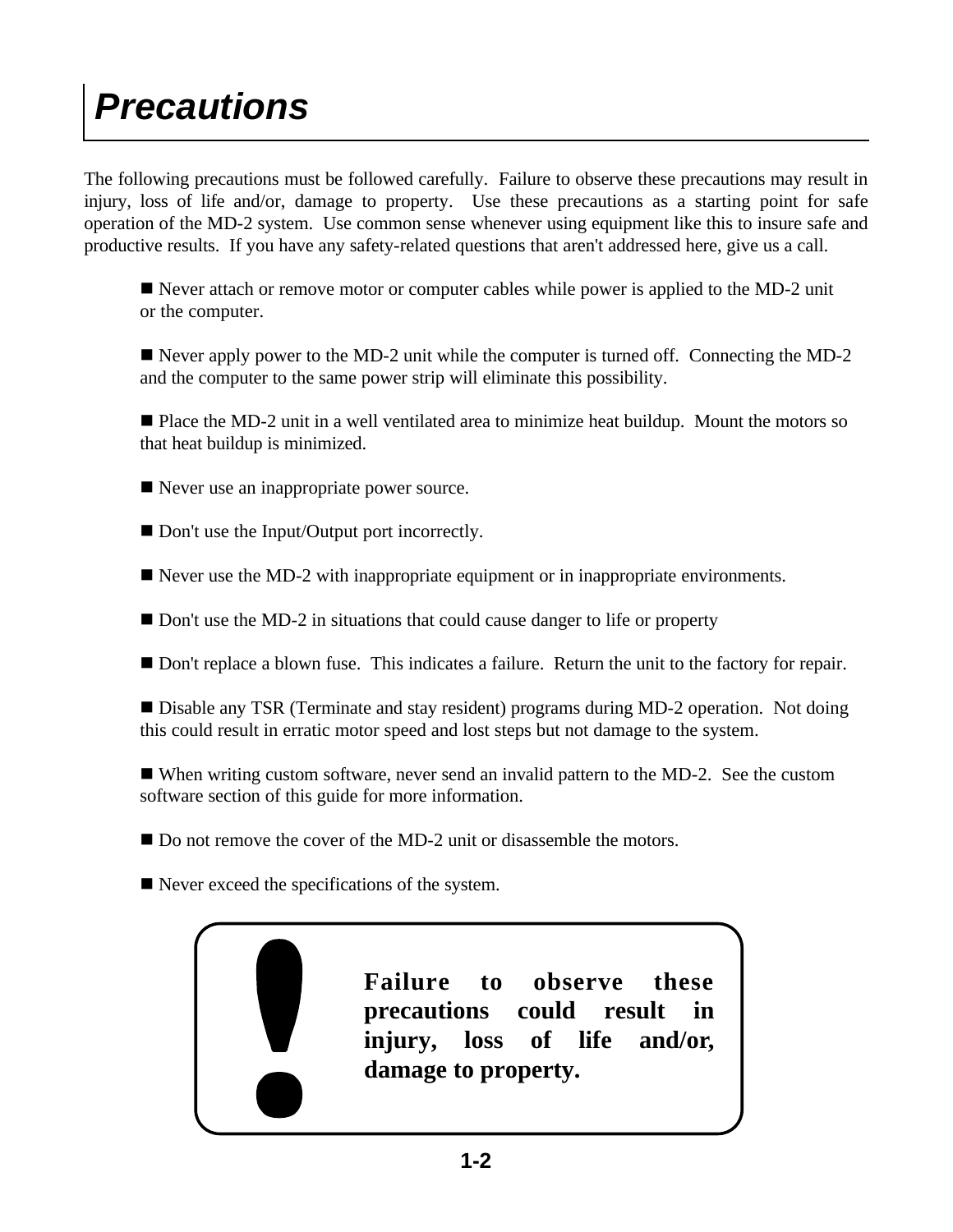Due to the simplicity of the MD-2 system, installation normally takes less than 20 minutes. The user is required to have average computer experience including a minimal knowledge of DOS commands. It will not be necessary to open your computer.

- **1** Check your package for the following items,
	- (1) MD-2 driver box.
	- (2) Stepper motors with switches.
	- (2) Stepper motor cables.
	- (1) 115 VAC power cord.
	- (1) Parallel printer cable.
	- (1) Manual.
	- (1) MD-2 software package.
	- (1) Warranty registration card.
- **2** Fill out the warranty registration card and return it! This will insure that you receive information about software updates and new products, and allows us to provide technical support more effectively.
- **3** Begin by turning off your computer and the power switch on the MD-2 system.
- **4** Connect the stepper motors to the MD-2 driver box using the motor cables. Never connect or remove the motor cables while power is on.
- **5** Connect the MD-2 to your parallel printer port using the cable supplied.
- **6** Plug the MD-2 into a 3-prong, 115 VAC outlet using the AC power cord.
- **7** You can now turn on your computer, then the MD-2 system. The power light should come on.
- **8** Insert the MD-2 program diskette into drive A: and type the following at the DOS prompt:

#### **A: (ENTER) MD2 (ENTER)**

 This is the simplest way to run the MD-2 program, but we suggest that you copy the MD-2 software to your hard disk. See the section covering the MD-2 program for information concerning this. Before moving motors with the MD-2 program, you must select the CALIBRATE item from the OPTIONS menu. You can then enable the MD-2 system, move motors using the keyboard, mouse or joystick and experiment with all motor parameters. The default parameters are normally adequate for initial experimentation, but fine tuning will be required for best results with your particular application. See the MD-2 program section for specific details on operation. On-line help is provided within the program to answer common questions.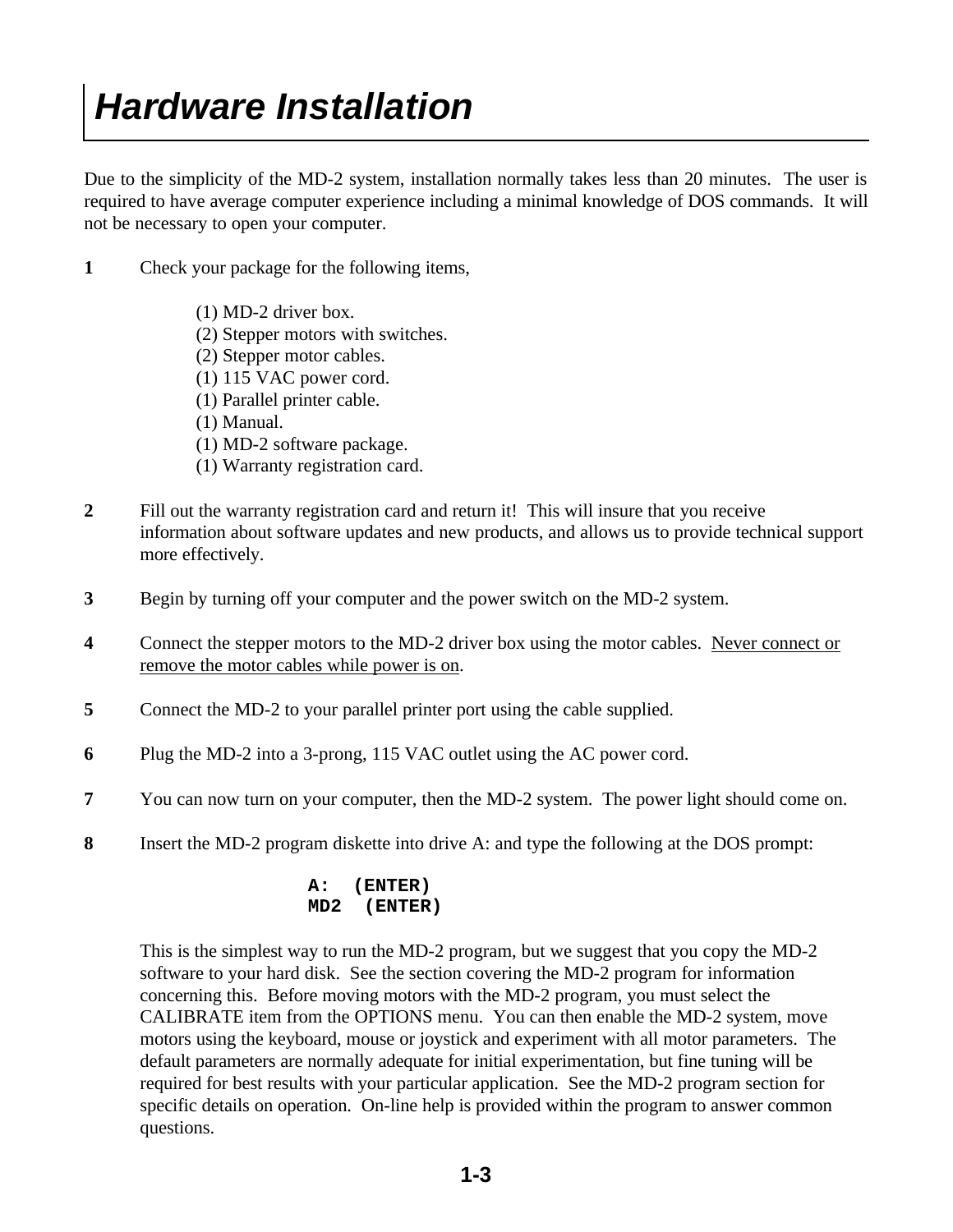### *Operation*

#### **Power Switch**

A power switch is provided to control the MD-2 system when it is connected to a 115 VAC outlet. Never apply power to the MD-2 system while the computer is OFF. At any time the power may be turned OFF without harming the motors or electronics and is useful for emergency stops. This switch will not control power to the MD-2 if a battery is being used to provide power.

#### **Power Light**

The lights on the front panel of the MD-2 enclosure indicate the current condition of the power supply, motors and switches. The 'POWER' light should be ON whenever 115VAC power is being supplied to the unit and the power switch is in the ON position or when battery power is being applied at the battery connector on the rear panel.

#### **Switch Lights**

The 'SWITCH' lights will be ON whenever a switch is pressed. When a switch is pressed, the input signal to the MD-2 is connected to ground (0 volts).

#### **Motor Lights**

The 'MOTOR' lights will be ON whenever the motors are energized. These lights do not necessarily indicate motor movement but only that power is applied to them.

See the troubleshooting section if the MD-2 does not operate as expected.

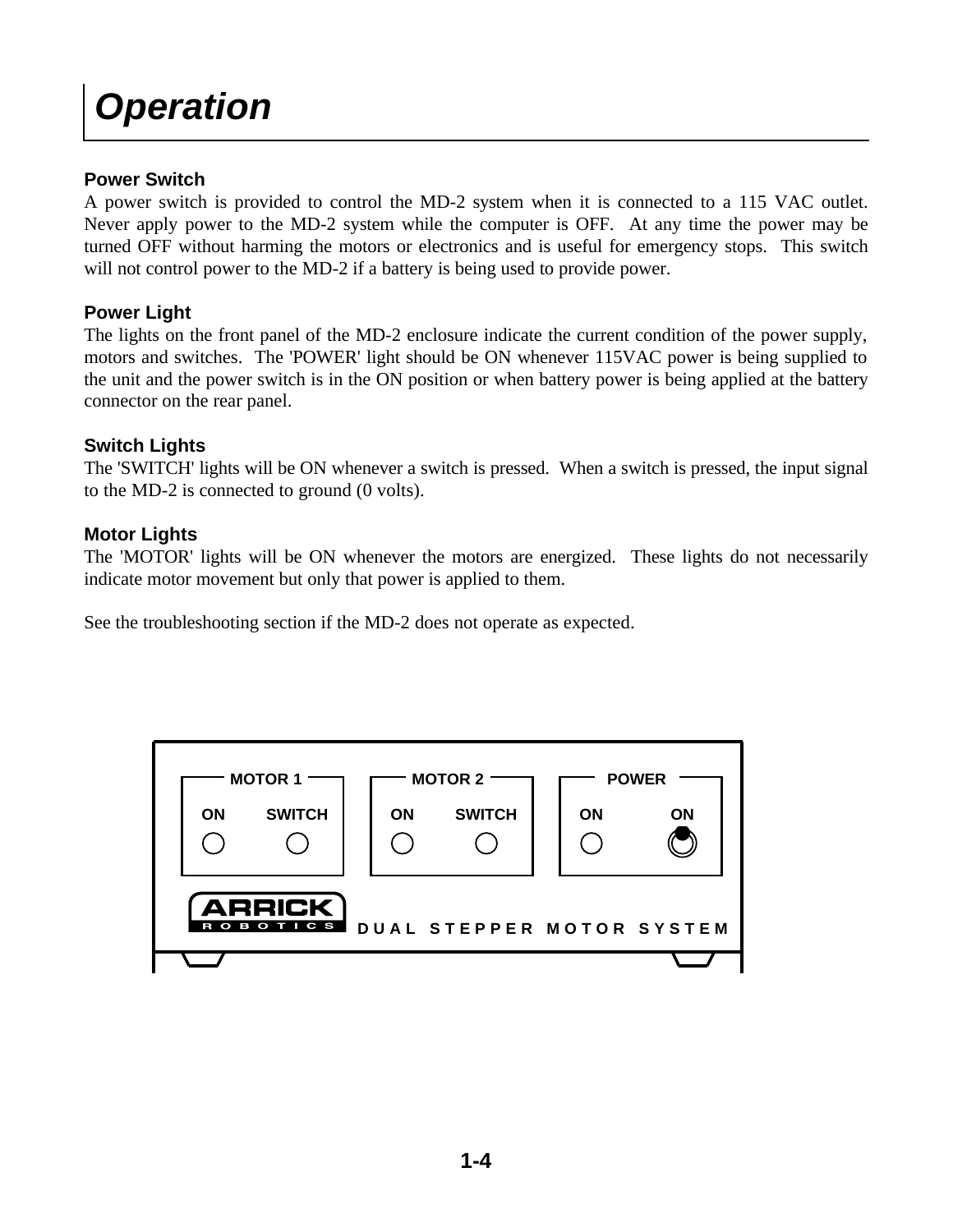### *Computer Issues*

The software provided with the MD-2 system turns your computer into a powerful motor controller using the parallel printer port. The MD-2 driver box contains the power supply and drive electronics for the motors. The actual motion control functions are performed by the computer and software.

#### **Real-Time Control**

To move the motors, the computer must send continuous signals to the MD-2 system. Because of this real-time control, the computer must not be interrupted to perform other tasks while moving the motors. If interruptions occur, the consistency of the signals will be compromised resulting in jerking or rough motor movement and reduced maximum motor speed. The following items can cause problems with these real-time signals -

- $\blacksquare$  Communications port interrupts.
- $\blacksquare$  Mouse interrupts.
- TSR (Terminate and Stay Resident) programs running in the background.
- $\blacksquare$  Hard/floppy disk operation.
- $\blacksquare$  Operating systems that steal processing time such as Windows and OS/2
- Power conservation features.

To minimize these problems, a special parameter has been added to the MD-2 software called 'Leave Interrupts On'. This parameter allows the user to turn off interrupts during motor moves reducing mouse and communications interrupts. Some operating environments such as OS/2 will not let the program disable interrupts which prevents this from working successfully. Check the CONFIG.SYS and AUTOEXEC.BAT files for programs that may operate in the background unexpectedly and remove them when optimum MD-2 performance is required. Some computers have special features that will automatically reduce the computer speed and performance when keyboard or mouse activity is not detected. This will result in a sudden change in motor speeds. Most systems allow these features to be disabled.

#### **Using Windows and OS/2**

Operating environments such as Windows and OS/2 are constantly performing operations in the background which can cause problems with a real-time system such as the MD-2. It is possible to greatly enhance the MD-2's performance in these environments by adjusting configuration files, but it is not possible for the system to perform as good as it does in DOS. A PIF (Program Information File) and icon is provided to allow you to operate the MD-2 program in the Windows V3.1 environment. It is necessary to calibrate the MD-2 in this environment if the MD-2 will be used there. Don't use a calibration file that was created in DOS, in another environment such as Windows. Ultimately, experimentation will determine if the MD-2 can be operated at an acceptable level of performance in your environment. Additional information about this subject can be found in your computer manual and operating system manual.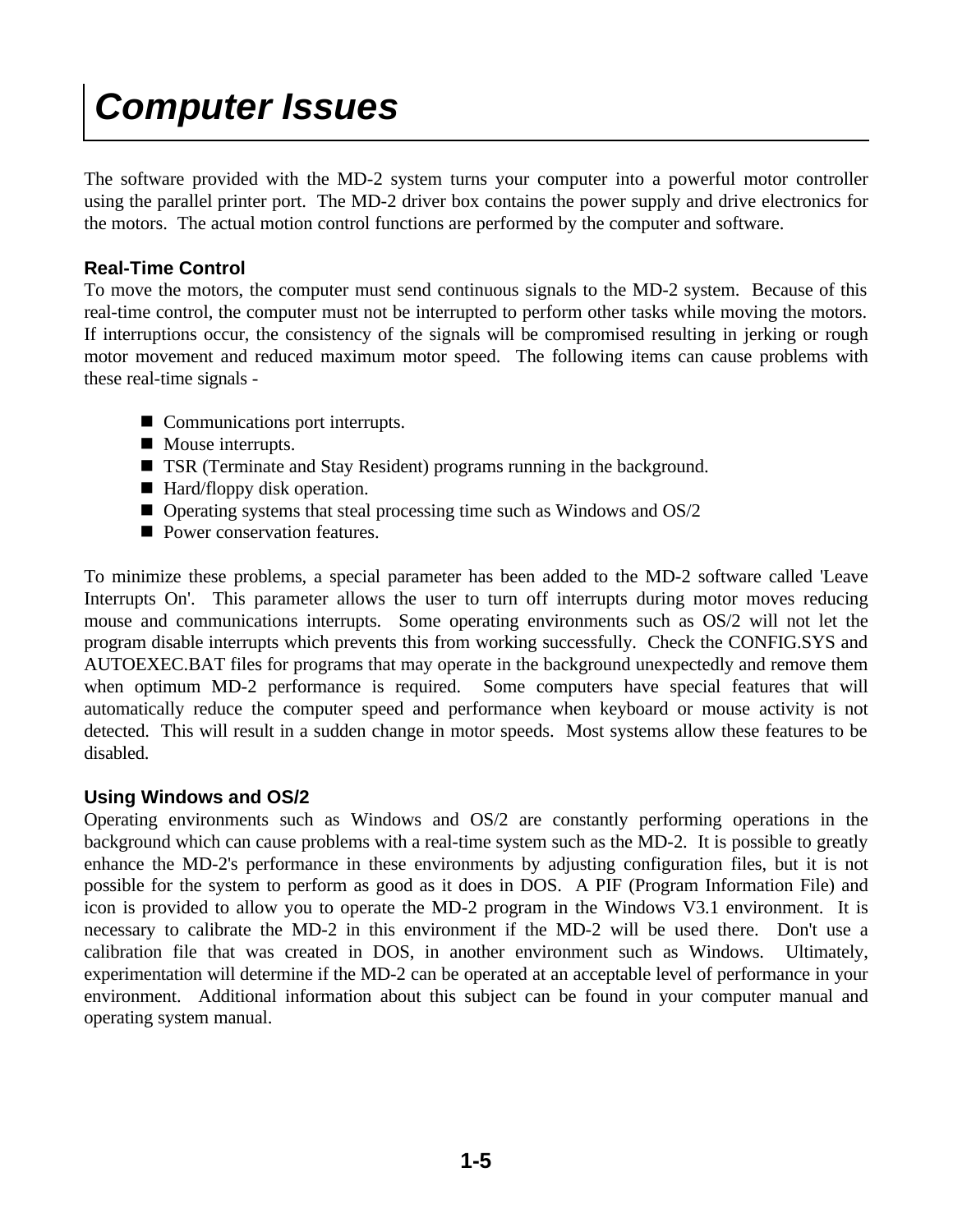### *Software*

The MD-2 system is provided with software which allows you to perform almost any motion control task imaginable. The software allows the MD-2 system to be controlled interactively with the keyboard and joystick, from the DOS prompt, from batch files, or from custom programs written in BASIC, C and PASCAL.

#### **MD-2 Program**

The MD-2 program allows the operator to control the MD-2 dual stepper motor system interactively via the keyboard and joystick. All motor parameters can be edited and experimented with. Motors can be moved and advanced moves such as circles, arcs and grids are also possible. Motion control programs can be loaded, saved, edited and executed. Motion programs as large as 32K can be created automatically using the teach mode which writes code for you. Other features include input bit reading, output bit control, motor speed calibration, standby mode control and port identification. Programs can be run from the DOS command line or from batch files.

#### **Level 1 Subroutine Library**

The level 1 subroutine library provides the routines necessary to build simple custom motion control programs in the following languages: Q-Basic, Quick-Basic, GW Basic, Visual-Basic/DOS, Visual-Basic/Windows, C and Pascal. Easily used to create custom programs which integrate motion control with data acquisition equipment. Elaborate features are left out to reduce complexity and program size.

#### **Level 2 Subroutine Library**

The level 2 subroutine library provides the routines necessary to create complex motion control subroutine programs in Quick-Basic, Visual-Basic, Visual-Basic and C. Includes complex motion control features such as linear and circular interpolation, ramping, backlash compensation, units conversion and soft limits. A motion program interpreter and parameter editing screen along with other advanced features are also included. The level 2 subroutine library was used as the basis for creating the MD-2 program.

### *Parallel Printer Ports*

The MD-2 system connects to the parallel printer port of your computer. There can be as many as 3 printer ports on your computer. Since each port can be attached to an MD-2, a total of 6 motors can be controlled with a single computer. Each port has its own unique address. The three possible addresses are 3BC, 378 and 278. When adding a new printer port to your computer, make sure that no two ports have the same address. The MD-2 software refers to the motors connected to port 3BC as motors 1 and 2, 378 as motors 3 and 4, port 278 as motors 5 and 6. Your computer may have only one or two ports. Since the motor numbers are determined by which port they are connected to, your system may have motors 3 and 4 but not 1 and 2. you may wish to keep your 3BC port connected to your printer since DOS refers to it as LPT1: or PRN: which is the primary default printer. Parallel printer ports are very inexpensive, easy to install and are normally available at computer stores or by mail-order. There are usually jumpers on the boards that allow you to select the desired port address. If the card has a jumper to set the interrupt request (IRQ), its position is not important for operation with the MD-2 system.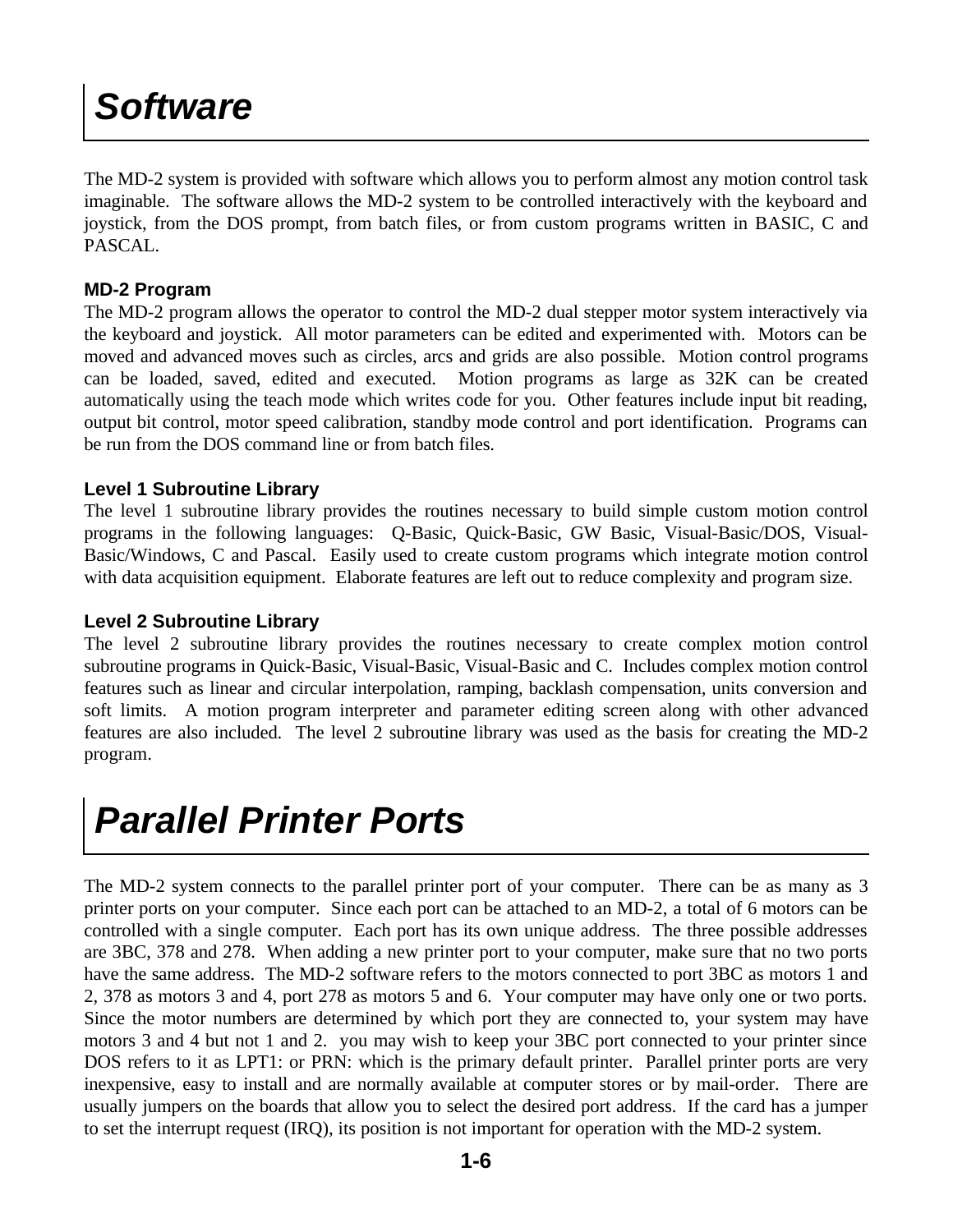### *Theory of Operation*

A stepper motor is a special type of motor that lends itself to precise positioning under digital computer control. Unlike servo motors which require encoder feedback, high-speed electronics and expensive amplifiers, a stepper motor can be operated open-loop and without expensive electronics. Although a stepper motor system normally has less performance than a servo system, stepper systems have fewer components, are easier to operate, less expensive and require almost no maintenance.

A stepper motor is unlike other motors in its construction and operation. The motor has four copper coils which create a magnetic field when energized. This field reacts to the permanent magnet connected to the shaft of the motor and causes it to rotate. The sequence in which these coils (or Phases) are energized determines the step angle and direction. The motor will advance one step as each new phase pattern is sent. If the coils are energized but not switching, the motor will remain in the current position and resist rotation. This resistance to motion is referred to as the holding torque. Brushes are not used in stepper motor construction resulting in a long, maintenance-free motor life. Due to their construction, stepper motors can not be harmed or overheated by stalling or binding of the shaft. Motor and driver heating is normal for stepper systems and must be considered during installation and operation. If holding torque is not required, motor heating can be minimized by de-energizing the motor coils when the motion is complete. The running (dynamic) torque of the motor will decrease as the step rate increases. Lost steps will occur if the motor is stepped too fast for a given load, but this will not cause harm to the motor or driver but will cause the computer to loose track of the motor's position. See the torque curves provided in this guide for more information.

A mechanical plunger style switch is attached to each motor cable to provide home position feedback to the computer. When the system is first powered on, a home positioning sequence which uses the switch should be executed under software control to establish the motor position at location zero. All other positions are relative to zero. Optical and other types of switches can also be attached to this input.

The MD-2 system requires a source of control signals to move the motors and to read the switches. Software is provided which will allow a standard IBM style personal computer to perform this function through the parallel printer port. Motion control programs are supplied to control the system along with subroutine libraries for projects requiring custom software. Since as many as three different parallel printer ports can be installed into an IBM style personal computer, 6 motors can be controlled by a single computer.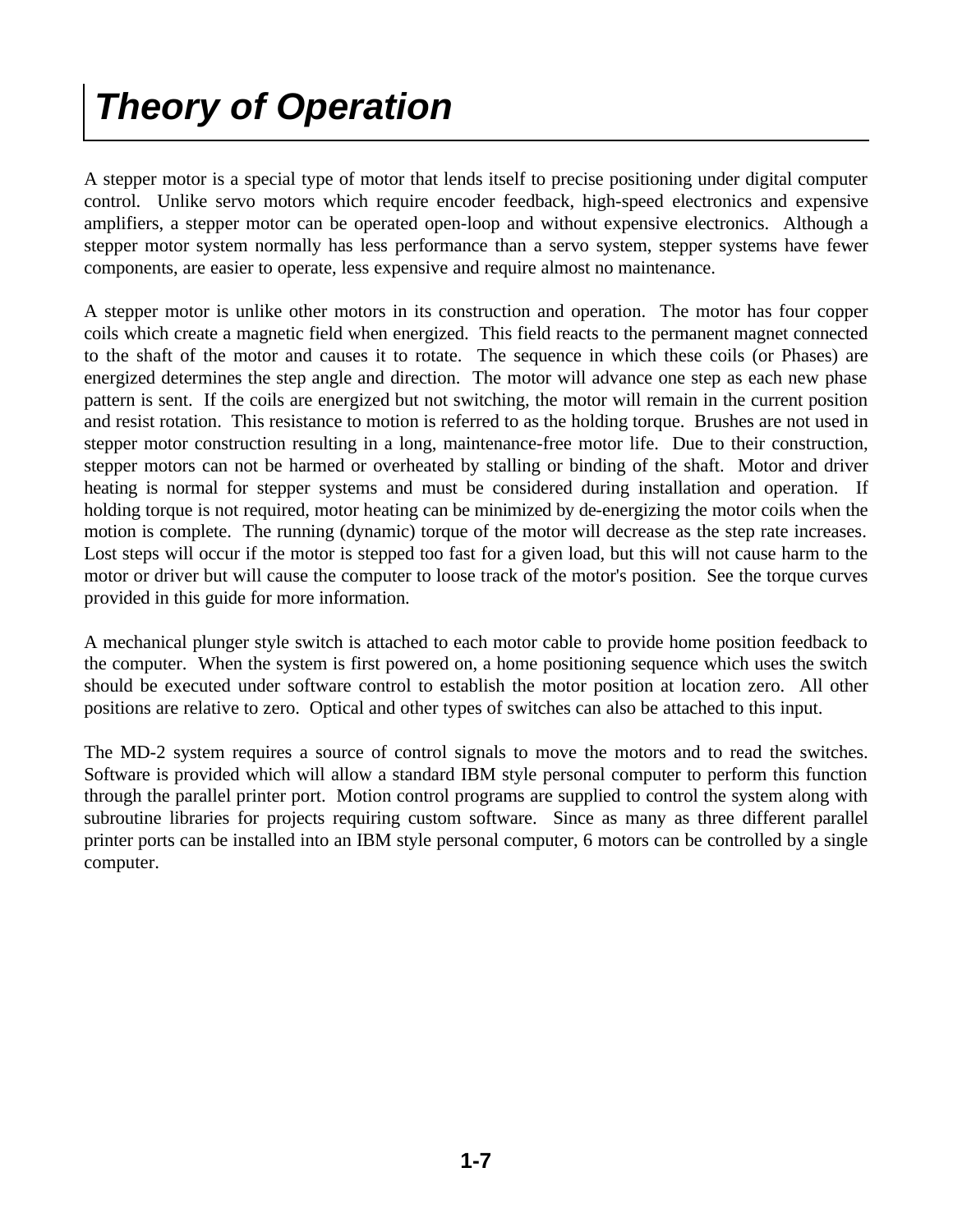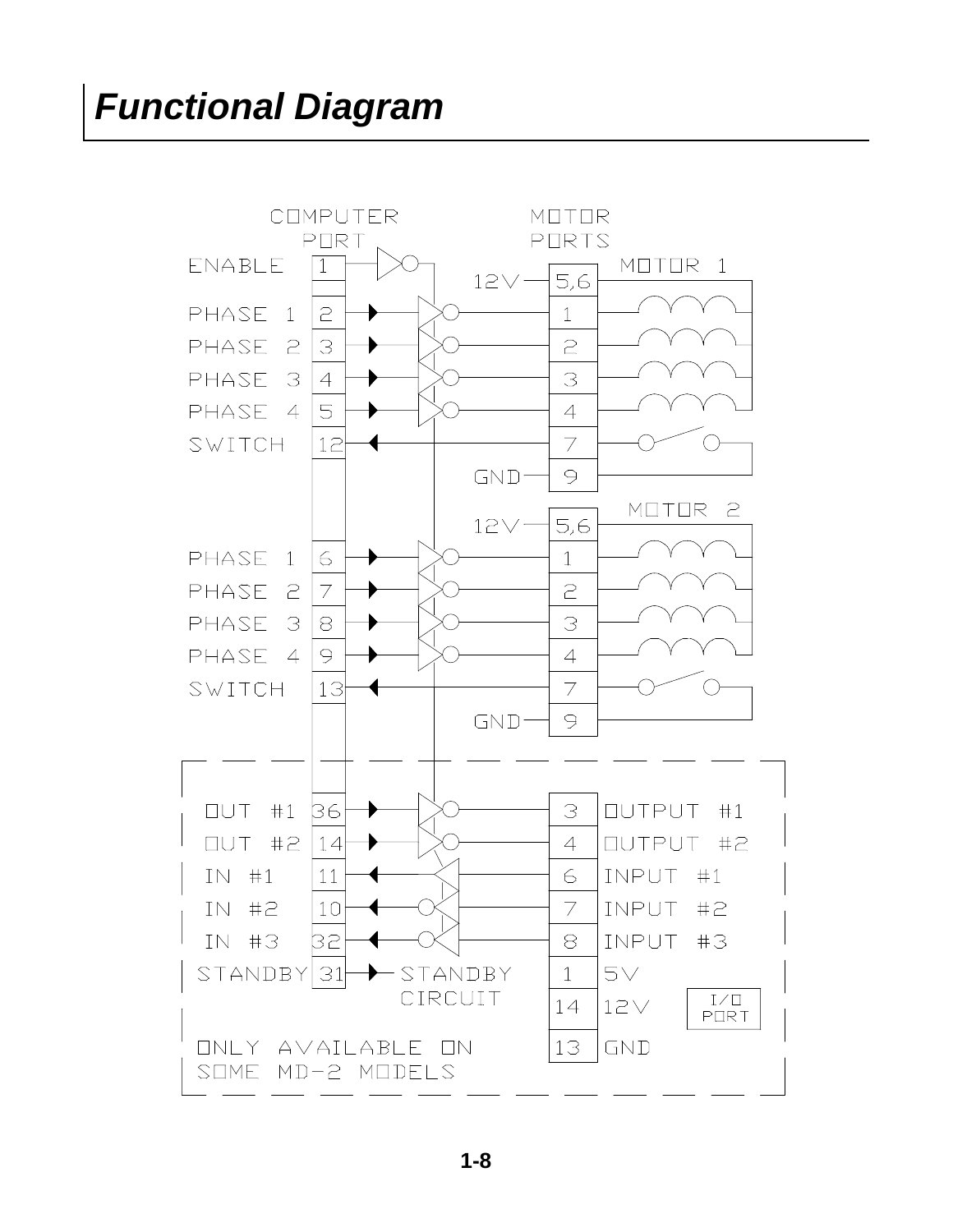### *Input / Output Port*

Some MD-2 systems have a miscellaneous input/output (I/O) port which can be used to read digital input signals and to control digital output signals. There are 3 digital inputs which can read signals from sensors and switches. Possible uses for input signals are user-defined push-buttons, over-travel sensing and tool breakage detection. There are 2 digital output signals that can be used to control relays which can, in-turn, control tools such as drills, coolant, lasers and lamps.

All of these signals conform to TTL logic levels meaning that a logic 1 is 5 volts and a logic 0 is 0 volts. Both input and output signals are active low. Connecting a digital input to logic 0 (0 volts) indicates that a switch is activated. This allows the connecting of multiple switches in parallel. Setting a digital output to ON, (0 volts), causes the external device to turn ON.

The I/O port is a 14-pin male, dual-row header connector found on the rear panel of the MD-2 above the computer connector. This type of connector is common and typically connects to standard flat cable.

The I/O port connector also contains several signals that may be useful for external circuits such as  $+5$ volts DC, +12 volts DC, ground and motor switch input signals.

It is important that no more than 25ma of current be drawn from the signals on the I/O port. This should be enough to control solid state relays and other small devices but not enough to drive mechanical relays, solenoids and other larger devices directly. Always protect I/O port signals from high voltages and spikes to prevent damage to the internal MD-2 circuitry.



#### **PIN DESCRIPTION**

- 1 5 volts DC @ 25ma
- 3 Output #1, active low
- 4 Output #2, active low
- 6 Input #1, active low
- 7 Input #2, active low
- 8 Input #3, active low
- 11 Motor 1 switch, active low
- 12 Motor 2 switch, active low
- 13 Ground
- 14 12 volts DC @ 25ma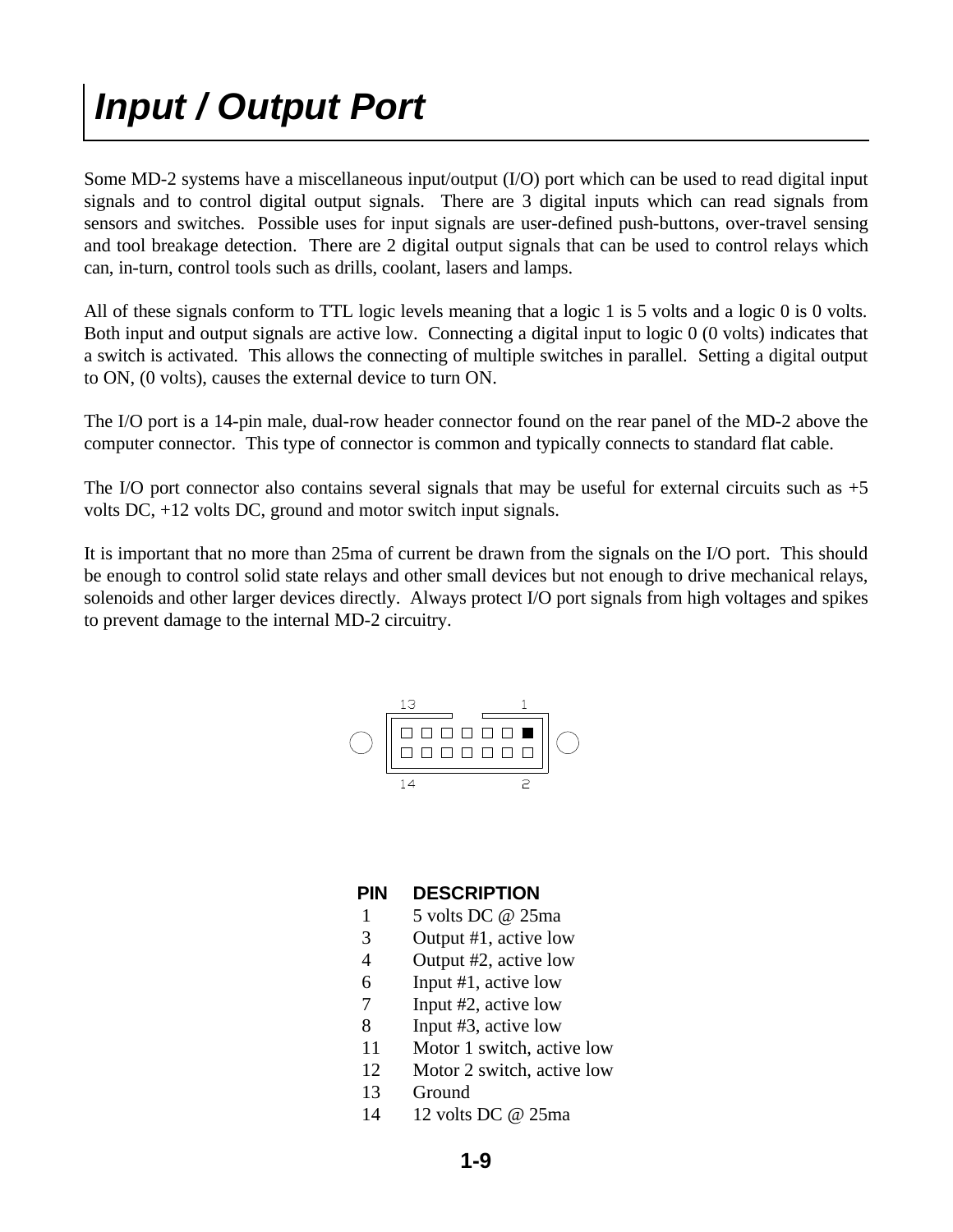#### **Detailed I/O Port Pin Descriptions**

The MD-2 system must be enabled before any output signals can be controlled. This prevents the output signals from being turned on when power is initially applied. The MD-2 subroutine libraries provide this initialization code. The following BASIC statements can also be used to enable the MD-2 system. The example program code here uses a base address of 3BC hex, but your port may be at 378 hex or 278 hex.

 **'Turn off outputs and enable the MD-2. OUT &H3BC+2, &H05 'Disable the MD-2. OUT &H3BC+2, &H04**

#### **Pin # 1, 5 VDC @ 25 ma**

5 volt DC power supply capable of suppling 25ma of current. This pin can be used to supply small amounts of power to external circuitry. Use this pin in conjunction with output pins to control solid state relays (see below). Drawing more than 25ma of current could cause damage to the MD-2.

#### **Pin # 3, Output # 1**

This TTL level output can be controlled with a simple software 'OUTPUT' command. The drive circuit allows the pin to sink up to 25ma. The pin is active low meaning that low (0 volts) indicates ON. This pin is capable of driving a digital circuit or a solid-state relay which can control other devices. When driving small relays or other inductive loads, connect a flyback diode to protect the internal drive circuit. A manual switch can be placed in the external circuit to allow manual control for safety purposes. Remember to enable the MD-2 system before controlling this and other output signals (See above). The following BASIC statements can be used to control this output signal:

 **'Turn output # 1 pin to low, 0 volts. OUT &H3BC+2, INP(&H3BC+2) OR &H08 'Turn output # 1 pin to high, 5 volts. OUT &H3BC+2, INP(&H3BC+2) AND &HF7**

#### **Typical output circuit diagram**



#### **Driving solid-state relays**



Use a solid state relay having a 3 volt DC control input such as the CRYDOM D2400 series.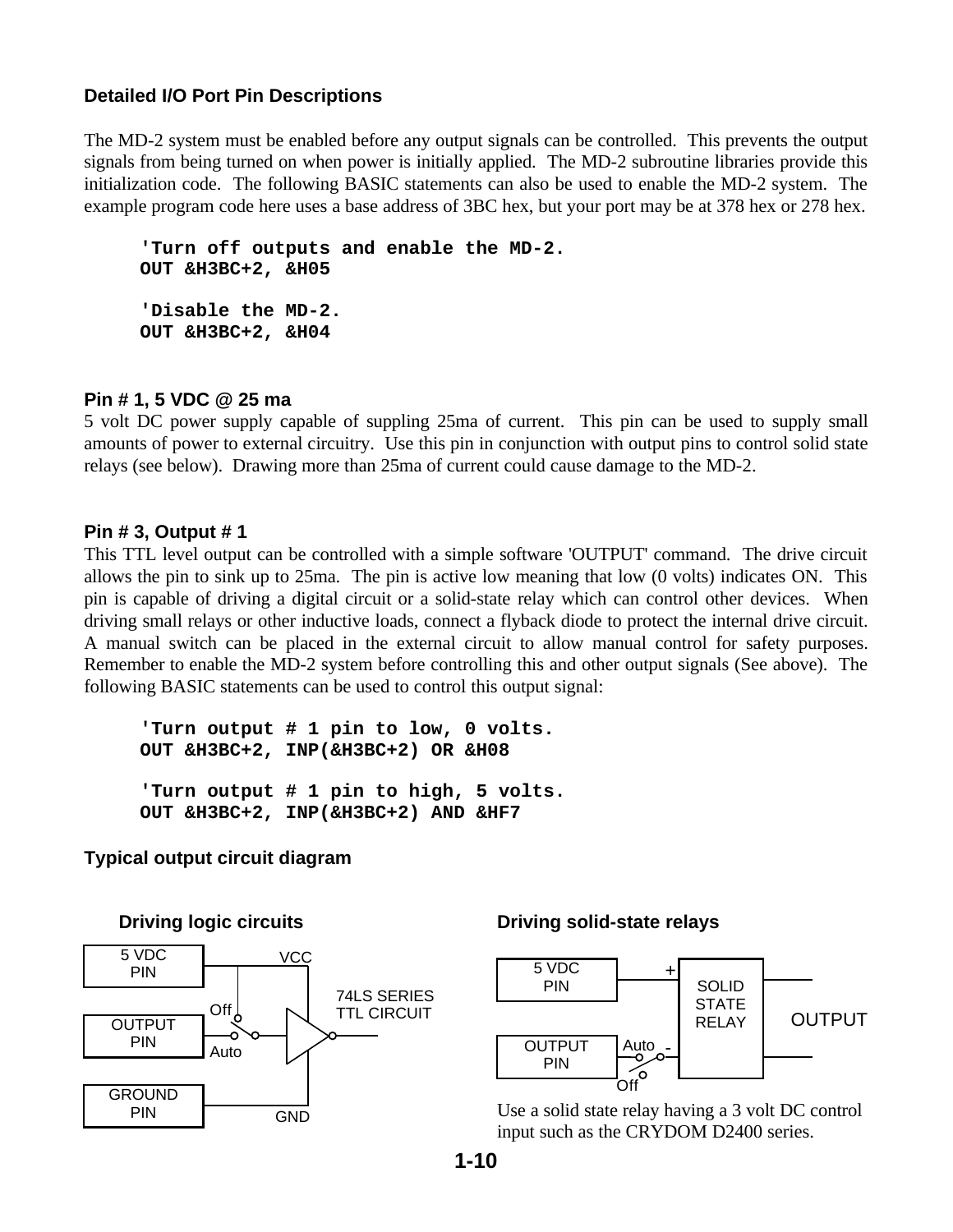#### **Pin # 4, Output # 2**

This output pin is identical to output # 1 in terms of drive capability and usage. The following BASIC statements can be used to control this output signal.

 **'Turn output # 2 pin to low, 0 volts. OUT &H3BC+2, INP(&H3BC+2) OR &H02 'Turn output # 2 pin to high, 5 volts. OUT &H3BC+2, INP(&H3BC+2) AND &HFD**

#### **Pin # 6, Input # 1**

This TTL level input pin can be used to read switches, sensors and other input devices. Normally this input is simply grounded to detect an input. The following statement can be used to read this input signal.

 **PRINT (INP(&H3BC+1) AND &H80)** 

#### **Typical input circuit diagram**



#### **Pin # 7, Input # 2**

This TTL level input pin has the same capability as other input pins. The following statement can be used to read this input signal.

 **PRINT (INP(&H3BC+1) AND &H40)** 

#### **Pin # 8, Input # 3**

This TTL level input pin has the same capability as other input pins. The following statement can be used to read this input signal.

```
 PRINT (INP(&H3BC+1) AND &H08)
```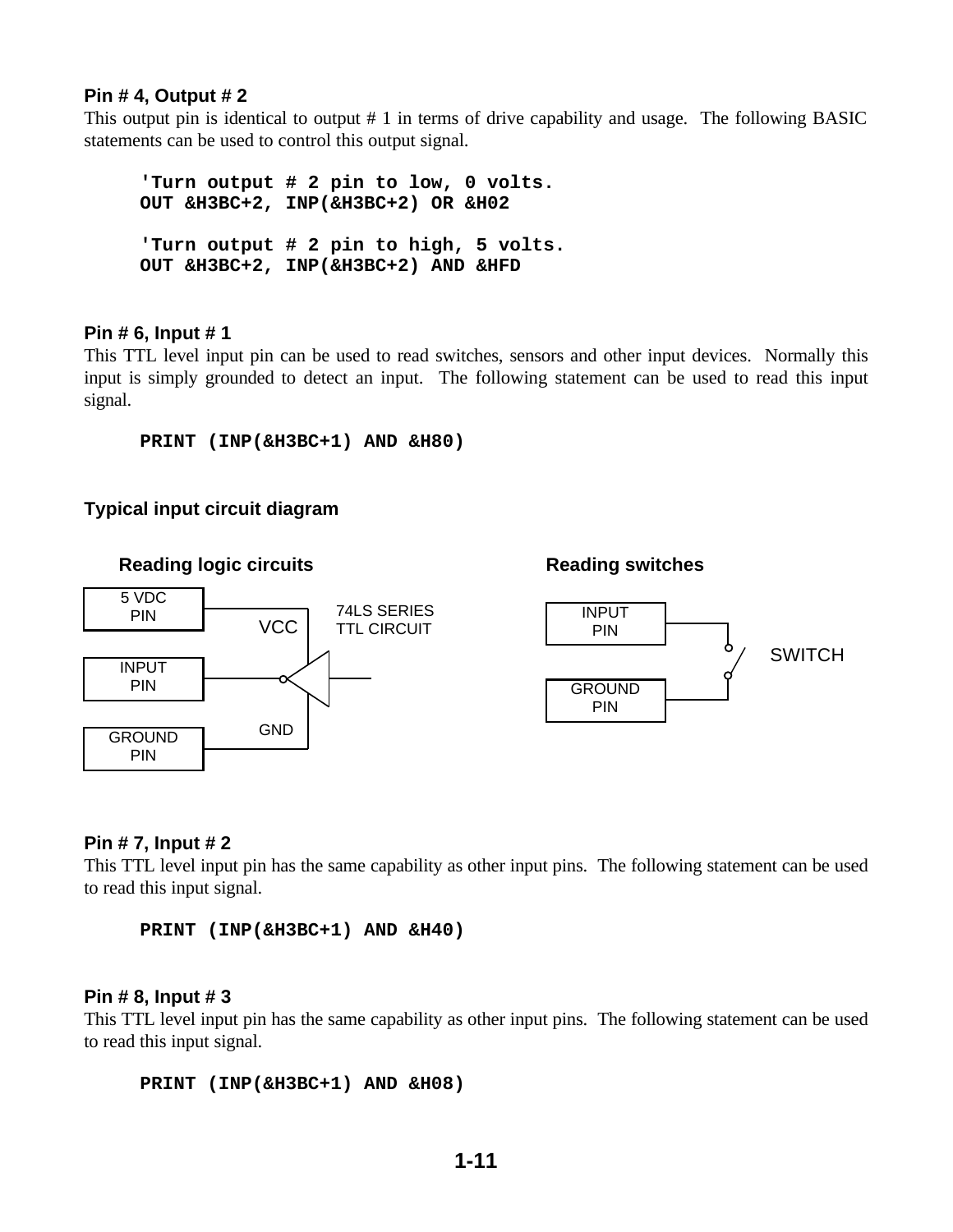#### **Pin # 11, Motor # 2 switch input**

This TTL level input pin has the same capability as other input pins and carries the same input signal that appears on the motor cable. It can be used in addition to, or instead of the motor switch. Normally the input is connected to ground to be detected. The following statement can be used to read this input signal.

#### **PRINT (INP(&H3BC+1) AND &H10)**

#### **Pin # 12, Motor # 1 switch input**

This pin is the same as above, but is connected to the motor 1 switch signal. The following statement can be used to read this input signal.

#### **PRINT (INP(&H3BC+1) AND &H20)**

#### **Pin # 13, Ground**

This signal should be connected to the external circuitry for correct operation. Input signals can be connected to this ground to be detected.

#### **Pin # 14, 12 VDC @ 25 ma**

12 volt DC power supply capable of suppling 25 ma of current. This pin can be used to supply small amounts of external circuitry. Drawing more that 25 ma of current could cause damage.

### *Holding and Standby Mode*

When a stepper motor is energized with a step pattern that is not changing, it produces holding torque which will cause the motor's shaft to resist movement. While the motor is in this holding mode, heat is generated. Some applications require that the motor's shaft resist motion between moves and others do not. If holding torque is not needed, disable the MD-2 which will de-energize both motors and reduce motor heat. If holding torque is needed, keep the MD-2 enabled. The motors and the MD-2 drive electronics are designed to withstand the heat generated.

If only partial holding torque is needed, it is possible to place the MD-2 into standby mode. Standby mode is not available on the basic MD-2 system. Standby mode reduces the motor current by 50% which greatly reduces heat buildup while maintaining some holding torque. Trying to move a motor while standby mode is enabled may result in erratic behavior since the torque has been reduced as a result of lower current. Standby mode affects both motors connected to the MD-2 system.

The MD-2 program and the level 2 subroutine library provides control of standby mode. If you are writing a program from scratch, the following BASIC code can be used to control standby mode.

 **'TURN STANDBY MODE OFF. OUT &H3BC+2, INP(&H3BC+2) OR &H04 'TURN STANDBY MODE ON. OUT &H3BC+2, INP(&H3BC+2) AND &HFB**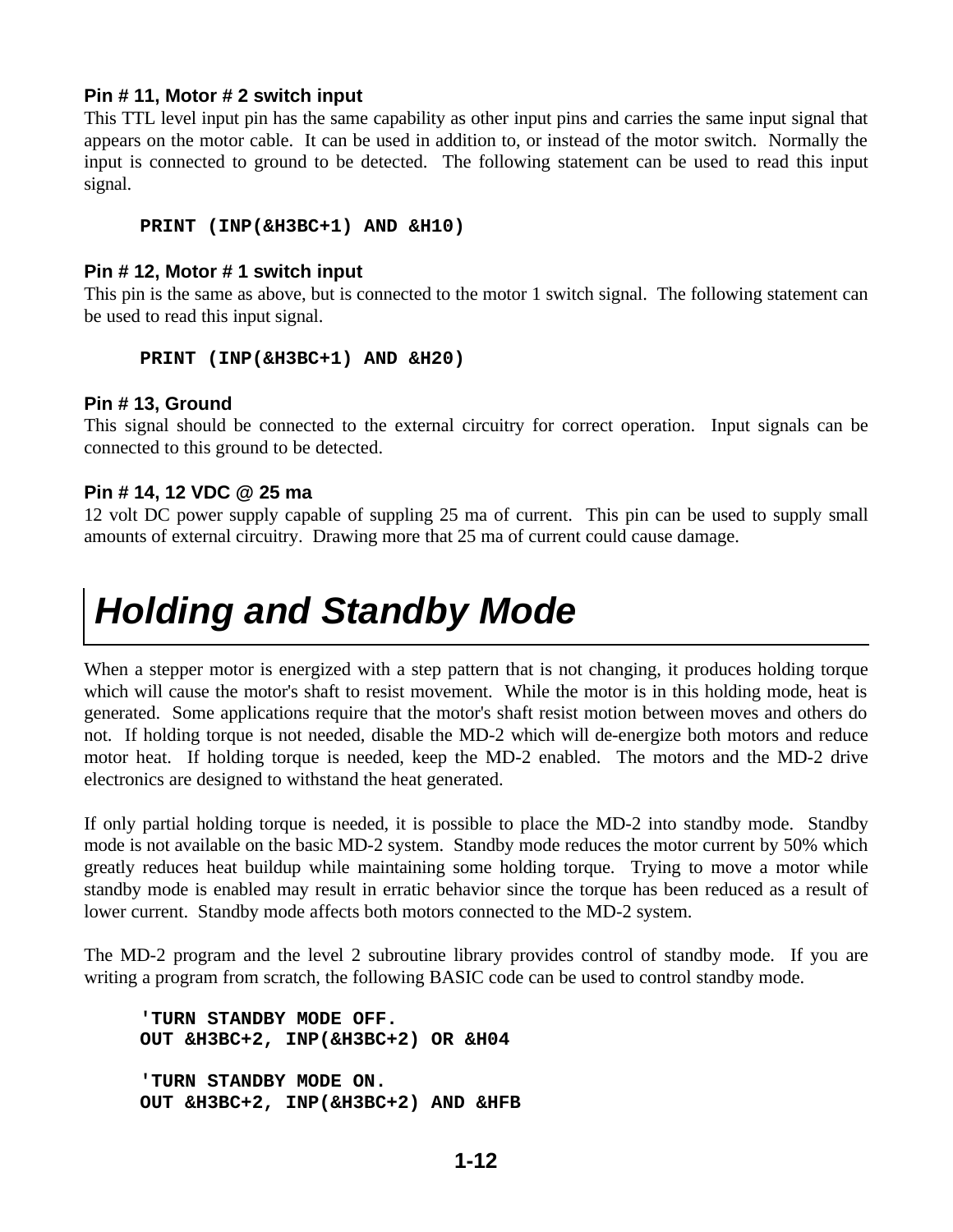### *Motor Torque*

Torque is the term used to refer to the rotational strength of a motor. Torque is measured in oz/in, ft/lbs, or any other combination of length and weight. The length indicates the distance from the center of the motor's shaft to the position of the weight.



In this example, the weight is suspended on a string by a wheel that has a radius of 1 inch. The weight is 16 ounces and the length is 1 inch. To move this weight, the motor would have to have at least 16 oz/in of torque. See the specification section for detailed torque information for each MD-2 model.

#### **Holding Torque**

Holding torque is the strength of the motor's resistance to rotation while energized but not moving. Holding torque is usually measured with 2 phases energized to provide the maximum rating. If a motor has 50 oz/in of holding torque, it will resist rotation until the weight at the end of a wheel having a 1 inch radius exceeds 50 ounces.

#### **Detent Torque**

Detent torque is the motor's residual torque seen when the motor is not energized. This can be experienced by simply turning the shaft of the motor manually while it is disconnected from the driver. A gear reducer will magnify this detent torque and can often cause the mechanical system to resist backdriving even when the motor is off.

#### **Pull-in Torque**

The maximum torque that the motor will start and continue to run at without loosing steps. This value is always less than the pull-out torque.

#### **Pull-out Torque**

The maximum torque that can be applied to the shaft of the motor and not cause lost steps. This value show the motor's strength after being accelerated.

#### **Torque Curve Chart**

A torque curve chart will show how much torque the motor has available at various speeds. The charts will show that the torque decreases as the motor's speed increases. The specification section shows torque curves for all MD-2 models.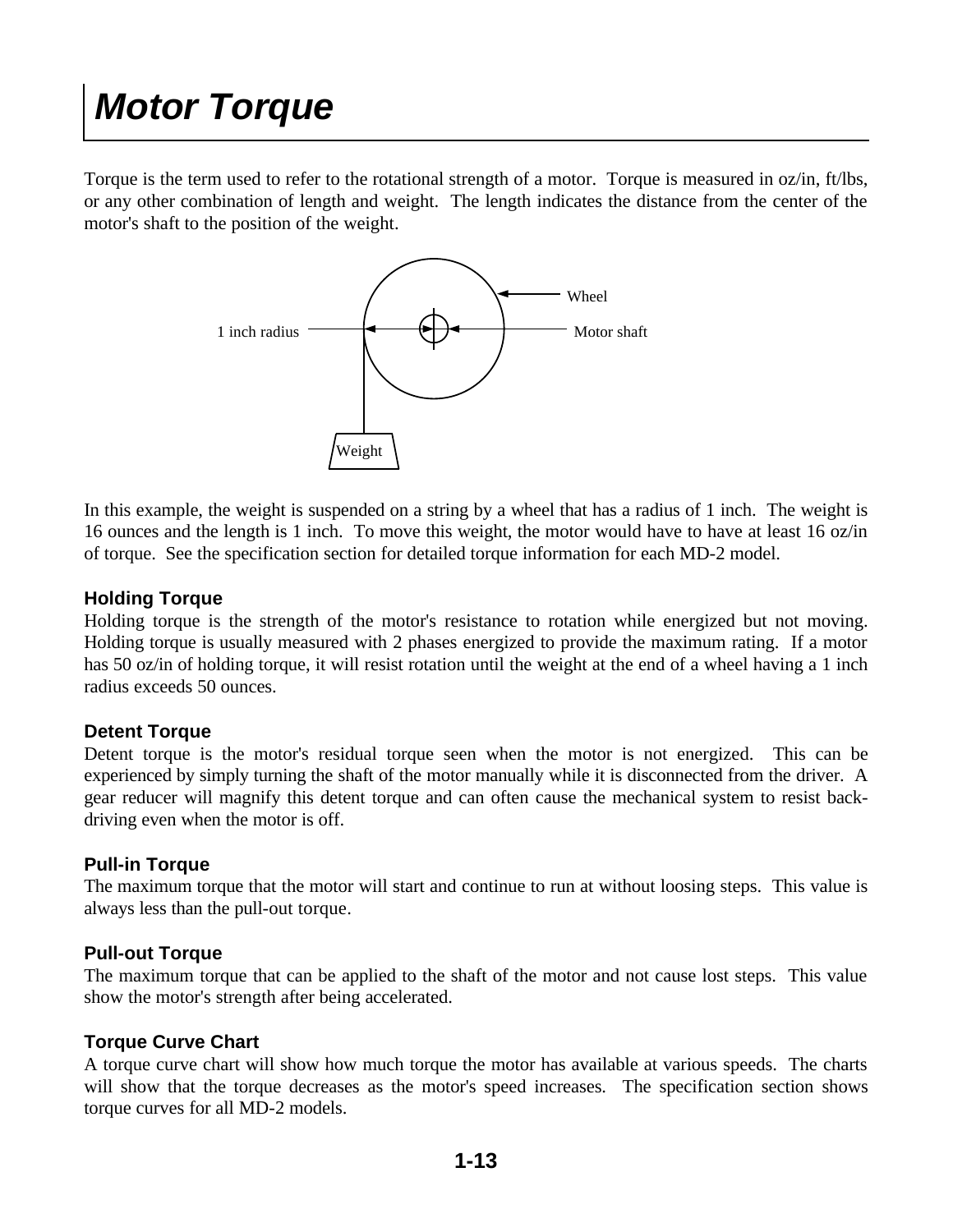### *Step Types*

Step motors operate by energizing their windings (phases) in certain sequences called phase patterns. Changing from one pattern to another causes the motor to move one step. There are 3 different types of phase pattern modes. In half step mode, the motor alternates between one and two motor phases being energized which results in steps that are half the size of full steps. Half steps are usually .9 degrees but differ depending on the motor. Half step mode is the most common since it has twice the resolution of full step modes which reduces vibration. When in half step mode, every other step is stronger than the previous one. There are two types of full step modes. Double-phase full step mode always energizes two motor phases at a time which results in more torque and motor heat. Single-phase full step mode always energizes one motor phase at a time which results in less torque and less motor heat. Both full step modes normally result in steps that are 1.8 degrees. The MD-2 program and the level 2 subroutine library allows you to change the step type used. In most applications half step mode should be used to minimize vibration and increase resolution.

The following charts show the various patterns used to control the 4 motor windings (phases). A zero indicates that a winding is turned ON (energized).

| #              | 4              | 3              | $\mathbf 2$    | 1              |
|----------------|----------------|----------------|----------------|----------------|
| $\mathbf{1}$   | 1              | 1              | 1              | $\overline{0}$ |
| $\overline{2}$ | 1              | 1              | $\overline{0}$ | $\overline{0}$ |
| $\overline{3}$ | 1              | 1              | $\overline{0}$ | $\mathbf{1}$   |
| $\overline{4}$ | 1              | $\overline{0}$ | $\overline{0}$ | $\mathbf{1}$   |
| $\overline{5}$ | 1              | $\overline{0}$ | 1              | 1              |
| 6              | $\overline{0}$ | $\overline{0}$ | 1              | $\mathbf{1}$   |
| $\overline{7}$ | $\overline{0}$ | 1              | 1              | $\mathbf{1}$   |
| 8              | $\overline{0}$ | 1              | 1              | $\overline{0}$ |

#### **Half Step Phase Pattern**

#### **Full-Double Step Phase Pattern**

| #              | 4 | 3 | $\mathbf{2}$ | 1 |
|----------------|---|---|--------------|---|
| $\mathbf{1}$   | 1 | 1 | 0            | 0 |
| $\overline{c}$ | 1 | 0 | 0            | 1 |
| 3              | 0 | 0 |              | 1 |
| 4              | 0 | 1 |              | 0 |

#### **Full-Single Step Phase Pattern**

| #              | 4 | 3              | $\mathbf{2}$   | 1              |
|----------------|---|----------------|----------------|----------------|
| $\mathbf{1}$   | 1 | 1              | $\mathbf{1}$   | $\overline{0}$ |
| $\overline{2}$ | 1 | 1              | $\overline{0}$ | 1              |
| 3              | 1 | $\overline{0}$ | 1              | 1              |
| $\overline{4}$ | 0 | 1              | 1              | 1              |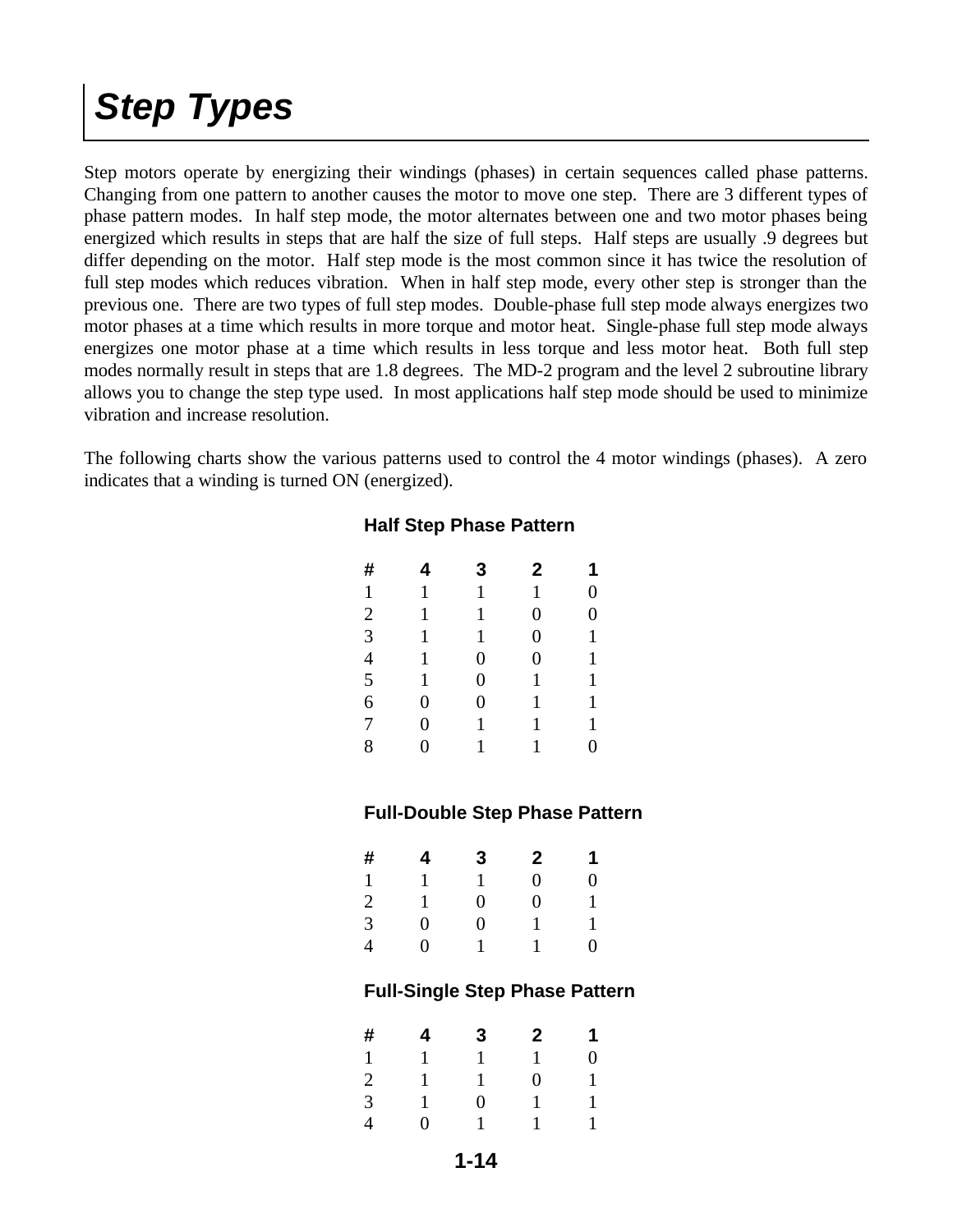### *Switch Usage*

Each motor cable has provisions for one switch input which can be read by the software. The programmer has complete control over the switches and can react in any way upon switch closure or can even choose to ignore it. A mechanical plunger style switch is provided with the system, but other types of switches or sensors can be used.

Normally the switch inputs are used to accomplish 'HOME' positioning when the system is first powered up to establish a reference point for other motion. Software is provided which uses the switches to find the 'HOME' position. The 'HOME' positioning software sequence first moves the motor in reverse until the switch is depressed, then moves the motor forward until the switch is no longer depressed. This sequence has the effect of preloading the mechanical system in the forward direction and can increase the precision of subsequent moves which also approach from this direction.

The switch inputs may also be used as general purpose input which can be read by the software and behave as needed. Optical switches and other sensors may be attached in place of the mechanical switch if needed. Any switch or sensor attached must drive the switch input signal to ground to be detected. See the connector pinout section for detailed information on switch connections.

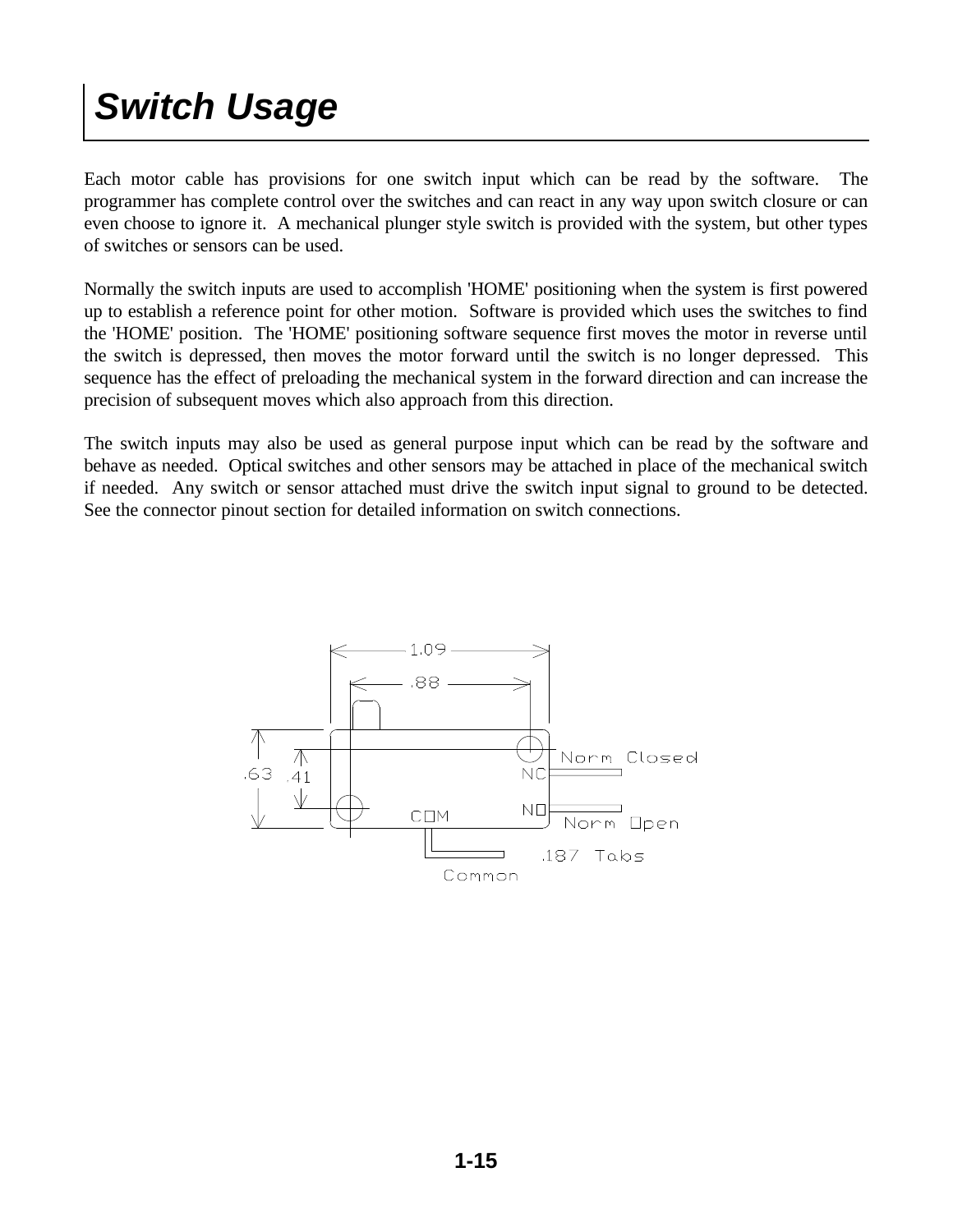### *Battery Usage*

The MD-2 system can be powered by a large battery such as a gel-cel or a car battery when AC power is unavailable. This is useful for remote applications such as telescope positioning. The type and size of battery depends on the MD-2 model and the length of operating time required. The following chart lists the voltages and maximum current requirements. Operation of the MD-2 outside of these voltage ranges may cause damage to the MD-2 system or to the computer.

| $MD-2$  | 14 +/-2 volts $\omega$ 5 amps max. |
|---------|------------------------------------|
| $MD-2a$ | $28 + (-4$ volts @ 5 amps max.     |
| $MD-2b$ | $28 + (-4$ volts @ 13 amps max.    |
| $MD-2c$ | $28 + (-4$ volts @ 17 amps max.    |

Most car batteries will produce about 14 volts, two car batteries in series will produce about 28 volts. Several batteries can be placed in parallel to provide power for a longer time.

A 3-screw terminal strip is provided on the rear panel of the MD-2 to attach the external battery. A jumper provides switching between the internal power supply and the external battery. To connect a battery, remove the jumper and attach the ground lead to pin 1 and the positive lead to pin 3 using 14 AWG wire. A fuse should be placed in series with the battery leads for protection against overloads. A switch should also be used since the front panel power switch only operates during AC operation.

- 1 Ground
- 2 Internally generated power (Output)
- 3 Externally applied power (Input)

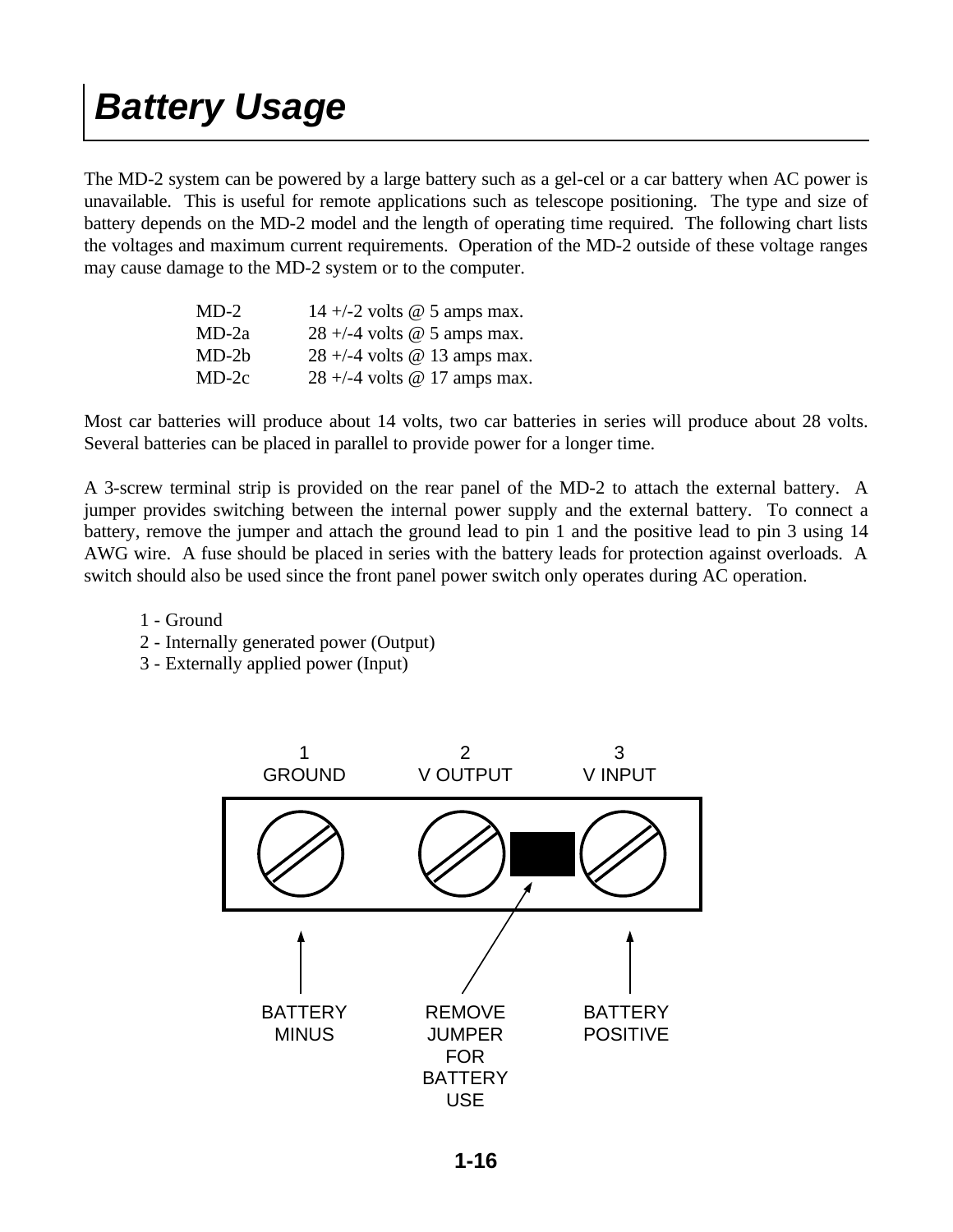### *Connector Pinouts*

The following connector pinouts are provided for those wishing to attach non-standard equipment to the MD-2 system. Errors in attaching non-standard equipment may result in damage to the computer or the MD-2 system. The battery input connector and the miscellaneous I/O connector pinouts are discussed in sections of this manual dedicated to their function.

#### **Motor / Switch Connectors**

Two motor/switch ports can be found on the MD-2 rear panel. The type of connector used will depend on the current and voltage requirement of the motors supplied with the package. For low power motors, a 9-pin D-Sub connector also known as a DE9 is used. For high power motors, a 9-pin nylon Molexstyle connector is used. Most Radio Shack stores will carry both types of connectors along with connector hardware such as hoods and pins.

- 1 Motor phase 1
- 2 Motor phase 2
- 3 Motor phase 3
- 4 Motor phase 4
- 5 Motor phase 1 and 3 common
- 6 Motor phase 2 and 4 common
- 7 Switch input, active low
- 8 +5 volts DC @ 25 ma.
- 9 Ground

#### **Connectors as viewed from the rear panel**





#### **Typical wiring for the motor and mechanical home switch**

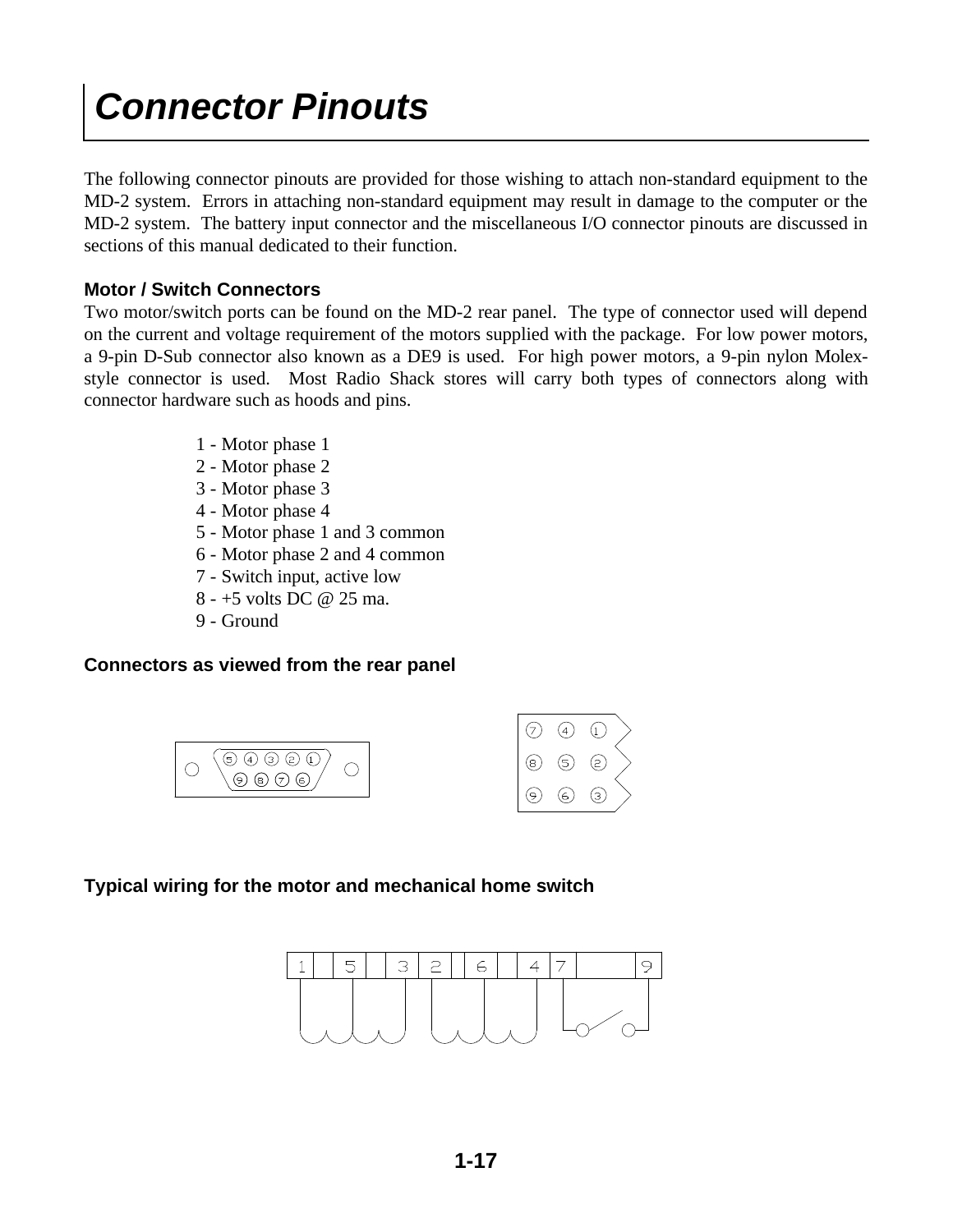#### **Computer Interface Connector**

The computer port on the rear panel of the MD-2 motor driver is designed to connect to an IBM style personal computer's parallel printer port. The computer will have a female 25-pin D-sub style connector. The MD-2 has a 36-pin female centronics style connector like many printers. This arrangement allows easy connection of the MD-2 system using a standard parallel printer cable. The industry standard part number for the mating male 36-pin centronics connector is 57-30360.

| <b>CPU</b><br><b>25 PIN 36 PIN</b> | $MD-2$          | <b>NORMAL</b><br><b>NAME/USAGE</b> | $MD-2$<br><b>NAME/USAGE</b>  |
|------------------------------------|-----------------|------------------------------------|------------------------------|
| 1                                  | 1               | -Strobe                            | MD-2 enable, active low      |
| $\overline{2}$                     | $\overline{2}$  | Data bit 0                         | Motor 1, phase 1, active low |
| 3                                  | 3               | Data bit 1                         | Motor 1, phase 2, active low |
| 4                                  | 4               | Data bit 2                         | Motor 1, phase 3, active low |
| 5                                  | 5               | Data bit 3                         | Motor 1, phase 4, active low |
| 6                                  | 6               | Data bit 4                         | Motor 2, phase 1, active low |
| 7                                  | 7               | Data bit 5                         | Motor 2, phase 2, active low |
| 8                                  | 8               | Data bit 6                         | Motor 2, phase 3, active low |
| 9                                  | 9               | Data bit 7                         | Motor 2, phase 4, active low |
| 10                                 | 10              | -Acknowledge                       | $*$ Input # 2                |
| 11                                 | 11              | <b>Busy</b>                        | $*$ Input # 1                |
| 12                                 | 12 <sup>2</sup> | Paper out                          | Motor 1 switch, active low   |
| 13                                 | 13 <sup>°</sup> | <b>Select</b>                      | Motor 2 switch, active low   |
| 14                                 | 14              | -Auto LF                           | * Output # 2                 |
| 15                                 | 32 <sup>2</sup> | -Error                             | $*$ Input # 3                |
| 16                                 | 31              | -Initialize                        | * Standby Mode               |
| 17                                 | 36              | -Select In                         | * Output #1                  |
| 18-25                              |                 | 19-25 Ground                       | Ground                       |

\* Used only by models having I/O port and standby feature.

#### **Connector as viewed from the rear panel**

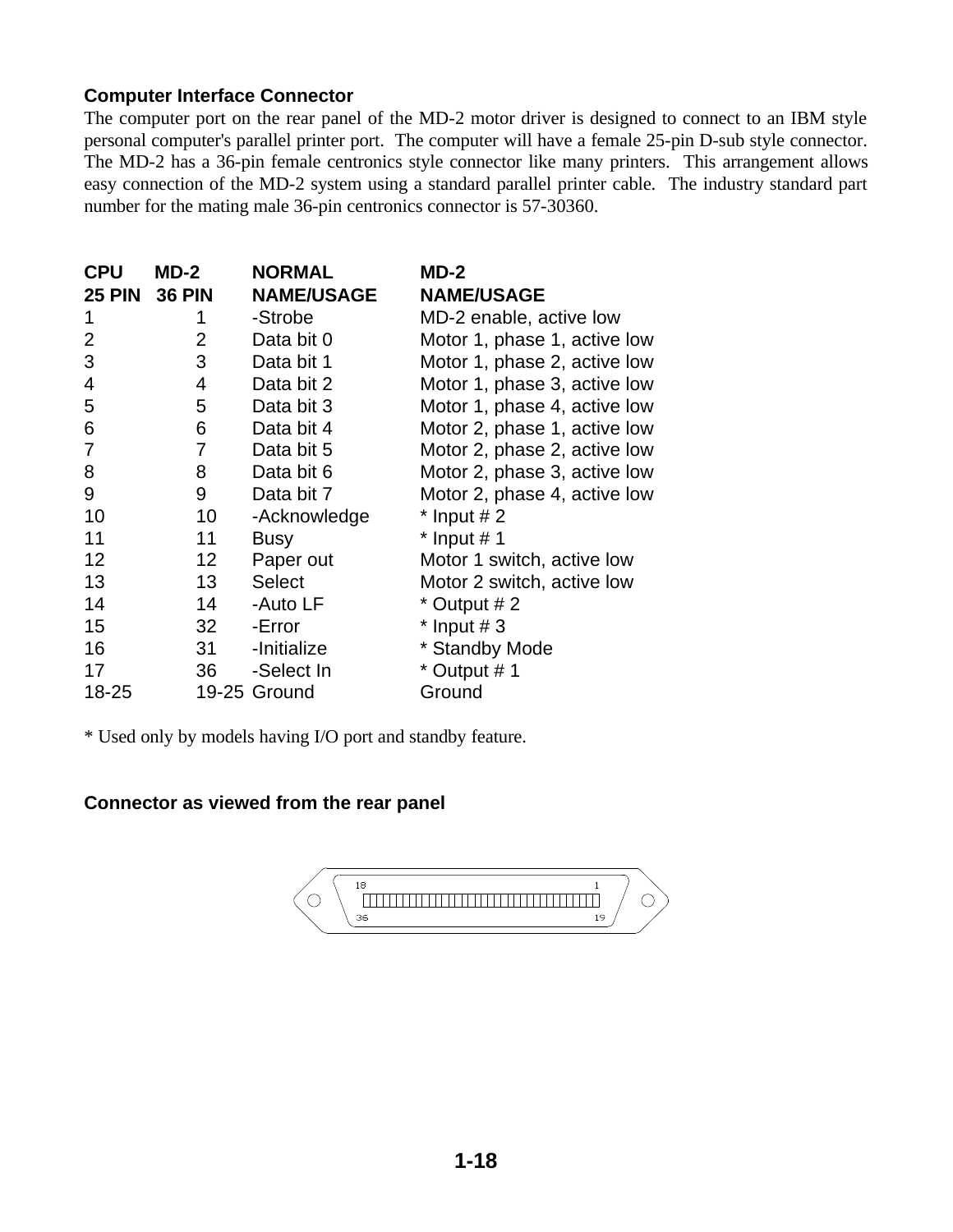### *Custom Subroutines*

This section covers the concepts required to write custom motion control subroutines from scratch. Writing these subroutines will only be necessary for very special applications since most custom software can be written using the level 1 or level 2 subroutine libraries provided. Programmers may wish to read this section to become more familiar with the software even if the subroutine libraries will be used.

Motion control subroutines must manipulate the bits on the parallel printer port that normally go to a printer. Most programming languages provide OUTPUT and INPUT commands to control ports. The software must send the correct sequence of 1's and 0's to control the motor's phases. The software must also control various other bits on the port to provide functions such as MD-2 enable and the reading of the home switches.

There are three possible phase patterns sequences, full step single phase, full step double phase, and half step. See the section on step types for details on the bit patterns used to create these sequences. Sending these patterns to the MD-2 system will cause the motor to step each time the pattern changes. Reversing the sequence will cause the motor to reverse direction. Always continue with the next pattern in the sequence regardless of speed or direction. The following pattern will cause the motor to move in half step mode.

#### **Half Step Phase Pattern**

| #              | 4              | 3              | 2              | 1              |
|----------------|----------------|----------------|----------------|----------------|
| $\mathbf{1}$   | 1              | $\mathbf{1}$   | 1              | $\overline{0}$ |
| $\mathbf{2}$   | 1              | 1              | $\overline{0}$ | $\overline{0}$ |
| $\mathfrak{Z}$ | 1              | $\mathbf 1$    | $\overline{0}$ | $\mathbf{1}$   |
| $\overline{4}$ | 1              | $\overline{0}$ | $\overline{0}$ | $\mathbf{1}$   |
| 5              | 1              | $\overline{0}$ | 1              | 1              |
| 6              | $\overline{0}$ | $\overline{0}$ | 1              | 1              |
| 7              | $\overline{0}$ | 1              | 1              | $\mathbf{1}$   |
| 8              | $\overline{0}$ | 1              | 1              | $\overline{0}$ |
|                |                |                |                |                |

The numbers 4,3,2,1 at the top of the column represent the motor phases. The following chart shows which bit at the port controls which motor phase.

| <b>SIGNAL NAME</b> | <b>ADDRESS</b> | <b>BIT</b> | <b>ACTIVE STATE</b> |
|--------------------|----------------|------------|---------------------|
| Motor 1, phase 1   | <b>BASE</b>    | $\theta$   |                     |
| Motor 1, phase 2   | <b>BASE</b>    |            |                     |
| Motor 1, phase 3   | <b>BASE</b>    | 2          |                     |
| Motor 1, phase 4   | <b>BASE</b>    | 3          |                     |
| Motor 2, phase 1   | <b>BASE</b>    | 4          |                     |
| Motor 2, phase 2   | <b>BASE</b>    | 5          |                     |
| Motor 2, phase 3   | <b>BASE</b>    | 6          |                     |
| Motor 2, phase 4   | <b>BASE</b>    |            |                     |
| Motor 1, switch    | $BASE+1$       | 5          |                     |
| Motor 2, switch    | $BASE+1$       | 4          |                     |
| MD-2 enable        | $BASE+2$       |            |                     |
|                    |                |            |                     |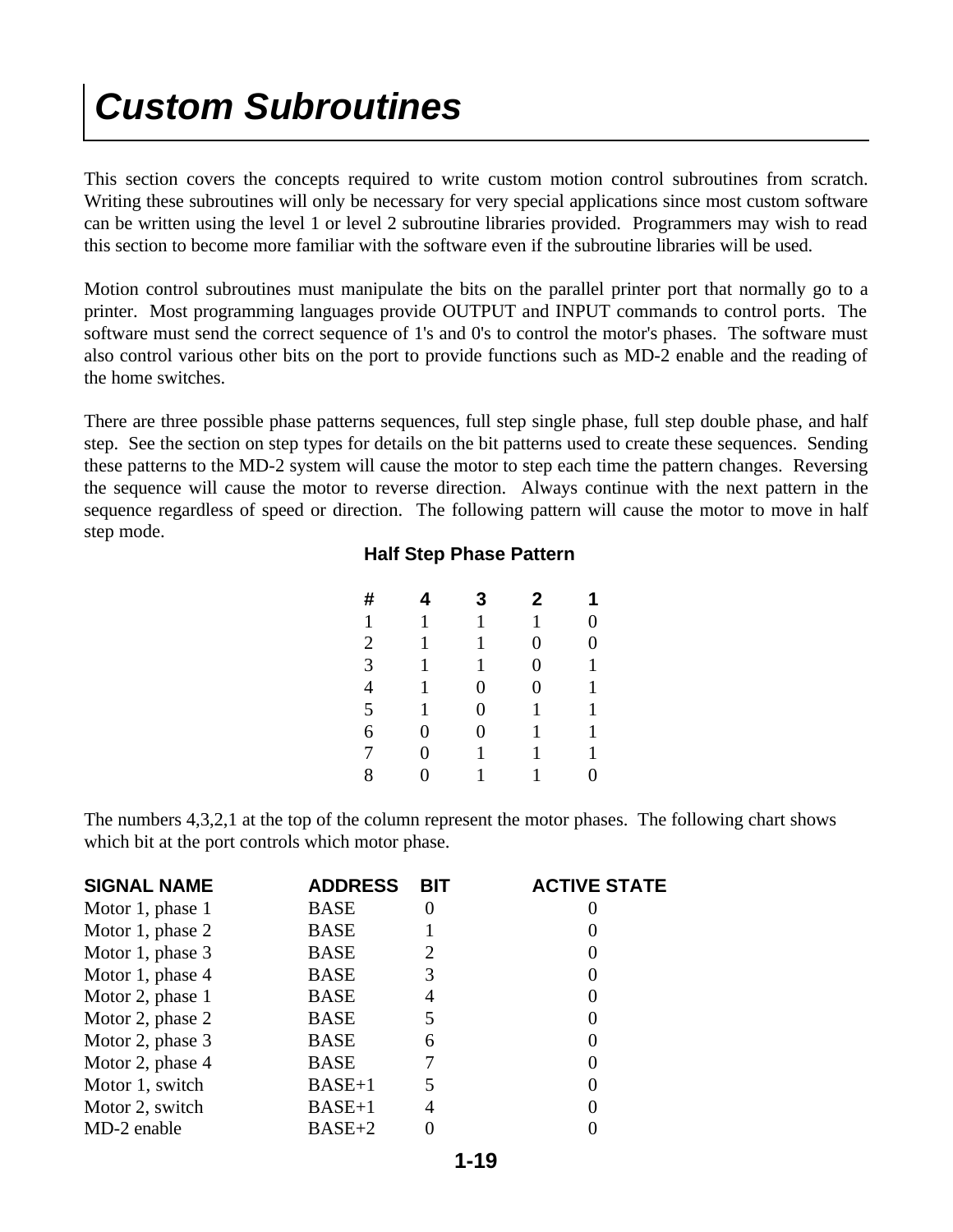It is important not to disturb one motor's bits while controlling another. One way to accomplish this is to read the port, set only the required bits, then write back the entire byte.

Speed control is accomplished by providing a software delay loop between each step. Ramping can be performed by gradually decreasing and increasing the delay as steps are given.

After a motion is complete, the programmer may leave the phases energized with the last step pattern which will result in holding torque. If holding torque is not required, the programmer may read and save the last step pattern issued then de-energize the phases. This will result in a much cooler motor and driver.

An IBM style personal computer can accommodate up to three different parallel printer ports. Their base addresses are 3BC, 378 and 278 hex. The printer port data register which controls the motor's phases resides at this base address. At the base address + 1 resides the status register which is used to read the status of the home switches. At the base address  $+2$  resides the control register which is used to enable the MD-2 and control output port functions (see the section on the Input/Output port).

|       | <b>MOTORS BASE ADDRESS-HEX</b> | <b>BASE ADDRESS-DECIMAL</b> |
|-------|--------------------------------|-----------------------------|
| 1 & 2 | 3BC.                           | 956                         |
| 3 & 4 | 378                            | 888                         |
| 5 & 6 | 278                            | 632                         |

The following example program will move motor #1 forward in half step mode continuously.

|                                          | $10 A = \text{\#}3BC$ 'SET THE PORT ADDRESS. |
|------------------------------------------|----------------------------------------------|
|                                          | 20 OUT A, &HFF SET ALL PHASES OFF.           |
| 30 OUT A + 2, 5 TURN ON THE MD-2.        |                                              |
|                                          | 40 OUT A, &HFE 'OUTPUT THE STEP PATTERN.     |
|                                          | 50 GOSUB 1000 'DELAY FOR SPEED CONTROL.      |
| 60 OUT A, &HFC                           |                                              |
| 70 GOSUB 1000                            |                                              |
| 80 OUT A, &HFD                           |                                              |
| 90 GOSUB 1000                            |                                              |
| 100 OUT A, $\&$ HF9                      |                                              |
| 110 GOSUB 1000                           |                                              |
| 120 OUT A, &HFB                          |                                              |
| 130 GOSUB 1000                           |                                              |
| 140 OUT A, &HF3                          |                                              |
| 150 GOSUB 1000                           |                                              |
| 160 OUT A, &HF7                          |                                              |
| 170 GOSUB 1000                           |                                              |
| 180 OUT A, &HF6                          |                                              |
| 190 GOSUB 1000                           |                                              |
| 200 GOTO 40                              |                                              |
| 1000 FOR $I=1$ TO 1000 : NEXT I : RETURN |                                              |

It may be necessary to change line 10 to reflect a different port address. To move motor #2, change &HFE to &HEF and so on. To move both motors, change &HFE to &HEE and so on.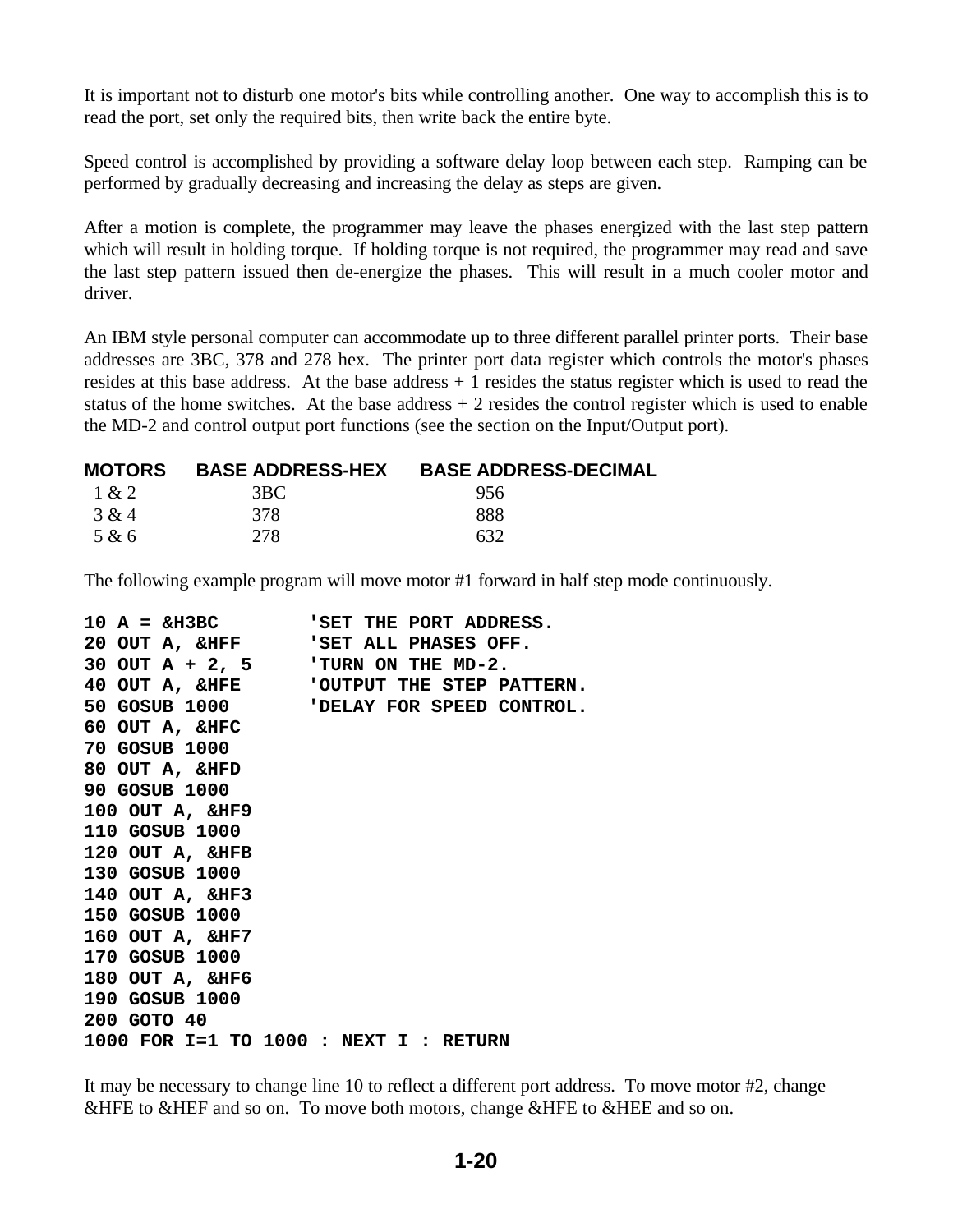It is very important to turn all motor phases OFF before turning the MD-2 system on since the contents of the parallel port data register is unknown and may contain an invalid pattern which could damage the MD-2 system.

The following BASIC statement will print the last pattern issued to the port:

#### **PRINT HEX\$(INP(&H3BC))**

The following BASIC statement will turn OFFall phases of both motors:

#### **OUT &H3BC, &HFF**

The switches may be read in software with a few simple statements as this BASIC program example shows:

```
IF (INP(&H3BC+1) AND &H20)=0 THEN 
      PRINT "MOTOR 1 SWITCH ON"
ELSE
      PRINT "MOTOR 1 SWITCH OFF"
ENDIF
IF (INP(&H3BC+1) AND &H10)=0 THEN
      PRINT "MOTOR 2 SWITCH ON"
ELSE
      PRINT "MOTOR 2 SWITCH OFF"
ENDIF
```
### *Other Computers*

The MD-2 system was designed for use with an IBM style personal computer but can be used with any computer having 9 bits of digital output and 2 bits of digital input. Use of the input/output port will require another 5 bits. The programmer must have direct and complete control over the bits and signals going to and coming from the port. Most parallel printer ports meet these requirements.

When connecting the MD-2 system to a computer, refer to the connector pinouts in this guide. It is important to use the strobe signal to disable the MD-2 during power-up to prevent an invalid phase pattern from reaching the system. When the strobe signal is low (logic zero) the MD-2 will be enabled.

Use the information in the section describing the writing of custom programs along with the subroutine libraries to create programs for use on other computers.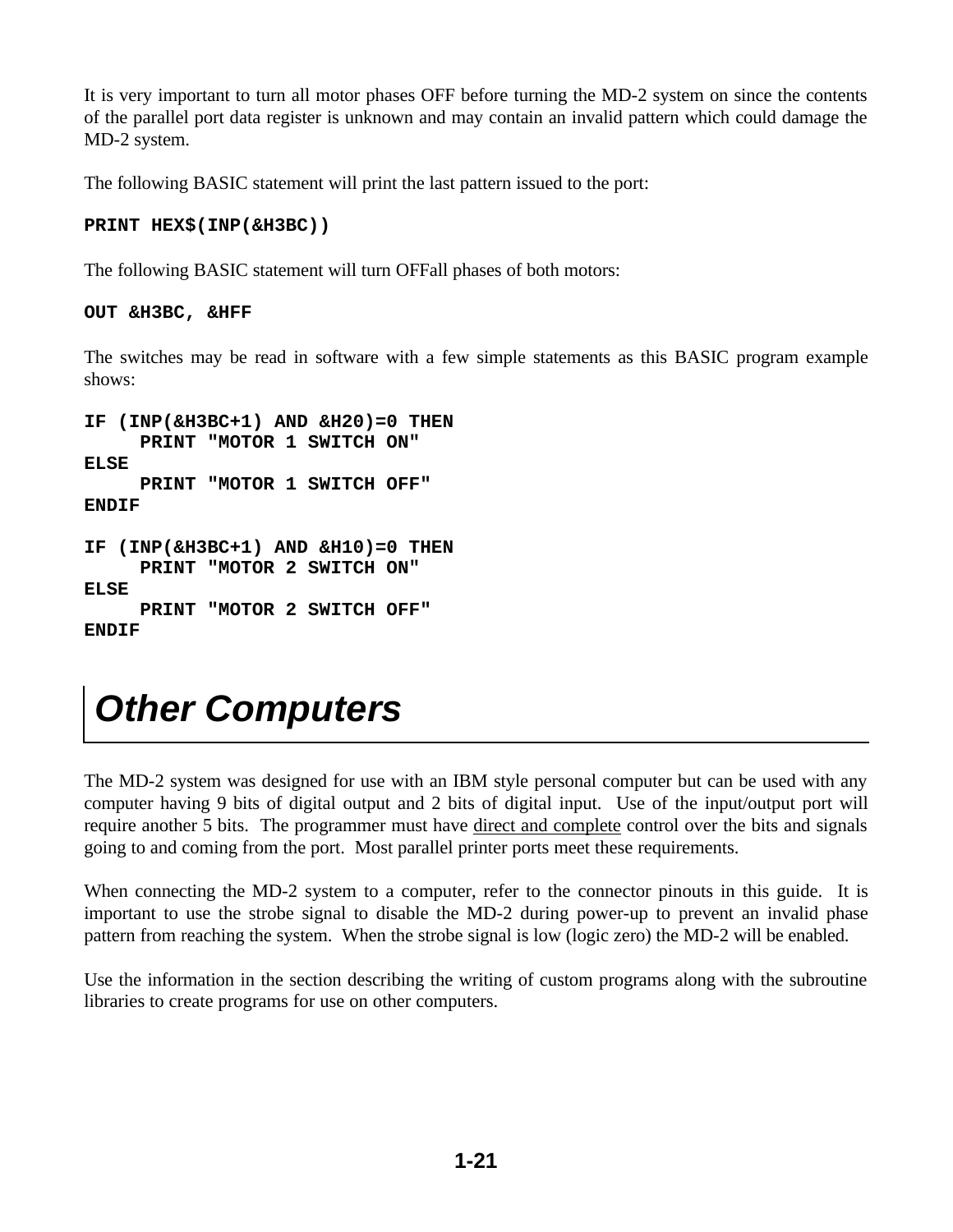### *Gear Reduction*

Many applications can not be driven directly from the motor's shaft but require some form of reduction to increase torque and resolution at the expense of speed. This reduction may be accomplished with gears, pulleys, friction wheels or some combination of these.

Reduction has several effects on the output of the positioning system.

- 1. Increase resolution. (The smallest movement possible)
- 2. Increase torque. (Strength)
- 3. Decrease speed.

Reduction can be accomplished by connecting a small gear to a large one.



The gear reduction ratio in this example can be found two ways:

- 1. The ratio of gear diameters.
- 2. The ratio of gear teeth.

Since there are 10 teeth on the small gear and 20 teeth on the large one, the ratio is 2:1. This arrangement will double the resolution and torque while cutting the speed in half. These same concepts will work with pulleys and friction wheels.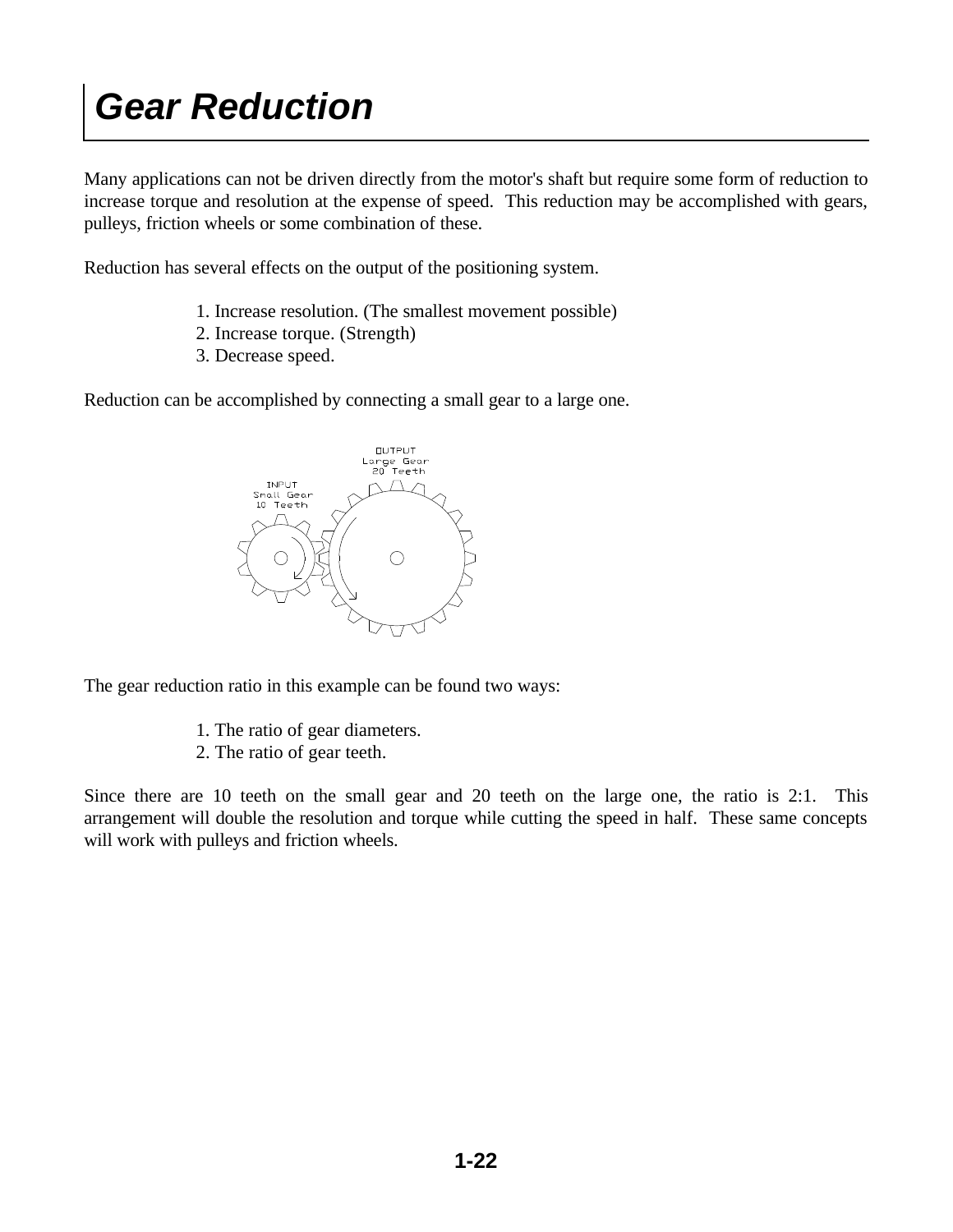Multiple stages of gearing can accomplish larger reduction ratios as this example shows:



The final gear reduction ratio in this example is:  $2:1 \times 2:1 = 4:1$ 

Other gear reduction calculations:

Specifications before any reduction:

| Resolution: | .9 degrees per step                    |
|-------------|----------------------------------------|
| Torque:     | 30 oz/inches                           |
| Speed:      | 600 steps per second                   |
|             | $X.9$ degrees = 540 degrees per second |

Specifications after a reduction ratio of 100 to 1 (100:1)

| Resolution: | .009 degrees per step, .54 min, $32.4$ sec     |
|-------------|------------------------------------------------|
| Torque:     | 3000 oz/inches or 15.6 ft/lbs                  |
| Speed:      | 600 steps per second                           |
|             | $\omega$ .009 degrees = 5.4 degrees per second |

After a reduction ratio of 1000 to 1 (1000:1) :

| Resolution: | .0009 degrees per step, $.054$ arc min, 3.24 arc sec |
|-------------|------------------------------------------------------|
| Torque:     | 30000 oz/inches or 156 ft/lbs                        |
| Speed:      | 600 steps per second                                 |
|             | $\omega$ .0009 degrees = .54 degrees per second      |

These calculations make the assumption that the gear box efficiency is 100%, that there is no friction, and that the gear box construction can handle the torque output. The final torque and maximum speed will be somewhat less than the ideal values.

As these examples demonstrate, the effects on resolution, torque and speed are proportional to the gear reduction ratio.

The maximum speed that the motor is capable of moving will vary depending on the friction and inertia of the load. The torque of stepper motors decreases as the speed increases. Lost steps will occur as the motor reaches the maximum speed limit. The user must determine the maximum safe motor speed by experimenting to find the speed at which steps are obviously lost and then reducing it by 30% to 50%. A jerking motion or erratic motor behavior are indicators of lost steps.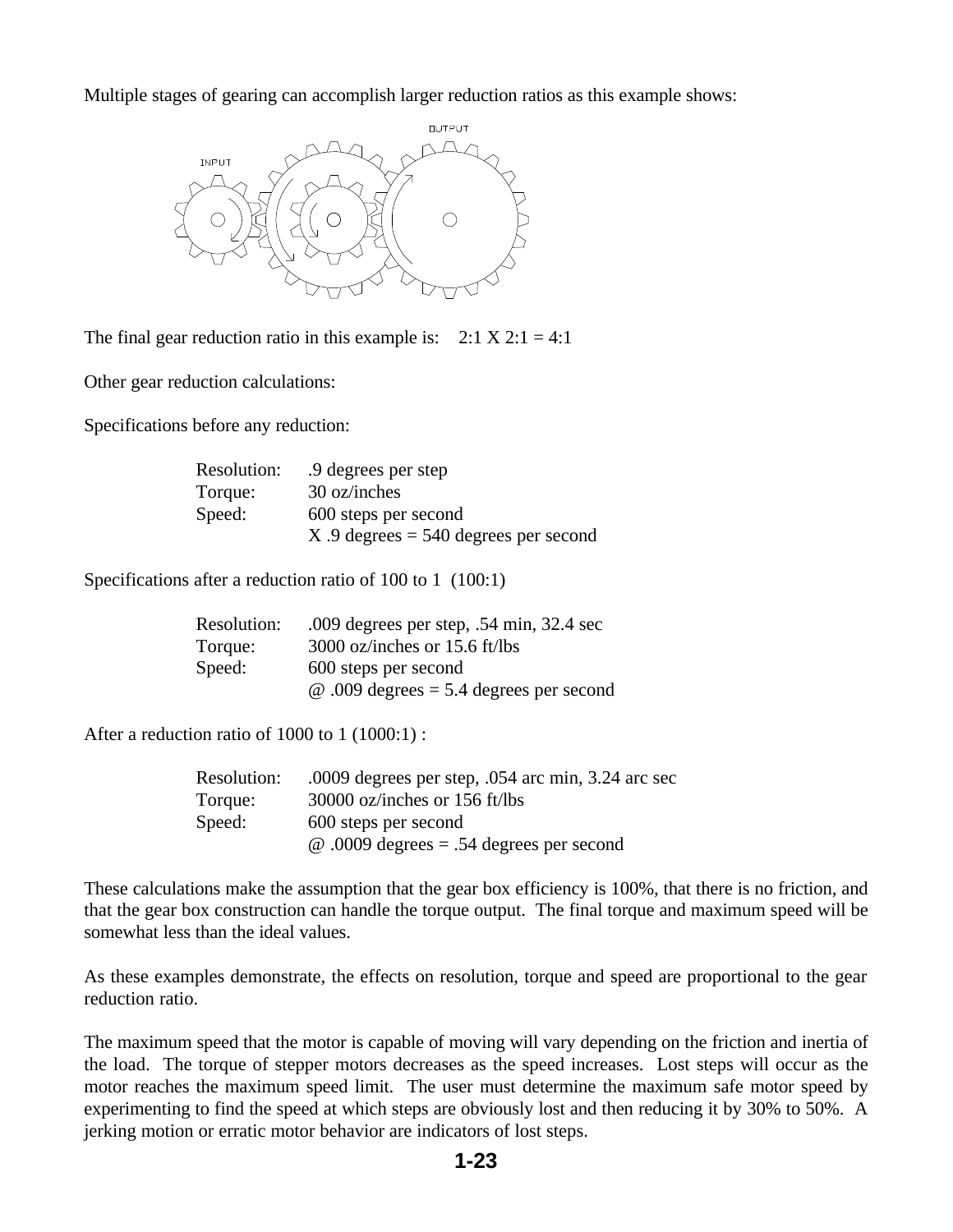### *Pulley and Belt Drives*

Pulley and belt drives can be used to convert rotary motion from a motor into linear motion. The resolution and available torque of the belt-driven application is a function of the diameter of the pulley. The following example shows a pulley with a diameter of .637. The stepper motor has .9 degree steps, then each step of the motor will move the belt .005 inch.

.637dia. X 3.14 = 2 inch circumference / 400 steps per revolution = .005 inch travel per motor step



### *Lead-Screw Drives*

Lead screws are another common way used to convert the rotary motion from a motor to a linear motion. Lead screws normally provide more overall reduction than a pulley drive. The torque is greatly increased along with the resolution at the expense of speed. The efficiency of a lead screw system varies greatly depending on the material used, lubrication and bearing arrangement. This example uses a lead screw with 10 threads per inch.

 10 threads X 400 steps per motor revolution = 4000 motor steps per inch of travel. 1 inch  $/$  4000 steps = .00025" of travel per motor step.

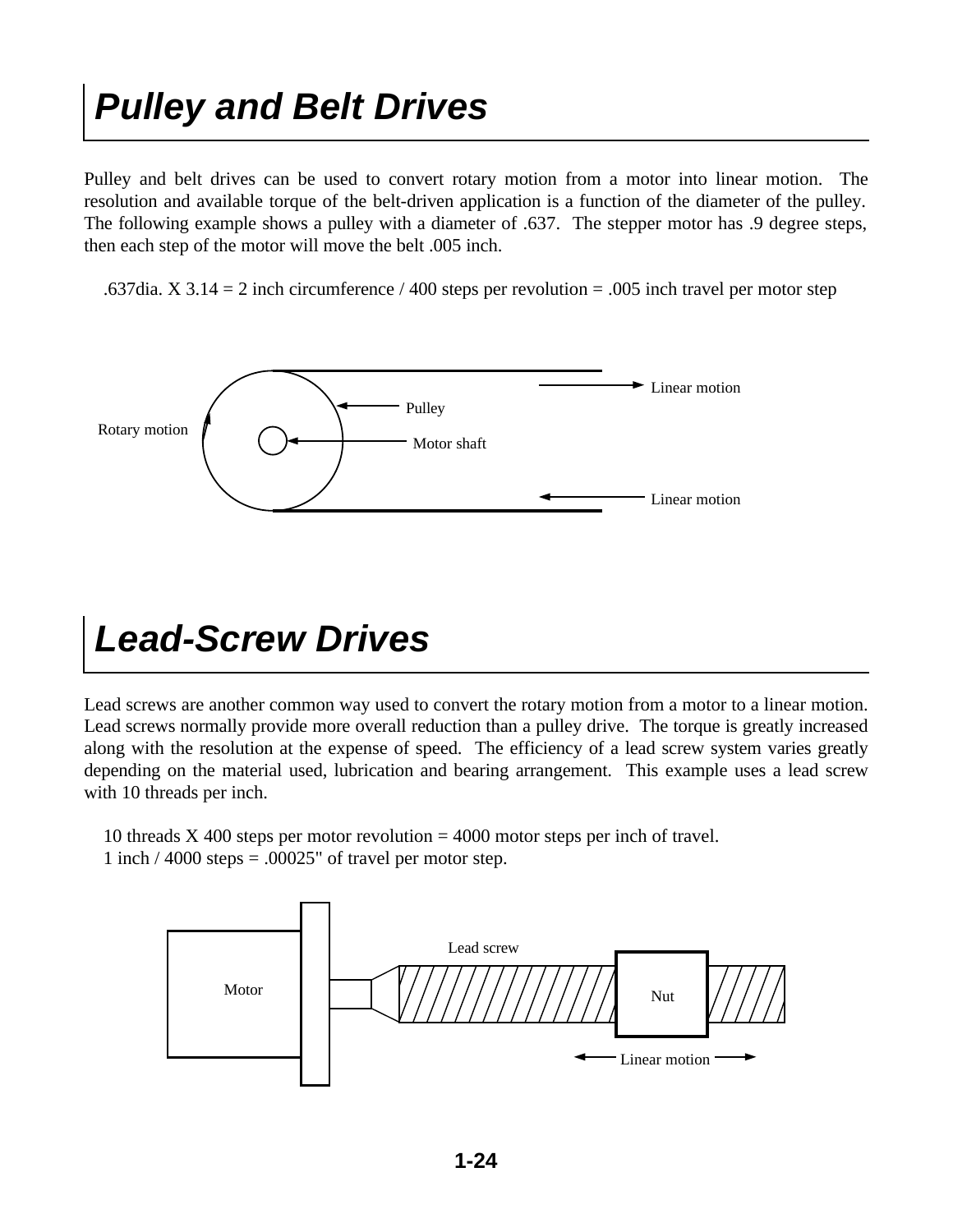### *Backlash Compensation*

Backlash is a term used to describe the amount of mechanical looseness in the positioning system. When gears are used, this looseness is caused by spacing between the teeth of the gears. In systems where belts and pulleys are used, backlash is caused by belt stretch. Bearings, couplings and mounting hardware can also be a source of backlash.

Provisions have been made in the MD-2 program and in the level 2 subroutine library to compensate for backlash. Backlash values are represented in the quantity of steps or units and are used to make corrections whenever the motor's direction changes. The user can determine the backlash by first moving the motor in the forward direction until final application motion is observed, then start moving reverse while counting steps or units and observing motion. The quantity of steps or units required to start the motion of the mechanical system is the backlash value. When this value is entered into the MD-2 software, anytime the direction of the motor changes, this quantity of steps will be added to compensate for backlash. This method can greatly increase a system's bidirectional positioning accuracy.

### *Suggested Reading*

The following list of reading material is provided for those seeking additional information on motion control subjects.

#### **Art and Practice of**

**Step Motor Control** Albert C. Leenhoust Intertec Communications Inc. 2472 Eastman Ave. Bldg. 33-34 Ventura, CA 93003 (805) 658-0933 This book contains information about the theory behind step motors and their drive systems. A diskette is included with some BASIC programs for use on an IBM personal computer. Topics include motor construction, drive techniques and microstepping.

#### **Automation Magazine**

1100 Superior Ave. Cleveland, OH 44114-2543 (216) 696-7000 Magazine focused on factory and design automation issues.

#### **Control Engineering Magazine**

44 Cook St. Denver, CO 80206-5191 (303) 388-4511 Monthly publication focusing on industrial control subjects.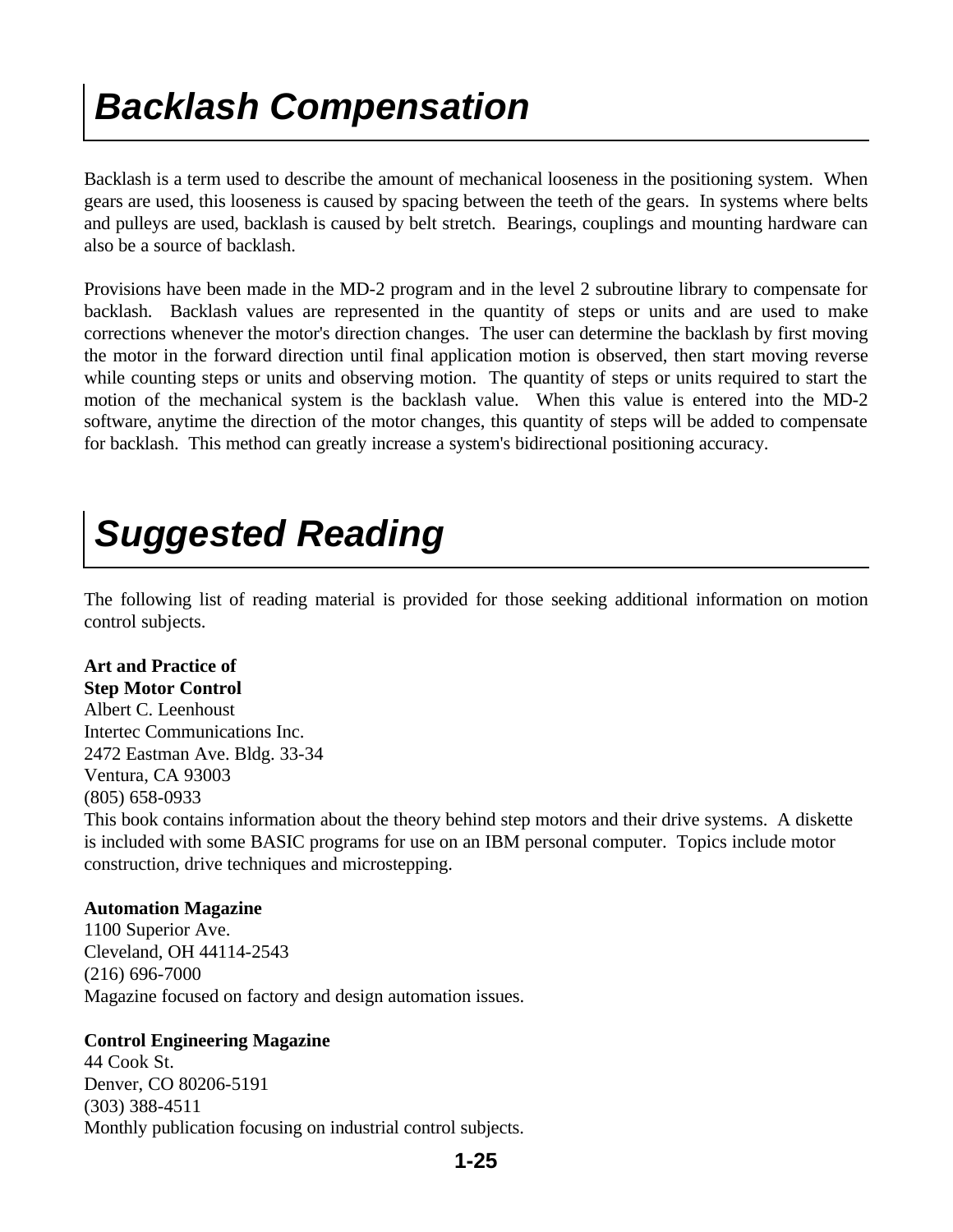#### **DesignFax Magazine**

P.O. Box 21640 Eagan, MN 55121-0640 (216) 248-1125 Small magazine containing articles and information about control products intended for design engineers.

#### **Design News**

P.O. Box 173377 Denver, CO 80217 (303) 388-4511 Monthly magazine intended for design engineers. Many articles on power transmission and motion control.

#### **Instrumentation & Automation News**

P.O. Box 2005 Radnor, PA 19089 (215) 964-4000 This magazine contains various articles and product information for the industrial automation and control field.

#### **Machine Design Magazine**

1100 Superior Ave. Cleveland, OH 44114-2543 (216) 696-7000 Monthly magazine for designers of machines and other products.

#### **Motion Control Magazine**

P.O. Box 7907 Wheaton, IL 60188 (708) 858-1888 This magazine contains a large variety of technical information including articles about stepper motors, servos and mechanical systems.

#### **Personal Engineering**

**and Instrumentation News** P.O. Box 430 Rye, NH 03870 (603) 427-1377 This publication has articles concerning laboratory automation, data acquisition and control.

#### **Scientific Computing**

**& Automation Magazine** P.O. Box 650 Morris Plains, NJ 07950-0650 (201) 292-5100 Monthly publication discussing control and automation topics.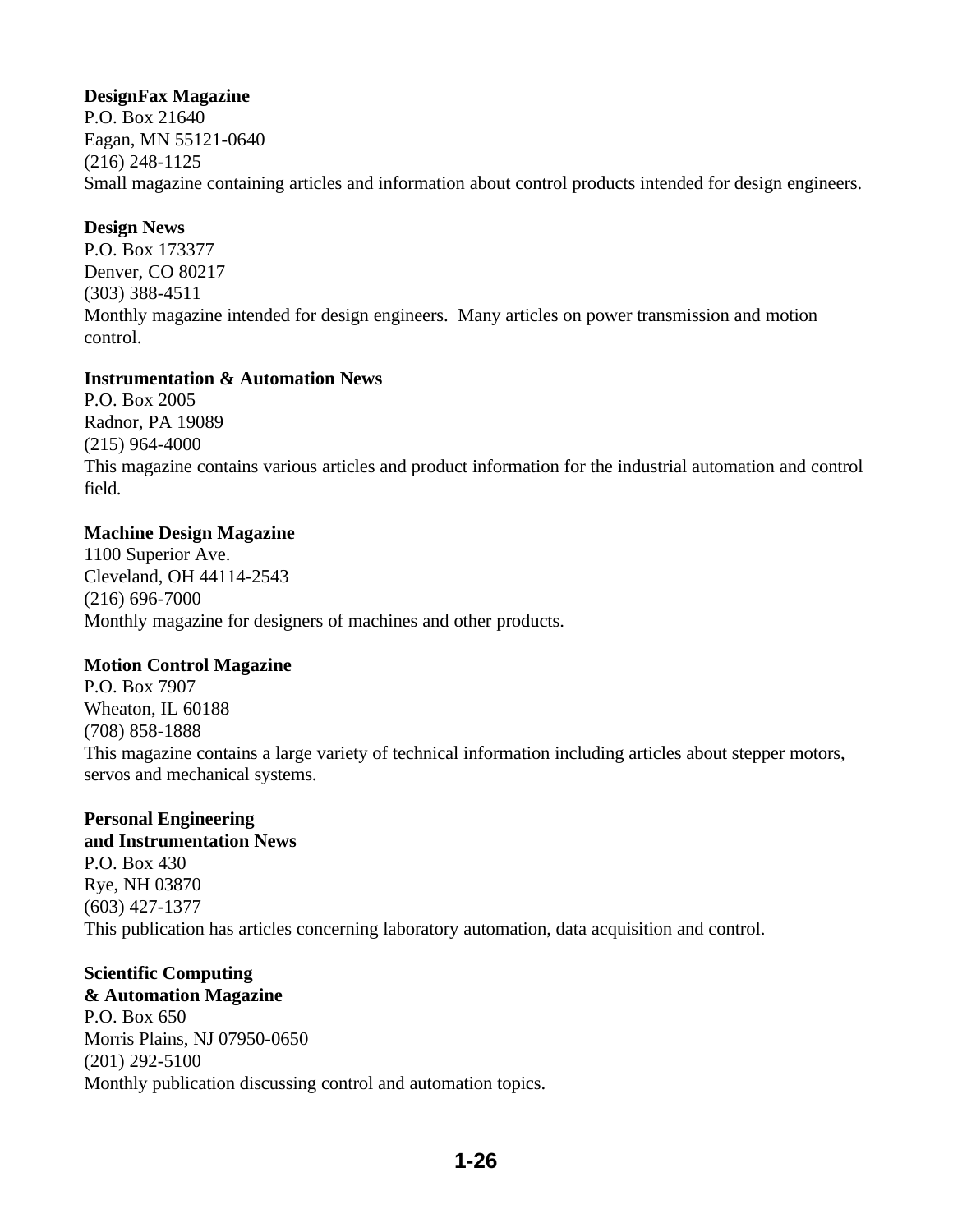### *Component Suppliers*

Many users of the MD-2 package are constructing some type of mechanical system which will require gears, bearings, pulleys and various other components. For this reason, the following list of part suppliers has been compiled. Most of the companies listed have catalogs which contain detailed part and technical information and can be obtained at little or no cost.

#### **80/20 Inc.**

2570 Commercial Rd. Fort Wayne, IN 46809 (219) 478-8020 Manufactures aluminum components used to create frames, benches and fixtures.

#### **Allied Devices**

2365 Milburn Ave. Baldwin, NY 11510 (516) 223-9100 Catalog contains over 55,000 items including gears, couplings, speed reducers, dials and shafts.

#### **Bayside Controls**

20-02 Utopia Pkwy. Whitestone, NY 11357 (800) 343-3353 Manufactures precision gear reducers for stepper and servo motors. Catalogs and technical information is available.

#### **Boston Gear**

14 Hayard St. Quincy, MA 02171 (800) 343-3352 A good selection of medium and large gears, pulleys, gear reducers and shaft components. A catalog is available.

#### **Browning Manufacturing**

Maysville, KY 41056 (606) 564-2011 Much like Boston Gear, this company carries mostly larger components such as gears and pulleys.

#### **EFD**

East Providence, R.I. 02914 (401) 434-1680 Manufactures hand-held dispensing devices used to apply adhesive, solvents and other fluids.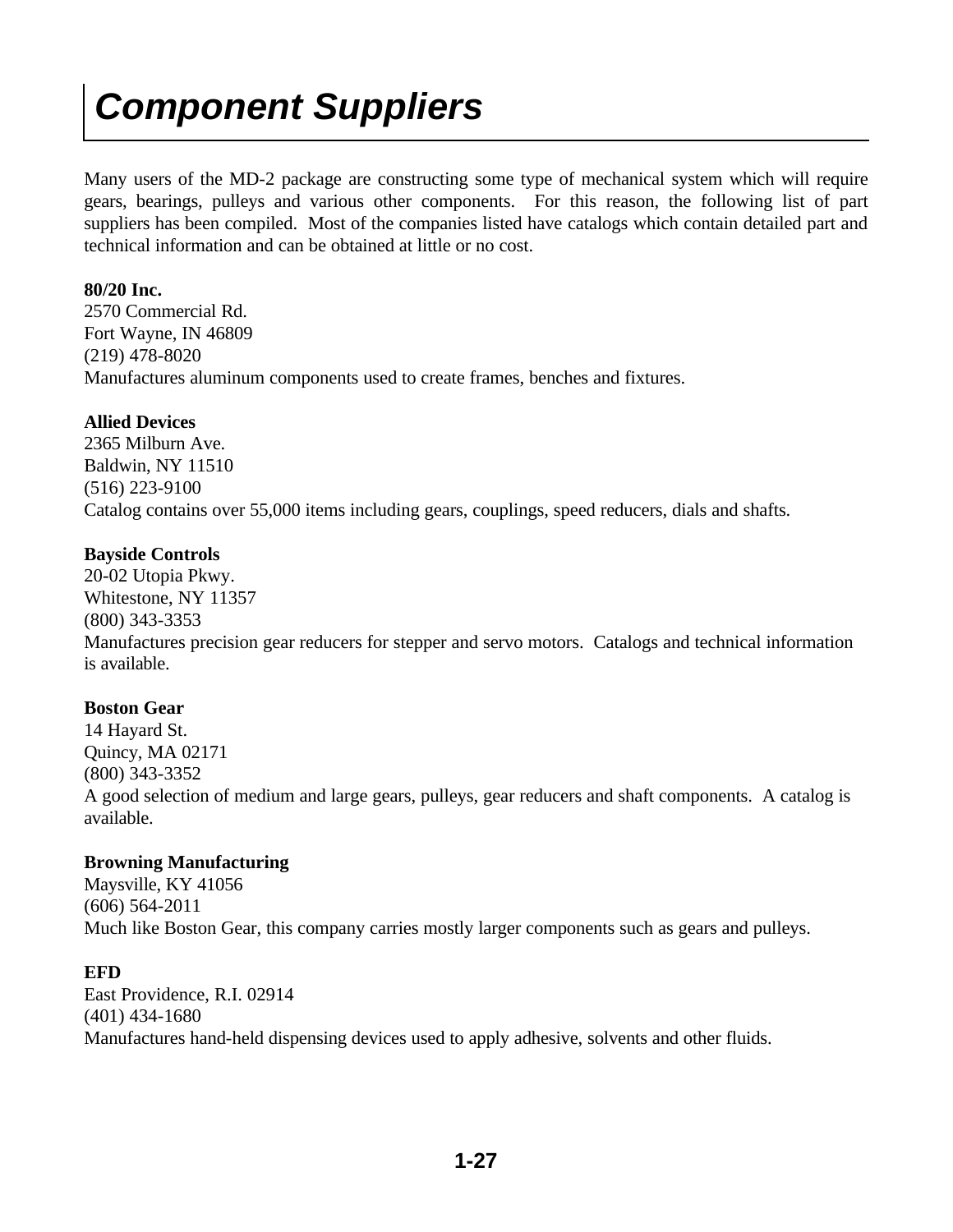#### **Foredom**

Bethel, CT 06801 (203) 792-8622 Manufactures hand-held rotary power tools and accessories.

#### **Igus Inc.**

P.O. Box 14349 East Providence, R.I. 02914 (401) 438-2200 Manufactures cable and hose carriers.

#### **Helical Products**

901 W. McCoy Lane Santa Maria, CA 93456 (805) 928-3851 Manufactures precision shaft couplers.

#### **Lovejoy, Inc.**

2655 Wisconsin Ave. Downers Grove, IL 60515 (708) 852-0500 Manufactures a variety of products including shaft couplers.

#### **Martin Sprocket and Gear**

P.O. Box 888 Arlington, TX 76004 (817) 465-6377 Stocks medium to large sprockets, gears and other components.

#### **Nordex**

50 Newtown Rd. Danbury, CT 06810-6216 (203) 792-9050 Nordex is an excellent source for small gears, bearings, shafts and various other precision components at a reasonable cost.

#### **PIC Design**

P.O. Box 1004 Middlebury, CT 06762 (203) 758-8272 PIC Design is also known as Precision Industrial Components and stocks a wide variety of gears, pulleys, bearings and lead screw assemblies.

#### **Plastock**

Three Oak Rd. Fairfield, NJ 07006 (203) 928-7911 Manufactures plastic gears and pulleys.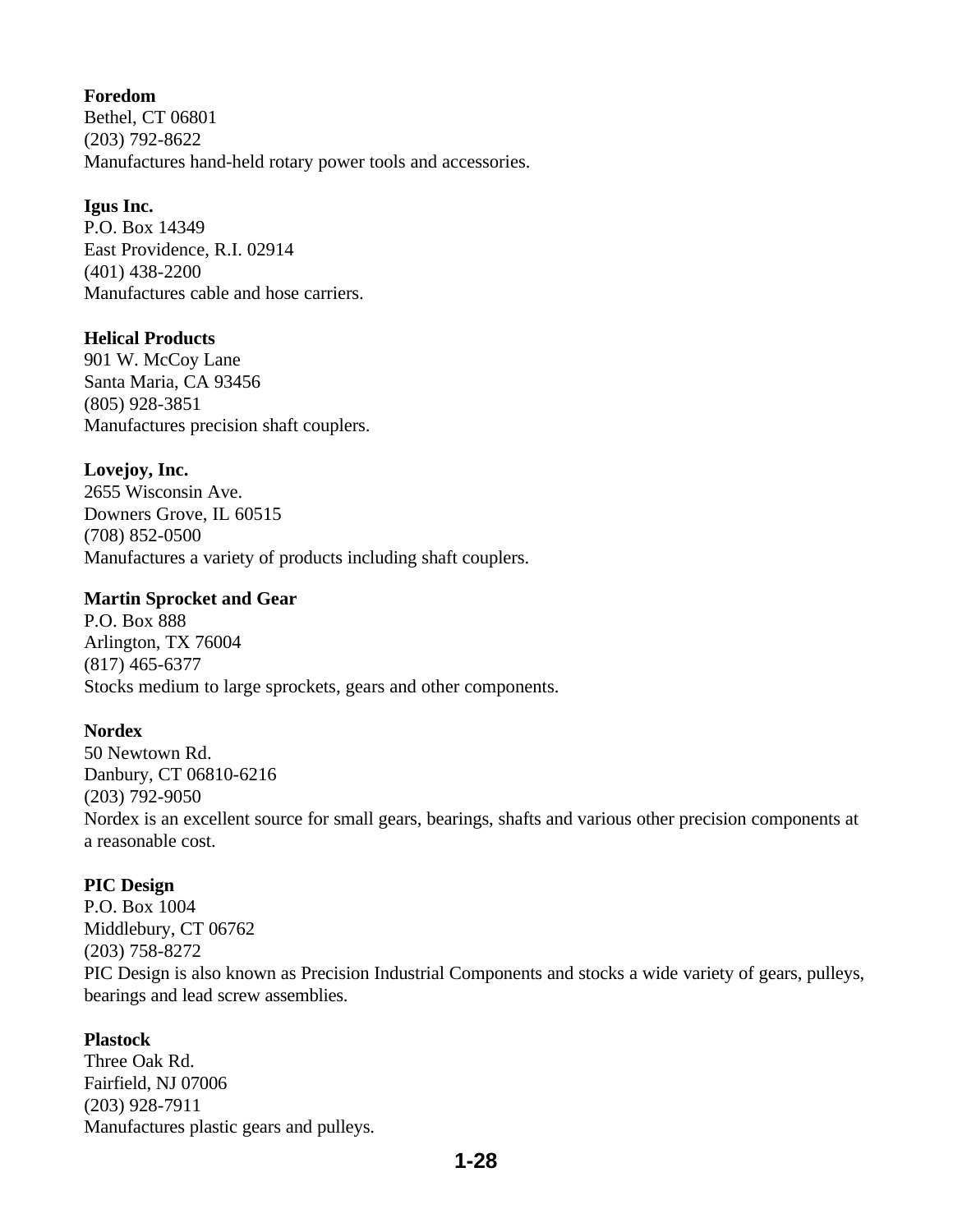#### **SAVA Industries**

70 Riverdale Rd. Riverdale, NJ 07457 (201) 835-0882 Manufactures cables and pulleys.

#### **SECS**

520 Homestead Ave. Mt. Vernon, NY 10550 (914) 667-5600 A good source for gears, handles, dials and timing pulleys.

#### **Seitz**

Torrington Industrial Lane Mt. Vernon, NY 10550 (203) 489-0476 Carries small gears, bearings, pulleys and other precision components.

#### **Small Parts**

6891 N.E. 3rd Ave. P.O. Box 381736 Miami, FL 33238-1736 (305) 751-0856 This company stocks a broad range of precision parts such as screws, tubing, and tools.

#### **Solidur Plastics**

200 Industrial Dr. Delmont, PA 15626 (800) 343-0444 Manufactures gears and other parts from plastic.

#### **Stock Drive Products**

2101 Jericho Turnpike New Hyde Park, NY 11040 (516) 328-0200 This company probably has the broadest line of precision mechanical components available including gears, pulleys, bearings and hardware. Metric sizes are also available. Several catalogs and technical books are available.

#### **Winfred M. Berg**

499 Ocean Ave. East Rockaway, NY 11518 (516) 599-5010 The Berg catalog contains gears, bearings and large assortment of unusual belts and pulley systems.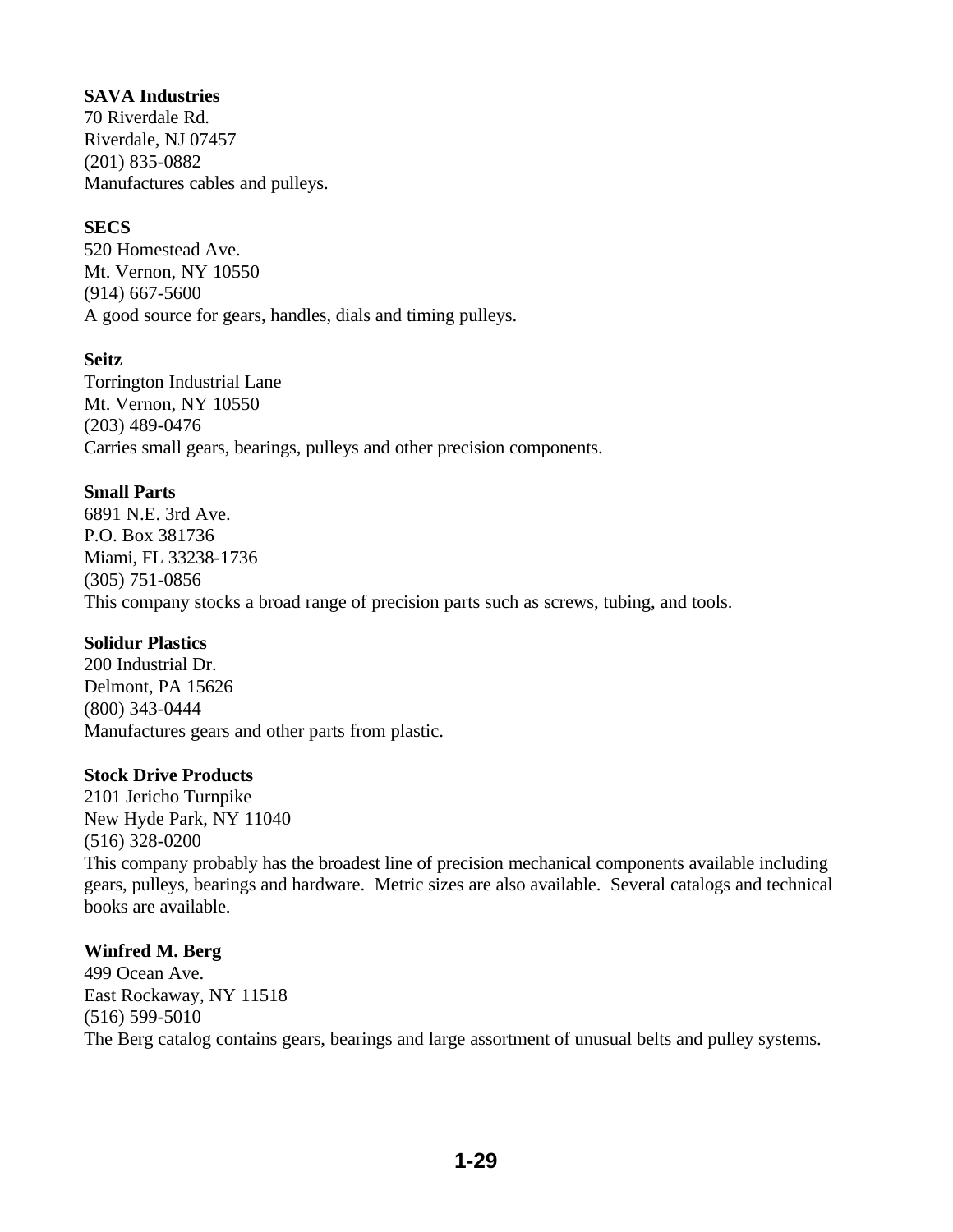### *Troubleshooting*

The following list describes the most common problems and their remedies. Repairs should be left to qualified persons.

#### **Problem:** Power light does not light.

**Remedy:** The MD-2 driver is probably not getting power. Check the power cord and fuse. If the fuse is blown, replace with one of the exact same type and value. If the fuse blows a second time, repairs must be made. If a battery is being used, make sure the voltage is correct at the terminal strip during operation. Make sure the power jumper is removed when using a battery and connected when using AC.

**Problem:** Power light turns on but the motor lights do not and the motors do not move.

**Remedy:** The motors are not being turned on by the control computer. Check the cable connecting the MD-2 to the computer. If custom software is being used, return to the MD-2 program to verify operation. Check the port address in the software.

**Problem:** Motor lights turn on but the motors do not move.

**Remedy:** Check the motor cables for breaks or cuts. Swapping cables and motors using the process of elimination will determine which component is defective. Return to non-custom software to eliminate the possibility of software problems. Also, check the motor speed values since giving step pulses too fast will not allow the motors to move.

**Problem:** Activating the 'HOME' switches does not turn on the switch lights. **Remedy:** Check the wiring of the switches and the motor cables. The switch must drive the input to ground to be detected.

**Problem:** Activating the switches turns on the lights but the software does not recognize them. **Remedy:** Check the cable that connects the MD-2 to the computer. Check for software errors and verify the port address.

**Problem:** The heat generated by the motors and/or driver must be minimized.

**Remedy:** Motor and driver heating is normal and occurs mostly during standstill. The motors can be mounted to a metal plate to help dissipate the heat and a fan can be located near the MD-2 driver enclosure to carry away the heat. The software can be configured to de-energize the motor coils during standstill when holding torque is not required. This will greatly reduce motor and driver heating.

**Problem:** As the load increases the motor sometimes misses steps causing inaccurate positioning.

**Remedy:** The available torque of a stepper motor decreases as the speed increases. Decrease the speed of the motor to increase the available torque which will reduce the possibility of lost steps. The motor must have enough torque to withstand all momentary requirements.

**Problem:** The motors move but the speed is not smooth.

**Remedy:** If another program is consuming the computer while motors are moving, erratic motion will result. Disable any TSR (Terminate and stay resident) programs or other programs that work in the background.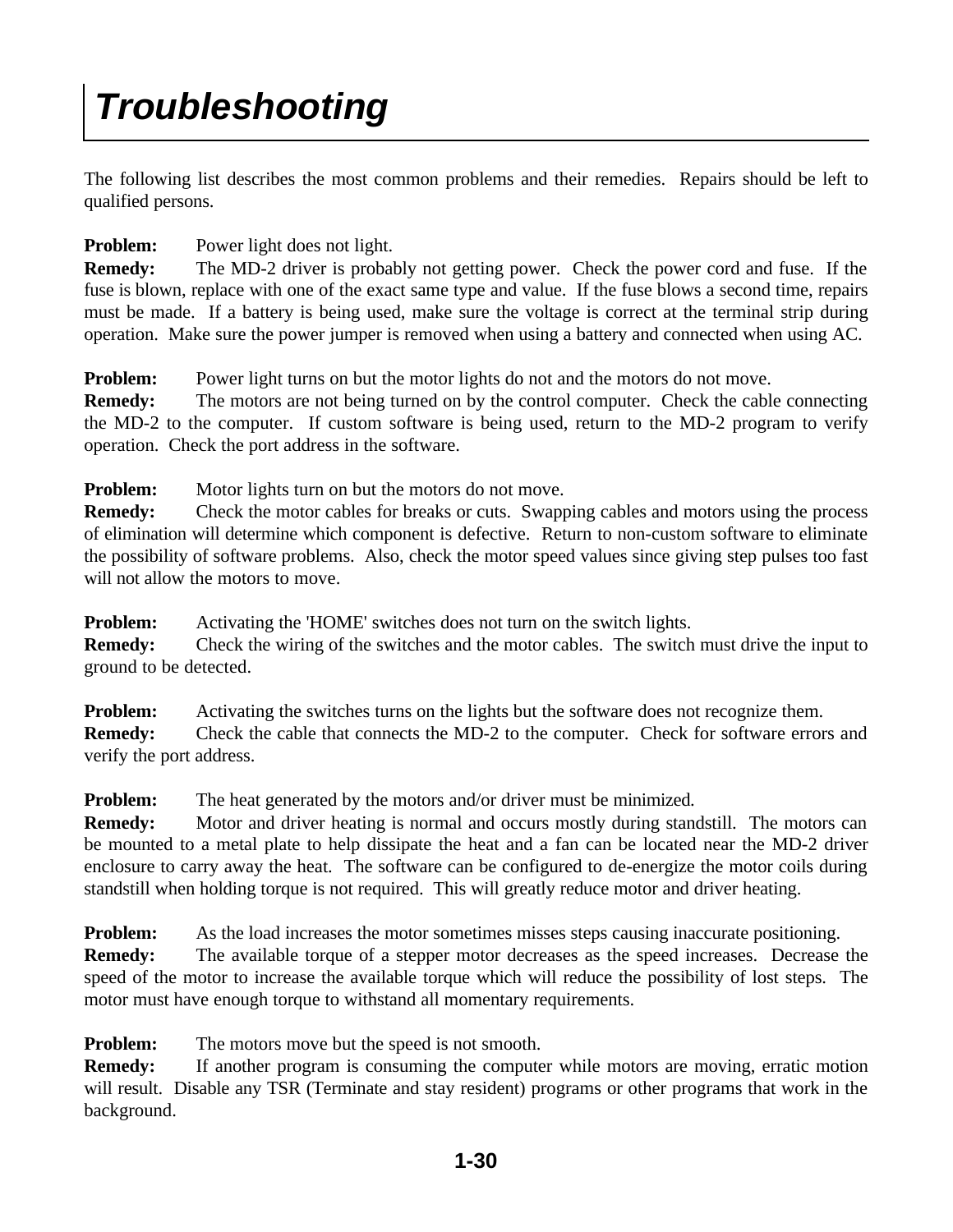### *MD-2 Specifications*

#### **Driver Unit**

| Size:              | $8.5"$ x 3" x 6.5"                |
|--------------------|-----------------------------------|
| Weight:            | 7 lbs.                            |
| Lamps:             | Power, motor and switch status.   |
| Power Input:       | 115 VAC, 50-60 Hz @ 1 Amp         |
|                    | or 12 VDC $@$ 5 amps.             |
| <b>Motor Port:</b> | 9 pin D-sub female.               |
| <b>CPU Port:</b>   | 36 pin centronics female.         |
| Drive Type:        | Unipolar L/3R resistance limited. |

#### **Motors**

| Size:                  | Nema frame #23, 2.25" diameter, 2.25" long,   |
|------------------------|-----------------------------------------------|
| Shaft:                 | .25" diameter, $.75$ " long.                  |
| Mounting:              | 4 holes, .2" diameter, 1.856" square pattern. |
| Weight:                | 21 ounces.                                    |
| Windings:              | Unipolar, 5.1 volt, 1 amp                     |
| Connector:             | 9 pin male D-sub.                             |
| Cable:                 | 9 conductor, 22 AWG.                          |
| Full step:             | 1.8 degrees, $+/-$ 5% accuracy.               |
| Half step:             | .9 degrees, $+/- 5\%$ accuracy.               |
| Detent Torque:         | 1 oz/in.                                      |
| <b>Holding Torque:</b> | $50 \text{ oz/in.}$                           |

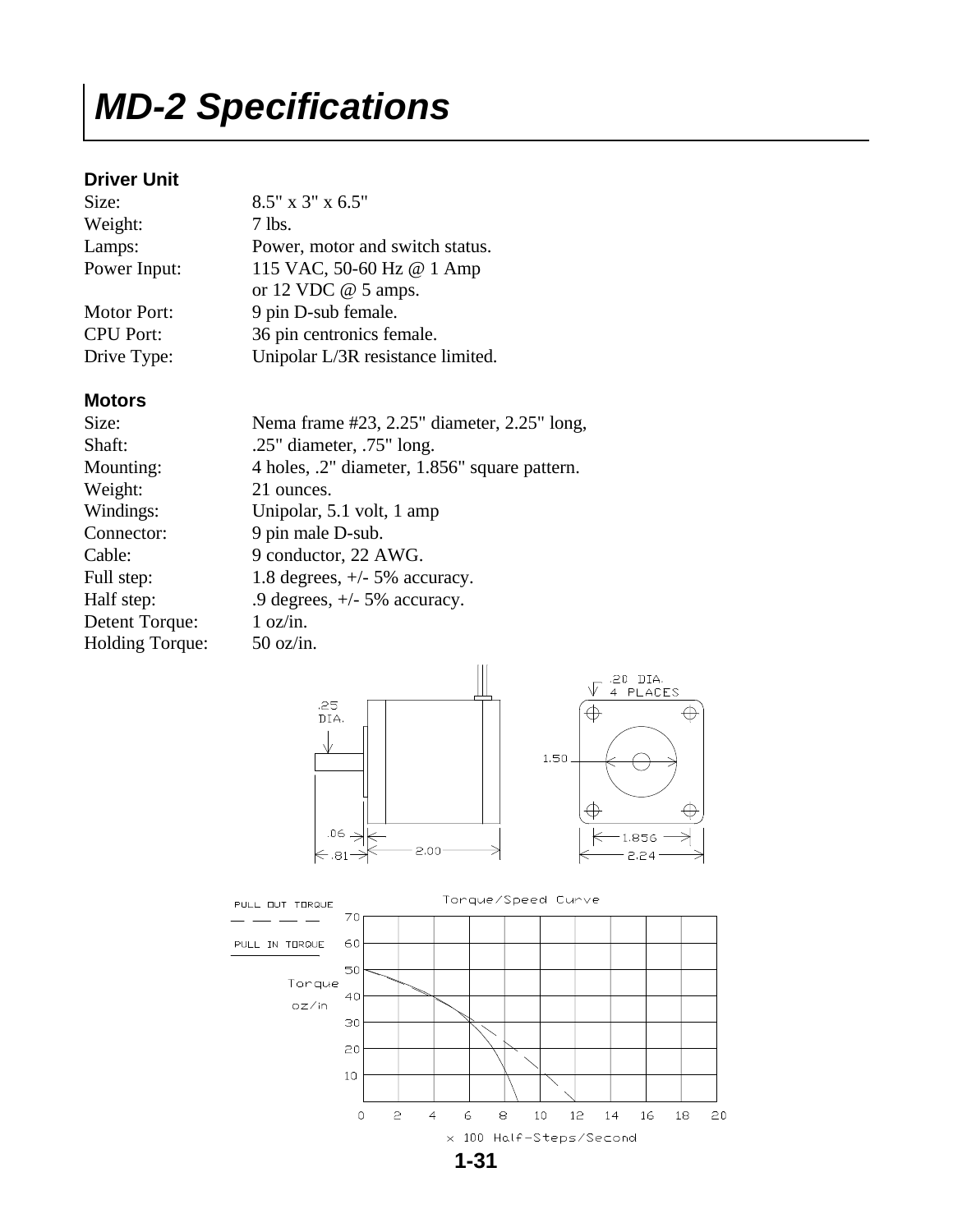#### *MD-2a Specifications*

#### **Driver Unit**

| Size:              | 8.5" x 3" x 6.5"                |
|--------------------|---------------------------------|
| Weight:            | 7 lbs.                          |
| Lamps:             | Power, motor and switch status. |
| Power Input:       | 115 VAC, 50-60 Hz @ 1 Amp       |
|                    | or 28 VDC $@$ 5 amps.           |
| <b>Motor Port:</b> | 9 pin D-sub female.             |
| <b>CPU Port:</b>   | 36 pin centronics female.       |
| Drive Type:        | Unipolar chopper.               |

#### **Motors**

| Size:                  | Nema frame #23, 2.25" diameter, 2.25" long,   |
|------------------------|-----------------------------------------------|
| Shaft:                 | .25" diameter, $.75$ " long.                  |
| Mounting:              | 4 holes, .2" diameter, 1.856" square pattern. |
| Weight:                | 21 ounces.                                    |
| Windings:              | Unipolar, 5.1 volt, 1 amp                     |
| Connector:             | 9 pin male D-sub.                             |
| Cable:                 | 9 conductor, 22 AWG.                          |
| Full step:             | 1.8 degrees, $+/-$ 5% accuracy.               |
| Half step:             | .9 degrees, $+/- 5\%$ accuracy.               |
| Detent Torque:         | 1 oz/in.                                      |
| <b>Holding Torque:</b> | $50 \text{ oz/in.}$                           |

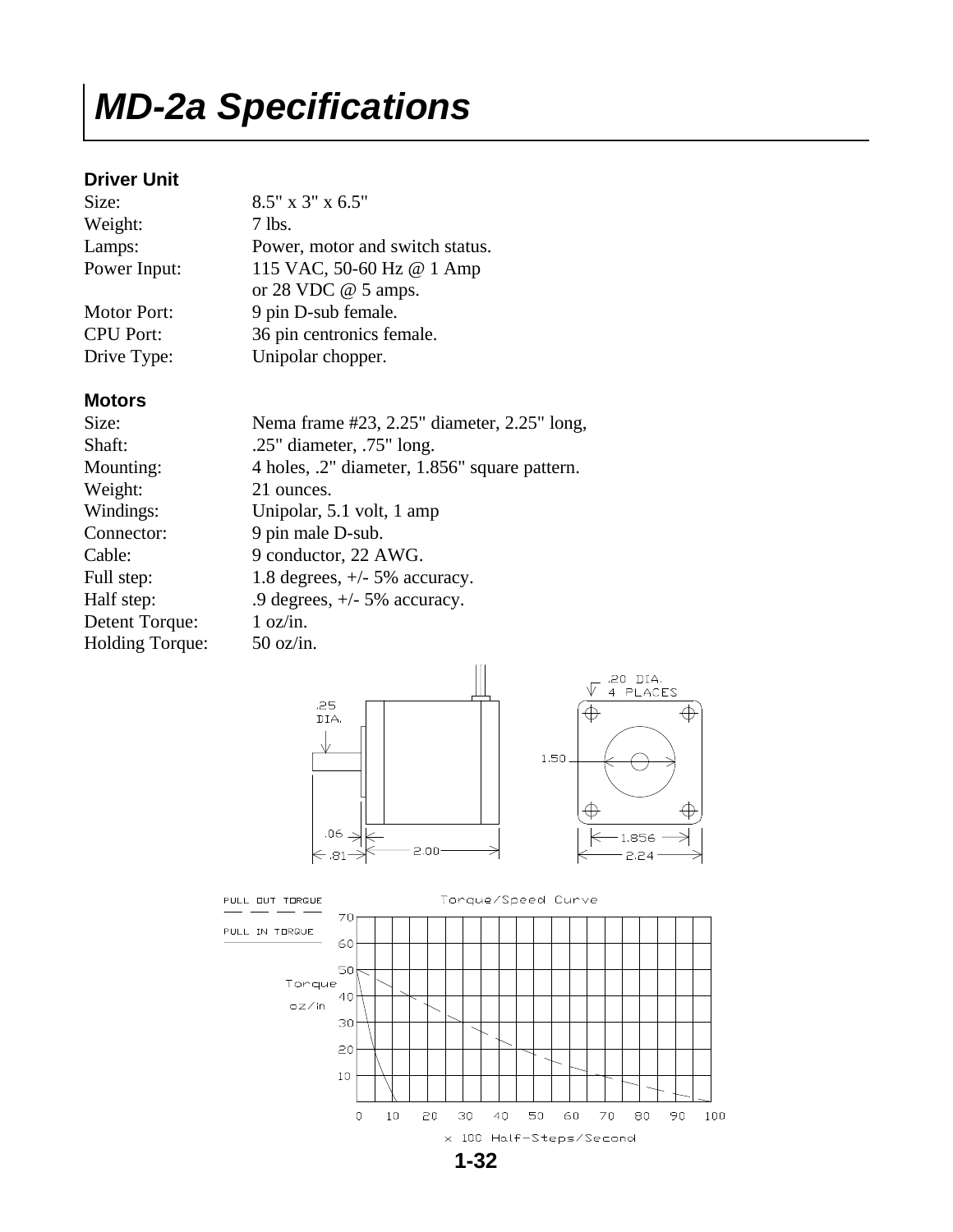#### *MD-2b Specifications*

#### **Driver Unit**

| 8.5" x 3" x 6.5"                |
|---------------------------------|
| 10 lbs.                         |
| Power, motor and switch status. |
| 115 VAC, 50-60 Hz @ 1 Amp       |
| or 28 VDC $@$ 13 amps.          |
| 9 pin Molex female.             |
| 36 pin centronics female.       |
|                                 |

Drive Type: Unipolar chopper.

#### **Motors**

| Size:                  | Nema frame #23, 2.25" diameter, 4" long,      |
|------------------------|-----------------------------------------------|
| Shaft:                 | .25" diameter, $.75$ " long.                  |
| Mounting:              | 4 holes, .2" diameter, 1.856" square pattern. |
| Weight:                | 48 ounces.                                    |
| Windings:              | Unipolar, 3.4 volt, 2.9 amp                   |
| Connector:             | 9 pin male Molex.                             |
| Cable:                 | 9 conductor, 18 AWG.                          |
| Full step:             | 1.8 degrees, $+/-$ 5% accuracy.               |
| Half step:             | .9 degrees, $+/- 5\%$ accuracy.               |
| Detent Torque:         | 1 oz/in.                                      |
| <b>Holding Torque:</b> | $150 \text{ oz/in.}$                          |







**1-33**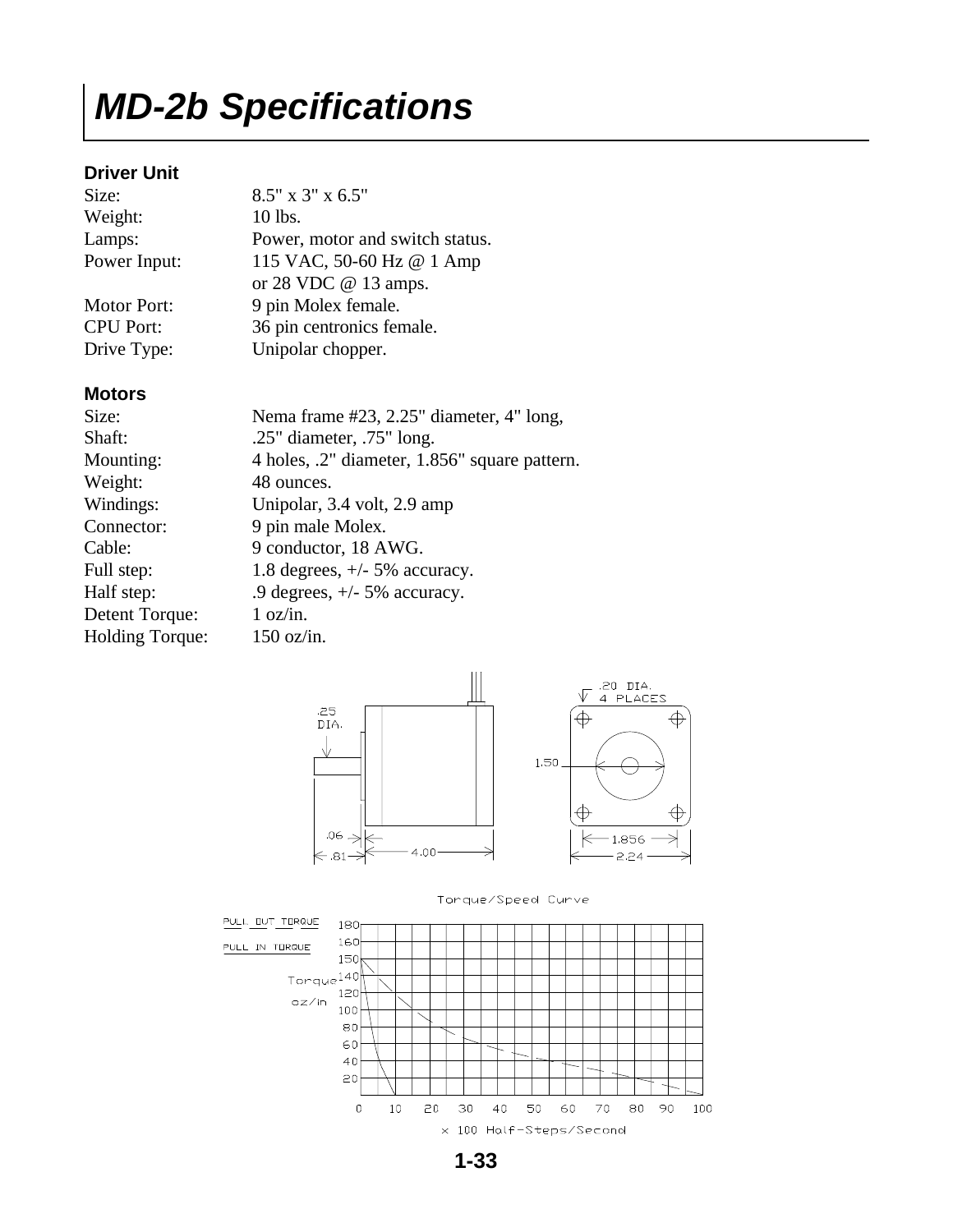#### *MD-2c Specifications*

#### **Driver Unit**

| Size:              | $8.5"$ x 3" x 6.5"              |
|--------------------|---------------------------------|
| Weight:            | 10 lbs.                         |
| Lamps:             | Power, motor and switch status. |
| Power Input:       | 115 VAC, 50-60 Hz @ 1 Amp       |
|                    | or 28 VDC $@$ 17 amps.          |
| <b>Motor Port:</b> | 9 pin Molex female.             |
| <b>CPU Port:</b>   | 36 pin centronics female.       |
| Drive Type:        | Unipolar chopper.               |

#### **Motors**

| Size:                  | Nema frame #34, 3.4" diameter, 3.75" long,    |
|------------------------|-----------------------------------------------|
| Shaft:                 | .375" diameter, 1.25" long.                   |
| Mounting:              | 4 holes, .2" diameter, 2.739" square pattern. |
| Weight:                | 80 ounces.                                    |
| Windings:              | Unipolar, 3 volt, 4 amp                       |
| Connector:             | 9 pin male Molex.                             |
| Cable:                 | 9 conductor, 18 AWG.                          |
| Full step:             | 1.8 degrees, $+/-$ 5% accuracy.               |
| Half step:             | .9 degrees, $+/- 5\%$ accuracy.               |
| Detent Torque:         | 1 oz/in.                                      |
| <b>Holding Torque:</b> | $300$ oz/in.                                  |







**1-34**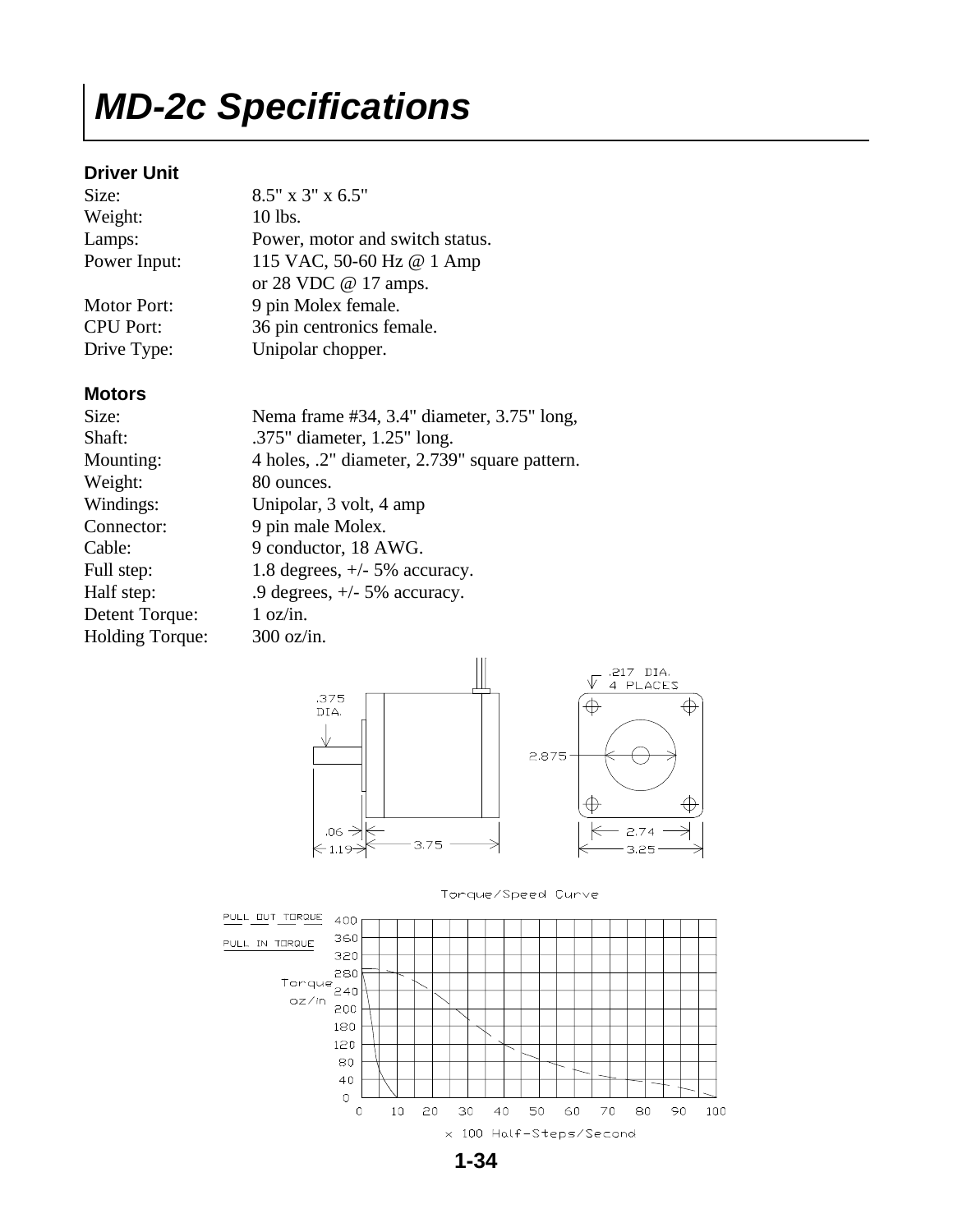### *Warranty Information*

ARRICK ROBOTICS warrantees this product to be in good working order for a period of one (1) year from the date of purchase. Should this product fail to be in good working order at any time during this period, ARRICK ROBOTICS will, at its option, repair or replace the product at no additional charge except as set forth below. This limited warranty does not include service to repair damage to the product resulting from accident, disaster, misuse, abuse, or modification of the product. To obtain warranty service, send the product along with proof of purchase in its original packaging to:

> ARRICK ROBOTICS Attn: Repair Dept. 2107 W. Euless Blvd. Euless, TX 76040

You agree to prepay shipping charges and to insure the product or assume the risk of loss or damage in transit. All express or implied warranties for this product including the warranties of merchantability and fitness for a particular purpose are limited in duration to a period of one (1) year from the date of purchase, and no warranties, whether expressed or implied, will apply after this period.

If this product is not in good working order as warranted above, your sole remedy shall be repair or replacement as provided above. In no event will ARRICK ROBOTICS be liable to you for damages, including any lost profits, lost savings or other incidental or consequential damages arising out of the use of or inability to use this product.

Some states do not allow limitations on how long an implied warranty lasts, so the above limitations may not apply to you. Some states do not allow the exclusion or limitation of incidental or consequential damages for consumer products, so the above limitations may not apply to you. This warranty gives you specific legal rights and you may also have other rights which may vary from state to state.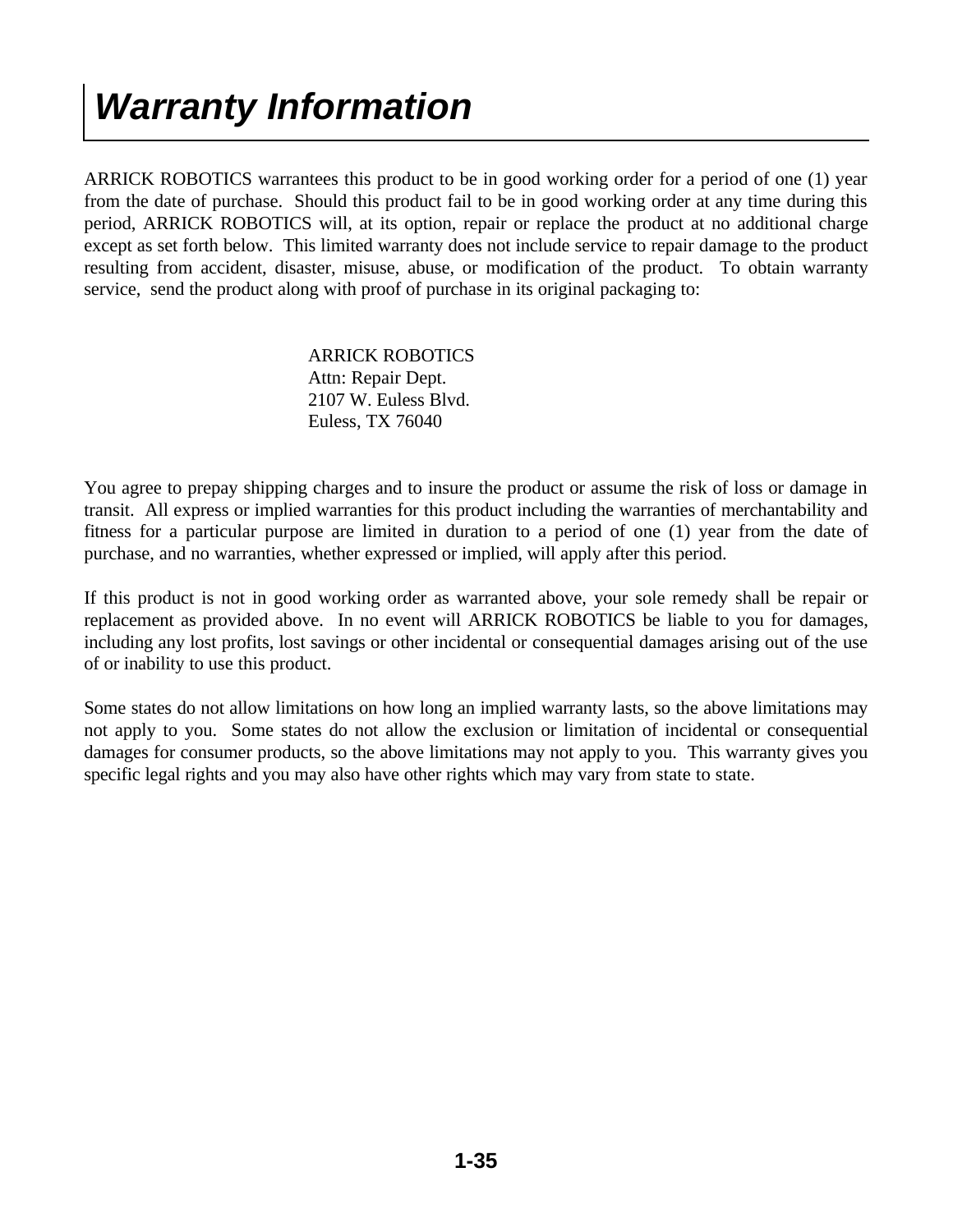**Section 2**

# *The MD-2 Program*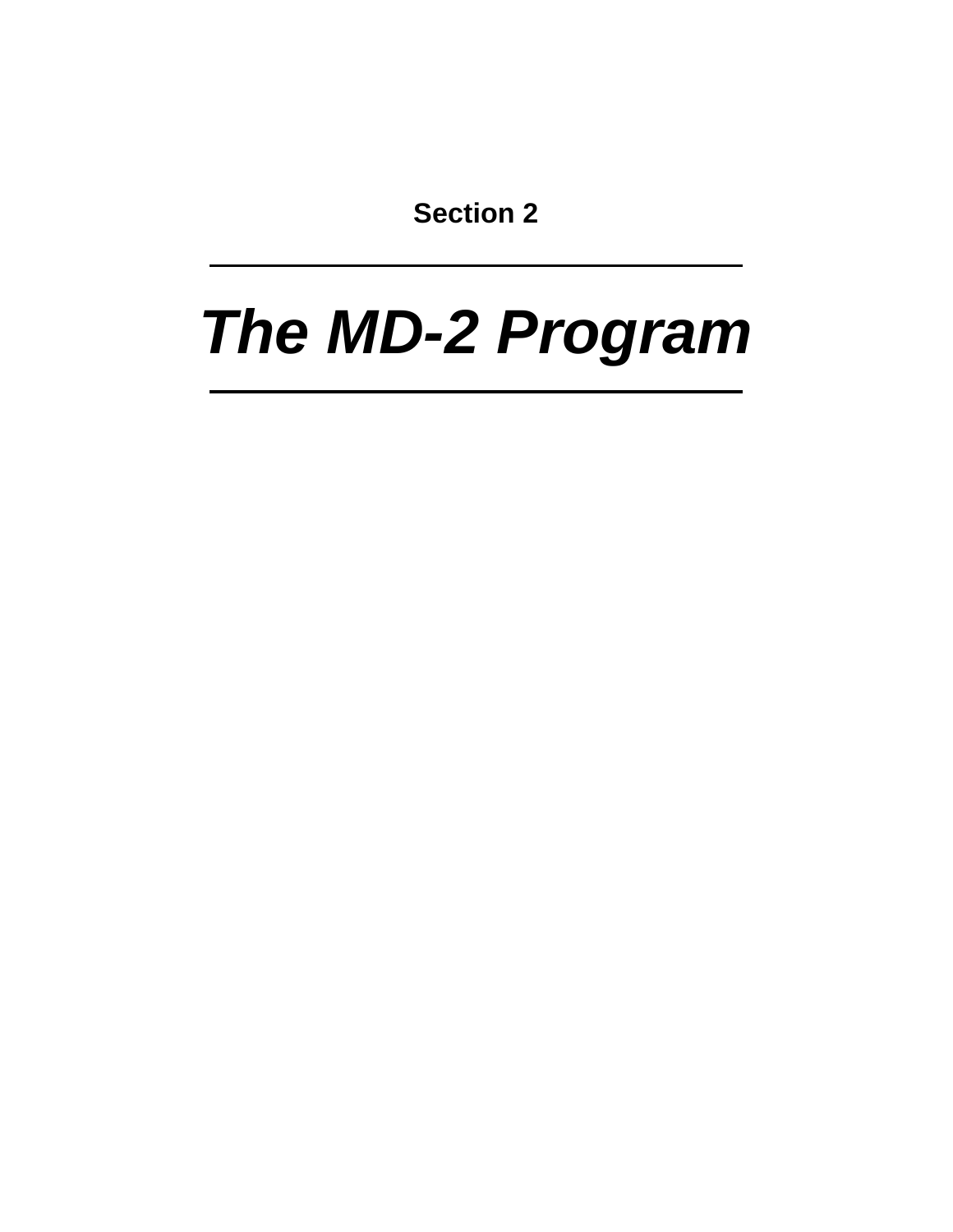#### **Section 2**

#### **The MD-2 Program**

#### *Table of Contents*

#### **CONCEPTS AND FEATURES**

| Enable/Disable MD-2  2-11       |  |
|---------------------------------|--|
|                                 |  |
|                                 |  |
| Absolute and Relative Moves2-13 |  |
| Speeds and Ramping 2-14         |  |
| Backlash Compensation2-15       |  |
|                                 |  |
|                                 |  |
|                                 |  |
|                                 |  |
|                                 |  |
|                                 |  |

#### **MOVING MOTORS**

#### **PARAMETERS**

#### **MOTION PROGRAMS**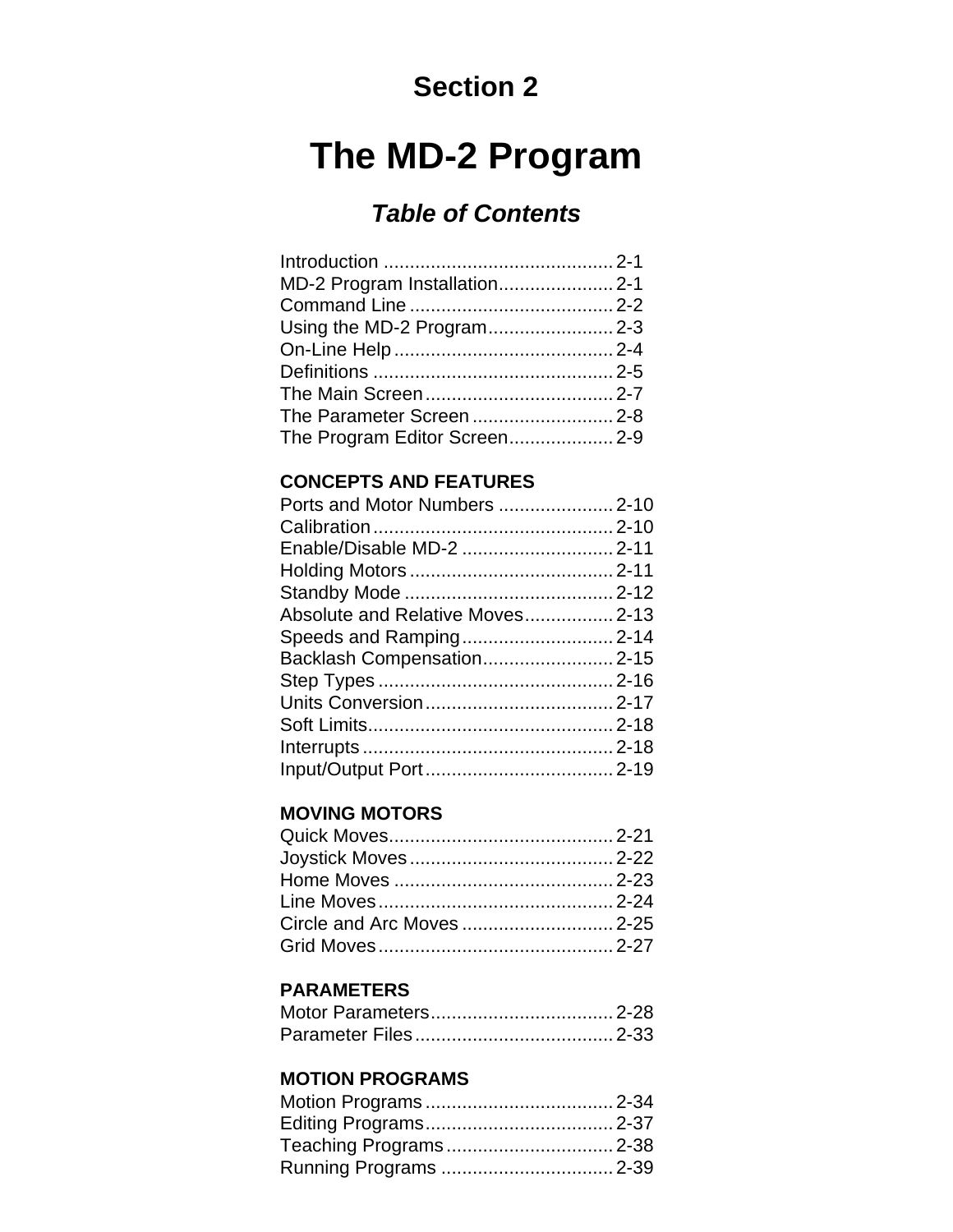The MD-2 program allows the operator to control the MD-2 dual stepper motor system interactively via the keyboard and joystick. All motor parameters can be edited and experimented with. Motors can be moved and advanced moves such as circles, arcs and grids are also possible. Motion control programs can be loaded, saved, edited and executed. Motion programs as large as 32K can be created automatically using the teach mode which writes code for you. Other features include input bit reading, output bit control, motor speed calibration, standby mode control and port identification.

Many of the items mentioned in this section are covered in detail in the first section.

### *MD-2 Program Installation*

It is possible to run the MD-2 program from a floppy disk but installing it on your hard disk will provide the best performance. Installing the MD-2 program on a hard disk is done by making a subdirectory and coping the files from the floppy disk into the newly created subdirectory. The following example assumes that the floppy disk drive is A: and the hard disk is C:.

 **MD C:\MD2** (ENTER) **COPY A:\*.\* C:\MD2** (ENTER)

The MD-2 program consists of the following files:

| MD2.EXE | The MD-2 program executable file.                            |
|---------|--------------------------------------------------------------|
| MD2.HLP | On-line help system file.                                    |
| MD2.PAR | Default motor parameter file.                                |
| MD2.BAS | Default motion program file.                                 |
| MD2.CAL | Calibration file. (exists only after performing calibration) |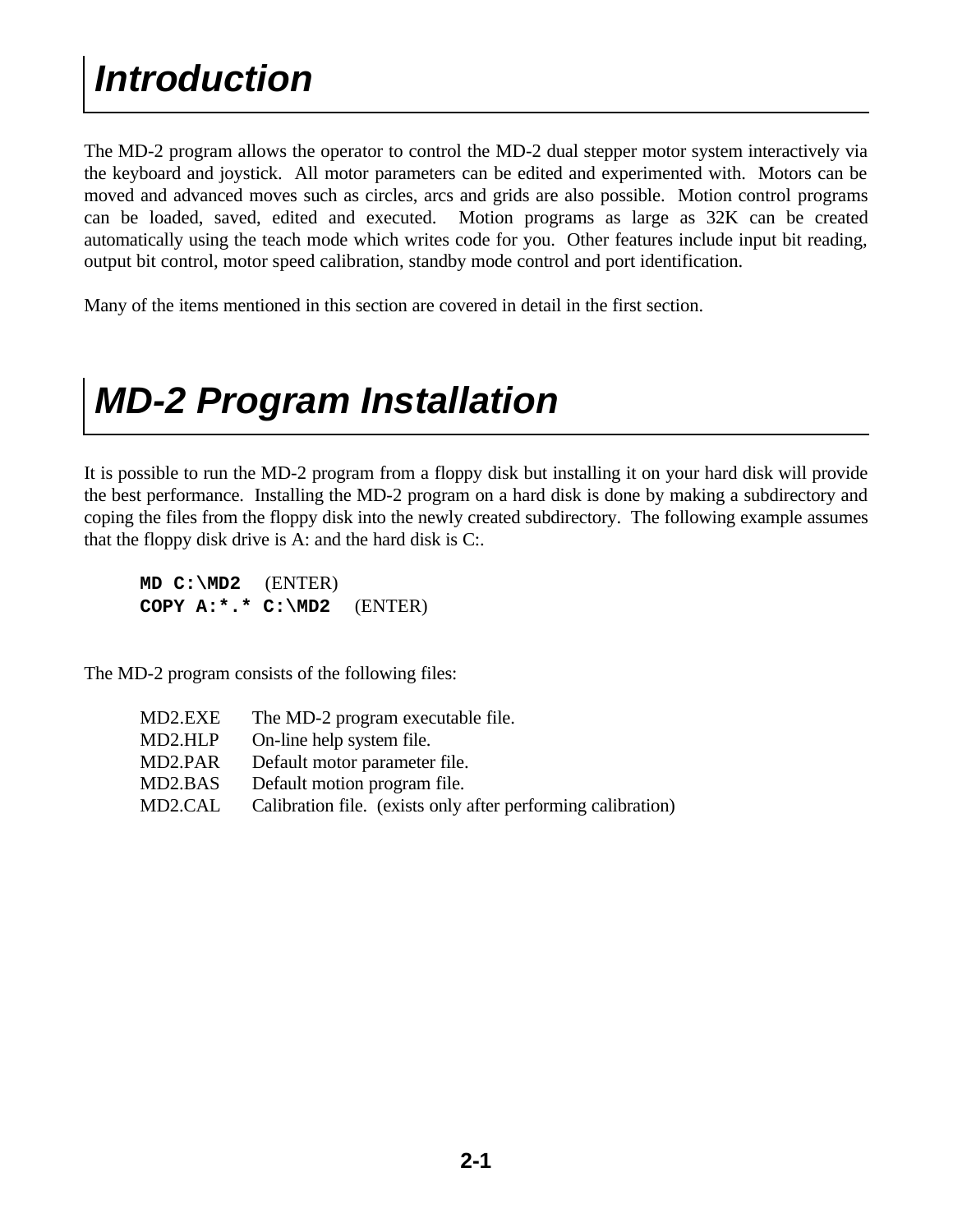#### *Command Line*

To invoke the MD-2 program, change to the directory where the program and its files are located and type MD2. The following example assumes the program and files reside in a directory named MD2.

 **CD \MD2** (ENTER) **MD2** (ENTER)

#### **Automatically Load and Run a Program File**

It is possible to invoke the MD-2 program and automatically load and run a motion control program. This powerful feature allows you to perform complex motion control functions with one entry at the DOS command line and allows you to place them along with other programs in batch files. The following example will run a motion control program named DRILL17.BAS from the DOS command line. The MD-2 program will give control back to DOS when the motion control program is finished. The calibration file and any parameter files must be located in the current directory.

**MD2 DRILL17.BAS** (ENTER)

#### **Automatically Execute Commands**

It is also possible to invoke the MD-2 program and automatically execute motion control commands directly from the DOS command line. This allows you to perform simple motion control functions without the need for a program file. The following example shows the use of this feature to move motor 3 home. The default calibration file and the default parameter file (MD2.PAR) is loaded before the command line is executed. The line can include any valid motion control commands and must begin and end with double quotation marks. See the section on motion programs for command descriptions.

**MD2 "MD2MOTOR=3 : MD2ON : MD2HOME : MD2OFF"** (ENTER)

#### **High Resolution Screen Mode**

If you have a color or monochrome VGA style monitor, you can select high-resolution mode before running the MD-2 program. The MD-2 program detects this mode and allows you to view both the main screen and the editor screen or parameter screen simultaneously. Use the following DOS command before invoking the MD-2 program to activate high-resolution mode. This only applies when the MD-2 program is started without command line instructions or a command line file name since the screen is not shown when using those features.

**MODE CON: LINES=50** (ENTER)

See your DOS operator's manual for more information on the mode command and screen resolutions. You can return to the standard screen mode by using the following DOS command.

**MODE CON: LINES=25** (ENTER)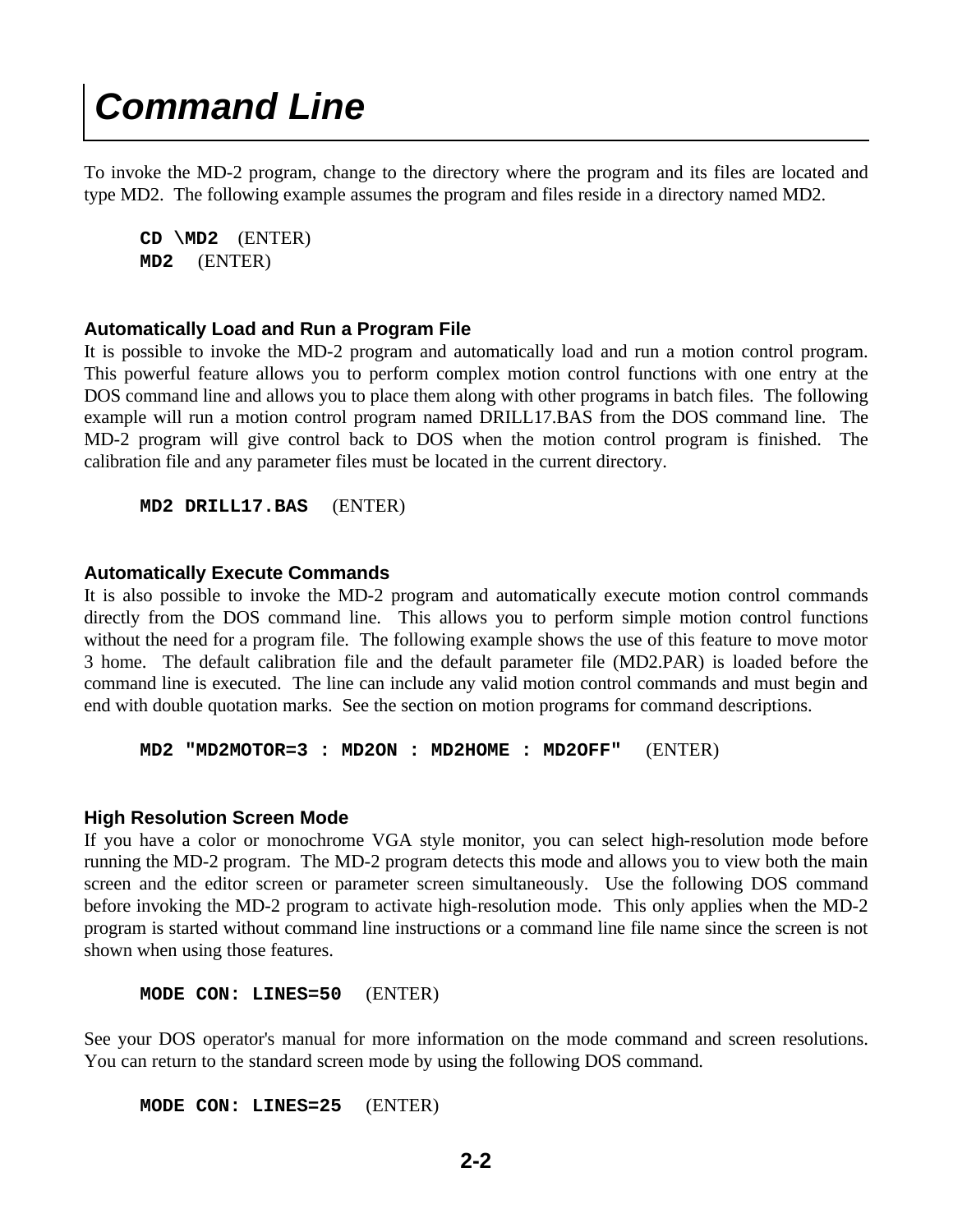# *Using the MD-2 Program*

To use the MD-2 program, the MD-2 driver must be connected to your personal computer using a standard parallel printer cable. Motor cables and the AC power cable must also be attached. See the section describing the hardware installation for specific details.

The first thing that must be done before moving the motors is calibration. This process is required for motor speed calculations. You only need to calibrate once since calibration information is stored in a disk file named MD2.CAL and is automatically read by the MD-2 program when started. Select CALIBRATE from the OPTIONS menu by using the mouse or by holding down the ALT key while pressing O then pressing C to select CALIBRATE. Calibration takes about 10 minutes. See the section on calibration for detailed information.

Next, you must determine which motor numbers are available on your computer. This depends on the address of the parallel printer port. In the motor name column, "no port" will be listed if that port doesn't exist. See the section describing ports and motor numbers for details.

Before actually moving motors you must enable the MD-2 by selecting the ENABLE check box using the mouse or by pressing ALT 1, 3 or 5, or by pressing simply 1, 3 or 5. Selecting again will disable the MD-2. See the section describing enabling and disabling the MD-2 system for more information.

After the MD-2 system is enabled, the function keys can be used to move the motors. Each time a function key is pressed, the desired motor will move according to the DISTANCE parameter. Click the PARAMETER button with the mouse or type P to see the motor parameter screen (Press the ESCAPE key to return to the main screen). Motor speed and other parameters can be viewed, changed and saved. Default parameters should be adequate to move motors initially for experimentation. You can change the parameters to suit your application then save the parameters to a disk file. The parameter file named MD2.PAR is loaded automatically when the MD-2 program begins. You can save your parameters under this name or choose a different file name. This allows you to maintain a separate parameter file for each application.

When the MD-2 program is started, the default motion program file named MD2.BAS is loaded into the editor. You can enter the program editor by clicking the EDIT button, pressing ALT-E, or simply E (Press ESCAPE to return to the main screen). You can modify this file and save it under the same name or load another. See the section describing motion programs for more information.

Each feature of the MD-2 program is described in its own section - see the table of contents.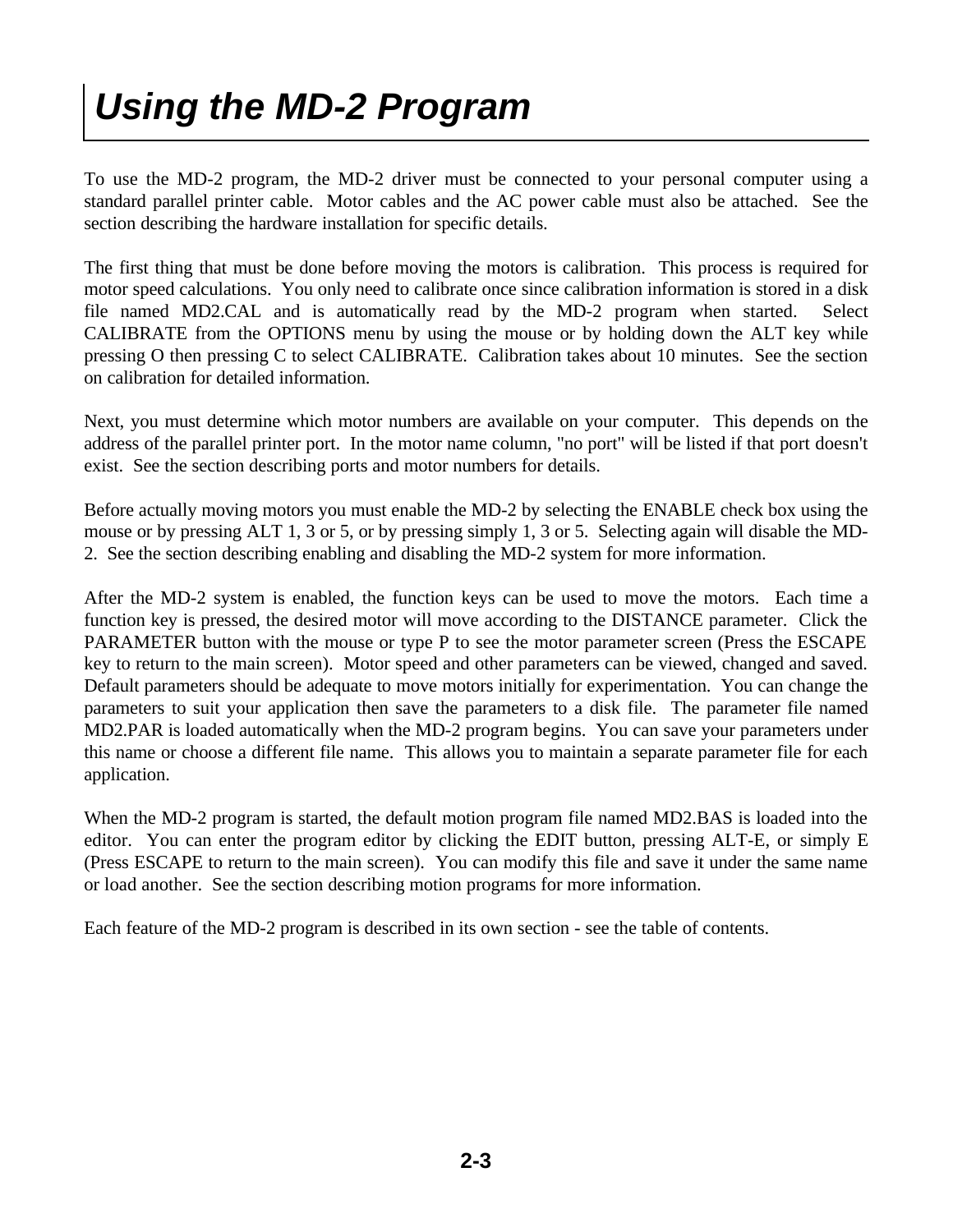# *On-Line Help*

The MD-2 program contains an on-line help function which can provide you with program information without the need for a manual. The help system can be accessed with the mouse or keyboard and provides a host of features including hyper-text links which allow you to easily move between related topics, a search function that helps you find specific information, and a history screen which lets you to review previously displayed topics.

The MD2.HLP file must be in the current directory to be used by the MD-2 program. If not found, the help system will not be available during program execution.

Most dialog boxes have a help button for direct access to specific information about the selected function. You can also activate the help system by selecting the HELP menu from the main MD-2 screen or the program editor screen. The menu gives you the option of displaying the CONTENTS of the help file, searching for a specific topic, displaying information about how to use the help system, and information about the version of the MD-2 program. When the help screen is displayed, click on the topic using the left mouse button or press the TAB key to select a topic then press ENTER to view that topic. Clicking the BACK button or pressing the B key will display the previous topic. Clicking the HISTORY button or pressing the H key will show all previously displayed topics. Clicking the SEARCH button or pressing the S key will display the search screen. Click the OK button or press the O key to close the help system and return to the program.

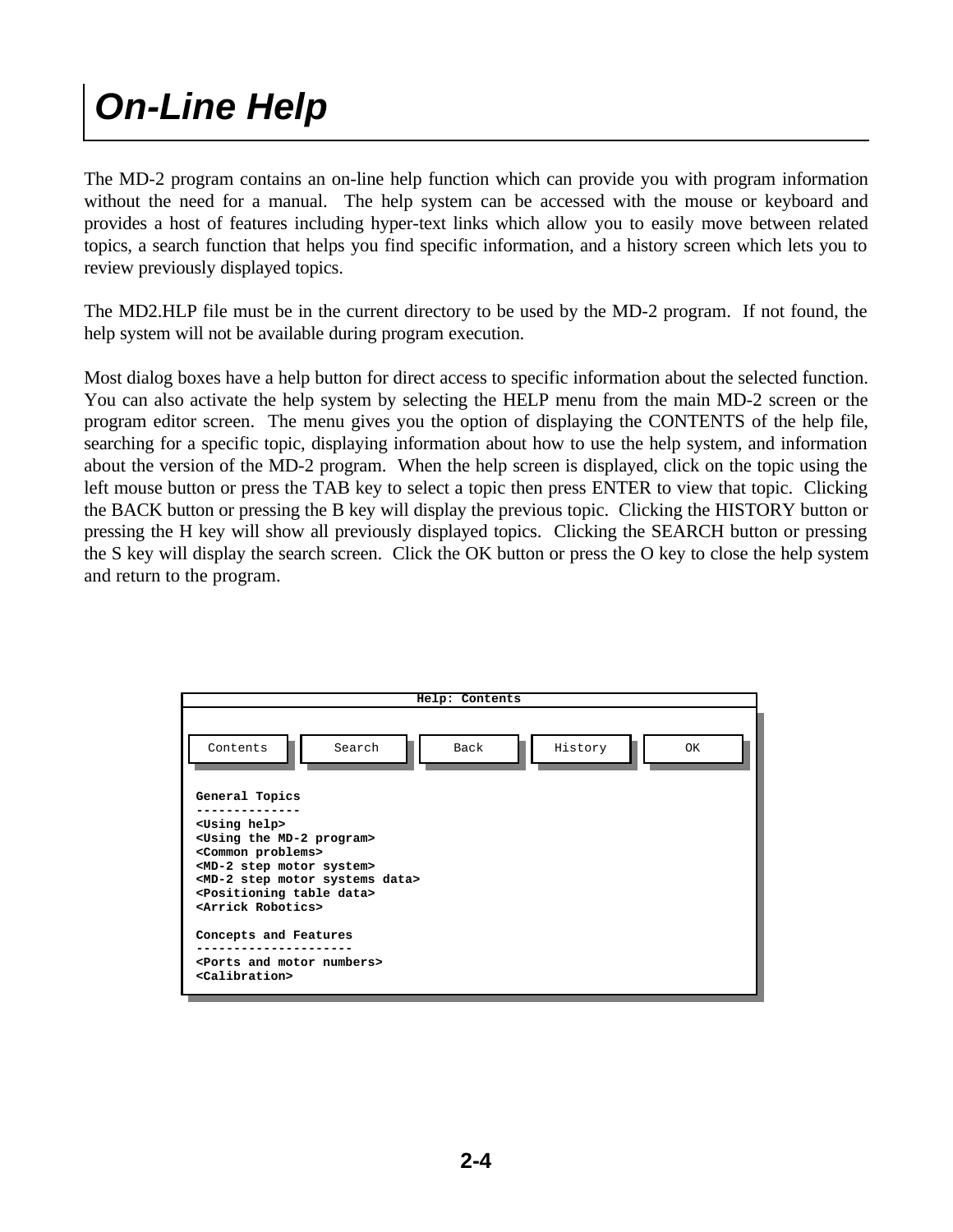# *Definitions*

The following list of definitions should help you become acquainted with the MD-2 system quickly.

| <b>Absolute Moves:</b> | A type of motor move command where the desired target position is given.<br>The distance and direction the motor must move depends on the current position.                                                                                                         |
|------------------------|---------------------------------------------------------------------------------------------------------------------------------------------------------------------------------------------------------------------------------------------------------------------|
| <b>Backlash:</b>       | Spacing between gear teeth or belt stretch which causes looseness in the<br>mechanical system. Mainly seen when the motor changes direction.                                                                                                                        |
| <b>Calibration:</b>    | Used to perform speed calculations and compensate for various computer speeds.<br>Needed only once.                                                                                                                                                                 |
| <b>Circular Moves:</b> | A type of motor motion where two motors move together in such a way as to<br>cause a circular pattern to be created on an XY positioning table. Parts of circles<br>can also be requested creating arcs. Various X and Y radii can be given to<br>produce ellipses. |
| <b>Command Line:</b>   | Information typed at the DOS prompt to invoke the MD-2 program and give<br>special instructions.                                                                                                                                                                    |
| <b>Enable/Disable:</b> | The MD-2 system must be enabled before motors can be controlled.                                                                                                                                                                                                    |
| <b>Grid Moves:</b>     | A type of motor move where two motors are told which column and row of<br>a previously defined grid to move to. Helpful when an application contains<br>columns and rows of items such as a rack of test tubes.                                                     |
| <b>Holding Torque:</b> | Motor strength available while the motor is at standstill and energized by the<br>system.                                                                                                                                                                           |
|                        | Input/Output Port: Connector on some MD-2 systems that allows external devices to be controlled<br>with the computer and external switches and sensors to be detected.                                                                                              |
| Limits:                | The forward and reverse positions at which a motor should not travel beyond.                                                                                                                                                                                        |
| <b>Line Moves:</b>     | A type of motor motion where two motors move together in such a way as to<br>cause a straight line to be created on an XY positioning table.                                                                                                                        |
| <b>On-Line Help:</b>   | Documentation built into the program which is accessible with the keyboard or<br>mouse. Often eliminates the need for a manual.                                                                                                                                     |
| <b>Parameters:</b>     | Values which control the behavior of the motors such as speed, direction,<br>distance, and limits.                                                                                                                                                                  |
| Ports:                 | Connector on a computer or the MD-2 system which is used to communicate<br>information.                                                                                                                                                                             |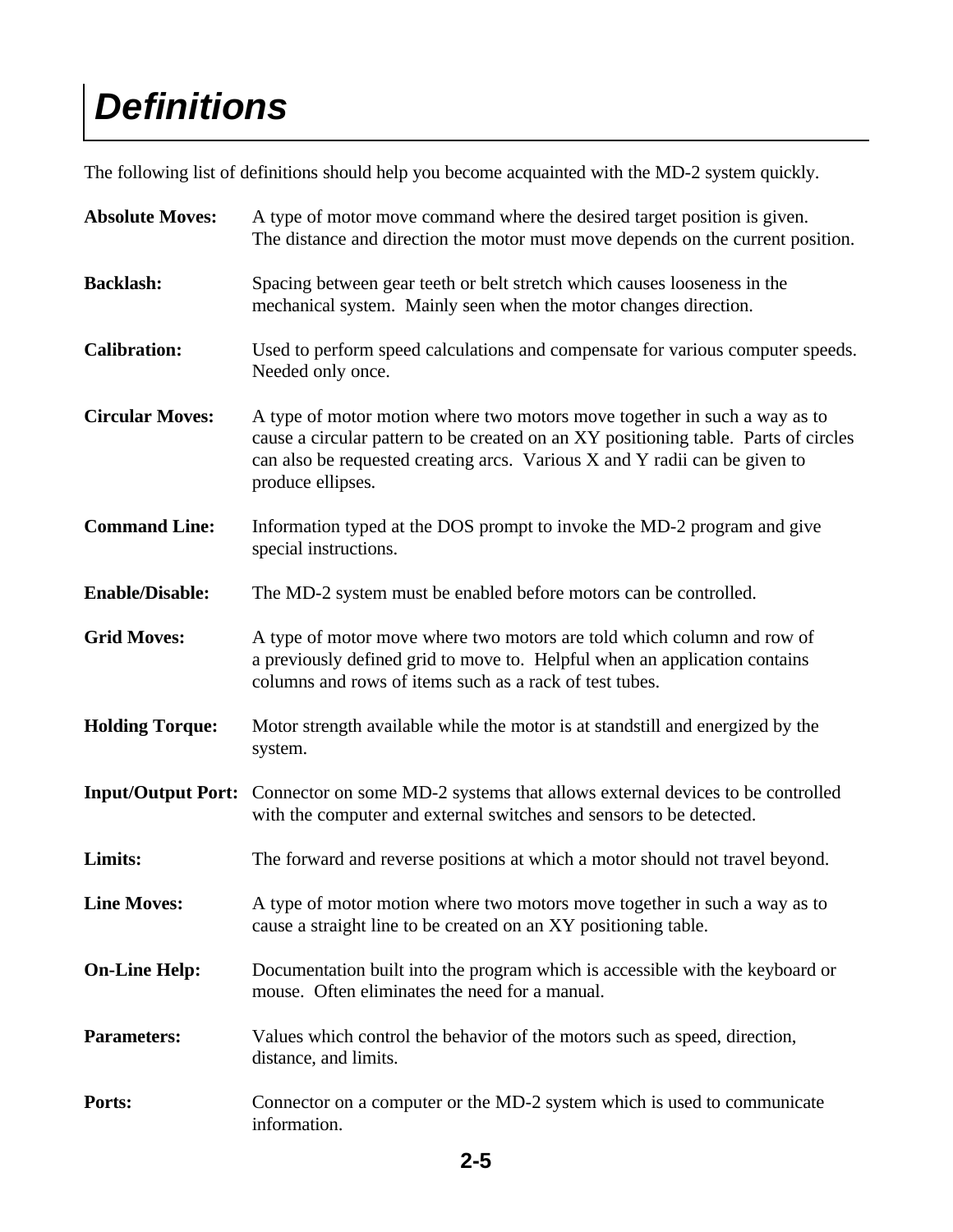| Program:                 | Term used when referring to a motion control program which contains commands<br>used to control the MD-2 system. The commands are similar to BASIC language<br>commands. Programs can contain sequences of commands used to perform<br>complex motion control tasks. Programs can be run from the MD-2 program,<br>from the DOS command line, from batch files, or, from Quick-Basic or Visual<br>Basic with minor modifications. |
|--------------------------|-----------------------------------------------------------------------------------------------------------------------------------------------------------------------------------------------------------------------------------------------------------------------------------------------------------------------------------------------------------------------------------------------------------------------------------|
| <b>Ramping:</b>          | Accelerating and decelerating the motor during movement. Used to gradually<br>increase the speed of a motor to the top speed then decreasing the speed before<br>stopping. Causes motion to be smoother and allows larger payloads to be moved<br>at higher speeds.                                                                                                                                                               |
| <b>Relative Moves:</b>   | A type of motor move where the distance and direction is given relative to the<br>current position.                                                                                                                                                                                                                                                                                                                               |
| <b>Single Step Mode:</b> | Used to cause the motors to move one step at a time under manual control to<br>position to a specific location.                                                                                                                                                                                                                                                                                                                   |
| Size 23, 34 etc:         | Industry standard motor frame size. Common sizes are 17, 23, 34 and 42.<br>Allows motors from different manufacturers to be interchanged easily.                                                                                                                                                                                                                                                                                  |
| <b>Standby Mode:</b>     | Used to reduce the amount of current given to the motors in order to minimize<br>heat buildup while maintaining some holding torque.                                                                                                                                                                                                                                                                                              |
| <b>Step Motors:</b>      | A type of motor which moves in small increments known as steps. Steps are<br>normally .9 degrees but can differ depending on motor construction.                                                                                                                                                                                                                                                                                  |
| <b>Step Types:</b>       | The type of phase patterns or signals sent to a step motor to cause it to move.<br>Half step, full-double and full-single are possible step types with half-step being<br>the most common.                                                                                                                                                                                                                                        |
| <b>Teach Mode:</b>       | A mode in which a motion control program is automatically created while the<br>operator controls the MD-2 system manually. Used to create complex programs<br>without typing commands into the program editor.                                                                                                                                                                                                                    |
| <b>Units:</b>            | Inches, feet, degrees or other measurements. The MD-2 program allows the user<br>to define how many steps are in each unit. This allows the operator to deal with<br>units instead of steps.                                                                                                                                                                                                                                      |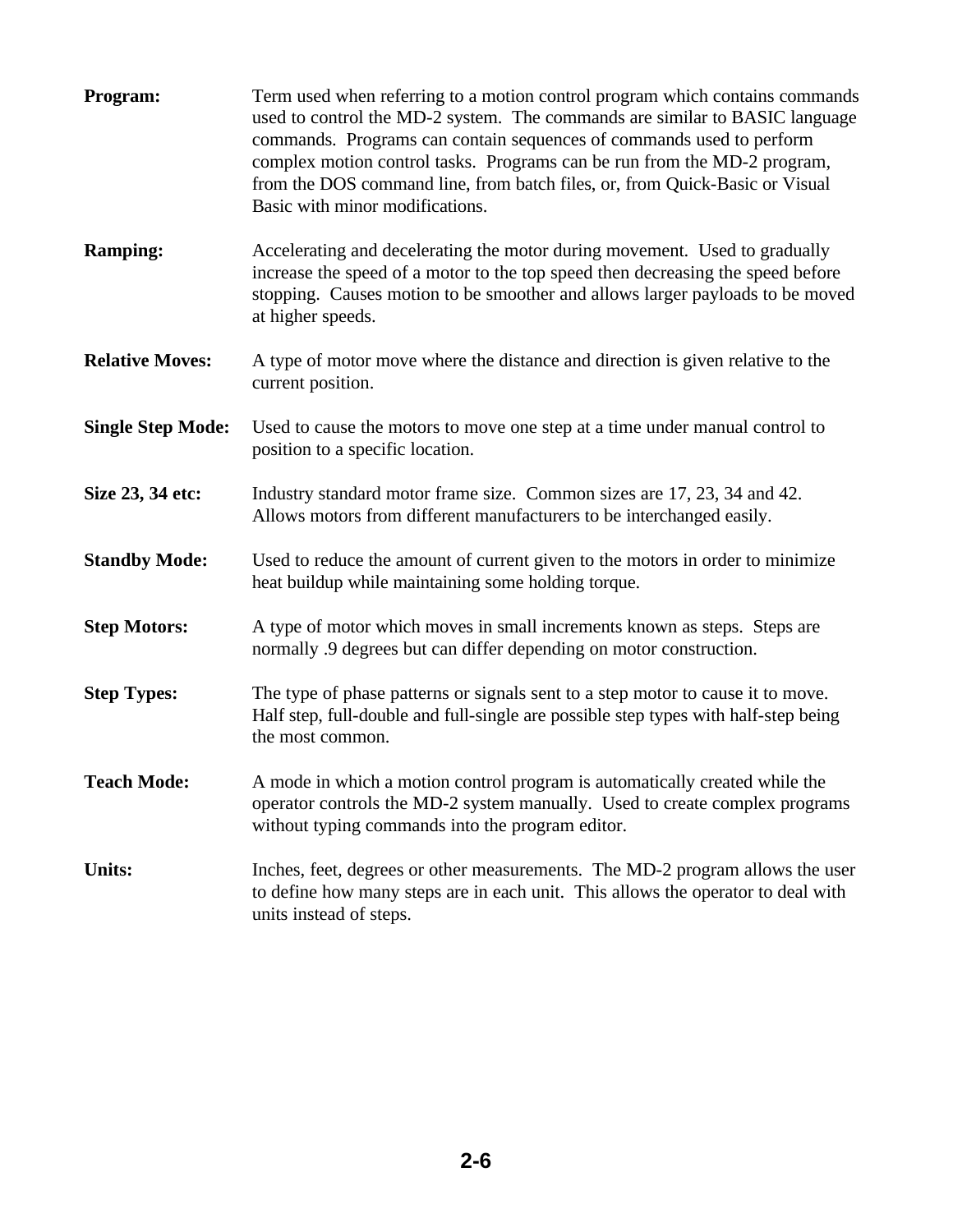### *The Main Screen*

The main screen is shown when the MD-2 program is first started. From this screen, motors can be moved, input bits read, output bits controlled, teach mode can be activated, the joystick can be activated and many other major features controlled.

The screen consists of a menu bar across the top, a Quick-move control box directly underneath, and a series of button and check box controls. All features can be activated with the keyboard or the mouse.

Menu items can be activated by clicking them with the left mouse button or by pressing the ALT key along with the highlighted activation letter in the menu name. For example, to activate the OPTIONS menu with the keyboard, press the ALT key and hold it while pressing O. The menu will open showing several selections. To activate a menu selection, press the highlighted access key for that selection or use the up and down arrow keys to highlight the selection and press ENTER.

Control buttons are activated by clicking them with the left mouse button or by pressing the ALT key along with the highlighted access key. For example, to exit the program, press the ALT key while pressing the X key. As a short cut, you may also simply press X. Other controls can also be activated by simply pressing the highlighted access key without using the ALT key.

To activate the ENABLE check boxes, click using the left mouse button or press the ALT key while pressing either 1, 3 or 5 depending on the desired action. Activation will be indicated by an X placed in the check box. Activating the box again will then disable it. As a short cut, you may simply press 1, 3 or 5. The short cut key will not work if the cursor is placed in a distance box or position box since 1, 3 and 5 are valid numeric entries.

To see the motor parameter screen, activate the PARAMETERS button or press P. As a short cut, press the ESCAPE key to go to the parameter screen. Press the ESCAPE key again to return to the main screen. To see the program editor screen, activate the EDIT button or press ALT-E, or simply E. Press the ESCAPE key to return to the main screen.

|         |                                                                                                |            | Arrick Robotics |                                                            | MD-2 Stepper Motor System                                                                                                                                                                                                                                                                                                                                                                                                    |                 |                                   |
|---------|------------------------------------------------------------------------------------------------|------------|-----------------|------------------------------------------------------------|------------------------------------------------------------------------------------------------------------------------------------------------------------------------------------------------------------------------------------------------------------------------------------------------------------------------------------------------------------------------------------------------------------------------------|-----------------|-----------------------------------|
| Options | I/O                                                                                            | Help       |                 |                                                            |                                                                                                                                                                                                                                                                                                                                                                                                                              |                 |                                   |
|         | Quick Moves                                                                                    |            |                 |                                                            |                                                                                                                                                                                                                                                                                                                                                                                                                              |                 |                                   |
| #       | Motor                                                                                          | Home       | Reverse         | Forward                                                    | Distance                                                                                                                                                                                                                                                                                                                                                                                                                     | Units           | Position                          |
| 1       | #1                                                                                             | $<$ H $1>$ |                 | $\leftarrow F1- \leftarrow F2--$                           | $[100$                                                                                                                                                                                                                                                                                                                                                                                                                       | Steps           | $\begin{bmatrix} 0 \end{bmatrix}$ |
| 2       | #2                                                                                             | $<$ H2>    |                 | $<-F3-->$ $<-F4-->$                                        | $\sqrt{200}$                                                                                                                                                                                                                                                                                                                                                                                                                 | Steps           | $\begin{bmatrix} 0 \end{bmatrix}$ |
| ς       | X Axis                                                                                         | $<$ H3>    |                 |                                                            | $\sqrt{1}$                                                                                                                                                                                                                                                                                                                                                                                                                   | Inches          | 12.5                              |
| 4       | Y Axis                                                                                         |            |                 | $\textrm{<}H4$ > $\textrm{<} -F7$ --> $\textrm{<} -F8$ --> | $\begin{array}{ccc} \text{1} & \text{1} & \text{1} & \text{1} & \text{1} & \text{1} & \text{1} & \text{1} & \text{1} & \text{1} & \text{1} & \text{1} & \text{1} & \text{1} & \text{1} & \text{1} & \text{1} & \text{1} & \text{1} & \text{1} & \text{1} & \text{1} & \text{1} & \text{1} & \text{1} & \text{1} & \text{1} & \text{1} & \text{1} & \text{1} & \text{1} & \text{1} & \text{1} & \text{1} & \text{1} & \text{$ | Inches          | 5.125                             |
| 5       | Z Axis                                                                                         |            |                 | $$\texttt{}$$ $$\texttt{<-F9-->}$$ $$\texttt{<-F10->}$}$   | 1.25                                                                                                                                                                                                                                                                                                                                                                                                                         | Inches          | $\mathbf{1}$                      |
| 6       | Gripper                                                                                        |            |                 | <h6> &lt;-F11-&gt; &lt;-F12-&gt;</h6>                      | ſ1                                                                                                                                                                                                                                                                                                                                                                                                                           | $1 = c \cdot c$ | $\begin{bmatrix} 0 \end{bmatrix}$ |
|         |                                                                                                |            |                 |                                                            |                                                                                                                                                                                                                                                                                                                                                                                                                              |                 |                                   |
|         | Enable $MD-2$ $\longrightarrow$<br>Motors $1 \& 2$<br>$[X]$ Motors 3 & 4<br>$[X]$ Motors 5 & 6 |            | Move<br>Line    | Circle                                                     | Grid                                                                                                                                                                                                                                                                                                                                                                                                                         | Program<br>Edit | Teach<br>Run                      |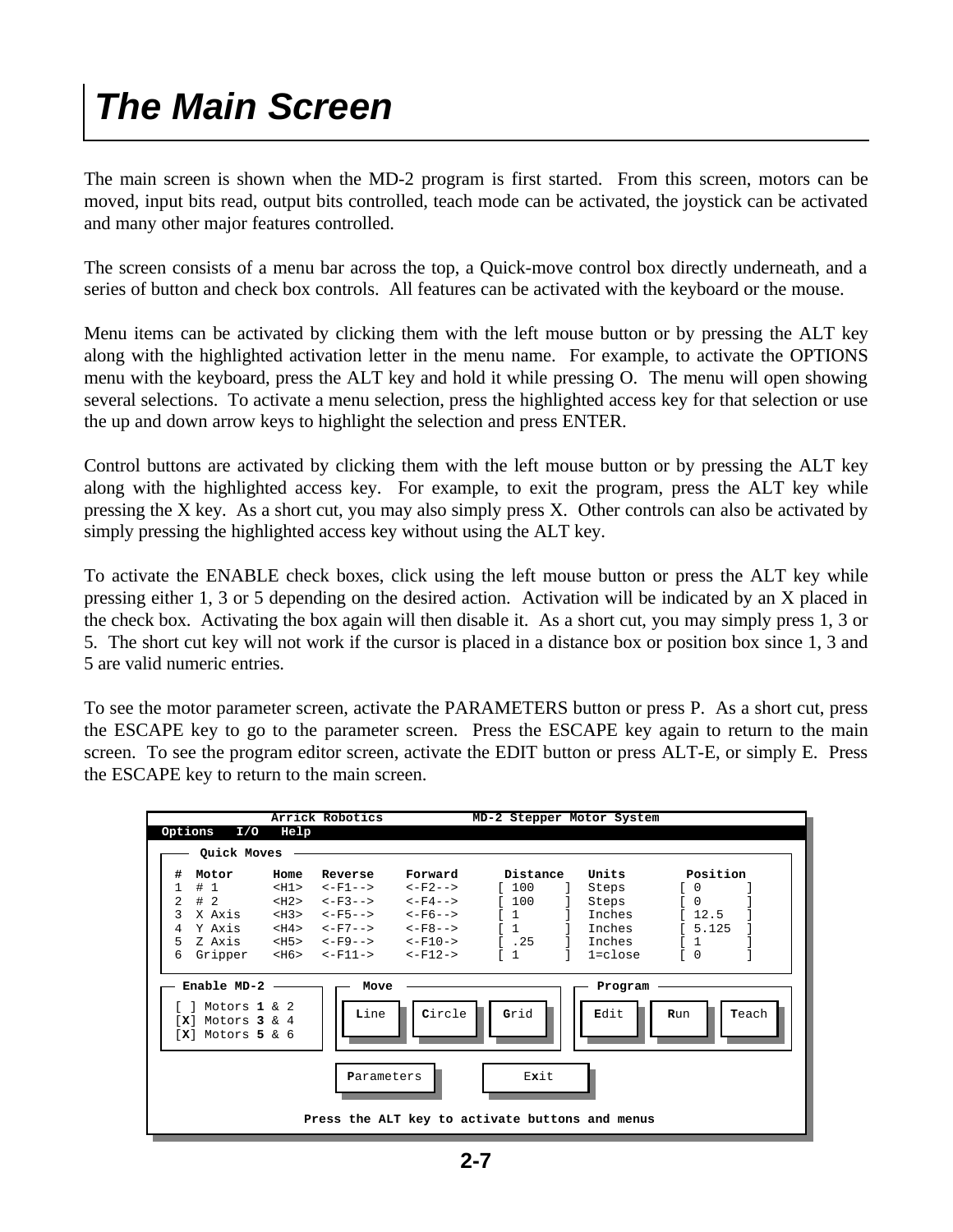### *The Motor Parameter Screen*

Activate the parameter screen by clicking the PARAMETERS button, by pressing ALT-P, P, or by pressing the ESCAPE key. The main screen and the parameter screen can be viewed together if in highresolution mode. Pressing the ESCAPE key while in the parameter screen will return control to the main screen. All motor parameters except circle and grid parameters can be viewed and edited. Parameter files can be loaded from disk and saved to disk. When the MD-2 program is started, the default parameter file named MD2.PAR is loaded. You may continue to use this name for parameter storage or choose another. Using the .PAR extension will make it easy to identify the parameter file although it is not mandatory.

The button controls, the STEP TYPE check boxes, the MOVE TYPE check boxes, the hold check box and the interrupts check boxes can be activated by pressing the ALT key while pressing the highlighted access key for the desired control. For example, to activate the SAVE button, press ALT-S.

To change a parameter, simply click with the mouse on the desired box and type the new value. Use the delete and backspace key when needed. Do not use commas when entering numeric values. You can also use the tab key to select the desired box if a mouse is not available.

When using the SAVE and LOAD buttons, either use the mouse or the tab key to navigate through the controls to select the file, directory and drive.

Pressing the DEFAULT button will set all of the parameters to their default conditions.

Use the HELP button to find information on each parameter.

| Motor Parameters |              |                    |                                            |                         |           |                |
|------------------|--------------|--------------------|--------------------------------------------|-------------------------|-----------|----------------|
|                  | Motor 1      | Motor <sub>2</sub> | Motor 3                                    | Motor 4                 | Motor 5   | Motor 6        |
| Backlash [       | $\Omega$     | 0                  | .03<br>ſ.                                  | .03                     | $\Omega$  | 0              |
| Home Direct      | [X] Rev      | [X]<br>Rev         | [X] Rev                                    | [X] Rev                 | [X] Rev   | [X]<br>Rev     |
| Home Offset      |              |                    | . 1                                        | $\cdot$ 1               | $\cdot$ 1 |                |
| Limit Fwd        | 999999       | 999999             | 18                                         | 18                      |           |                |
| Limit Rev        | 0            |                    |                                            | O                       | U         | $\Omega$       |
| Min Speed [      |              |                    |                                            |                         | .25       |                |
| Max Speed L      | 2            | 2                  | 6                                          | 6                       | .75       |                |
| Motor Name       | #1           | #2                 | X Axis                                     | Y Axis                  | Z Axis    | Gripper]       |
| Position         | <sup>0</sup> |                    |                                            |                         | 0         | 0              |
| Slope            |              |                    | - 5                                        | . 5                     | 25        |                |
| Target           | 0            | 0                  |                                            |                         |           | 0              |
| Unit Name        | Steps        | [ Steps            | Inches                                     | Inches                  | Inches    | $1 = c \log c$ |
| Unit Value       |              |                    | 200                                        | 200                     | 800       | 20             |
|                  |              |                    | Move Type                                  |                         |           |                |
| OK               |              |                    |                                            |                         |           |                |
|                  |              |                    | (X) Absolute                               | ( ) Relative            |           |                |
|                  |              |                    | Step Type                                  |                         |           |                |
| Load             | Save         |                    | $(X)$ Half ( ) Full single ( ) Full double |                         |           |                |
|                  |              |                    |                                            |                         |           |                |
|                  |              |                    |                                            | Hold motors after moves |           |                |
| Help             | Defaults     |                    |                                            |                         |           |                |
|                  |              |                    | [ ] Leave Interrupts on during moves       |                         |           |                |
|                  |              |                    |                                            |                         |           |                |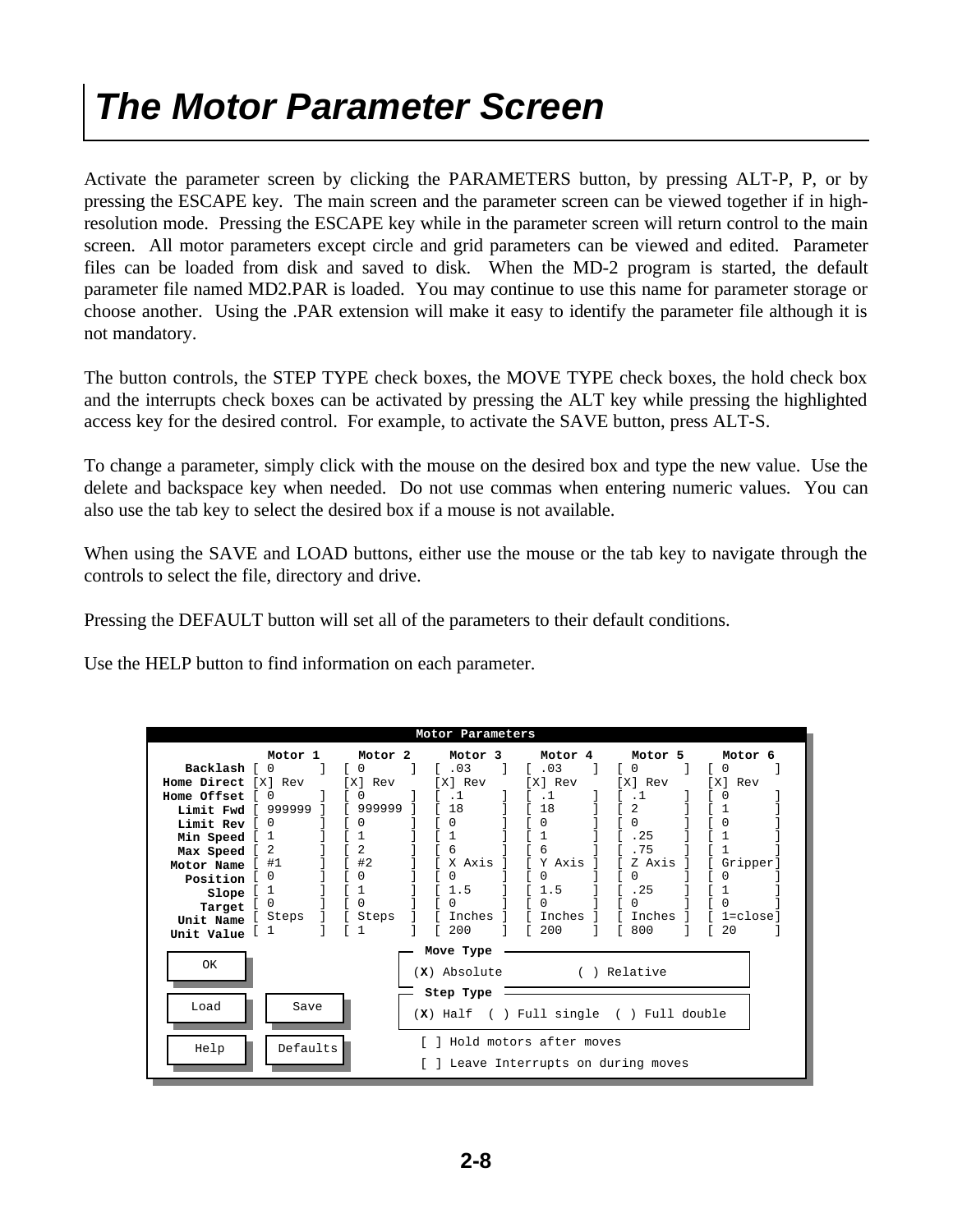### *The Program Editor Screen*

Activate the program editor screen by clicking the EDIT button, by pressing ALT-E, or simply E. The main screen and the editor screen can be viewed together if in high-resolution screen mode. Pressing the ESCAPE key will return control back to the main screen.

The program editor screen has a menu bar across the top like the main screen. Menu items are selected by pressing ALT along with the highlighted access key or by clicking with the left mouse button. The FILE menu contains common editor commands:

| <b>NEW</b>     | Erase the current program.                                            |
|----------------|-----------------------------------------------------------------------|
| <b>OPEN</b>    | Erase the current program and load a program from disk.               |
| <b>SAVE</b>    | Save the current program to disk under its existing name.             |
| <b>SAVE AS</b> | Save the current program to disk under a new name.                    |
| <b>MERGE</b>   | Load a program from disk and place at the end of the current program. |
| <b>PRINT</b>   | Print the current program to a printer.                               |
| <b>EXIT</b>    | Return to the main screen.                                            |

The search menu contains commands to find specific text along with a search-and-replace function. The HELP menu contains the same items as the help menu on the main screen.

Using the editor is just like using a common word processing program. Simply type onto the screen, use the arrow keys and PAGE-UP, PAGE-DOWN keys to navigate. Holding the shift key down while moving the cursor will highlight text allowing you to delete or copy blocks. CTRL-HOME will move the cursor to the beginning of the file and CTRL-END will move to the end. Use the BACKSPACE key to delete text before the cursor and use the DELETE key to delete text after the cursor. The maximum program size is 32,000 characters.

See the section describing motion programs for detailed information on editing programs.

|                                                                         | Edit Motion Program: MD2.BAS |  |
|-------------------------------------------------------------------------|------------------------------|--|
| File Edit Search Help                                                   |                              |  |
| 'Turn on MD-2.<br>$MD2MOTOR = 3$<br>MD2ON                               |                              |  |
| 'Home motors.<br>$MD2MOTOR = 3$<br>MD2HOME<br>$MD2MOTOR = 4$<br>MD2HOME |                              |  |
| 'Turn off MD-2.<br>$MD2MOTOR = 3$<br>MD2OFF                             |                              |  |
|                                                                         |                              |  |
|                                                                         |                              |  |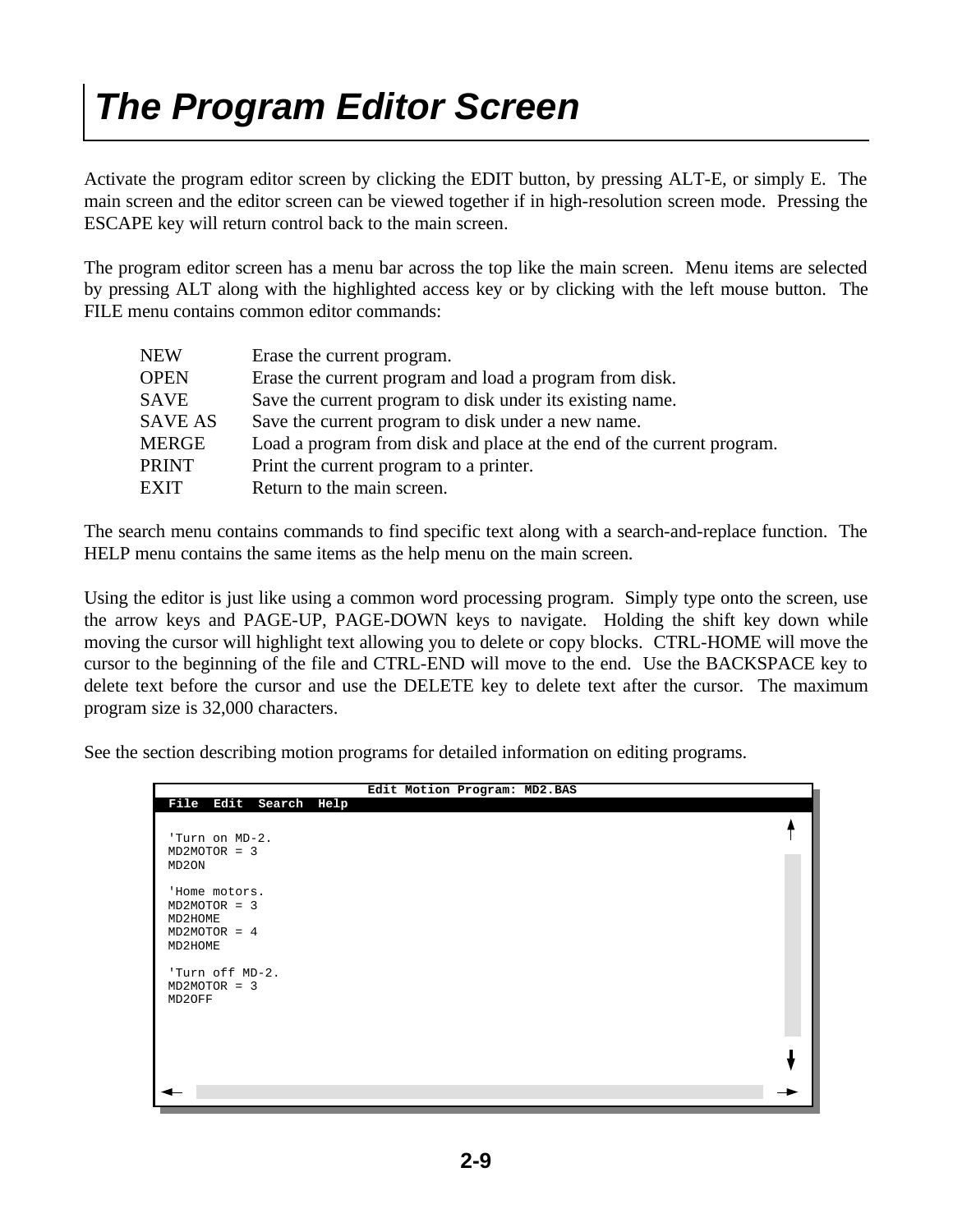### *Ports and Motor Numbers*

The MD-2 system connects to the parallel printer port of any IBM style personal computer using a standard printer cable. There can be as many as 3 parallel printer ports on a single computer. Since each port can be attached to an MD-2, a total of 6 motors can be controlled with a single computer. Each port has its own unique address. The possible addresses are 3BC, 378 and 278. When adding a new port to your computer, make sure that no two ports have the same address. The MD-2 software refers to the motors connected to port 3BC as motors 1 and 2, port 378 as motors 3 and 4 and port 278 as motors 5 and 6. Your computer may have only one or two ports. Since the motor numbers are determined by which port they are connected to, your system may have motors 3 and 4 or 5 and 6 but not 1 and 2. You may wish to keep your 3BC port connected to your printer so it can be referred to as LPT1. Parallel printer port cards are very inexpensive and are normally available at computer stores or by mail-order. There are usually jumpers on these boards that will select the desired port address. One way to find which port your MD-2 system is connected to is to select INPUTS from the menu and press one of the home switches. The switch status will change from false to true when the switch is pressed indicating which port the MD-2 is connected to.

### *Calibration*

Since there are a wide variety of computers having differing speeds and processing capabilities, it is necessary for the MD-2 program to be calibrated so that motor speeds can be calculated properly. The calibration process does a series of tests and saves the information to a disk file named MD2.CAL. When the MD-2 program is started, this file is loaded automatically.

To calibrate, select CALIBRATION from the OPTIONS menu. This process takes several minutes and is only required once on a computer. Motors can not be moved without a calibration file present. It is important to perform calibration on the computer that will be running the program. Using calibration files created on a different computer may result in inaccurate motor speeds. Many computers have a turbo switch which changes the computer's speed. Perform calibration with the turbo switch in the position that it will be in when the program is being used. Laptop computers sometimes change their speed automatically to conserve power. Disable this feature when running the MD-2 program. also unload any TSR (terminate and stay resident) programs when using the MD-2 program since they steal processing time from the computer.

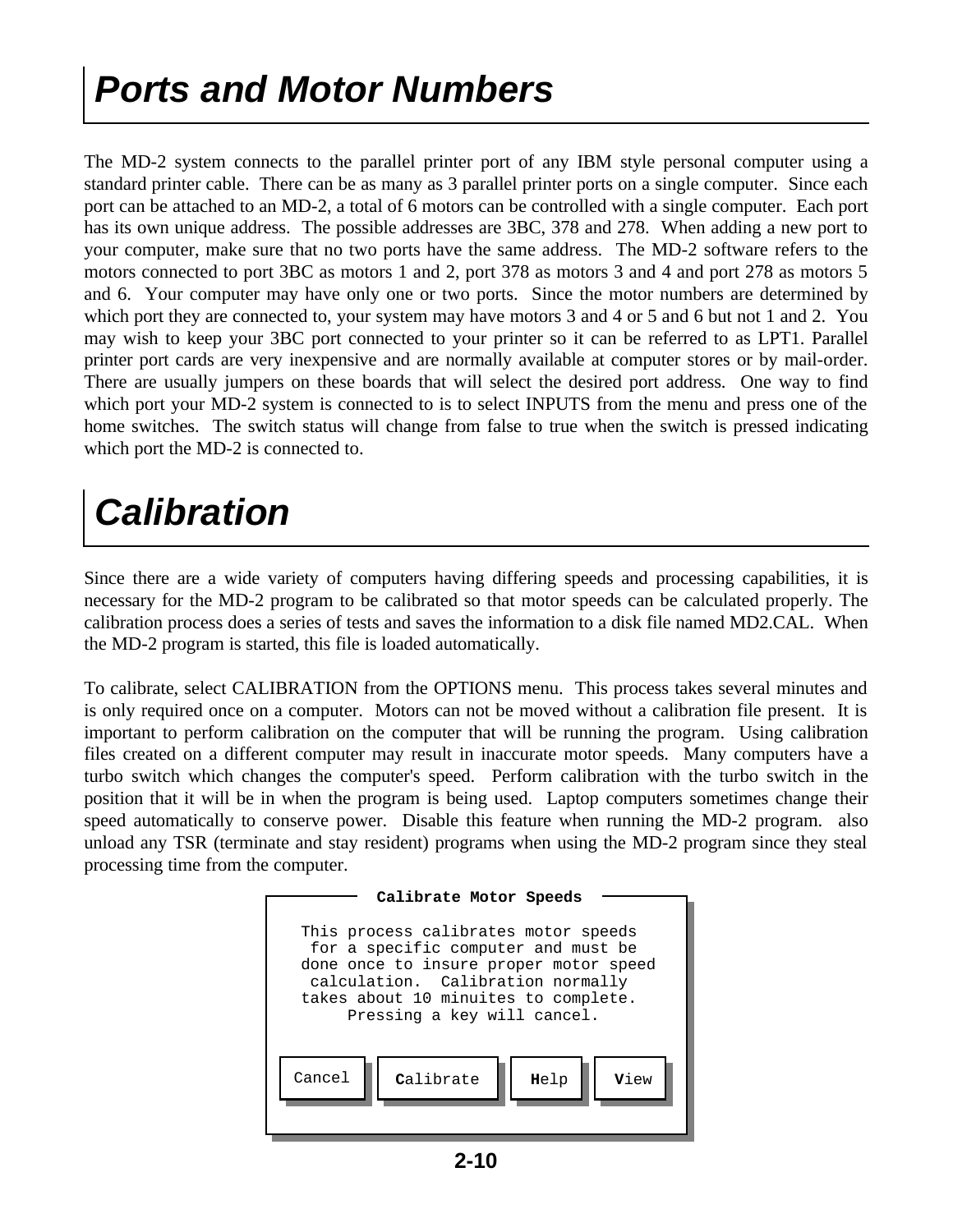#### *Enable/Disable MD-2*

Before motors can be moved, the MD-2 system must be enabled. Activate the ENABLE check box before moving motors or controlling output signals. While the main screen is active, press ALT-1, ALT-3 or ALT-5 to enable or disable the desired MD-2 system. As a short cut you may press simply 1, 3 or 5 unless the cursor is placed in a DISTANCE or POSITION text box where those numbers are used for input. Disabling an MD-2 will also turn OFF both of the output signals associated with that MD-2.

|  | $\Gamma$ Enable MD-2 $\blacksquare$                         |  |  |
|--|-------------------------------------------------------------|--|--|
|  | [ ] Motor 1 and 2<br>[X] Motor 3 and 4<br>[ ] Motor 5 and 6 |  |  |
|  |                                                             |  |  |
|  |                                                             |  |  |
|  |                                                             |  |  |

In a motion control program, enable an MD-2 using the MD2ON command, disable using MD2OFF. At the beginning of a program, enable the MD-2 using an MD2ON command, perform the desired motion, then, at the end of the program, disable the MD-2 using an MD2OFF command. It is necessary to set the motor number before using these commands.

The following example enables (turns ON) the MD-2 for motors 3 and 4.

 **MD2MOTOR = 34 : MD2ON 'Enable MD-2.**

The following example disables (turns OFF) the MD-2 for motors 5 and 6.

 **MD2MOTOR = 56 : MD2OFF 'Disable the MD-2.**

While in TEACH mode, this program code is generated automatically when the enable/disable check box is activated.

#### *Holding Motors*

When a stepper motor is energized with a step pattern that is not changing, it produces holding torque which will cause the motor's shaft to resist movement. While the motor is in this holding mode, heat is generated. Some applications require that the motor's shaft resist motion between moves and others do not. If holding torque is not needed, disable the MD-2 which will de-energize both motors and reduce motor heat. If holding torque is needed, keep the MD-2 enabled. You may also set the HOLD parameter found on the parameter screen which will determine the holding status of the motors after the next move. The motors and the MD-2 drive electronics are designed to withstand the heat generated.

In a motion program, keep the motors energized by setting the MD2HOLD parameter to TRUE (-1). Set to FALSE to de-energize them. The motors will respond to this setting after the next move.

 **MD2HOLD = -1 'Keep motors energized after next move.**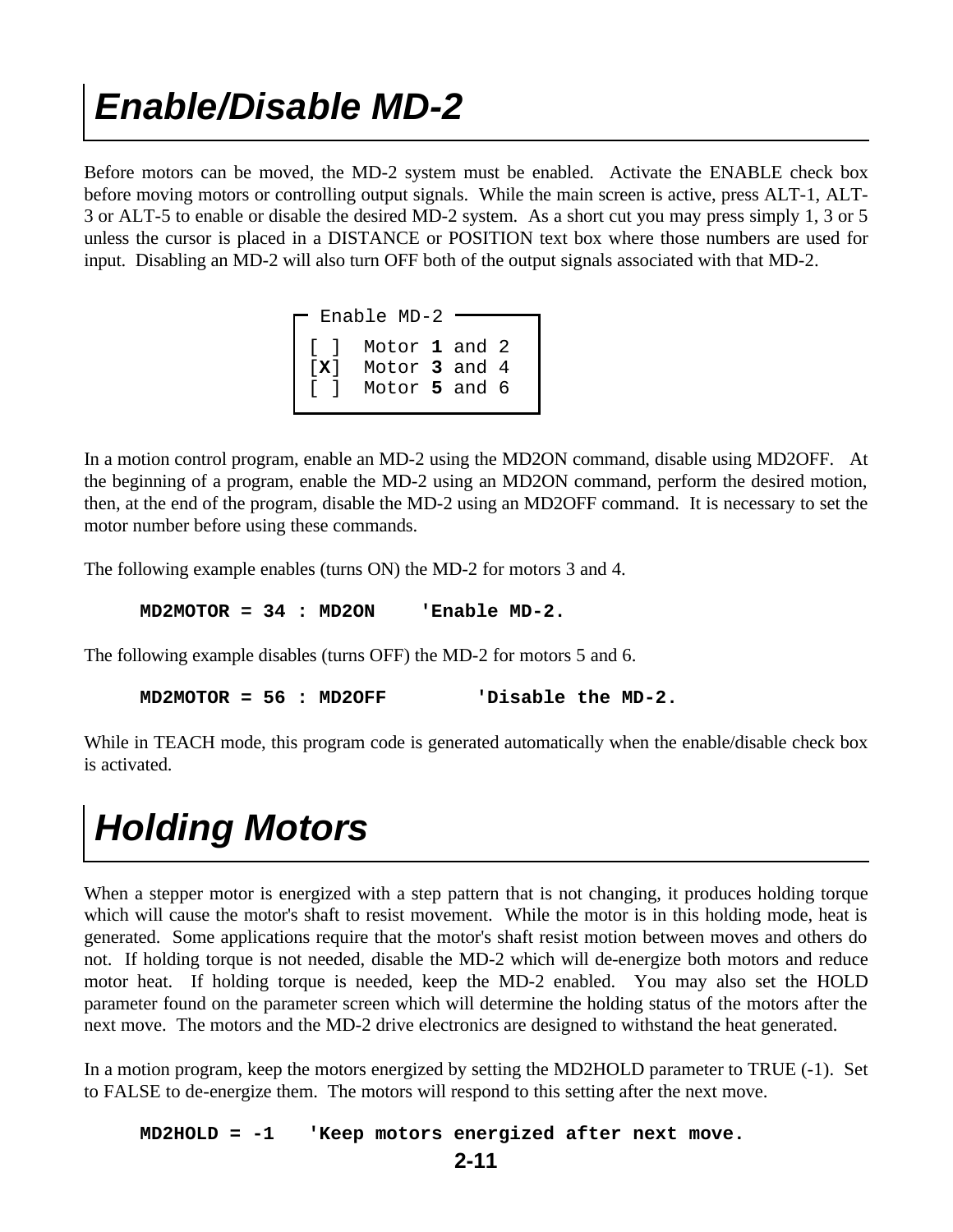### *Standby Mode*

If only partial holding torque is needed, it is possible to place the MD-2 system into standby mode. Standby mode is only available on the MD-2a, ah, b and c models but not the basic MD-2 model. Standby mode reduces the motor current by half which greatly reduces heat buildup while maintaining some holding torque. Trying to move a motor while standby mode is enabled may result in erratic behavior since the torque has been reduced as a result of lower current. Standby mode affects both motors connected to the MD-2 system.

In a motion control program, enable standby mode using the MD2STANDBYON command, disable using MD2STANDBYOFF.

The following example enables (turns ON) standby mode for motors 3 and 4.

 **'Standby mode on. MD2MOTOR = 34 : MD2STANDBYON**

The following example disables (turns OFF) standby mode for motors 5 and 6.

```
 'Standby mode off.
MD2MOTOR = 56 : MD2STANDBYOFF
```
This program code is generated automatically when the STANDBY MODE item from the OPTIONS menu is activated while in TEACH mode.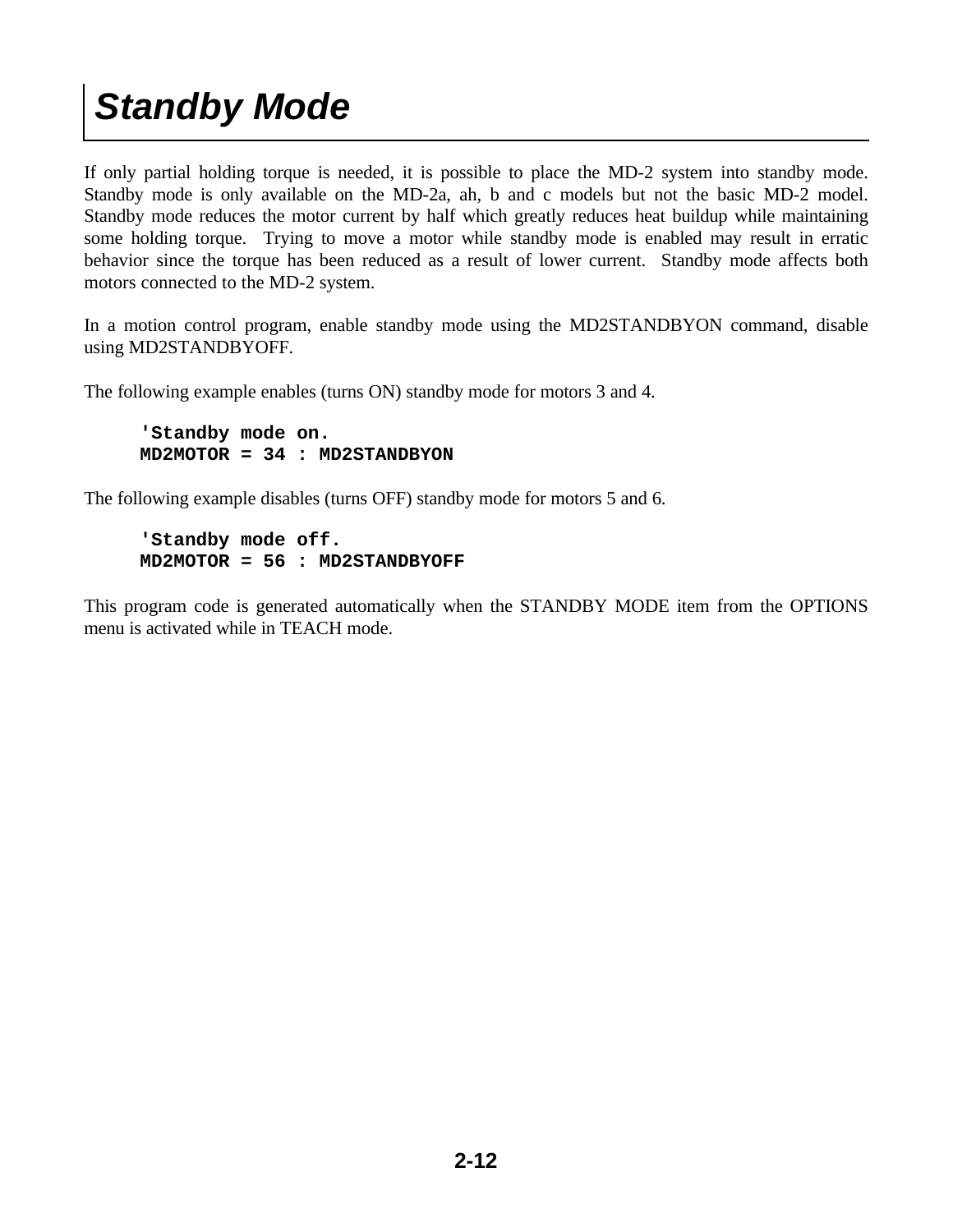#### *Absolute and Relative Moves*

When using line moves or circle moves, the operator can choose between relative or absolute mode. This is set using the MOVE TYPE parameter. In relative moves, the motor will move according to the number of units in the TARGET parameter. Positive numbers are forward and negative numbers are reverse. In absolute moves, the motor will move to the absolute position indicated by the TARGET parameter. Target values are in units with home being the reference. Positive numbers indicate positions forward from home and negative numbers are reverse from home. In absolute moves, the MD-2 will take into account the motor's current position and determines the direction and distance needed to move to the desired position. Both linear and circular moves are affected by the MOVE TYPE parameter. In circular moves, The X and Y center points are either relative to the current position or absolute positions depending on the MOVE TYPE parameter.

The following examples show the difference between absolute and relative modes. Both examples show dual motor, line moves in the form of an XY grid which simulates an XY positioning table. In the absolute example, the target positions are 5 for the X axis and 9 for the Y axis. The software determines the direction and distance each motor must move in order to reach these target positions. In the relative example, the target for the X axis is -3 which causes that motor to move 3 units reverse, the target for the Y axis is 6 which causes that motor to move 6 units forward.



Set the MOVE TYPE parameter in a motion program to an "A" for absolute or an "R" for relative.

 **MD2MOVETYPE = "A" 'Absolute mode.**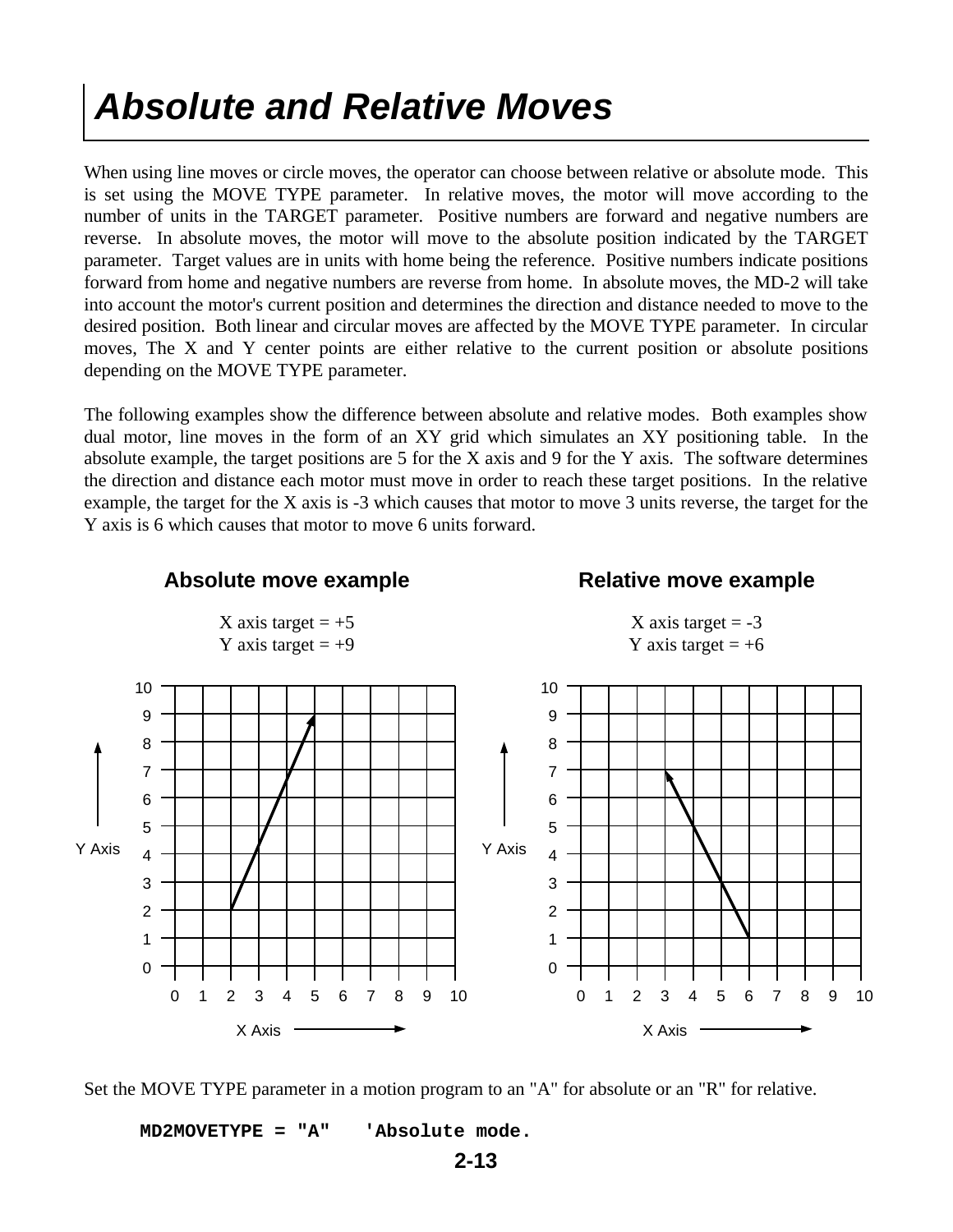### *Speeds and Ramping*

Motor speeds are determined by the frequency of the pulses sent to the MD-2 system by the computer and are programmable using the MINIMUM SPEED, MAXIMUM SPEED and SLOPE parameters. The minimum speed and maximum speed values are in units per second. Calibration must be done on the computer first to insure proper speed calculation. The minimum and maximum speed ranges are determined by the processing speed of the computer. The VIEW button on the CALIBRATE dialog box displays this information. Fast computers are capable of sending faster step pulses to the motors. If pulses are sent to the motor too fast, the result will be erratic motion or simply vibration. This does not harm the motor or MD-2 system. The torque of a stepper motor decreases as the speed increases which may cause the motor to move a payload at slow speeds but miss steps at faster speeds. Homing the motor can always be used to re-synchronize the system if this occurs. Experimentation will be necessary to determine the optimum speed parameters for a given motor, mechanical system and payload.

Ramping means accelerating the motor from a slow (minimum) speed to a fast (maximum) speed gradually then decelerating back to the slow speed when the motion is done. Ramping greatly increases the speed at which a motor can move a payload and greatly reduces the amount of vibration and jerk in a system. Three parameters are used to accomplish ramping: MINIMUM SPEED, MAXIMUM SPEED and SLOPE. The MINIMUM SPEED is the speed at which the motor begins to move at and ultimately ends at. The MAXIMUM SPEED parameter is the speed at which the motor moves after ramping up (accelerating) and before ramping down (decelerating). SLOPE is the rate at which the speed changes given in number of units. If the SLOPE parameter is set to 100 then it will take 100 units for the motor to go from the MINIMUM SPEED to the MAXIMUM SPEED during acceleration and also 100 units for the motor to go from the MAXIMUM SPEED back down to the MINIMUM SPEED when done. Set the MINIMUM SPEED to a value that the motor can always start and stop at without missing steps or overshooting. Set the SLOPE value to a number that allows the motor to ramp quickly without missing steps. Set the MAXIMUM SPEED to a speed faster than the MINIMUM SPEED parameter but one that does not cause lost steps. Experimentation will provide the best values for these parameters resulting in smooth motion and high speeds. Setting the SLOPE parameter to 0 will cause the motor to move at a constant speed determined by the MAXIMUM SPEED parameter without ramping. Homing the motor only uses MINIMUM SPEED, no ramping is performed.

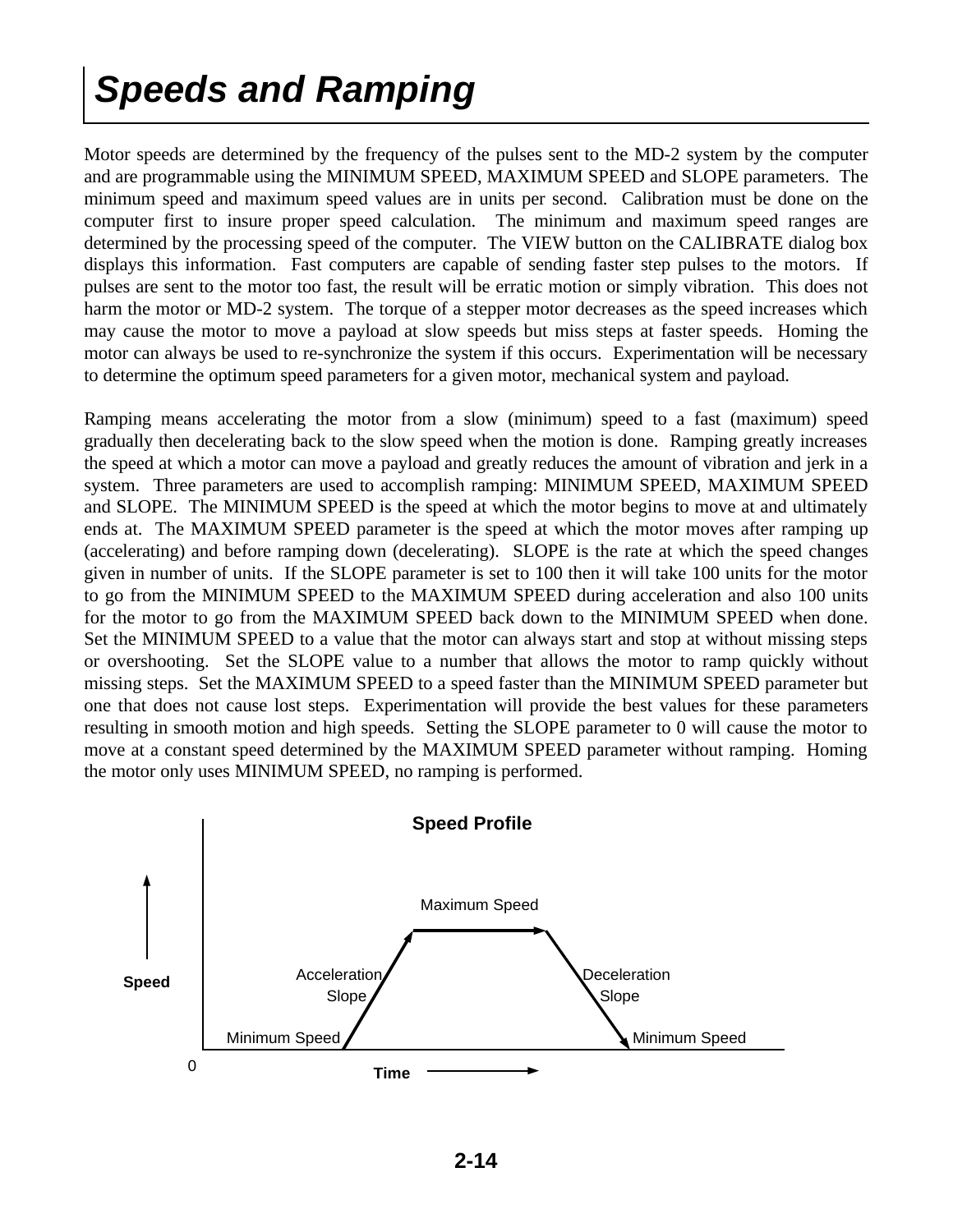### *Backlash Compensation*

Most mechanical systems include gears, chains, belts or other devices that contain looseness known as backlash. This results from small spaces between gear teeth, belt stretch, and other imperfections. Backlash is not a problem as long as the motor moves in the same direction. As soon as the motor changes direction, backlash results in a positioning error and the motor must move an additional distance to take up the looseness. This backlash could be eliminated as a source of positioning error by making sure that the desired position is always approached from the same direction. This may require overshooting the desired position and returning to it from the opposite direction. Another way to solve the backlash problem is to compensate for it in software by adding steps whenever the motor changes direction. The BACKLASH parameter is used to do just that. Set this parameter to the number of units of backlash in the mechanical system. Every time the motor changes direction, the backlash will be added to the desired distance. This will result in greatly improved bi-directional repeatability which means that the position will be accurately acquired no matter which direction it is approached from.

As an example, to experience the backlash in a linear positioning table, move the motor in the forward direction for a short distance to take up all of the backlash, then move the motor in the opposite direction one step at a time until the top plate of the positioning table begins to move. The number of steps needed before movement was seen is the backlash. Convert this value to units if needed and enter it as the backlash parameter.

In a motion control program, set the backlash as the following example describes. Place the motor number (1-6) inside of the parenthesis.

 **MD2BACKLASH(3) = .03 'Set backlash for motor 3 to .03 inches.**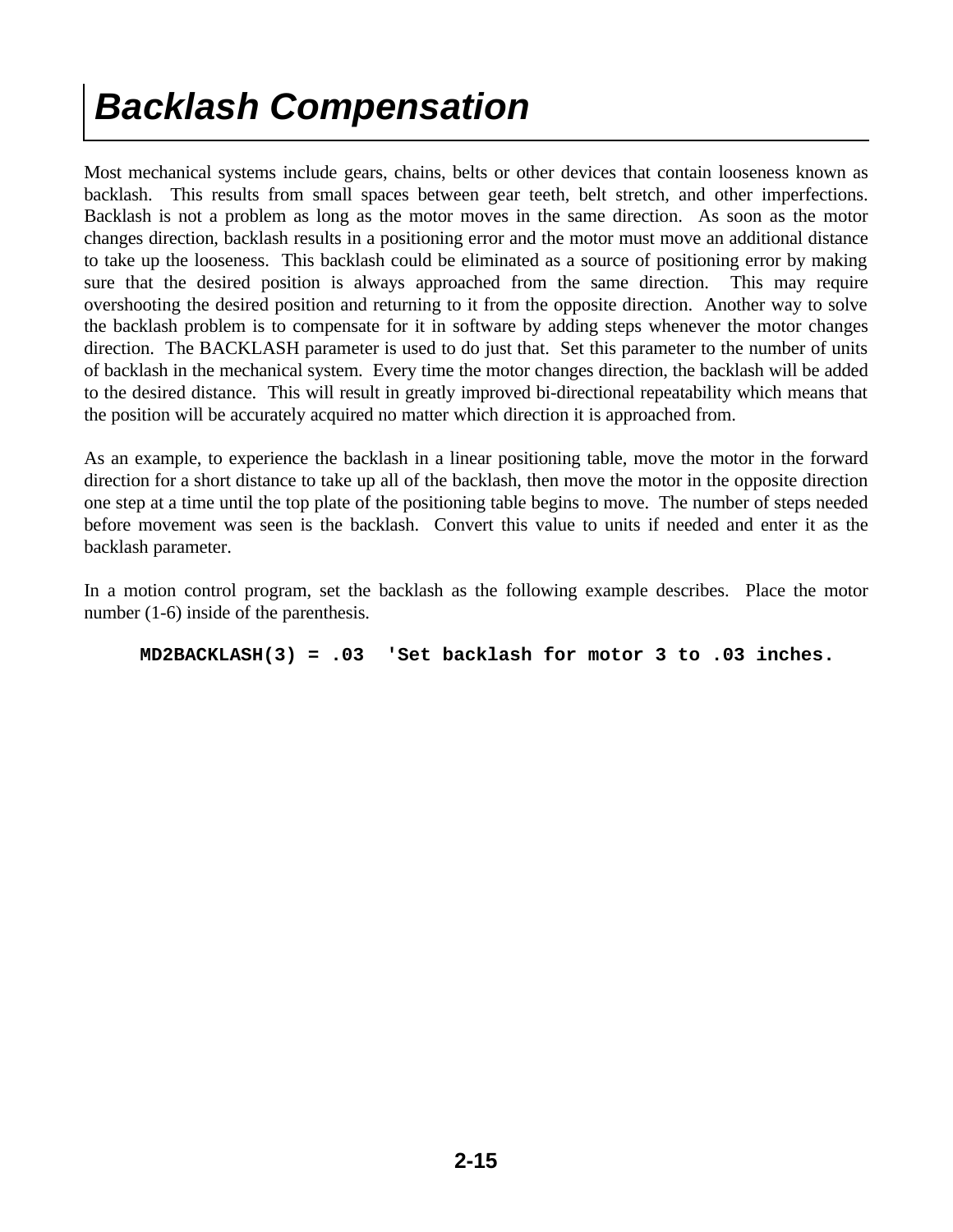# *Step Types*

Step motors operate by energizing their windings (phases) in certain sequences called phase patterns. Changing from one pattern to another causes the motor to move one step. There are 3 different types of phase pattern modes. In half step mode, the motor alternates between one and two motor phases being energized which results in steps that are half the size of typical full steps. Half steps are usually .9 degrees but differ depending on the motor. Half step mode is the most common since it has twice the resolution of full step modes which reduces vibration. When in half step mode, every other step is stronger than the previous one. This weak/strong pattern may cause some slight positioning error but the error does not accumulate. There are two types of full step modes. Double-phase full step mode always energizes two motor phases at a time which results in more torque and motor heat. Single-phase full step mode always energizes one motor phase at a time which results in less torque and less motor heat. Both full step modes normally result in steps that are 1.8 degrees. The MD-2 program and the level 2 subroutine library allows you to change the step type used. In most applications half step mode should be used to minimize vibration and increase resolution. Step type affects all motors.

The following charts show the various patterns used to control the 4 motor windings (phases). A zero indicates that a winding is turned ON (energized).

| <b>Half Step Phase Pattern:</b> |  |  |
|---------------------------------|--|--|
|---------------------------------|--|--|

| #                        | 4                | 3              | $\mathbf 2$    | 1                |
|--------------------------|------------------|----------------|----------------|------------------|
| $\mathbf{1}$             | $\mathbf{1}$     | $\mathbf{1}$   | $\mathbf{1}$   | $\boldsymbol{0}$ |
|                          | 1                | $\mathbf{1}$   | $\overline{0}$ | $\overline{0}$   |
| $\frac{2}{3}$            | 1                | $\mathbf{1}$   | $\overline{0}$ | $\mathbf{1}$     |
| $\overline{\mathcal{A}}$ | $\mathbf{1}$     | $\overline{0}$ | $\overline{0}$ | $\mathbf{1}$     |
| 5                        | 1                | $\overline{0}$ | 1              | 1                |
| 6                        | $\boldsymbol{0}$ | $\overline{0}$ | $\mathbf{1}$   | $\mathbf{1}$     |
| 7                        | $\boldsymbol{0}$ | 1              | 1              | 1                |
| 8                        | $\overline{0}$   | 1              | 1              | $\boldsymbol{0}$ |
|                          |                  |                |                |                  |
|                          |                  |                |                |                  |

#### **Full-Double Step Phase Pattern:**

| #              | 4 | 3        | $\mathbf{2}$ | 1              |
|----------------|---|----------|--------------|----------------|
| $\mathbf{1}$   | 1 | 1        | 0            | 0              |
| $\overline{c}$ |   | 0        | 0            | 1              |
| 3              | 0 | $\theta$ | 1            | 1              |
| 4              | 0 | 1        | 1            | $\overline{0}$ |

#### **Full-Single Step Phase Pattern:**

| #              | 4 | 3 | $\mathbf{2}$ | 1                |
|----------------|---|---|--------------|------------------|
| $\mathbf{1}$   | 1 | 1 | 1            | $\boldsymbol{0}$ |
| $\mathbf{2}$   | 1 | 1 | 0            | $\mathbf 1$      |
| 3              | 1 | 0 | 1            | $\mathbf 1$      |
| $\overline{4}$ | 0 | 1 | 1            | $\mathbf 1$      |

To set the STEP TYPE in a motion control program, set MD2STEPTYPE to "H" for half step, "D" for double-full step, or "S" for single-full step.

 **MD2STEPTYPE = "H" 'Set all motors to half step mode.**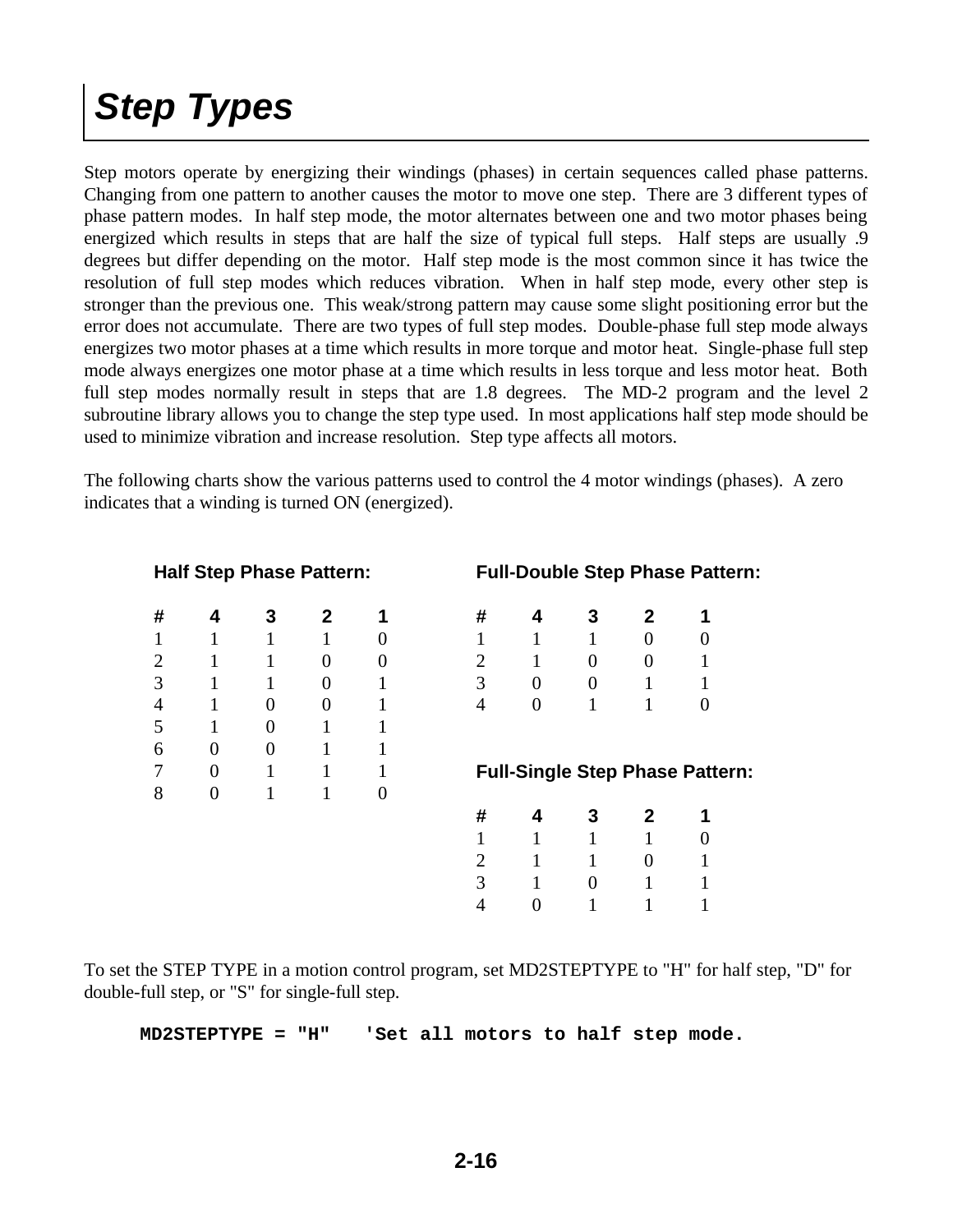# *Units Conversion*

Stepper motors move in small steps, usually .9 degrees. Normally the stepper motors are attached to some device which converts these steps to rotational motion or linear motion. In most cases, the user doesn't care how many motor steps must be given to reach a desired location, but is interested only in the distance traveled. This distance is often feet, inches, millimeters, or degrees. The UNITS and UNIT NAME parameters contain user-definable units and are used to convert from the user's units to steps. The UNITS parameter contains the number of steps in each unit. The UNIT NAME parameter contains the name of the units. For example, if a positioning table has 200 steps per inch, the user would set the UNITS parameter to 200 and set the UNIT NAME parameter to "inches". The operator can now deal with motor positions in terms of units (inches) instead of steps. Many other parameters are set in units such as position, backlash, target, limits, speeds etc. Setting the UNITS parameter to 1 and the UNIT NAME parameter to "steps" will allow the operator to deal with motor steps.

#### **Simplifies Mechanical Changes**

Units conversion greatly simplifies program modifications needed when the mechanical system is updated or changed. For example, if you create a program to control a positioning table that has 200 steps per inch and then switch to a table that has 1000 steps per inch, simply change the UNITS parameters and run the program without modification.

#### **Use Units Conversion for Scaling**

Units conversion can be used to enlarge or reduce motion sequences. For example, if 2 motors are being used to control an XY positioning table that moves a router to cut square shapes out of plastic, changing the UNITS parameter will result in smaller or larger squares without changing the program.

The following example shows how the units conversion parameters are set in a motion program. Place any valid motor number (1-6) between the parenthesis.

| $MD2UNITS(1) = 200$         |                   | 'Motor 1, 200 steps per inch.  |
|-----------------------------|-------------------|--------------------------------|
| $MD2UNITNAME(1) = "Inches"$ | 'Motor 1, Inches. |                                |
| $MD2UNITS(2) = 2400$        |                   | 'Motor 2, 2400 steps per foot. |
| $MD2UNITNAME(2) = "Feet"$   | 'Motor 2, feet.   |                                |
| $MD2UNITS(3) = 1$           | 'Motor 3, steps.  |                                |
| $MD2UNITNAME(3) = "Steps"$  | 'Motor 3, steps.  |                                |
|                             |                   |                                |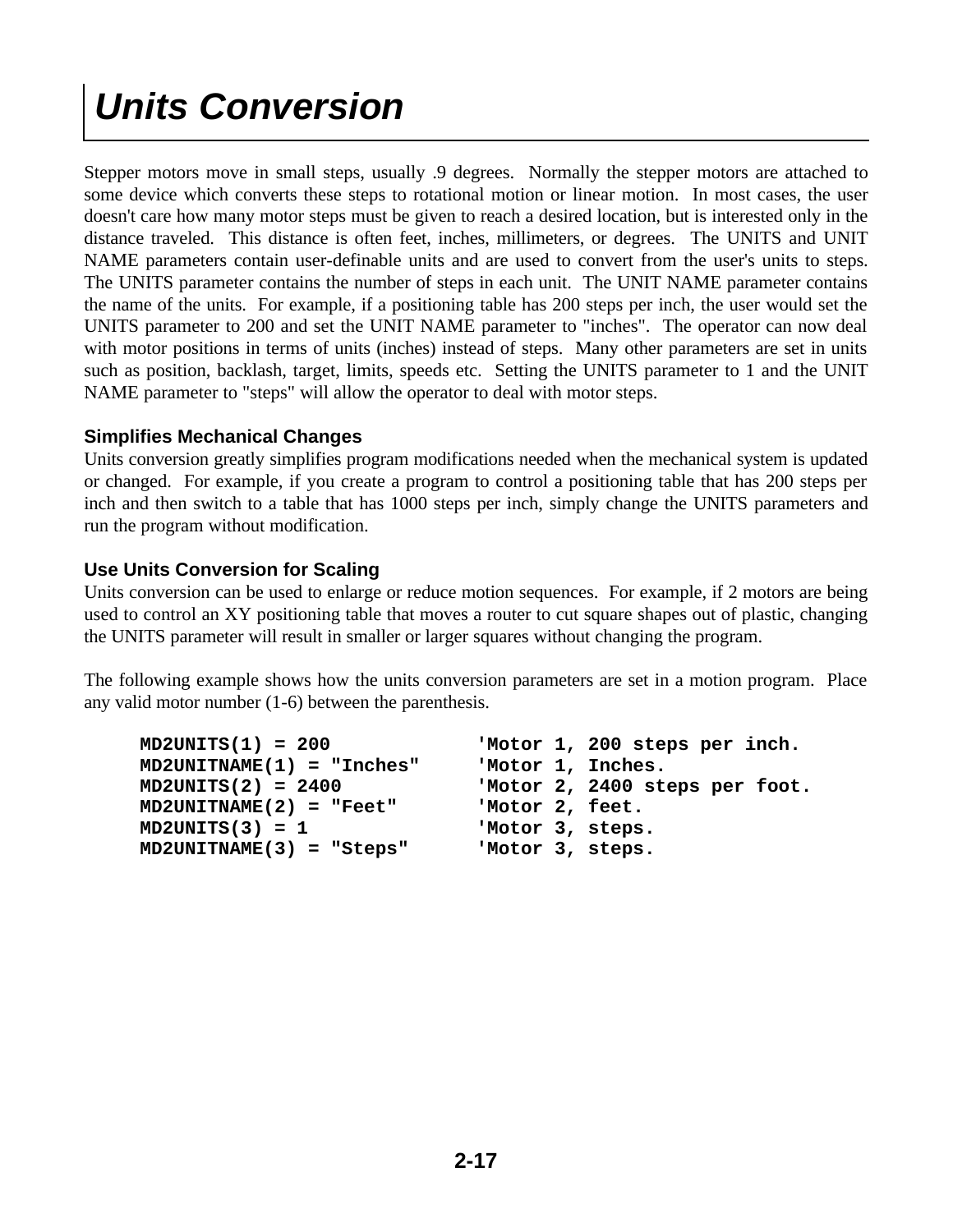# *Soft Limits*

It is often necessary to limit the travel of the motor to a defined range of motion. This can prevent motions that may cause damage to the mechanics of the system such as tools or bearings. Both forward and reverse limits can be set in the software to prevent the motor from traveling beyond a certain range. The FORWARD LIMIT and REVERSE LIMIT parameters can be used to accomplish this. The values are given in units. If a move is attempted which would move a motor beyond one of these limits, an error message is given.

You can set the limit parameters in a motion program using the following example as a guideline.

```
 MD2LIMITR(3) = 0 'Set motor 3 reverse limit to 0 units. 
MD2LIMITF(3) = 18 'Set motor 3 forward limit to 18 units. 
MD2LIMITR(4) = 0 'Set motor 3 reverse limit to 0 units. 
MD2LIMITF(4) = 2 'Set motor 3 forward limit to 2 units.
```
#### *Interrupts*

A computer can receive interrupts from various sources such as modems, mice and keyboards. Each action that is generated from these devices causes the computer to quit what it is doing temporarily and process the device's request. If a motor move is in process during one of these interrupts, the motor's speed may change causing undesirable effects such as lost steps and erratic behavior. You can choose to turn interrupts OFF during moves using the INTERRUPTS parameter. Set the INTERRUPTS parameter ON to allow interrupts to occur and be processed during moves, turning it OFF will prevent interrupts from occurring. A check box on the parameters screen is provided for control of this function.

Set the INTERRUPTS parameter in motion programs like the example below shows.

 **MD2INTERRUPTS = 0 'Interrupts OFF during moves. MD2INTERRUPTS = -1 'Interrupts ON during moves.**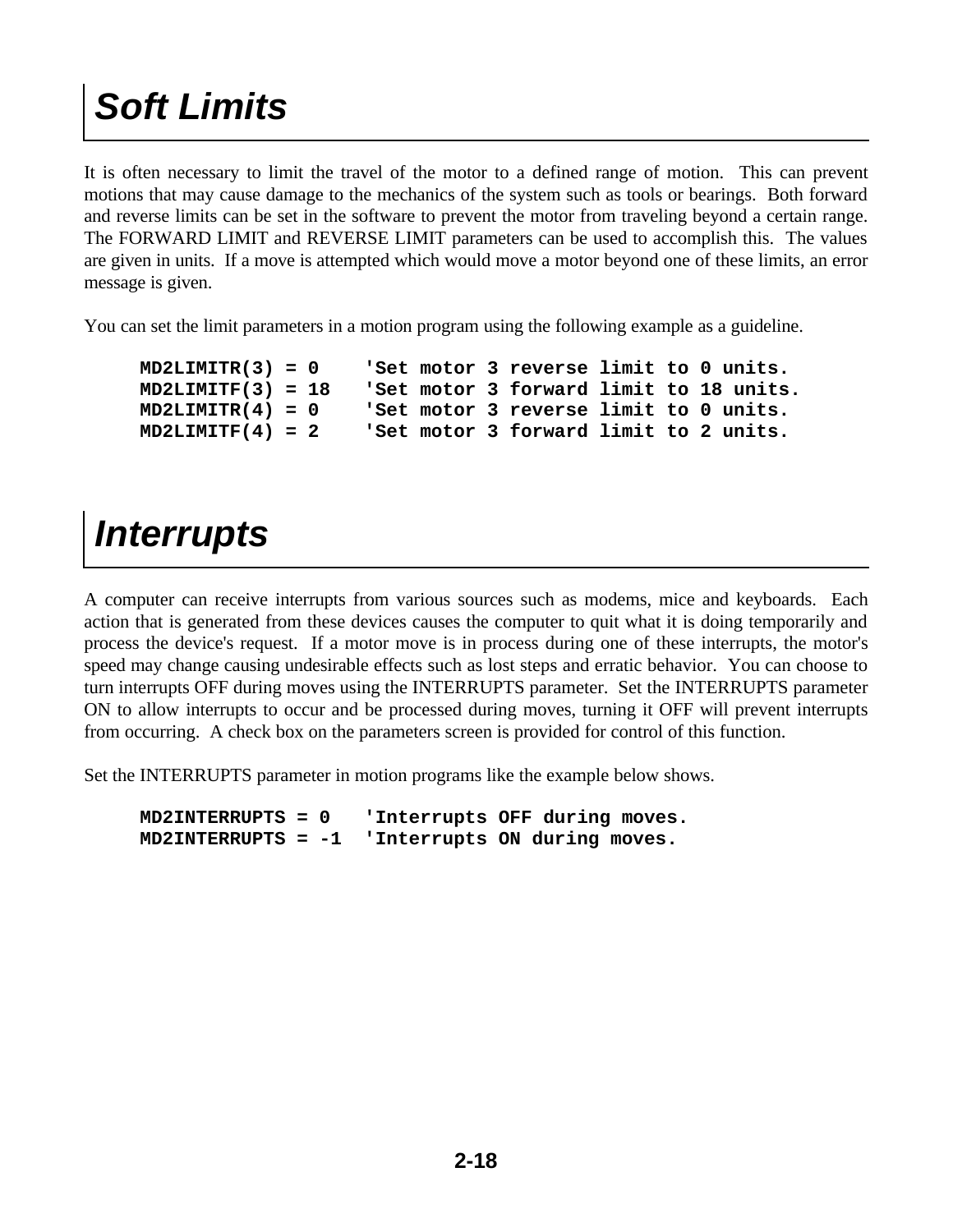### *Input / Output Port*

Some MD-2 systems have an input/output port which can be used to read digital inputs such as sensors and switches and used to control digital outputs such as relays, which can in-turn, control lamps, motors and tools. The 14-pin I/O port can be found on the rear panel of the MD-2 system. There are 3 digital inputs and 2 digital outputs along with  $+5$  volts and  $+12$  volts. See the MD-2 manual for detailed hardware information on the I/O port.

Control of the input/output port can be gained through the I/O menu item. A dialog box exists for inputs and one for outputs. On the INPUTS dialog box, each of the 3 input signals along with the status of the home switches for each MD-2 system is displayed in real time. On the OUTPUTS dialog box, a button is associated with the turning ON and turning OFF of each output signal on each MD-2 system. The MD-2 system must be enabled before an output can be activated. Disabling the MD-2 will deactivate both outputs associated with that particular MD-2 system.

When in teach mode, activating outputs with the buttons on the OUTPUTS dialog box will cause program code to be entered into the editor. Viewing inputs does not create code. To read inputs in a motion program, it is necessary to write a custom program using the level 2 subroutine libraries.

You can control output bits in a motion control program as the following example shows.

| MD2OUTPUTCODE = 211<br><b>MD2OUTPUTS</b> |  | 'MD-2 #2, Output #1, Signal = $ON.$ |  |  |
|------------------------------------------|--|-------------------------------------|--|--|
| MD2OUTPUTCODE = 320<br><b>MD2OUTPUTS</b> |  | $MD-2$ #3, Output #2, Signal = OFF. |  |  |

The following chart shows the output codes needed to control output signals in a motion control program. Signals are active low meaning that OFF indicates a signal is raised to 5 volts and ON indicates a signal is lowered to 0 volts (ground).

| <b>OUTPUTCODE</b> | <b>MD-2 PORT</b> | <b>OUTPUT</b> | <b>SIGNAL</b> |
|-------------------|------------------|---------------|---------------|
| 110               | $#1$ 3BC         | #1            | <b>OFF</b>    |
| 111               | $#1$ 3BC         | #1            | ON            |
| 120               | $#1$ 3BC         | #2            | <b>OFF</b>    |
| 121               | $#1$ 3BC         | #2            | <b>ON</b>     |
|                   |                  |               |               |
| 210               | #2 378           | #1            | <b>OFF</b>    |
| 211               | #2 378           | #1            | <b>ON</b>     |
| 220               | #2 378           | #2            | <b>OFF</b>    |
| 221               | #2 378           | #2            | <b>ON</b>     |
|                   |                  |               |               |
| 310               | #3 278           | #1            | <b>OFF</b>    |
| 311               | #3 278           | #1            | ON            |
| 320               | #3 278           | #2            | <b>OFF</b>    |
| 321               | #3 278           | #2            | <b>ON</b>     |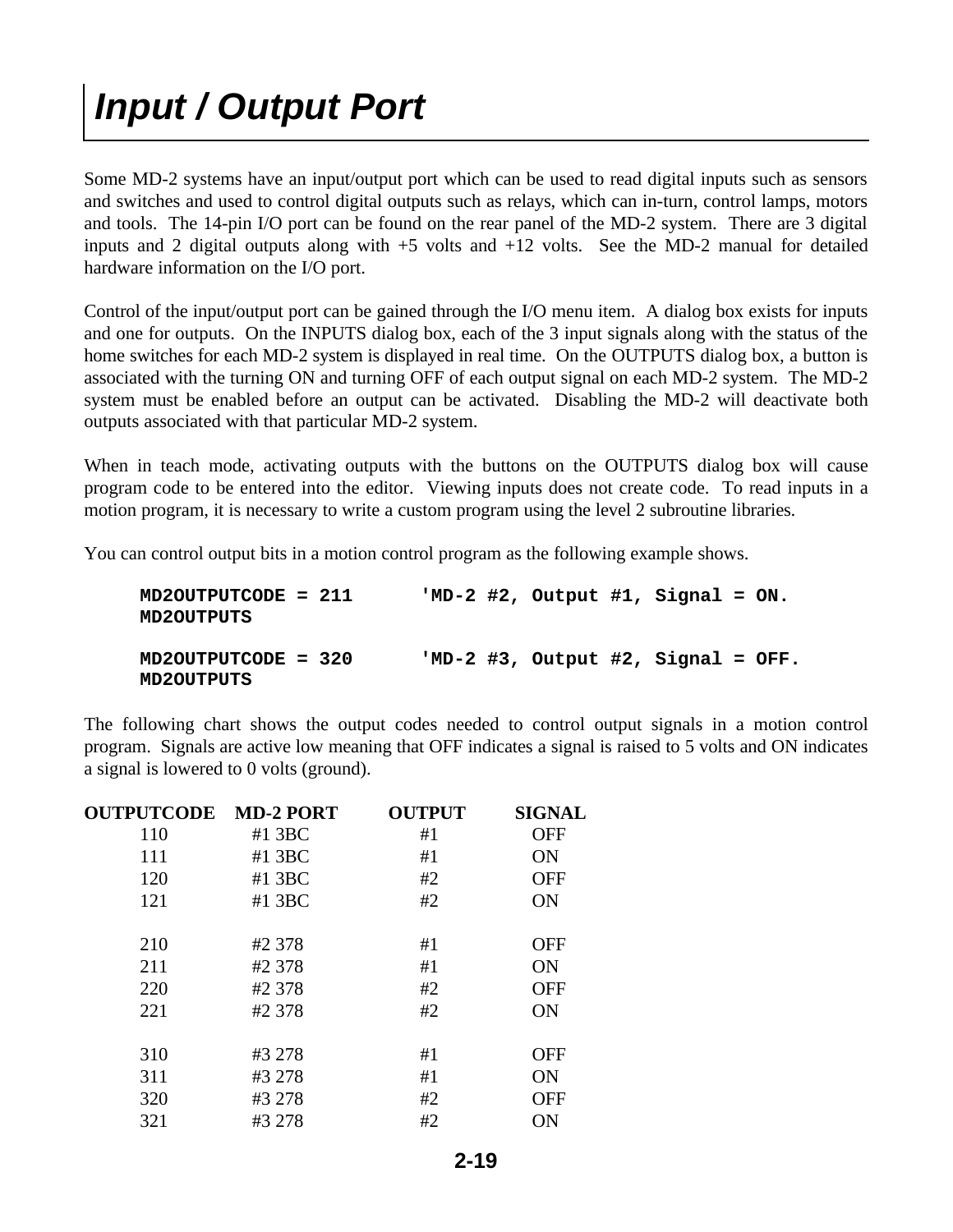#### **Inputs**

| MD-2 #1 (3BC)         |  | Input #1: True |  |
|-----------------------|--|----------------|--|
| Home switch #1: False |  | Input #2: True |  |
| Home switch #2: False |  | Input #3: True |  |
| MD-2 #2 (378)         |  | Input #1: True |  |
| Home switch #1: False |  | Input #2: True |  |
| Home switch #2: False |  | Input #3: True |  |
| MD-2 #3 (278)         |  | Input #1: True |  |
| Home switch #1: False |  | Input #2: True |  |
| Home switch #2: False |  | Input #3: True |  |

#### **Outputs**

| Outputs                                     |        |         |
|---------------------------------------------|--------|---------|
| Output pins are active low, 0=True, 1=False |        |         |
| MD-2 #1 (3BC)                               |        |         |
| #1 Off<br>#1 On                             | #2 Off | $#2$ On |
| MD-2 #2 (378)                               |        |         |
| #1 Off<br>#1 On                             | #2 Off | $#2$ On |
| MD-2 #3 (278)                               |        |         |
| #1 Off<br>#1 On                             | #2 Off | $#2$ On |
| OK                                          | Help   |         |
|                                             |        |         |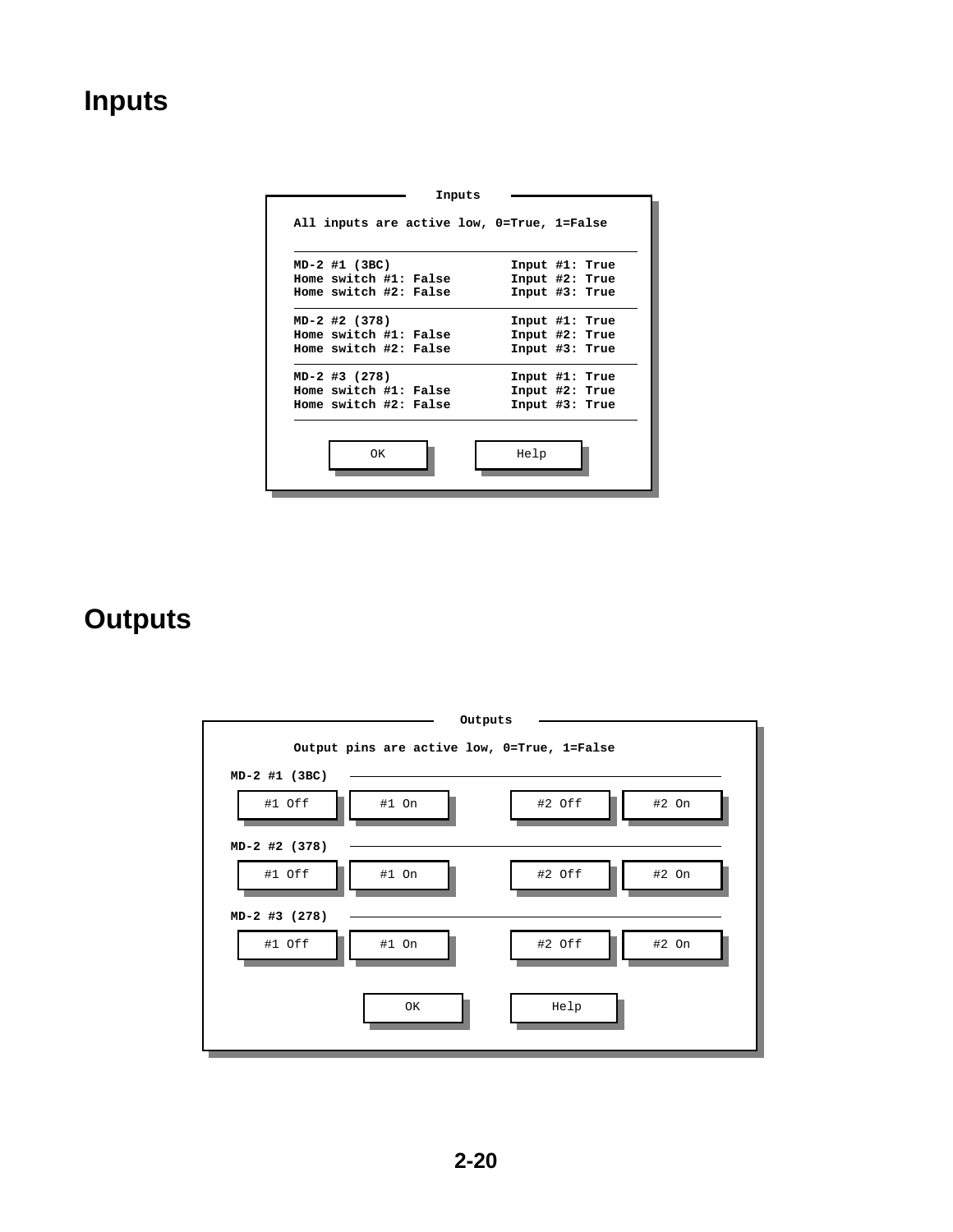### *Quick Moves*

Quick moves provide a way to move each motor with a single keystroke or mouse click. The 12 function keys are set up to move each of the 6 motors either forward or reverse. Clicking the button with the mouse in the quick-move box can also be used. The MD-2 must be enabled before any move can take place.

- F1 Motor #1, Reverse
- F2 Motor #1, Forward
- F3 Motor #2, Reverse
- F4 Motor #2, Forward
- F5 Motor #3, Reverse
- F6 Motor #3, Forward
- F7 Motor #4, Reverse
- F8 Motor #4, Forward
- F9 Motor #5, Reverse
- F10 Motor #5, Forward
- F11 Motor #6, Reverse
- F12 Motor #6, Forward

When a function key is pressed, the selected motor will move in the desired direction. The distance that the motor moves is determined by the value placed in the DISTANCE box. This distance is in units. The unit name is displayed next to the DISTANCE box.

The operator can place the system in single-step mode by selecting the item under the OPTIONS menu or by simply pressing D. The values in the DISTANCE boxes will be changed to reflect the distance that a single step will travel. Pressing D again will switch the values back to their original values. This feature allows you move to a position then make minor adjustments. For example, if an XY table has 200 steps per inch, and the DISTANCE value is set to 1, each time a function key is pressed the motor will move 1 inch (200 steps). After activating single-step mode, the DISTANCE value will be changed to .005, and pressing a function key will move the motor .005 inches (1 step).

When teach mode is active, pressing a function key to perform a quick-move will cause a relative move program line to be entered into the program editor.

The POSITION box will be updated to the correct position after each quick-move.

| Forward<br>$<-F2--$ | Distance<br>r 1 | Units<br>Inches | Position |  |
|---------------------|-----------------|-----------------|----------|--|
|                     |                 |                 |          |  |
|                     |                 |                 | 5        |  |
| $<-F4-->$           | 12.5            | Inches          | 7.5      |  |
| $<-F6--$            | 1.25            | Inches          | I.75     |  |
| $<-FR -->$          | $\sqrt{1}$      | 1=close         | 0        |  |
| $<-F10->$           | $\sqrt{1}$      | Steps           | 0        |  |
| $<-F12->$           | $1 \quad 1$     | Steps           | 0        |  |
|                     |                 |                 |          |  |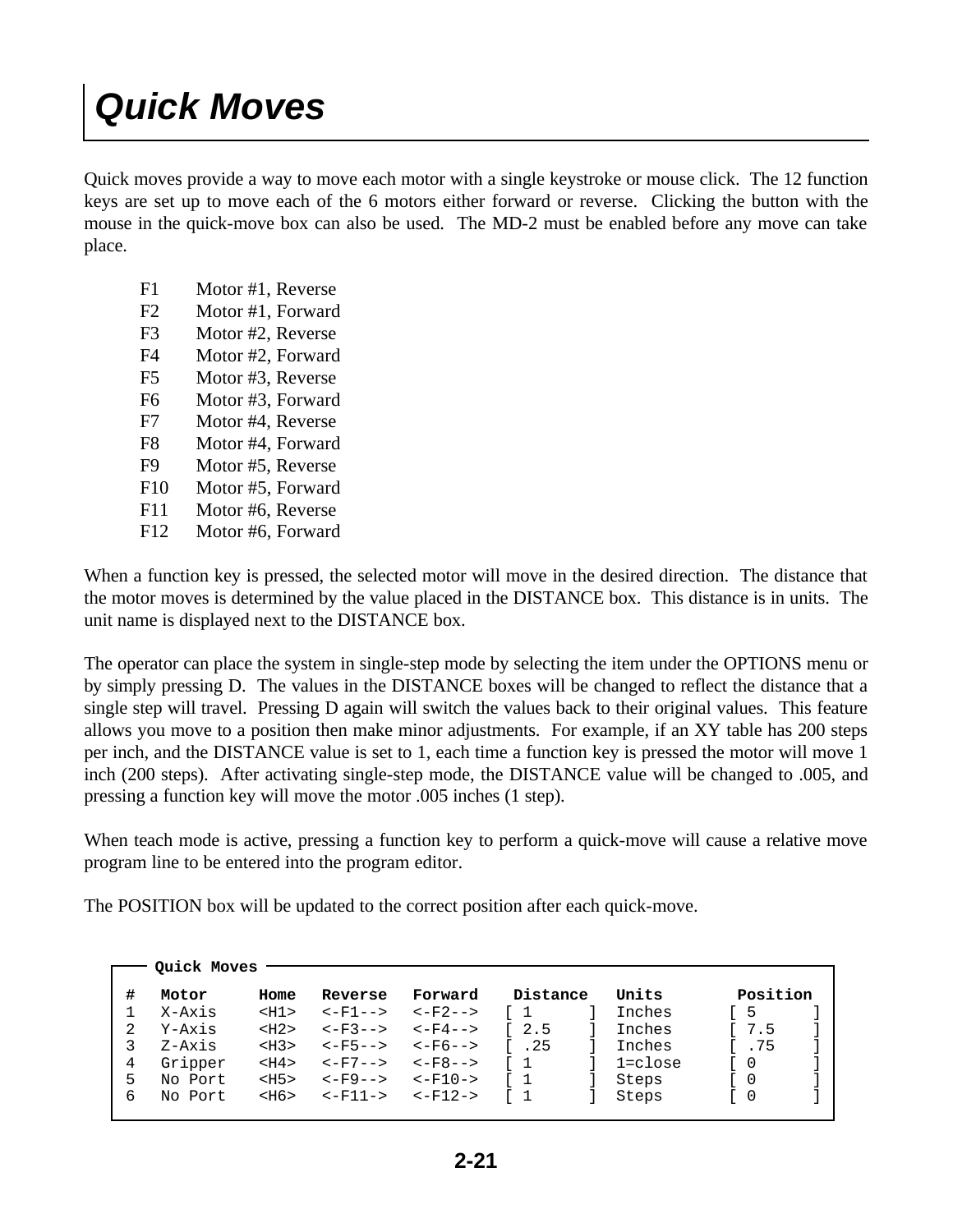### *Joystick Moves*

A joystick connected to the game adapter on your computer can be used to simulate quick-moves. Select the JOYSTICK item from the OPTIONS menu or simply press J. A dialog box will be displayed which allows you to select which motor pair to be controlled with the joystick. Pressing J again will turn OFF joystick mode. Each time the joystick is moved to the left, the first motor will move reverse just like the function key has been pressed. Moving the joystick to the right moves the first motor forward. Moving the joystick up moves the second motor forward and moving it down move reverse.

Pressing the top button on the joystick is the same as pressing D which changes the DISTANCE values to single-steps. Press the bottom button on the joystick to turn OFF joystick mode. Buttons on joysticks are not standard and your joystick may respond differently.

When teach mode is active, moving the motors with the joystick will cause a relative move program line to be entered into the program editor just like quick-move that was activated with a function key.

| Joystick Control                                                                                                                                                                                 |      |  |  |  |  |
|--------------------------------------------------------------------------------------------------------------------------------------------------------------------------------------------------|------|--|--|--|--|
| Select the motor pair to be controlled<br>then press OK. Press the top button<br>of the joystick to deactivate joystick<br>mode. Press the bottom button to<br>change distances to single steps. |      |  |  |  |  |
| Joystick Control<br>$($ ) None                                                                                                                                                                   | Οk   |  |  |  |  |
| ( ) Motors <b>1</b> & 2                                                                                                                                                                          |      |  |  |  |  |
| $(X)$ Motors 3 & 4<br>( ) Motors <b>5</b> & 6                                                                                                                                                    | Help |  |  |  |  |
|                                                                                                                                                                                                  |      |  |  |  |  |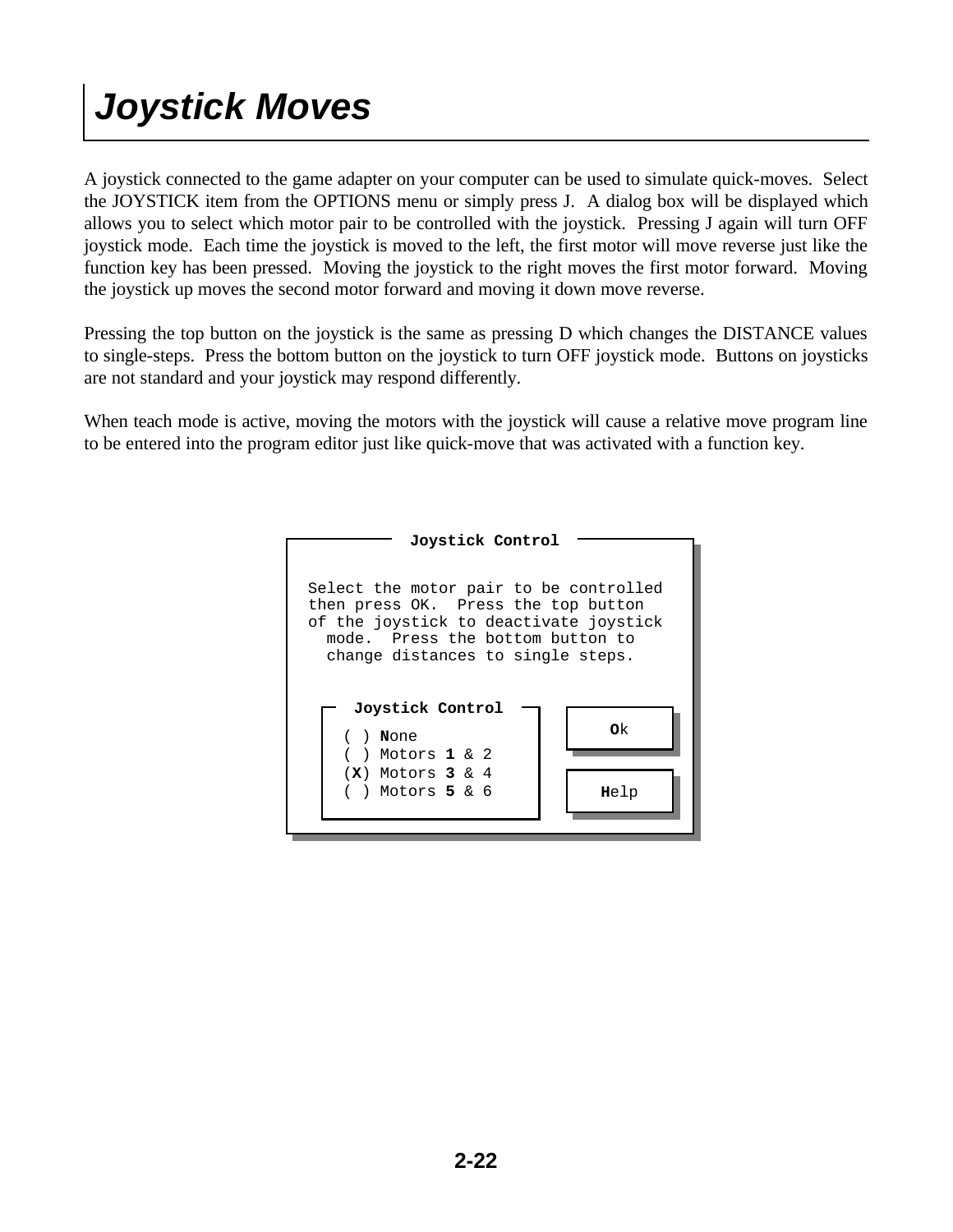### *Home Moves*

Home moves are used to move the selected motor to the home position using the home switch. Only one motor can be moved home at a time. Each motor on the MD-2 system has a home switch associated with it. At the beginning of a program, the software does not accurately know the positions of the motors. Homing causes the motor to seek the home switch to establish the home position (position zero). All moves are relative to this home position. The programmer or operator can, at any time, home the motors to insure accurate positioning. This is not necessary in most situations where the home function is only used at the beginning of a program once. Homing moves the motor reverse (clockwise as viewed from the front of the motor) until the home switch is activated, then forward until the switch is deactivated. This sequence has the effect of preloading the mechanical system in the forward direction which will increase the accuracy of systems which have backlash or belt stretch. A new home position can be established by homing the motor normally, moving to the desired location, then setting the POSITION parameter to zero. All motions thereafter will be relative to this new home position. This can be used to duplicate motion programs for step and repeat operations without modifications to the fundamental program. The HOMEOFFSET parameter determines how far off of the home switch to move after it is pressed and released. The offset value is in units and can be used to duplicate motion programs at various places on the positioning system. The HOME DIRECTION parameter determines the direction of the home switch which then determines the direction of all other moves. Normally the HOME DIRECTION parameter is set to 0 for reverse. Set it to -1 for forward. This parameter is useful because gear boxes and lead screws often change a motor's direction. During home moves, the motor will move at the MINIMUM SPEED, ramping is not performed.

To activate a home move, click the button in the quick-move box or press H. When H is pressed, a dialog box will allow you to select any of the six motors. As an example, to move motor 3 home, simply press H then 3 at the main screen. This keystroke sequence will become second nature with practice.

While in teach mode, performing a home move will cause the appropriate code to entered into the program editor.



Use the following code to move a motor to the home position in a motion program.

 **MD2MOTOR=3 : MD2HOME 'Move motor 3 home.**

```
2-23
```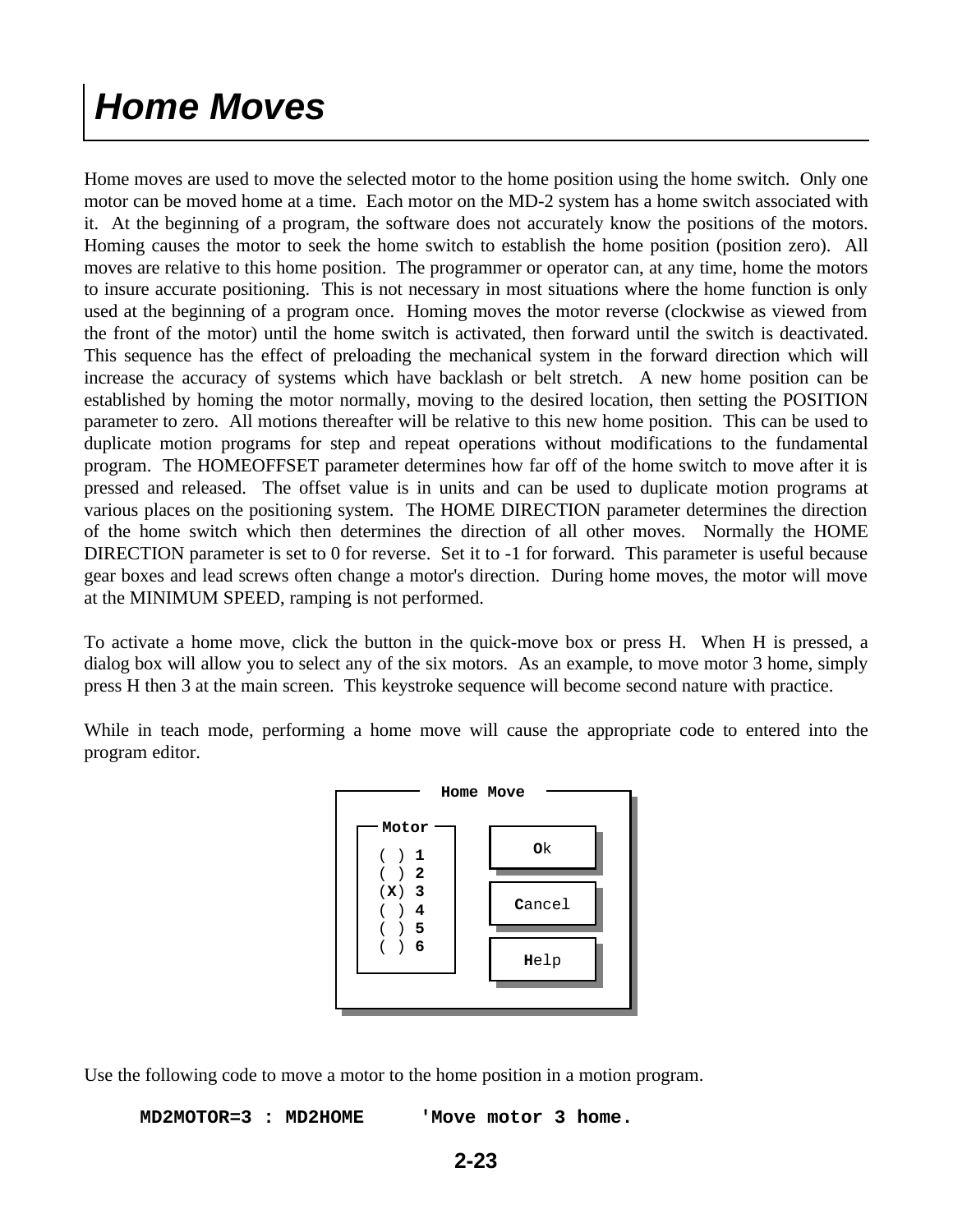### *Line Moves*

Motor moves that move one or two motors in a straight line are called line moves. When moving a single motor, the selected motor will begin at the current position and travel according to the TARGET parameter. See the section which discusses absolute and relative moves and the section on speeds and ramping for additional information. When moving two motors simultaneously, the selected motor pair (12, 34 or 56) will begin at their current positions and travel together according to their TARGET parameters. Both motors will begin and end their movement at the same time. This coordinated motion is referred to as linear interpolation since it will create a straight line pattern on an XY positioning table.

To activate a line move, click the LINE button on the main screen, press ALT-L, or simply L. A dialog box will be displayed which allows you to enter the motor or motor pair, move type, and targets. Only a few keystrokes are required to perform a single or dual motor move. For example, to move motor 3 to position 12, press the following keys: L 3 12 (ENTER). To move motors 1 and 2 to positions 6.5 and 2.5 respectively, press: L A 6.5 (TAB) 2.5 (ENTER). In this case, A selected motors 1 and 2, while the TAB key moved from one target box to the next. To select motor pair 3 and 4, press B. To select motor pair 5 and 6, press C. Practice these keystrokes and they will become second nature.

While in teach mode, performing line moves will write code in the program editor screen automatically.

To perform a single motor line move in a motion control program, use the following example.

 **'Move motor 3 to 14.5. MD2MOTOR=3 : MD2TARGET(3)=14.5 : MD2MOVE**

To perform a dual motor line move use the following example.

```
 'MOVE MOTOR 3 TO 14.5 AND MOTOR 4 TO 12.
MD2MOTOR=34 : MD2TARGET(3)=14.5 : MD2TARGET(4)=12 : MD2MOVE
```
These examples assume that all other motor parameters are set as desired.

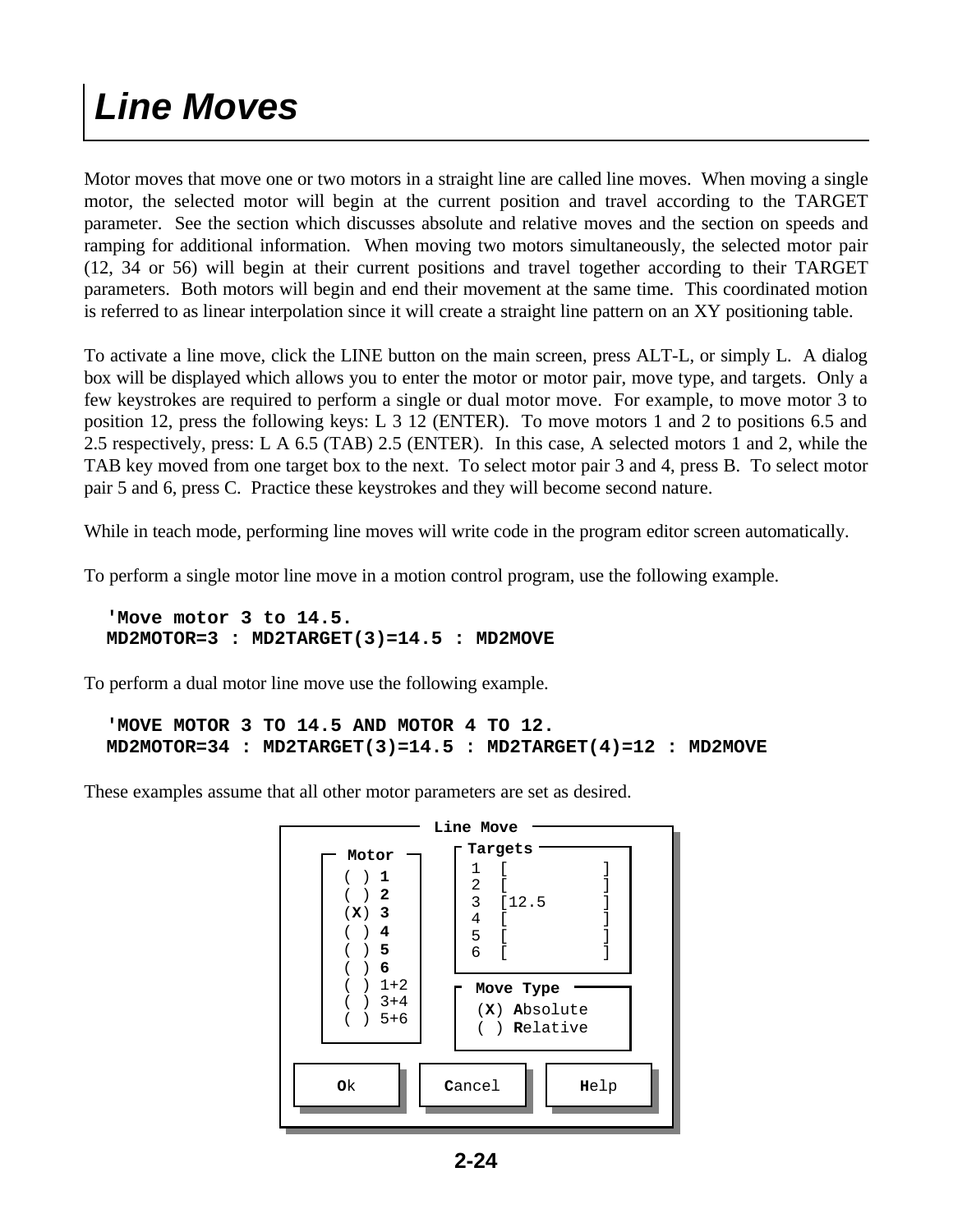### *Circle Moves*

Circle and arc moves provide a way to move two motors which are attached to an XY positioning table in a circular pattern. The two motors must be a valid pair such as  $1 \& 2$ ,  $3 \& 4$  or  $5 \& 6$ . By changing the parameters associated with circular moves, you can perform arcs (partial circles), ellipses, partial ellipses, and polygons. Circle moves can be either relative or absolute. In relative mode, the X and Y center parameters are relative to the current position. In absolute mode, the X and Y parameters are absolute positions. The circle parameters are:

 X & Y motor numbers. Absolute or relative move type. X-axis radius in units, Y-axis radius in units. X-axis center position or distance in units, Y-axis center position or distance in units. Starting angle in degrees. Arc angle in degrees. Chord angle in degrees. Speed and other motor parameters.

Setting both X and Y radii parameters to the same value will result in circles and setting them to different values will produce ellipses. Each circular motion profile is created by moving in straight lines between points on the circle. The resolution of these points is set using the chord angle parameter. Setting the chord angle to 1 will result in a line every one degree. Setting the chord angle to 10 degrees will result in a 36 sided circle. Setting the chord angle to 45 degrees will produce an octagon, 60 degrees will produce a hexagon. The arc parameter determines how complete the circle is. Set arc to 360 for a complete circle or 90 for a quarter circle. A positive arc angle will produce counter-clockwise motion and negative angles will produce clockwise motion. If an arc angle can not be evenly divided by the selected chord angle, the last line segment will be shortened so that the desired arc angle results.

Ramping is not done with circle moves. The speed of the motors is determined by their minimum speed parameters. Best performance is achieved by setting the minimum speed parameters for both motors to the same value.

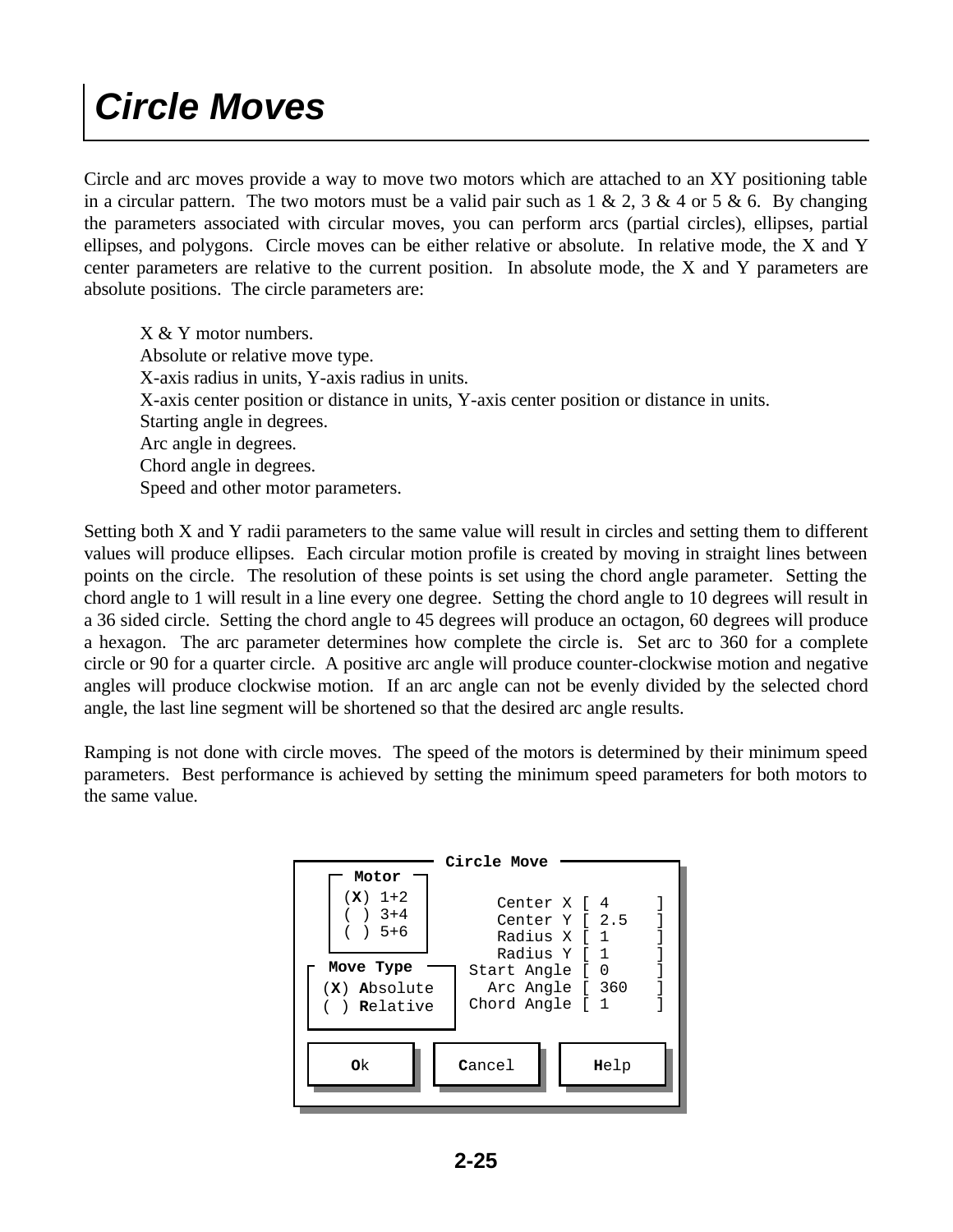**Starting Angle**

**Direction**



While in teach mode, performing a circle move will cause program code to be added to the program editor. All circle parameters are included in the newly generated code.

Use the following examples as guides to incorporate circle moves in motion programs.

This example moves motors 3 and 4 in a complete circle with a radius of 2 units and a center position of 10.5 and 4.1.

```
 'Move circle.
MD2CIRCLERADIUSX=2
MD2CIRCLERADIUSY=2
MD2CIRCLECENTERX=10.5
MD2CIRCLECENTERY=4.1
MD2CIRCLESTART=0
MD2CIRCLEARC=360
MD2CIRCLECHORD=1
MD2MOVETYPE="A"
MD2MOTOR=34
MD2CIRCLE
```
This example moves motors 1 and 2 in a 90 degree arc with a radius of 4 units and a center position which is 1 unit forward from the current position in the X axis and 1 unit forward from the current position in the Y axis.

 **'Move circle. MD2CIRCLERADIUSX=4 MD2CIRCLERADIUSY=4 MD2CIRCLECENTERX=1 MD2CIRCLECENTERY=1 MD2CIRCLESTART=0 MD2CIRCLEARC=90 MD2CIRCLECHORD=1 MD2MOVETYPE="R" MD2MOTOR=12 MD2CIRCLE**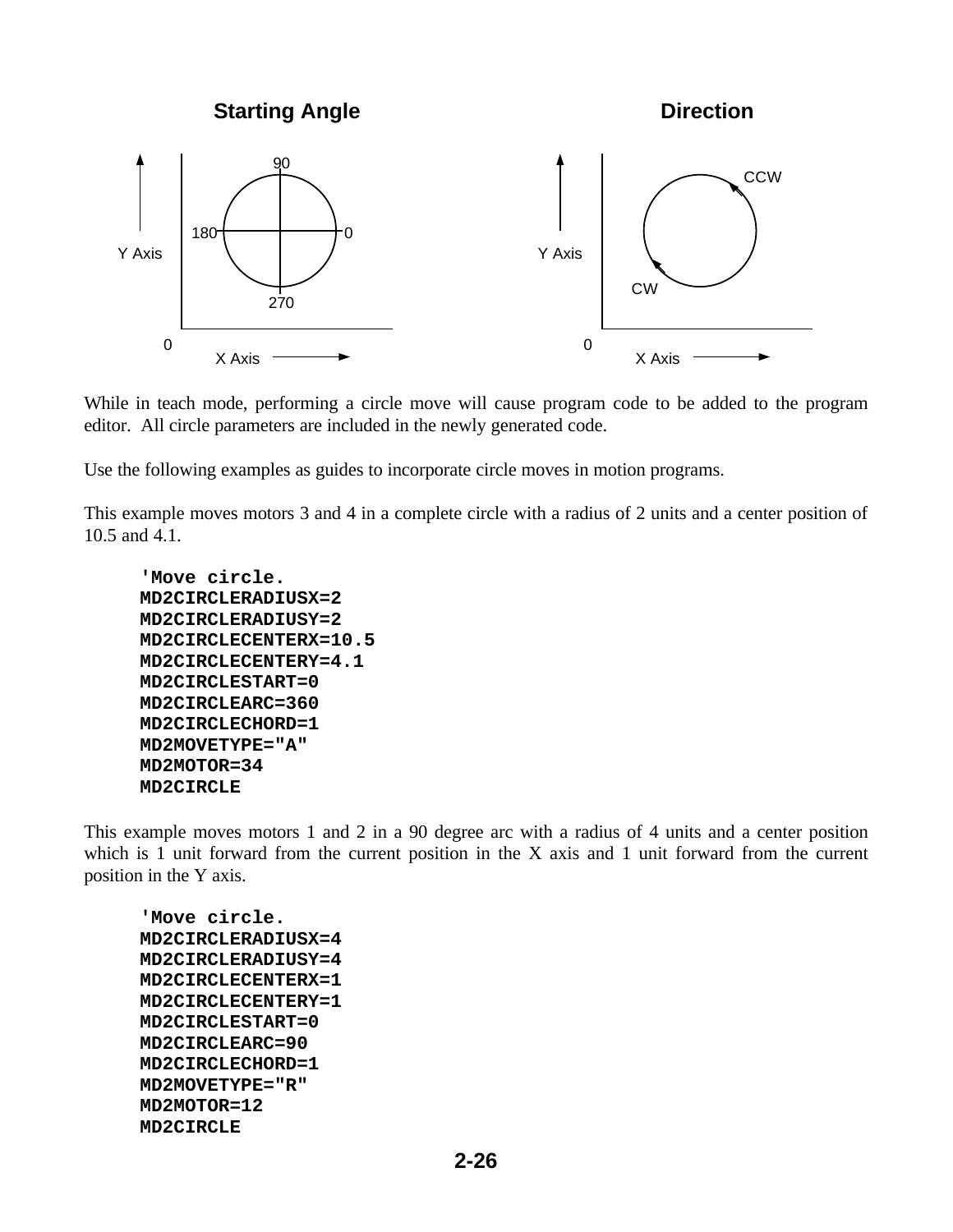### *Grid Moves*

Many motion control applications use XY positioning tables and need to position to a matrix (or grid) of workpieces such as a rack of test tubes. A grid consists of a series of positions on the X axis (columns) and a series of positions on the Y axis (rows). Instead of positioning to a certain cell of the grid by using distances and directions, you can simply use X (column) and Y (row) targets with a grid move. The move type parameter does not apply since only absolute grid coordinates are used. Grid moves require the following parameters:

 X & Y motor numbers. X-axis beginning position of the grid in units. Y-axis beginning position of the grid in units. X-axis spacing between cells in units. Y-axis spacing between cells in units. Target X-axis grid cell (column). Target Y-axis grid cell (row).

Activate grid moves by clicking the grid button or simply pressing G. Set the parameters and select OK. When in teach mode, performing a grid move will cause code to be added to the program editor.

The following code will perform a grid move in a motion program.

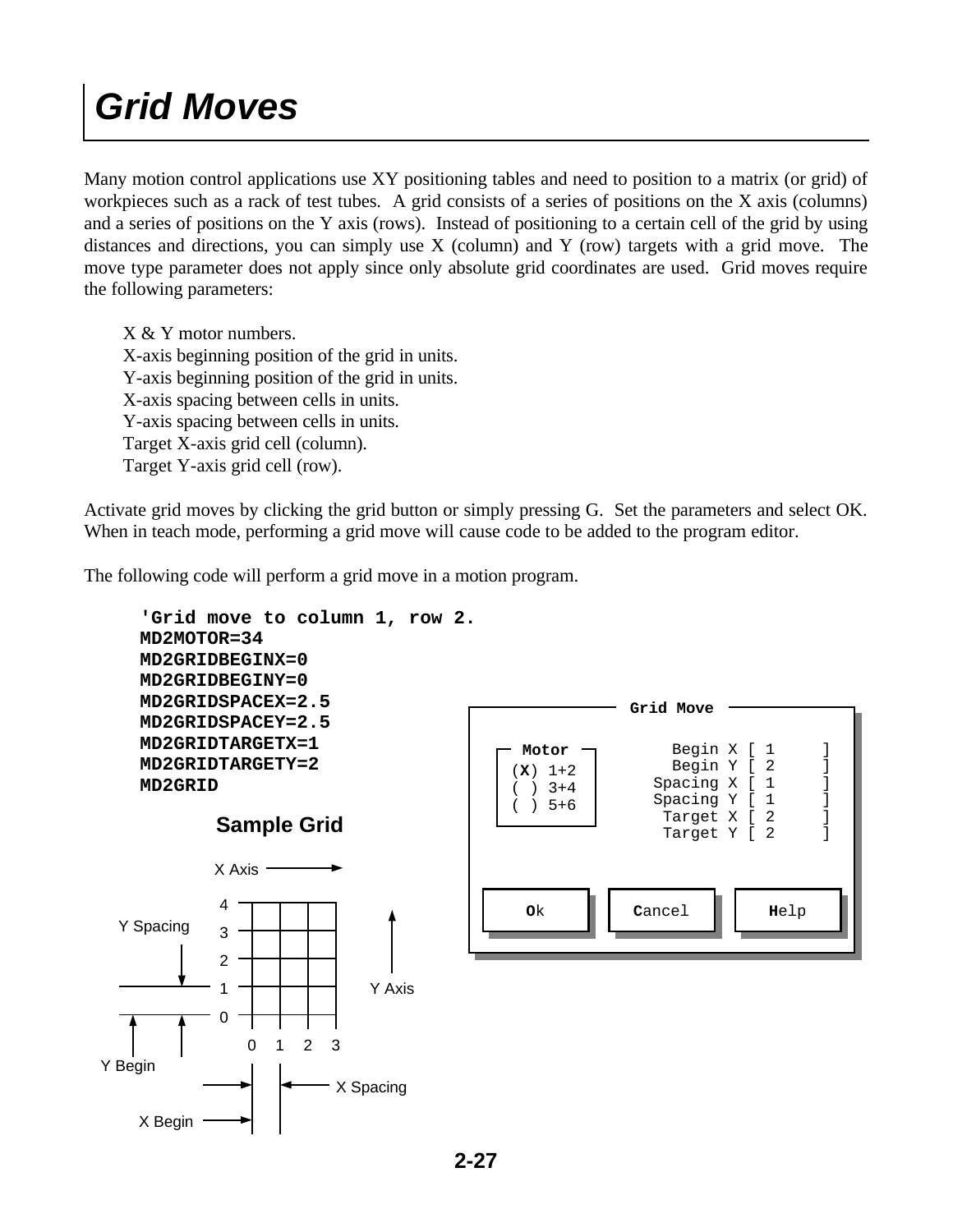#### *Parameters*

Each motor has several parameters which are used to control their behavior during moves. Some parameters apply to individual motors while others apply to all motors. When setting a parameter that applies to a particular motor, the motor number (1 through 6) is placed in parenthesis following the parameter name. This list describes each parameter, what their valid values are, and how to set them in a motion program.

| <b>Parameter:</b>           | <b>Backlash Compensation</b>                                                                                                                                                                                                       |  |  |  |  |  |
|-----------------------------|------------------------------------------------------------------------------------------------------------------------------------------------------------------------------------------------------------------------------------|--|--|--|--|--|
| <b>Description:</b>         | Used to increase positioning accuracy on mechanical systems that have gear backlash or<br>belt stretch. The backlash values is added to the motion when the motor's direction                                                      |  |  |  |  |  |
|                             | changes.                                                                                                                                                                                                                           |  |  |  |  |  |
| <b>Values:</b>              | Any valid unit value.                                                                                                                                                                                                              |  |  |  |  |  |
| Default:<br><b>Example:</b> | $\overline{0}$ .<br>$MD2BACKLASH(1) = .01$ 'Set backlash for motor 1 to .01 units.                                                                                                                                                 |  |  |  |  |  |
| <b>Parameter:</b>           | Home Direction                                                                                                                                                                                                                     |  |  |  |  |  |
| <b>Description:</b>         | Controls direction which the motor must move to reach the home switch. Has the effect<br>of swapping all directions for motor moves.                                                                                               |  |  |  |  |  |
| <b>Values:</b>              | $0 =$ reverse, $-1 =$ forward.                                                                                                                                                                                                     |  |  |  |  |  |
| Default:                    | $\overline{0}$ .                                                                                                                                                                                                                   |  |  |  |  |  |
| <b>Example:</b>             | 'Set home direction to forward for motor 3.<br>$MD2HOMEDIR(3) = -1$                                                                                                                                                                |  |  |  |  |  |
| <b>Parameter:</b>           | Home Offset                                                                                                                                                                                                                        |  |  |  |  |  |
| <b>Description:</b>         | Causes the motor to move away from the home switch in the forward direction when<br>moving home. This position is referred to as position 0, home.                                                                                 |  |  |  |  |  |
| <b>Values:</b>              | Any valid unit value.                                                                                                                                                                                                              |  |  |  |  |  |
| Default:                    | $\overline{0}$ .                                                                                                                                                                                                                   |  |  |  |  |  |
| <b>Example:</b>             | MD2HOMEOFFSET $(6) = .1$ 'Set home offset to .1 units for motor 6.                                                                                                                                                                 |  |  |  |  |  |
| <b>Parameter:</b>           | Hold motors after moves.                                                                                                                                                                                                           |  |  |  |  |  |
| <b>Description:</b>         | Controls holding mode of all motors. When set to true, motors are left energized after<br>moves which causes them to resist shaft rotation. When set to false, motors are de-<br>energized after moves which resists heat buildup. |  |  |  |  |  |
| <b>Values:</b>              | 0=false (off), $-1$ =true (on)                                                                                                                                                                                                     |  |  |  |  |  |
| Default:                    | $\overline{0}$ .                                                                                                                                                                                                                   |  |  |  |  |  |
| <b>Example:</b>             | $MD2HOLD = -1$<br>Turn hold on for all motors.                                                                                                                                                                                     |  |  |  |  |  |
| <b>Parameter:</b>           | Interrupts left on during moves.                                                                                                                                                                                                   |  |  |  |  |  |
| <b>Description:</b>         | Allows interrupts to be turned off during motor moves to maximize smoothness.                                                                                                                                                      |  |  |  |  |  |
|                             | Controls interrupts received from com ports, modems and mice.                                                                                                                                                                      |  |  |  |  |  |
| <b>Values:</b>              | 0=false (off), $-1$ =true (on)                                                                                                                                                                                                     |  |  |  |  |  |
| Default:                    | $\overline{0}$ .                                                                                                                                                                                                                   |  |  |  |  |  |
| <b>Example:</b>             | $MD2INTERRUPTS = 0$<br>Turn interrupts off.                                                                                                                                                                                        |  |  |  |  |  |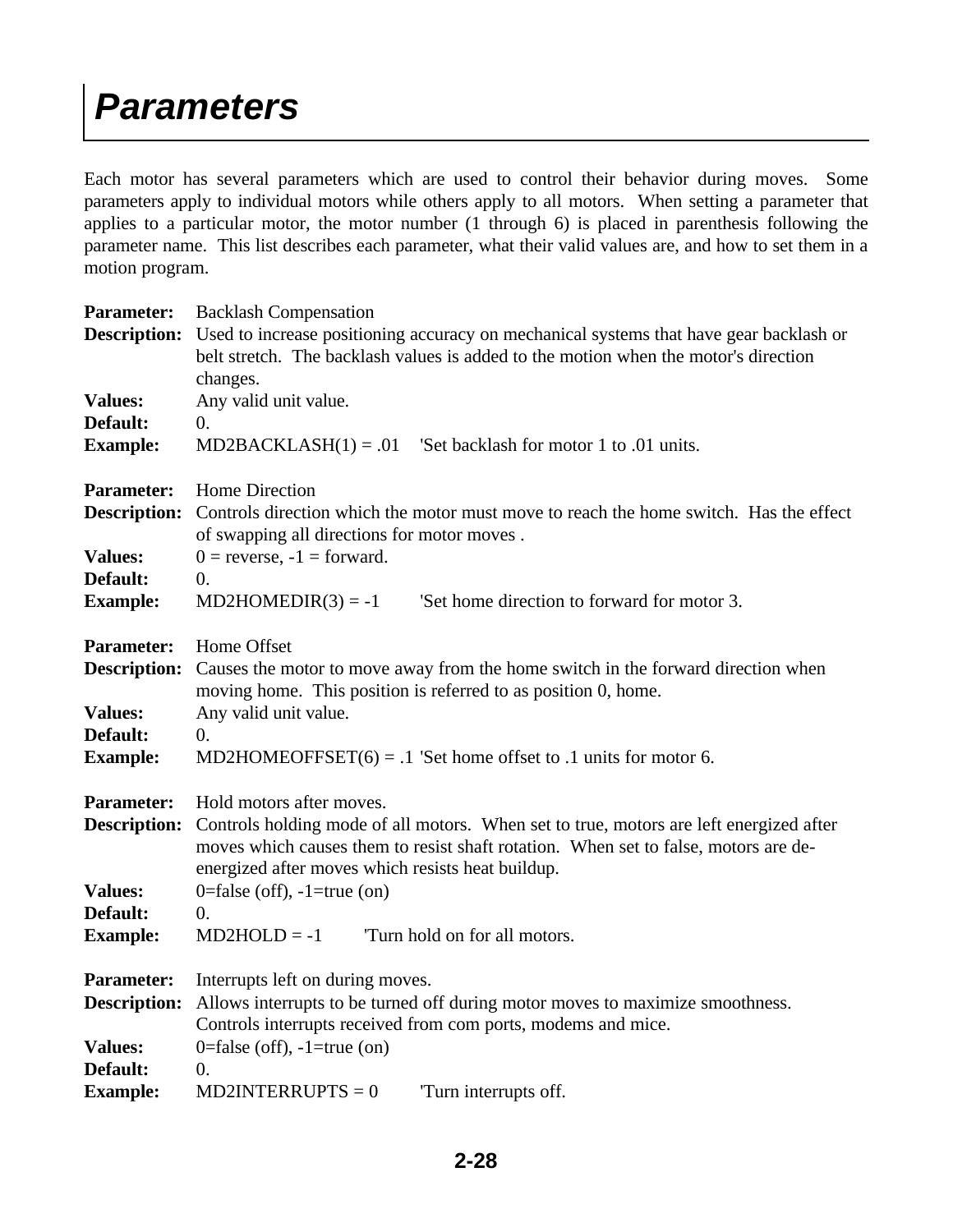| <b>Parameter:</b>   | Limit - Forward                                                                                      |  |  |  |  |  |  |
|---------------------|------------------------------------------------------------------------------------------------------|--|--|--|--|--|--|
| <b>Description:</b> | Limits motor motion beyond a preset limit in the forward direction. Any move that would              |  |  |  |  |  |  |
|                     | exceed this limit will not be performed.                                                             |  |  |  |  |  |  |
| <b>Values:</b>      | Any valid unit value.                                                                                |  |  |  |  |  |  |
| Default:            | 999999.                                                                                              |  |  |  |  |  |  |
| <b>Example:</b>     | 'Set forward limit for motor 2 to 18 units.<br>$MD2LIMITF(2) = 18$                                   |  |  |  |  |  |  |
| <b>Parameter:</b>   | Limit - Reverse                                                                                      |  |  |  |  |  |  |
| <b>Description:</b> | Limits motor motion beyond a preset limit in the reverse direction. Any move that would              |  |  |  |  |  |  |
|                     | exceed this limit will not be performed.                                                             |  |  |  |  |  |  |
| <b>Values:</b>      | Any valid unit value.                                                                                |  |  |  |  |  |  |
| Default:            | -999999.                                                                                             |  |  |  |  |  |  |
| <b>Example:</b>     | $MD2LIMITR(2) = 0$<br>'Set forward limit for motor 2 to 0 units.                                     |  |  |  |  |  |  |
| <b>Parameter:</b>   | Selected motor(s)                                                                                    |  |  |  |  |  |  |
| <b>Description:</b> | Sets the motor $(1-6)$ or motor pair $(12, 34 \text{ or } 56)$ that are to be acted upon. Line moves |  |  |  |  |  |  |
|                     | can be single or dual motor moves. Circle and grid moves must be dual motor moves.                   |  |  |  |  |  |  |
|                     | Also used to select MD-2 system for functions such as MD2ON, MD2OFF,                                 |  |  |  |  |  |  |
|                     | MD2STANDBYON/OFF, etc.                                                                               |  |  |  |  |  |  |
| <b>Values:</b>      | 1, 2, 3, 4, 5, 6, 12, 34, 56.                                                                        |  |  |  |  |  |  |
| Default:            | 1.                                                                                                   |  |  |  |  |  |  |
| <b>Example:</b>     | 'Set motor number to 3.<br>$MD2MOTOR = 3$                                                            |  |  |  |  |  |  |
| <b>Parameter:</b>   | Motor name                                                                                           |  |  |  |  |  |  |
| <b>Description:</b> | Used simply as a description of the motors function and is only used for display.                    |  |  |  |  |  |  |
| <b>Values:</b>      | Any 8-character combination of numbers and letters.                                                  |  |  |  |  |  |  |
| Default:            | "Motor #1", "Motor #2", etc.                                                                         |  |  |  |  |  |  |
| <b>Example:</b>     | MD2MOTORNAME $(4)$ = "X axis" 'Set motor name for motor 4.                                           |  |  |  |  |  |  |
| <b>Parameter:</b>   | Maximum Speed.                                                                                       |  |  |  |  |  |  |
|                     | <b>Description:</b> Determines the maximum speed that a motor will reach after accelerating.         |  |  |  |  |  |  |
| <b>Values:</b>      | Given in units per second.                                                                           |  |  |  |  |  |  |
| Default:            | 500.                                                                                                 |  |  |  |  |  |  |
| <b>Example:</b>     | 'Motor 1 maximum speed $=$ 3.2 units per second.<br>$MD2MAXSPEED(1) = 3.2$                           |  |  |  |  |  |  |
| <b>Parameter:</b>   | Minimum Speed.                                                                                       |  |  |  |  |  |  |
| <b>Description:</b> | Determines the minimum speed that a motor will begin and end with.                                   |  |  |  |  |  |  |
| <b>Values:</b>      | Given in units per second.                                                                           |  |  |  |  |  |  |
| Default:            | 100.                                                                                                 |  |  |  |  |  |  |
| <b>Example:</b>     | $MD2MINSPEED(1) = .5$<br>'Motor 1 minimum speed $= .5$ units per second.                             |  |  |  |  |  |  |
| <b>Parameter:</b>   | Move Type.                                                                                           |  |  |  |  |  |  |
| <b>Description:</b> | Selects relative or absolute moves. Affects all motors.                                              |  |  |  |  |  |  |
| <b>Values:</b>      | " $A$ " = absolute, " $R$ " = relative.                                                              |  |  |  |  |  |  |
| Default:            | "R".                                                                                                 |  |  |  |  |  |  |
| <b>Example:</b>     | $MD2MOVERYPE = "A"$<br>'Absolute mode.                                                               |  |  |  |  |  |  |
|                     |                                                                                                      |  |  |  |  |  |  |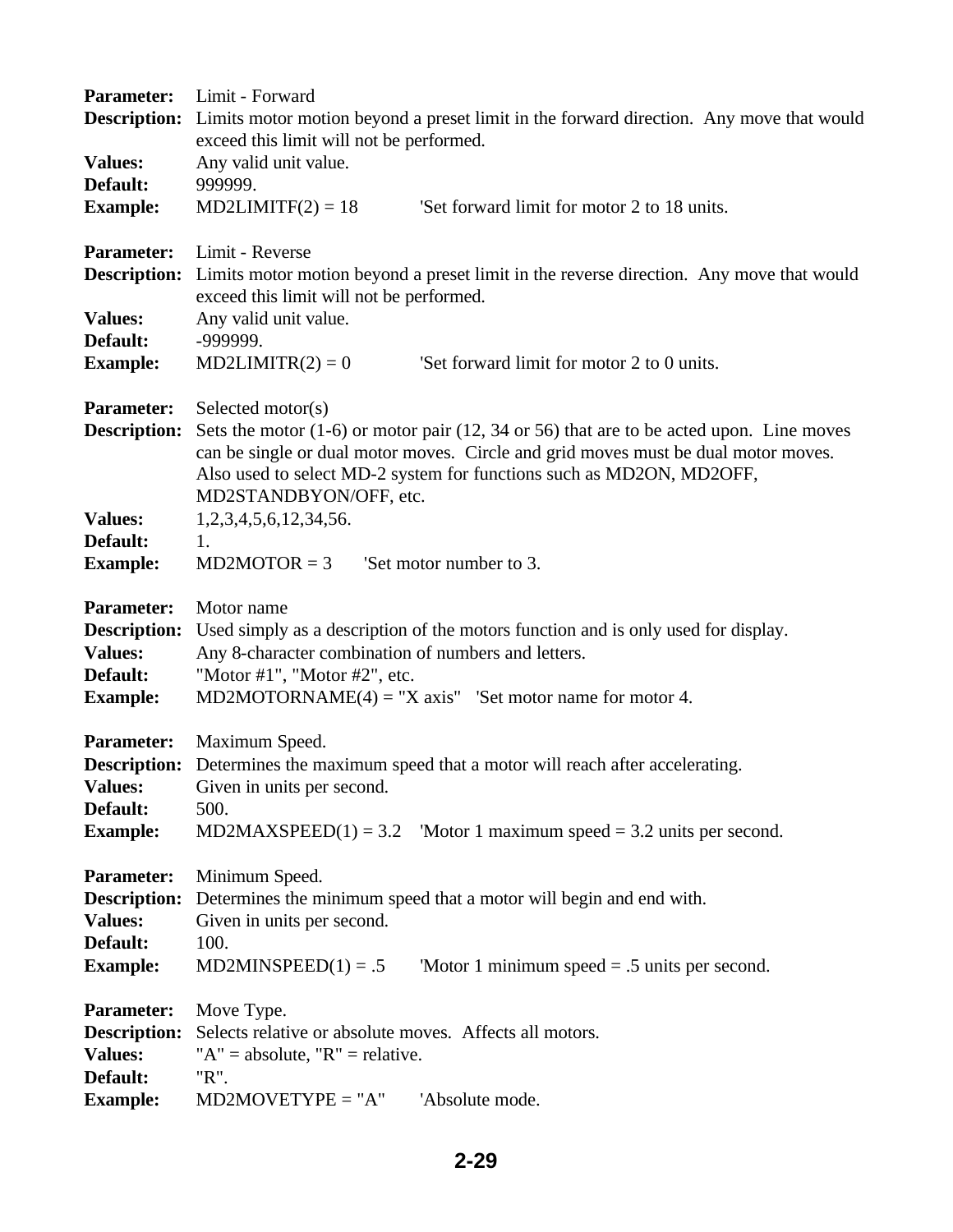| <b>Parameter:</b>   | <b>Output Code</b>                                                                      |
|---------------------|-----------------------------------------------------------------------------------------|
| <b>Description:</b> | Selects the desired output bit to be controlled before using the MD2OUTPUTS function.   |
|                     | See section on I/O port for complete description of codes.                              |
| <b>Values:</b>      | 110, 111, 120, 121, 210, 211, 220, 221, 310, 311, 320, 321.                             |
| Default:            | 110.                                                                                    |
| <b>Example:</b>     | MD2OUTPUTCODE = 211 'MD-2 #2, Output #1, ON.                                            |
| <b>Parameter:</b>   | Position                                                                                |
| <b>Description:</b> | The current motor position in units. Updated automatically by move functions. Can be    |
|                     | set manually to force the system to think it's at a different position.                 |
| <b>Values:</b>      | Any valid unit value.                                                                   |
| Default:            | 0.                                                                                      |
| <b>Example:</b>     | $MD2POSITION(2) = 12$<br>'Set current position to 12 for motor 2                        |
| <b>Parameter:</b>   | Slope                                                                                   |
| <b>Description:</b> | Determines the rate of acceleration and deceleration. The value sets the distance of    |
|                     | motion needed to accelerate from the minimum speed to the maximum speed and to          |
|                     | decelerate from the maximum speed to the minimum speed.                                 |
| <b>Values:</b>      | Any valid unit value. 0 will cause constant speed using maximum speed value.            |
| Default:            | 100.                                                                                    |
| <b>Example:</b>     | $MD2SLOPE(5) = 1.5$<br>Set slope for motor 5 to 1.5 units.                              |
| <b>Parameter:</b>   | Step Type                                                                               |
| <b>Description:</b> | Sets the type of step patterns given to the motors. Affects all motors.                 |
| <b>Values:</b>      | "H" = half step, "D" = double-full step, "S" = single-full step.                        |
| Default:            | "H".                                                                                    |
| <b>Example:</b>     | $MD2STEPTYPE = "H"$<br>'Set step type to half.                                          |
| <b>Parameter:</b>   | Target                                                                                  |
| <b>Description:</b> | Determines the distance and direction a motor will move in relative mode and determines |
|                     | the desired target position in absolute moves.                                          |
| <b>Values:</b>      | Any valid unit value.                                                                   |
| Default:            | 400.                                                                                    |
| <b>Example:</b>     | $MD2TARGET(3) = 4.1$<br>'Motor 3 target $= 4.1$ units.                                  |
| <b>Parameter:</b>   | Units value.                                                                            |
| <b>Description:</b> | Sets the number of motor steps for each user defined unit. Inches, mm and feet are      |
|                     | common units.                                                                           |
| <b>Values:</b>      | Positive whole numbers.                                                                 |
| Default:            | 1.                                                                                      |
| <b>Example:</b>     | $MD2UNITS(3) = 200$<br>'Motor 3, 200 steps per inch.                                    |
| <b>Parameter:</b>   | Unit Name.                                                                              |
| <b>Description:</b> | Describes units. Only used for display purposes.                                        |
| <b>Values:</b>      | Any 8-character combination of numbers and letters.                                     |
| Default:            | "Steps"                                                                                 |
| <b>Example:</b>     | $MD2UNITNAME(4) = "Inches"$<br>'Motor $4 =$ Inches.                                     |

#### **2-30**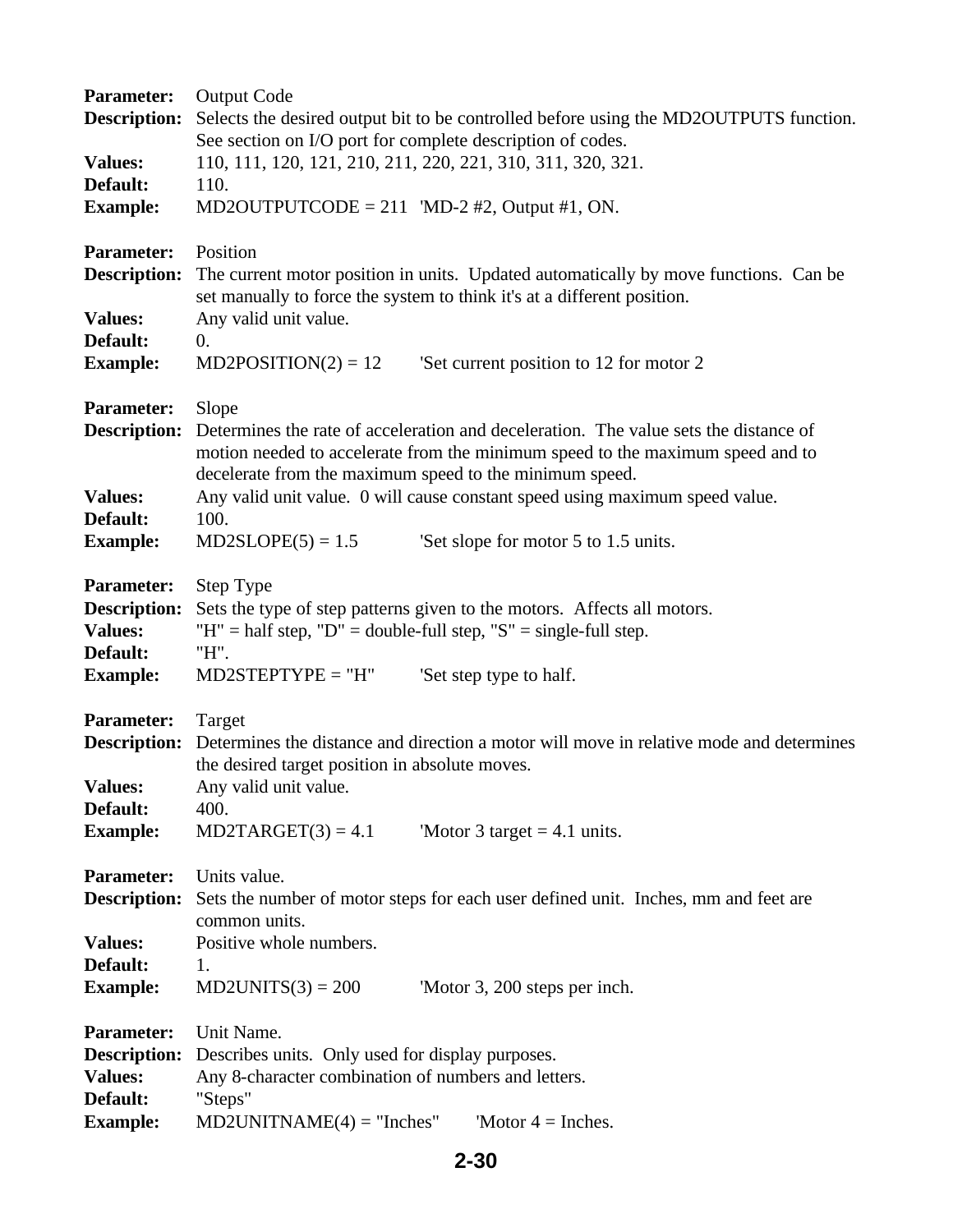### **Circle Parameters**

| <b>Parameter:</b>           | X-Axis Radius                                                                                                                                                                           |                                                                                              |
|-----------------------------|-----------------------------------------------------------------------------------------------------------------------------------------------------------------------------------------|----------------------------------------------------------------------------------------------|
| <b>Description:</b>         |                                                                                                                                                                                         | Sets the radius of the X axis motor. Setting different than the Y-axis radius will result in |
| <b>Values:</b>              | an elliptical pattern.<br>Any valid unit value.                                                                                                                                         |                                                                                              |
| Default:                    | 1.                                                                                                                                                                                      |                                                                                              |
| <b>Example:</b>             | $MD2CIRCLERADIUSX = 2.2$                                                                                                                                                                | 'Set X-axis radius.                                                                          |
| <b>Parameter:</b>           | Y-Axis Radius                                                                                                                                                                           |                                                                                              |
| <b>Description:</b>         | an elliptical pattern.                                                                                                                                                                  | Sets the radius of the Y axis motor. Setting different than the X-axis radius will result in |
| <b>Values:</b>              | Any valid unit value.                                                                                                                                                                   |                                                                                              |
| Default:<br><b>Example:</b> | 1.<br>$MD2CIRCLERADIUSY = 2.2$                                                                                                                                                          | 'Set Y-axis radius.                                                                          |
| <b>Parameter:</b>           | X-Axis Center Position                                                                                                                                                                  |                                                                                              |
| <b>Description:</b>         | Sets the center position of the circle on the X axis motor.                                                                                                                             |                                                                                              |
| <b>Values:</b><br>Default:  | Any valid unit value.<br>1.                                                                                                                                                             |                                                                                              |
| <b>Example:</b>             | $MD2CIRCLECENTERX = 4.5$                                                                                                                                                                | 'Set X-axis center.                                                                          |
| <b>Parameter:</b>           | <b>Y-Axis Center Position</b>                                                                                                                                                           |                                                                                              |
| <b>Description:</b>         | Sets the center position of the circle on the Y axis motor.                                                                                                                             |                                                                                              |
| <b>Values:</b><br>Default:  | Any valid unit value.<br>1.                                                                                                                                                             |                                                                                              |
| <b>Example:</b>             | $MD2CIRCLECENTERV = 4.5$                                                                                                                                                                | 'Set Y-axis center.                                                                          |
| <b>Parameter:</b>           | <b>Start Angle</b>                                                                                                                                                                      |                                                                                              |
| <b>Description:</b>         | Sets the starting angle in degrees.                                                                                                                                                     |                                                                                              |
| <b>Values:</b><br>Default:  | Integer $0 - 360$ .<br>0.                                                                                                                                                               |                                                                                              |
| <b>Example:</b>             | $MD2CIRCLESTART = 180$                                                                                                                                                                  | Set starting angle to 180 degrees.                                                           |
| <b>Parameter:</b>           | Arc Angle                                                                                                                                                                               |                                                                                              |
| <b>Description:</b>         | Sets the arc angle in degrees. 360 will result in a circle, 180 in 1/2 circle etc.                                                                                                      |                                                                                              |
| <b>Values:</b><br>Default:  | Integer $0 - 360$ .<br>360.                                                                                                                                                             |                                                                                              |
| <b>Example:</b>             | $MD2CIRCLEARC = 90$                                                                                                                                                                     | Set arc angle to 90 degrees.                                                                 |
| <b>Parameter:</b>           | Chord Angle                                                                                                                                                                             |                                                                                              |
| <b>Description:</b>         | Sets the chord angle in degrees. This is the distance between points on the circle that are<br>connected together to create the arc or circle. The maximum resolution is 1 which causes |                                                                                              |
|                             |                                                                                                                                                                                         | a point to be placed every 1 degree. 45 will create an octagon, 60 will create a hexagon.    |
| <b>Values:</b><br>Default:  | Integer $1 - 90$ .<br>1.                                                                                                                                                                |                                                                                              |
| <b>Example:</b>             | $MD2CIRCLECHORD = 1$                                                                                                                                                                    | 'Set chord angle to 1 degree.                                                                |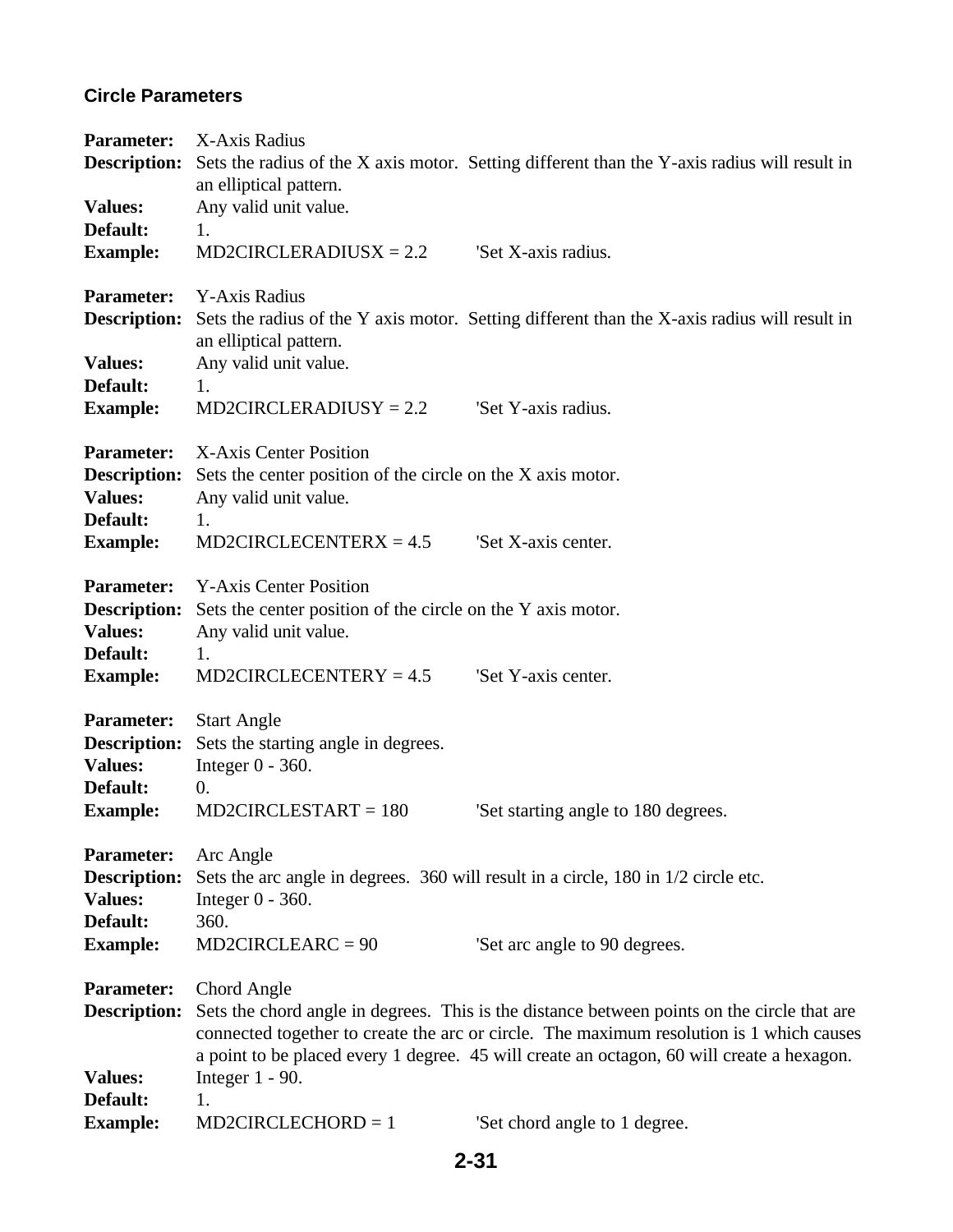### **Grid Parameters**

| <b>Parameter:</b><br>Description:<br><b>Values:</b><br>Default:                           | X-Axis Beginning Position.<br>Sets the beginning of the grid on the X axis motor.<br>Any valid unit value.<br>1.                                                |                                                                                               |  |
|-------------------------------------------------------------------------------------------|-----------------------------------------------------------------------------------------------------------------------------------------------------------------|-----------------------------------------------------------------------------------------------|--|
| <b>Example:</b>                                                                           | $MD2GRIDBEGINX = 0$                                                                                                                                             | 'Set X-axis beginning position.                                                               |  |
| <b>Parameter:</b><br><b>Description:</b><br><b>Values:</b><br>Default:<br><b>Example:</b> | Y-Axis Beginning Position.<br>Sets the beginning of the grid on the Y axis motor.<br>Any valid unit value.<br>1.<br>$MD2GRIDBEGINY = 0$                         | 'Set Y-axis beginning position.                                                               |  |
| <b>Parameter:</b><br><b>Description:</b><br><b>Values:</b><br>Default:<br><b>Example:</b> | X-Axis Spacing.<br>Sets the spacing between grid points on the X axis motor.<br>Any valid unit value.<br>1.<br>$MD2GRIDSPACEX = 1$                              | 'Set X-axis grid spacing.                                                                     |  |
| <b>Parameter:</b><br><b>Description:</b><br><b>Values:</b><br>Default:<br><b>Example:</b> | Y-Axis Spacing.<br>Sets the spacing between grid points on the Y axis motor.<br>Any valid unit value.<br>1.<br>$MD2GRIDSPACEY = 1$<br>'Set Y-axis grid spacing. |                                                                                               |  |
| <b>Parameter:</b><br><b>Description:</b><br><b>Values:</b><br>Default:<br><b>Example:</b> | X-Axis Target.<br>Sets the desired target grid coordinate for the X axis motor.<br>Integers.<br>1.<br>$MD2GRIDTARGETX = 0$<br>'Set X-axis target position.      |                                                                                               |  |
| <b>Parameter:</b><br><b>Description:</b><br><b>Values:</b><br>Default:<br><b>Example:</b> | Y-Axis Target.<br>Integers.<br>1.<br>$MD2GRIDTARGETY = 0$                                                                                                       | Sets the desired target grid coordinate for the Y axis motor.<br>'Set Y-axis target position. |  |
|                                                                                           |                                                                                                                                                                 |                                                                                               |  |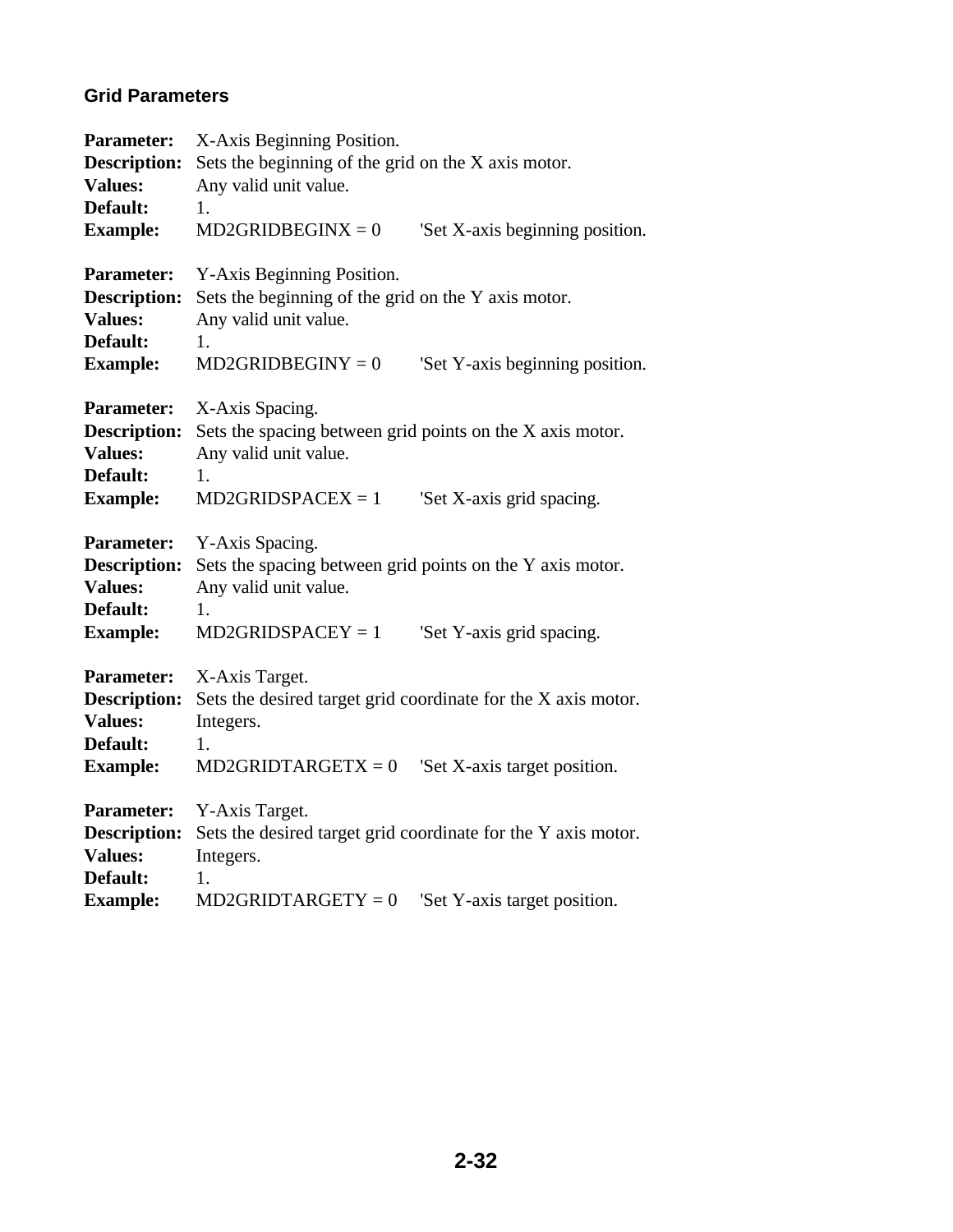Parameter files are stored on disk and contain all motor parameters such as backlash, speeds, motor positions, circle and grid parameters. Parameter files are normally used to store the beginning parameter values before moves are made or programs are run. Parameter files are text files that can be edited using a text editor that works with unformatted documents. Typographical errors will produce FILE ERRORS when the parameter file is read. It's best to edit and save parameters in the program to insure accurate results.

When the MD-2 program starts, the default parameter file named MD2.PAR located in the current directory is loaded. You can simply modify these parameters and save under the same name or create and save your own under any valid DOS file name. Using the file extension .PAR can help you locate the file but is not mandatory.

While in teach mode, loading a parameter file from the parameter screen creates code in the program editor.

To load a parameter file in a motion control program, use the following example.

 **MD2PARFILE="PROJECT.PAR" : MD2PARLOAD 'Load parameters.**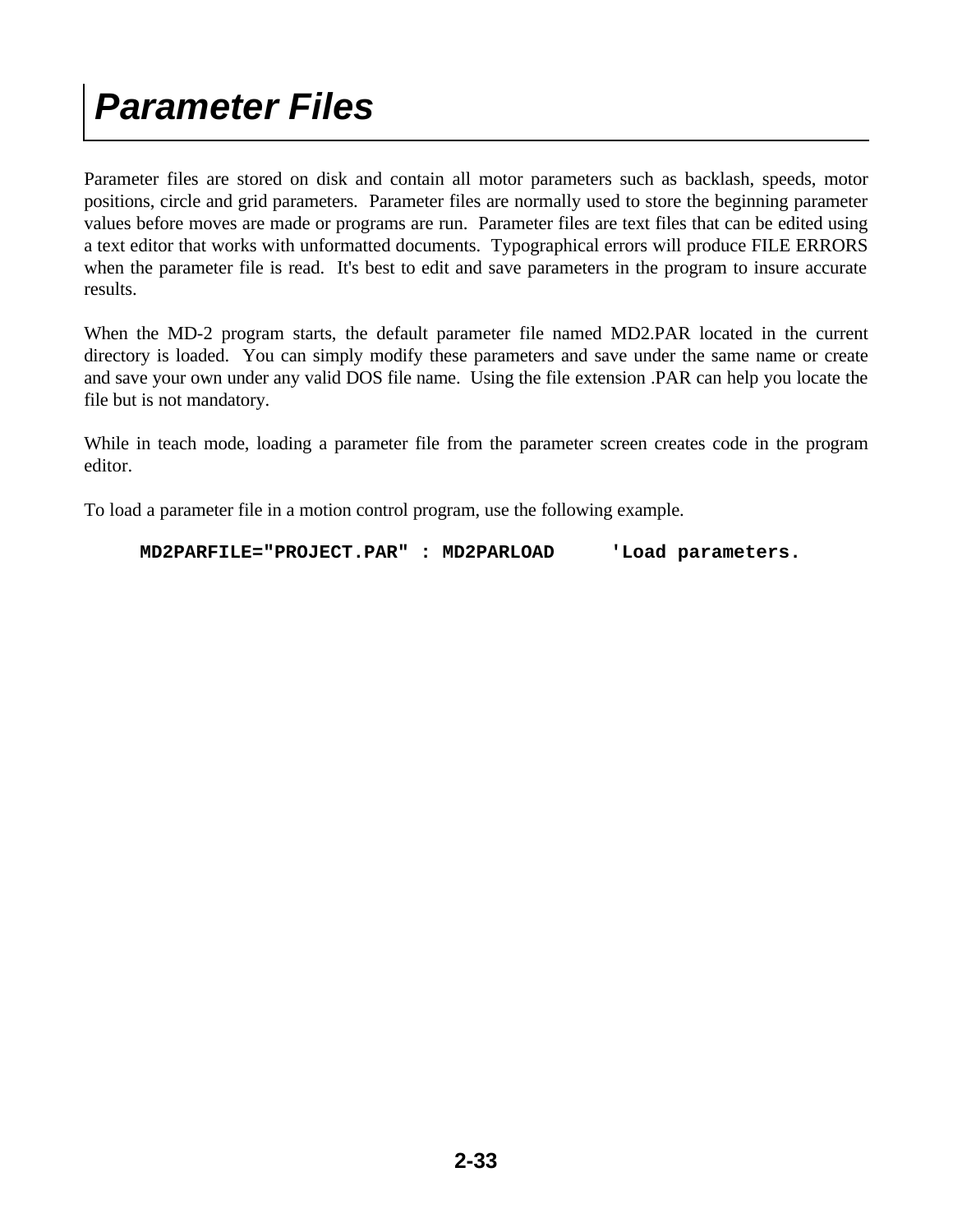# *Motion Programs*

The MD-2 program allows the operator to create and run motion programs that can be used to perform motion control functions for custom applications. Motion programs are similar to programs written in the BASIC language but without features such as FOR/NEXT loops, subroutines, etc. This provides a convenient way to write motion control programs without using the MD-2 subroutine libraries and a language compiler. Most motion programs can be loaded into Quick-Basic or Visual-Basic/DOS along with the MD-2 level 2 subroutine library and run like a normal BASIC program. A program can contain commands to load parameter files, set motor parameters, move motors using home, line, circle or grid moves and commands to turn on and off output signals to control tools. The MD-2 program includes an editor which can be used to create and change programs. Any common DOS or Windows text editor that will create files in plain ASCII text can also be used.

The MD-2 program can handle programs as large as 32,000 characters. If larger programs are needed, use the level 2 subroutine libraries. The program size is then limited by the compiler used.

Several example programs can be found on the distribution disk. Locate them and study them for detailed information on the creation and modification of program files.

Here is an example of a motion program:

| MD2MOTOR=34                   | 'TURN ON MD-2 FOR 3 AND 4. |
|-------------------------------|----------------------------|
| MD <sub>2</sub> ON            |                            |
| <b>MD2PARFILE="MOTOR.PAR"</b> | 'LOAD MOTOR PARAMETERS.    |
| <b>MD2PARLOAD</b>             |                            |
| MD2MOTOR=3                    | 'MOVE MOTOR 3 HOME.        |
| MD2HOME                       | 'MOVE MOTOR 3 HOME.        |
| MD2MOTOR=4                    | 'MOVE MOTOR 4 HOME.        |
| MD2HOME                       |                            |
| SLEEP <sub>0</sub>            | 'WAIT FOR A KEYPRESS.      |
| $MD2TARGET(3)=3$              | 'MOVE MOTOR 3, 3 UNITS.    |
| $MD2MOTOR = 3$                |                            |
| MD2MOVE                       |                            |
| MD2OUTPUTCODE=211             | 'TURN ON OUTPUT # 1.       |
| <b>MD2OUTPUTS</b>             |                            |
| SLEEP 10                      | 'WAIT 10 SECONDS.          |
| $MD2TARGET(4)=1$              | 'MOVE MOTOR 4, 1 UNIT.     |
| MD2MOTOR=4                    |                            |
| MD2MOVE                       |                            |
| MD2OUTPUTCODE=210             | 'TURN OFF OUTPUT # 1.      |
| <b>MD2OUTPUTS</b>             |                            |
| <b>BEEP</b>                   | 'BEEP.                     |
| MD2MOTOR=34                   | 'TURN OFF MD2.             |
| MD2OFF                        |                            |
| <b>END</b>                    |                            |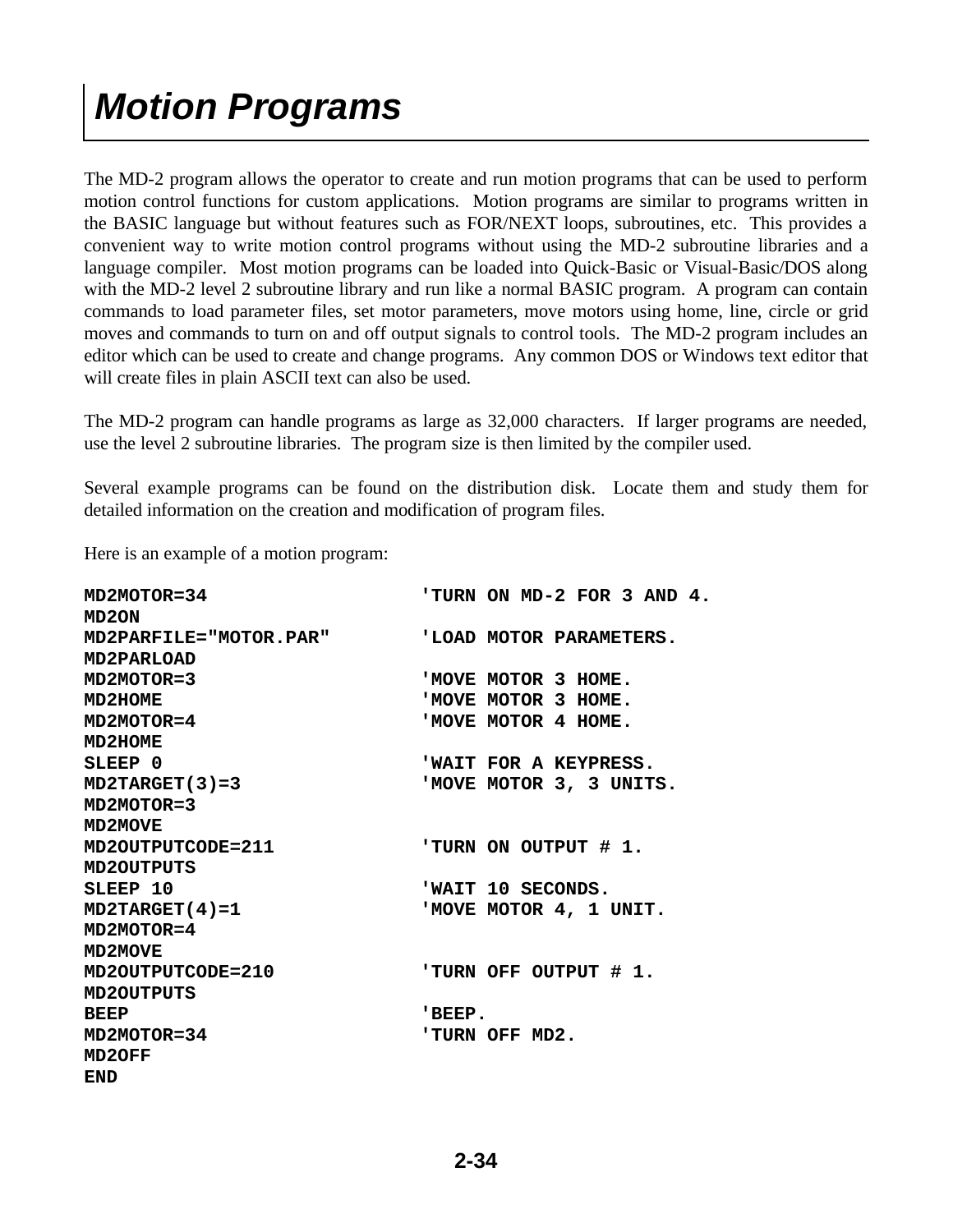Programs consists of both commands and parameter settings.

### **Commands**

| <b>MD2SETUP</b>      | Used at the beginning of every program. Not needed when |
|----------------------|---------------------------------------------------------|
|                      | running a program with the MD-2 program.                |
| MD <sub>2</sub> ON   | Turn on (Enables) an MD-2.                              |
| MD <sub>2</sub> OFF  | Turn off (Disables) an MD-2.                            |
| MD2PARLOAD           | Load a parameter file.                                  |
| MD2HOME              | Move a motor home.                                      |
| <b>MD2MOVE</b>       | Move motor(s) in a line.                                |
| <b>MD2CIRCLE</b>     | Move motors in a circle.                                |
| MD <sub>2</sub> GRID | Move motors to grid coordinates.                        |
| <b>MD2OUTPUTS</b>    | Turn on or off an output signal.                        |
|                      | MD2STANDBYON Turn on standby mode.                      |
|                      | MD2STANDBYOFF Turn off standby mode.                    |
| <b>BEEP</b>          | Make a beep sound.                                      |
| <b>SLEEP</b>         | Wait for a number of seconds or wait for a keypress.    |
| END                  | End of a program.                                       |
|                      |                                                         |

### **Parameters**

(M) indicates a motor number 1,2,3,4,5 or 6.

| MD2BACKLASH(M)       | Backlash in units.                                           |
|----------------------|--------------------------------------------------------------|
| MD2HOLD              | -1=Hold motors, 0=don't. Applies to all motors.              |
| MD2HOMEOFFSET(M)     | Offset from home switch.                                     |
| MD2HOMEDIR(M)        | $0 = rev, -1 = fwd$ , direction of home switch               |
| <b>MD2INTERRUPTS</b> | -1=leave on, 0=turn off during moves. Applies to all motors. |
| MD2LIMITF(M)         | Forward limit in units.                                      |
| MD2LIMITR(M)         | Reverse limit in units.                                      |
| <b>MD2MOTOR</b>      | Motor number 1-6 or 12, 34, 56 for dual.                     |
| MD2MOTORNAME(M)      | Name of motor.                                               |
| MD2MAXSPEED(M)       | Maximum accelerated speed.                                   |
| MD2MINSPEED(M)       | Start/stop speed.                                            |
| MD2MOVETYPE          | A=Absolute, R=relative. Applies to all motors.               |
| MD2OUTPUTCODE        | Code to control output port signals.                         |
| MD2POSITION(M)       | Current motor position in units.                             |
| MD2SLOPE(M)          | Acceleration/deceleration slope in units.                    |
| MD2STEPTYPE          | H=Half, D=double full, S=Single full. Applies to all motors. |
| MD2TARGET(M)         | Target position or distance and direction.                   |
| MD2UNITS(M)          | # of steps per unit.                                         |
| MD2UNITNAME(M)       | Name of unit.                                                |
|                      |                                                              |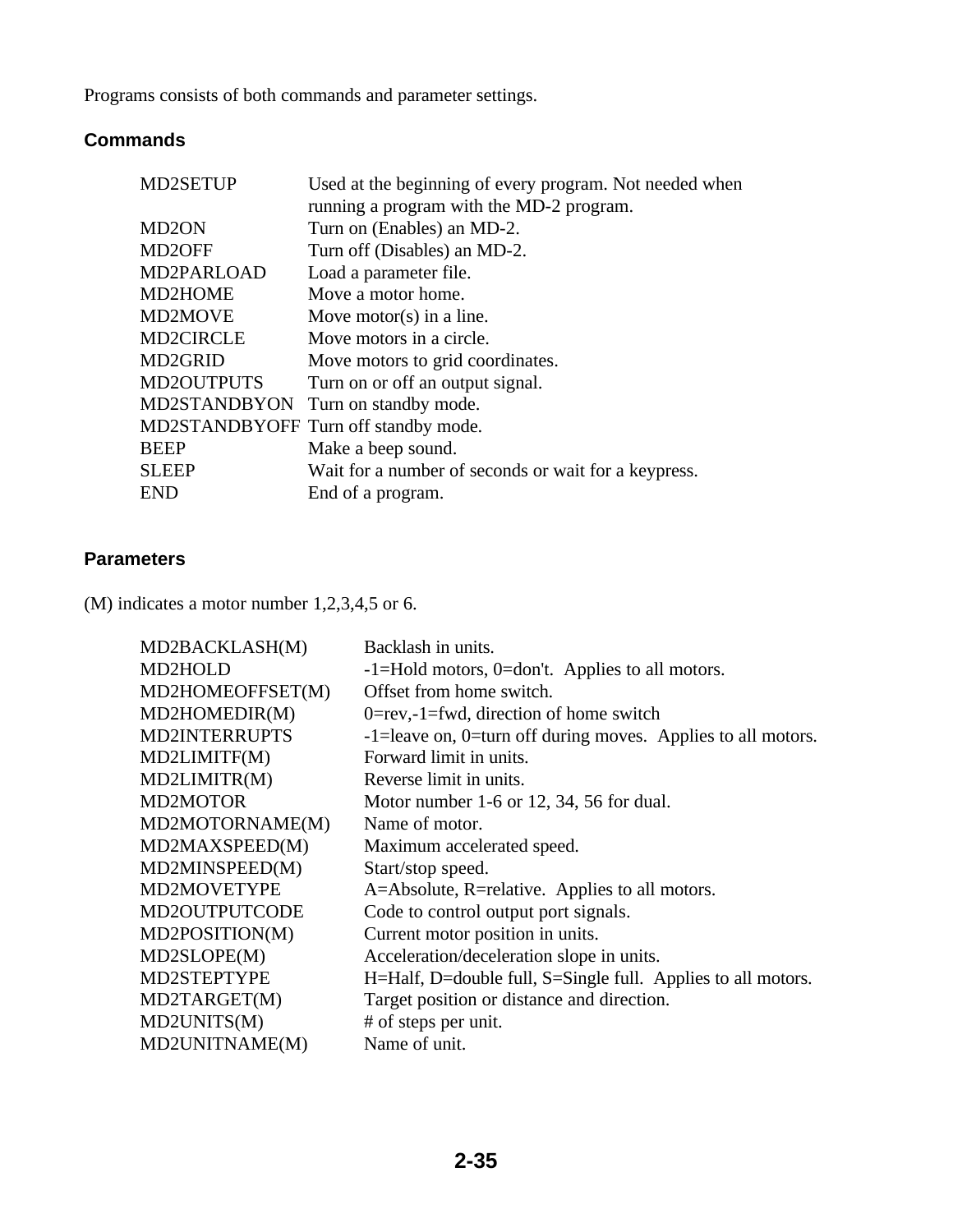### **Circle Parameters**

See the section on circle moves and the section on parameters for detailed information on circle parameters.

| MD2CIRCLERADIUSX | X-axis radius in units.    |
|------------------|----------------------------|
| MD2CIRCLERADIUSY | Y-axis radius in units.    |
| MD2CIRCLECENTERX | X-axis center in units.    |
| MD2CIRCLECENTERY | Y-axis center in units.    |
| MD2CIRCLESTART   | Starting angle in degrees. |
| MD2CIRCLEARC     | Arc angle in degrees.      |
| MD2CIRCLECHORD   | Chord angle in degrees.    |

### **Grid Parameters**

See the section on grid moves and the section on parameters for detailed information on grid parameters.

 MD2GRIDBEGINX X-axis beginning position in units. MD2GRIDBEGINY Y-axis beginning position in units. MD2GRIDSPACEX X-axis spacing in units. MD2GRIDSPACEY Y-axis spacing in units. MD2GRIDTARGETX X-axis target in grid coordinates. MD2GRIDTARGETY Y-axis target in grid coordinates.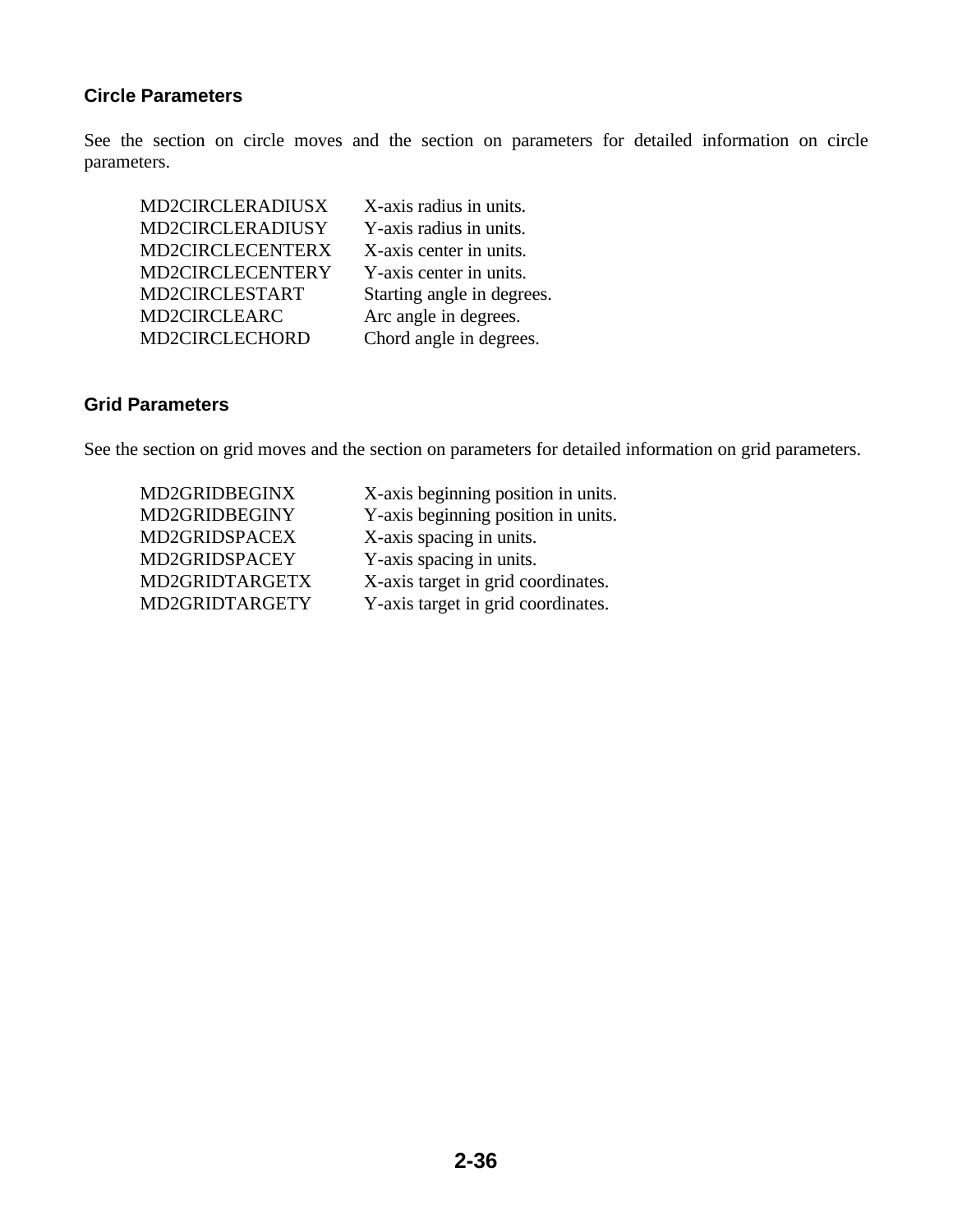# *Editing Programs*

The MD-2 program includes a program editor which allows the operator to create, edit, save and load motion control programs. The editor can handle programs as large as 32K. To activate the editor, click the EDIT button with the mouse or simply press E from the main MD-2 screen. To return to the main MD-2 program screen, select EXIT from the FILE menu or simply press ESCAPE.

When the MD-2 program is started, the default program named MD2.BAS is loaded from the disk's current directory. You can name your primary project by this name or choose OPEN from the FILE menu on the menu bar and select a different one. The OPEN dialog box only shows files which have a . BAS extension making it easy to find your file. This .BAS extension is not mandatory.

The editor responds to the common editing keys such as arrow keys, PAGE-UP, PAGE-DOWN, BACKSPACE, DELETE, HOME, and END.

A MERGE function is provided in the FILE menu which will open a disk file and append it to the end of the existing program in the editor. This is helpful when creating programs that use pieces of other programs.

You can print the program to a printer by selecting the PRINT item in the FILE menu.

COPY and PASTE commands are available from the EDIT menu and can be used to duplicate or move sections of your program. COPY and other commands such as DELETE operate on selected text. Selecting text is done by placing the cursor at the beginning of the text, then hold the shift key down while using the arrow keys to move down or over. The text will become highlighted to indicate that it is selected. You can then choose COPY or CUT which will act on the selected text. Pressing the DELETE key while text is selected will delete it all. Selecting text can also be done by placing the mouse pointer at the beginning of the text, hold the left mouse button down while dragging to the end of the text.

|                                                                       | Edit Motion Program: MD2.BAS |  |
|-----------------------------------------------------------------------|------------------------------|--|
| File Edit Search Help<br>'Turn on MD-2.<br>$MD2MOTOR = 3$             |                              |  |
| MD2ON<br>'Home motors.<br>$MD2MOTOR = 3$<br>MD2HOME<br>$MD2MOTOR = 4$ |                              |  |
| MD2HOME<br>'Turn off MD-2.<br>$MD2MOTOR = 3$<br>MD2OFF                |                              |  |
|                                                                       |                              |  |
|                                                                       |                              |  |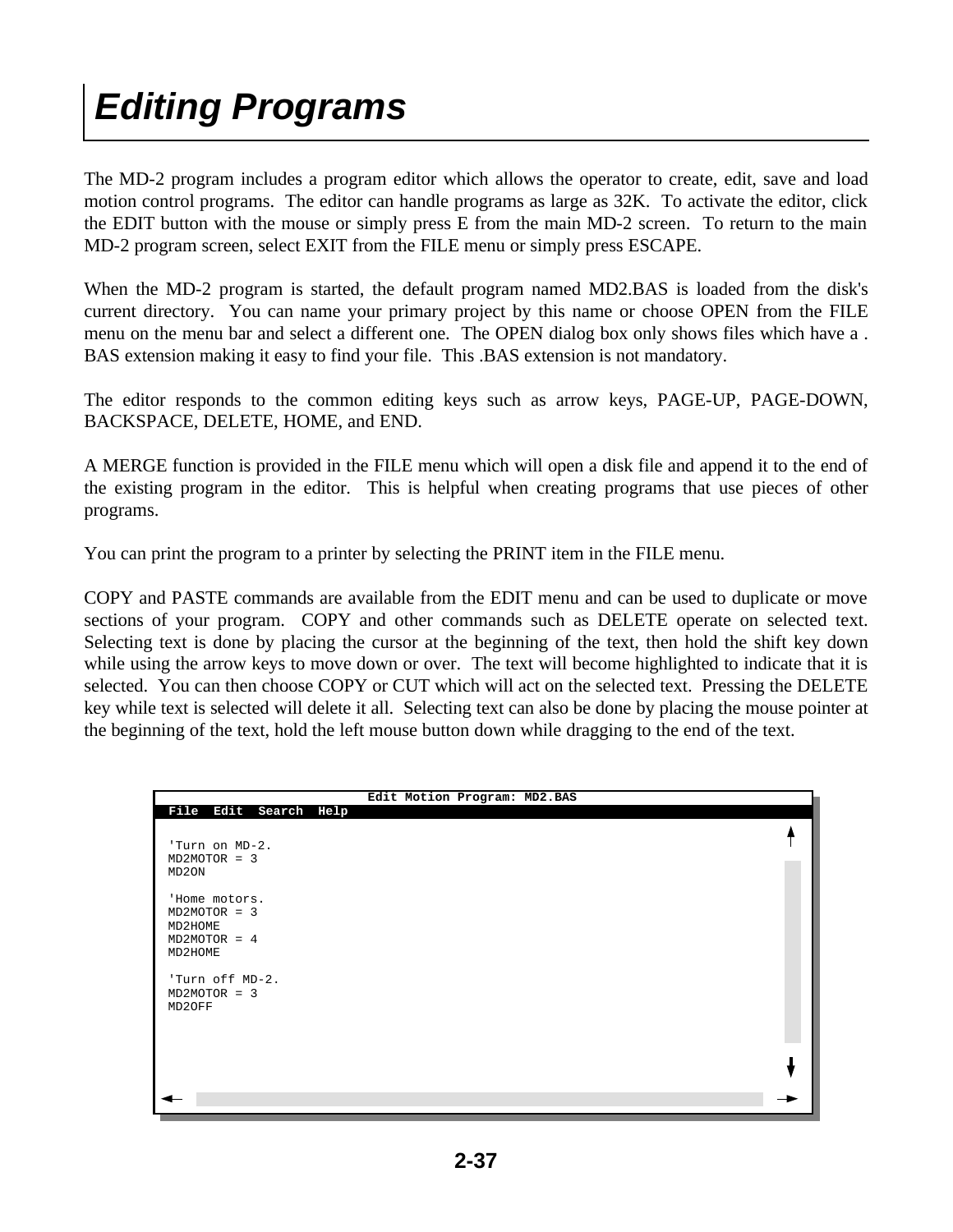# *Teaching Programs*

One of the most powerful features of the MD-2 program is the ability to create custom motion programs by teaching the computer. Teaching is accomplished by activating the TEACH button on the main screen, by pressing ALT-T, or simply T. A message on the main screen will indicate that teach mode is active.

While in teach mode the following commands are placed in the program editor automatically:

| Enable/Disable MD-2         | Grid moves                          |
|-----------------------------|-------------------------------------|
| Standby on/off              | Beep                                |
| Quick moves (function keys) | Sleep 0 (wait for keypress)         |
| Joystick moves              | Sleep $#$ (wait for $#$ of seconds) |
| Line moves                  | Output control                      |
| Home moves                  | Load parameters                     |
| Circle moves                | Comments'                           |

These commands will result in program code being added to the end of the motion program in memory. If an error occurs, the code is entered anyway. You can use teach mode to create complete programs or just parts of programs. The program editor allows you to move the code that is placed at the end of the program to somewhere else in the program. Make sure not to exceed the 32K program length limit.

Manual comments can be added while in teach mode by pressing the ' key and typing a line of text.

A beep sound can be placed in a program by pressing B.

A delay can be created in a program by pressing S, followed by the number of seconds to delay. If this entry is set to 0 then the program will wait for a key press before continuing.

To try teach mode, erase any motion program from memory and follow these instructions:

 Press the TEACH button to turn ON teach mode. Enable the MD-2 system by pressing 1, 3 or 5. Move the desired motor home by pressing H then the motor #. Press B to create a beep sound. Press S then enter 10 to wait for 10 seconds. Move the motor to a position by pressing one of the function keys. Press B again to create another beep. Disable the MD-2 system by pressing 1, 3 or 5. Press the TEACH button to turn OFF teach mode.

Your custom program is complete. You can see the program created by activating the EDIT button. You can run the program by pressing the RUN button and selecting OK. Your custom motion control program will execute just like you entered it.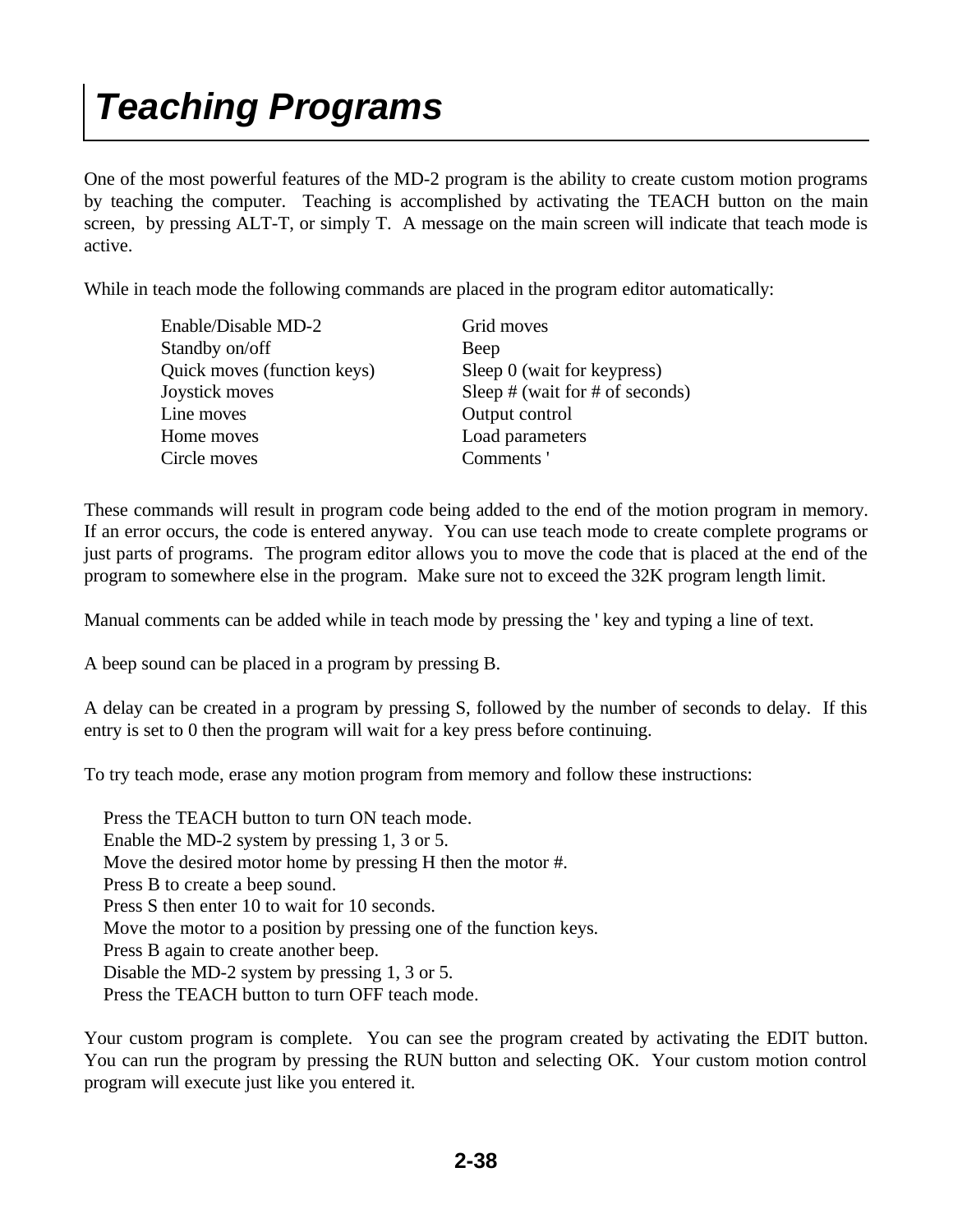# *Running Programs*

To run a motion program, click the RUN command button on the main screen, press ALT-R, or simply R. You will be asked to type the name of a motion program file. If you leave this blank and simply press ENTER, the motion program that is in memory will be run. The program that is in memory can be viewed with the program editor. If you enter a program file name, it must be located in the current directory. The program file commands will be executed in order starting at the beginning of the program. when you give a file name, the program that is in memory is not disturbed.

If the RUN REPEATEDLY check box is selected, the program will automatically restart when finished.

Pressing the space bar will stop the program when the current command is complete. You will be given the option to continue or cancel the program at that time.

While running a motion program, use the power switch on the MD-2 system as an emergency stop switch. This is preferred over pressing the space bar since it responds faster. The MD-2 system(s) and any tooling for your application such as drills or lasers can be attached to a power strip so that one switch can be used to control everything.

You can use the RUN command to perform functions quickly by using very short names or even single letters. For example, you could create a program named GO that turns ON all motors and moves each one to home. To use this program, simply type R GO (ENTER).

If you RUN a program while TEACH mode is active, the entire program will be added to the end of the existing program in the editor. This powerful feature allows the user to create several sub-programs and incorporate them into any program whenever needed.

See the command line section of this manual for information about running programs from the DOS command line and from DOS batch files.

| Run Program                                                                   |  |  |  |
|-------------------------------------------------------------------------------|--|--|--|
| Enter the program file<br>name or leave blank to<br>run the program in memory |  |  |  |
| <b>Run</b> Repeatedly [ ]                                                     |  |  |  |
| Program File:                                                                 |  |  |  |
| Cancel<br>0k<br>Help                                                          |  |  |  |
|                                                                               |  |  |  |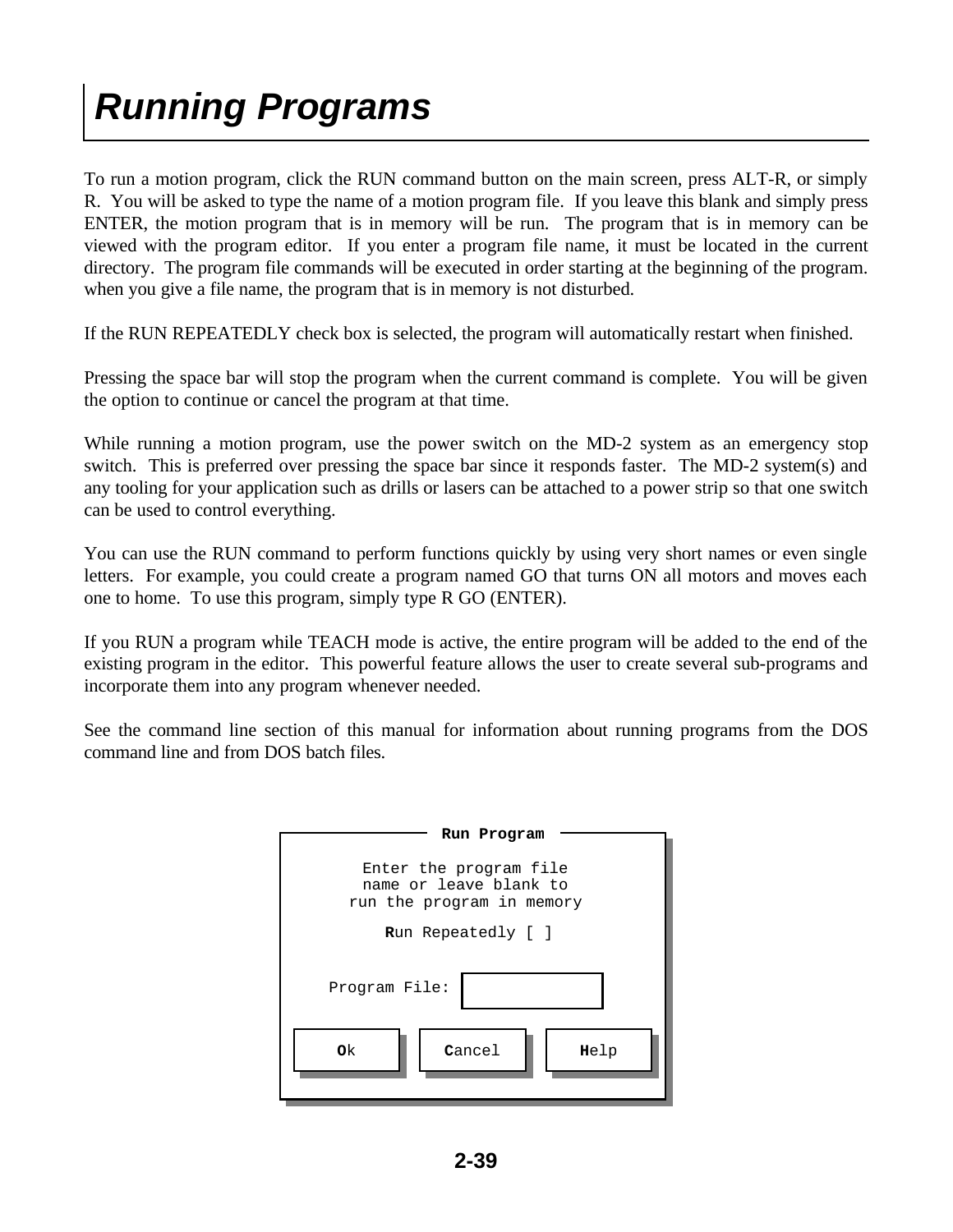**Section 3**

# *Level 1 Subroutines*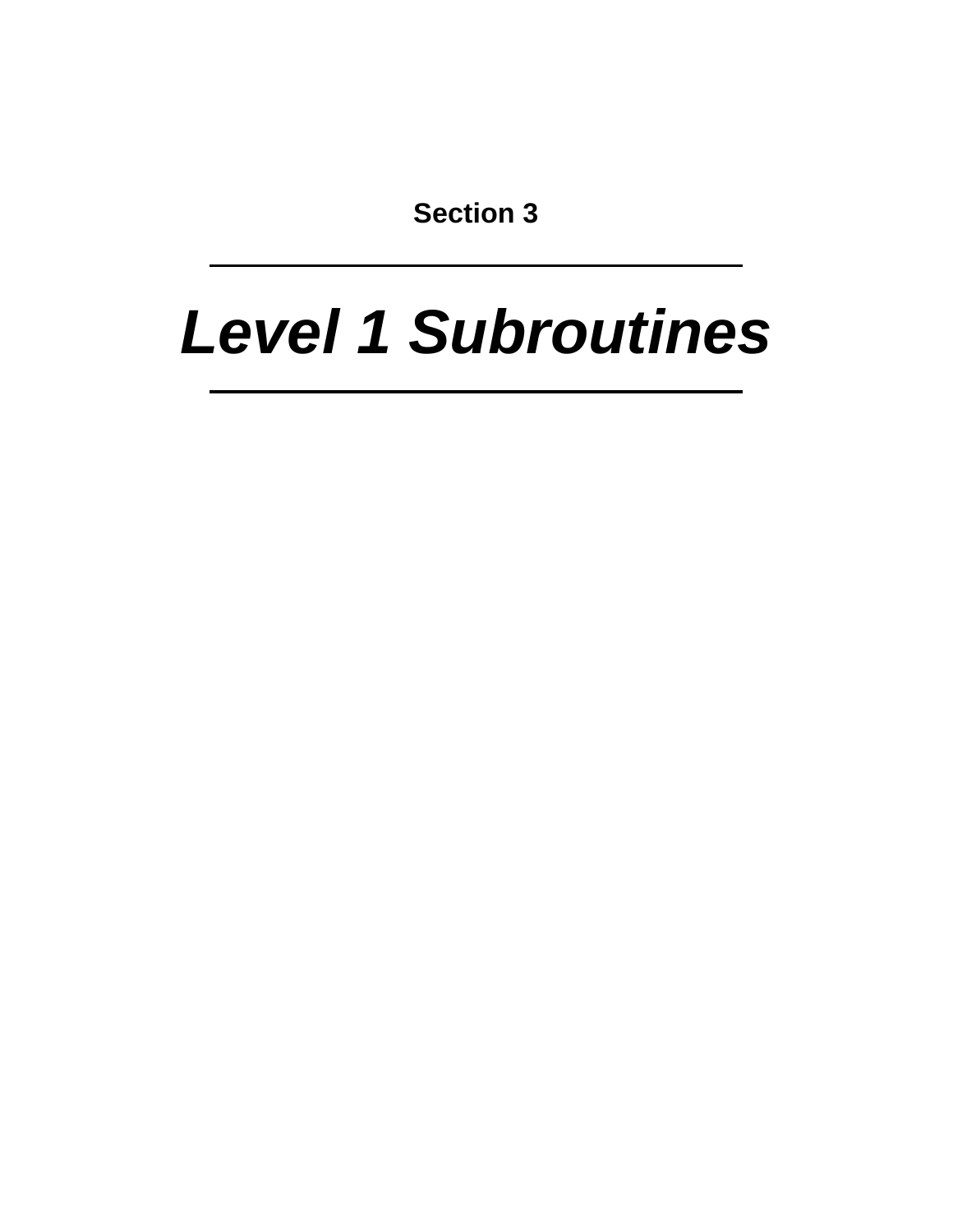### **Section 3**

### **Level 1 Subroutines**

### *Table of Contents*

| Parameters and Variables3-6 |  |
|-----------------------------|--|
|                             |  |
|                             |  |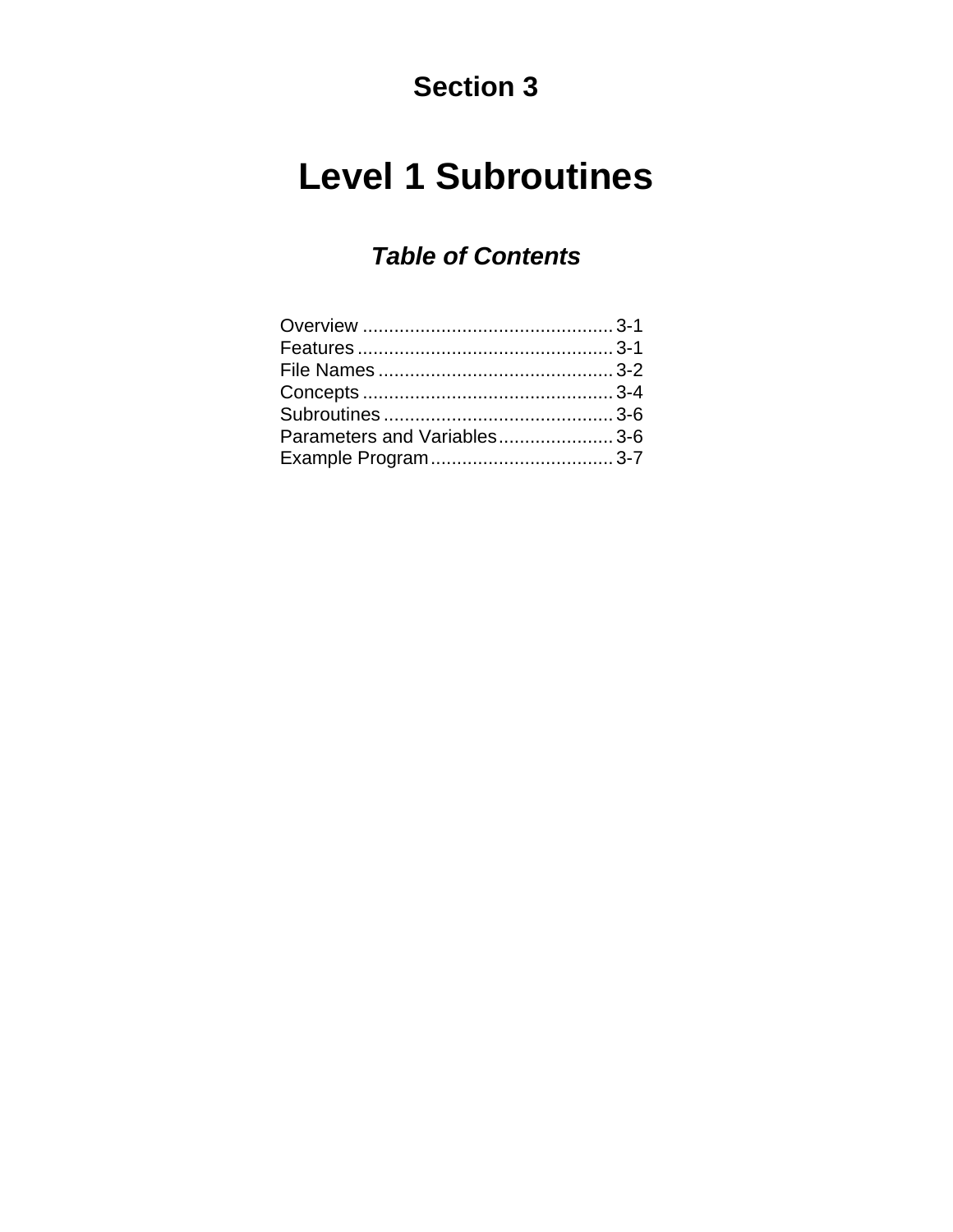Different levels of motion control subroutines are available to provide different levels of sophistication, features and performance. The level 1 subroutines offer the most basic features needed to move the motors of the MD-2 system. There are not any fancy features such as ramping, linear interpolation, multi-motor moves, or units conversion. The library includes all the subroutines necessary to control up to 6 motors. All motor parameters are global variables. The programmer simply sets the desired parameters such as speed, direction and distance and calls the subroutine. The library is very easy to use and can be easily connected to other subroutine libraries such as those provided with data acquisition systems. To select a level 1 subroutine library, choose a language from the list below such as QB for Quick-Basic, then print out the documentation file (MD2QB1S.TXT in this case) and review it. You can also print example programs. For example, if you were going to write a program in Visual Basic for DOS, you can get a list of all associated files by typing the following command at the DOS prompt:

### **DIR MD2VD1\*.\***

For other languages, simply replace the VD with the 2 letter code for that language. Consult the documentation (.txt) file for the specific language for more detailed information. Consult the MD-2 user's manual for more detailed information on hardware and software.

### *Features*

 Complete control of all motion parameters - speed, direction, etc. Control up to 6 motors on one computer. Single motor moves. Control of holding torque. Half step mode. Relative moves (step count & direction). Motor homing using switches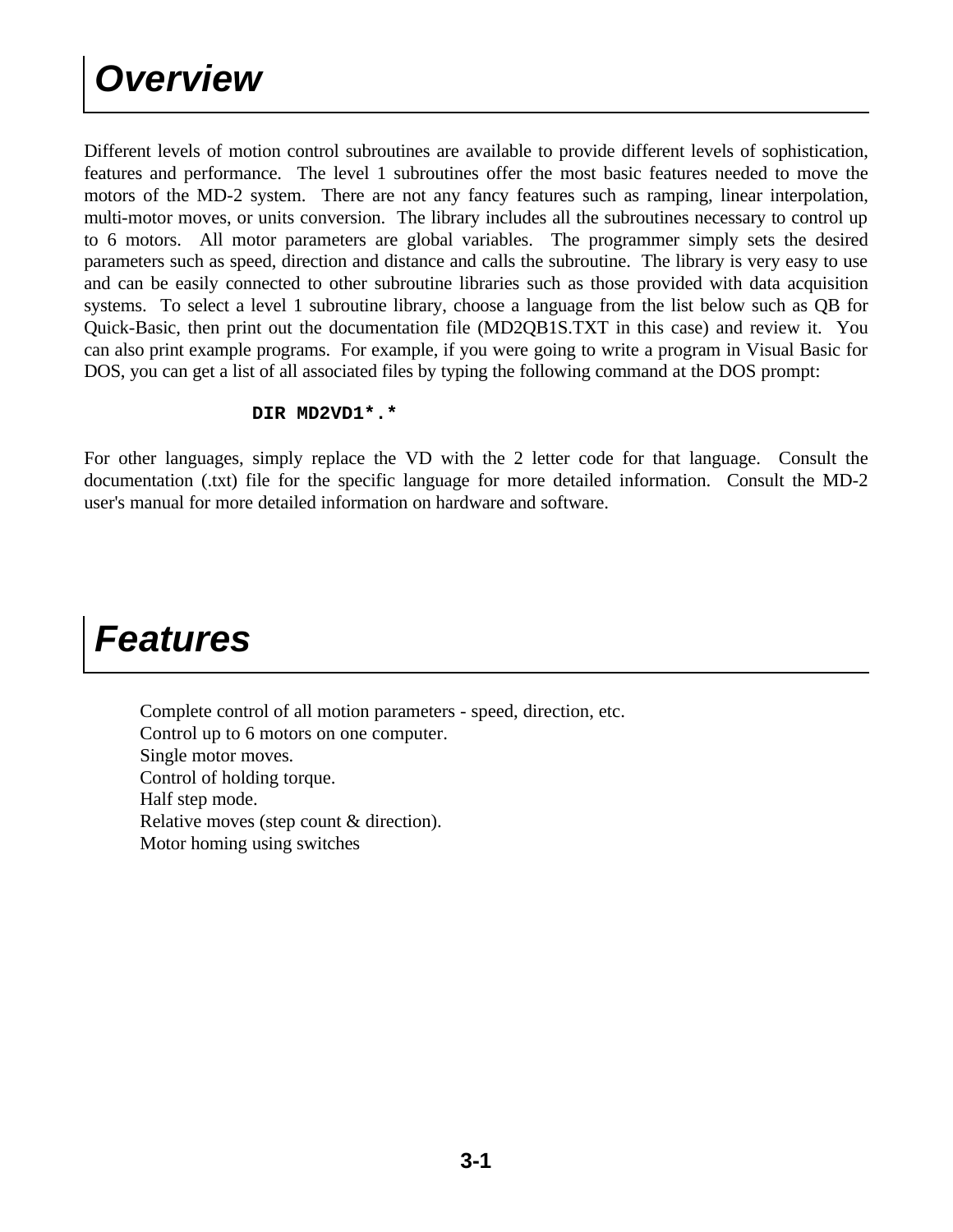File names are coded to describe their contents.

```
 MD2QB1S.BAS <--- .BAS = Basic source code.
                         .C = C language source code.
                         .TXT = (Text) documentation file.
                         .BI = Basic include file.
                         .EXE = Executable program.
                         .MAK = Make file..FRM = Form.. INI = Configuration & parameters.
 | | ||
                   ----- S = Subroutine Library.
                         E1 = Example program #1, etc.
                         F1 = Form #1, etc.
 | | |
                --- 1 = Level 1 subroutine library.2 = Level 2 subroutine library.
 | |
              ---- QB = Quick Basic.
                     | QI = Q Basic Interpreter.
                     | VD = Visual Basic for DOS.
                     | VW = Visual Basic for Windows.
                     | BI = Basic Interpreter with line #'s.
                    QC = Quick C. | PA = Pascal.
 |
     -------- MD2 = MD-2 Dual Stepper Motor System.
```
### **Files**

#### **Q-Basic Interpreter (Not Quick-Basic)**

| Documentation file. |
|---------------------|
| Subroutine library. |
| Example program #1. |
| Example program #2. |
| Example program #3. |
|                     |

#### **Basic Interpreter with line numbers (GW Basic)**

| MD2BI1S.TXT  | Documentation file. |
|--------------|---------------------|
| MD2BI1S.BAS  | Subroutine library. |
| MD2BI1E1.BAS | Example program #1. |
| MD2BI1E2.BAS | Example program #2. |
| MD2BI1E3.BAS | Example program #3. |
|              |                     |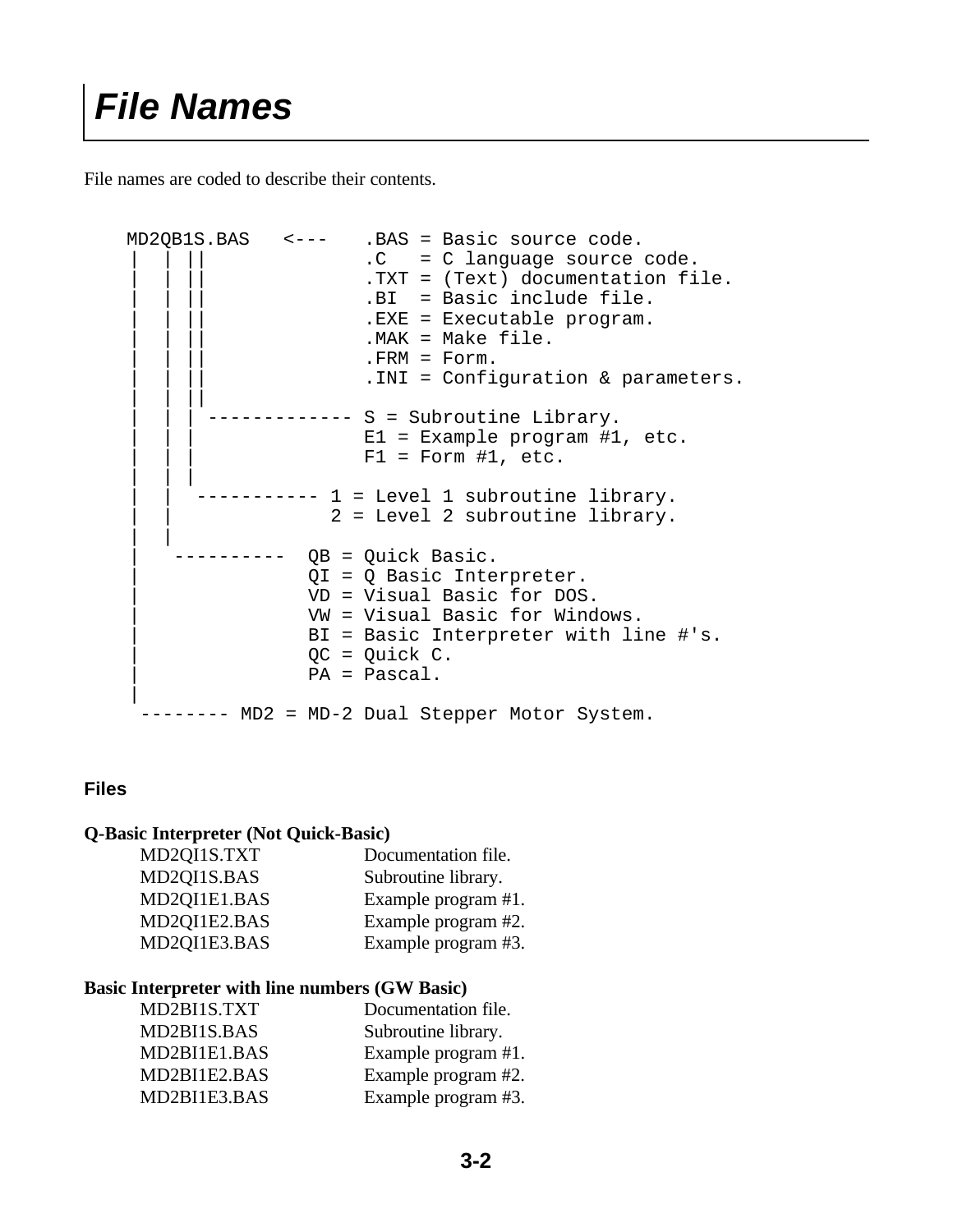#### **Quick-Basic (Not Q-Basic)**

 MD2QB1S.TXT Documentation file. MD2QB1S.BAS Subroutine library. MD2QB1E1.BAS Example program #1. MD2QB1E2.BAS Example program #2. MD2QB1E3.BAS Example program #3.

#### **Visual-Basic for DOS**

 MD2VD1S.TXT Documentation file. MD2VD1S.BAS Subroutine library. MD2VD1S.BI Include file. MD2VD1E1.BAS Example program #1. MD2VD1E1.MAK Make file for example program #1. MD2VD1E2.BAS Example program #2. MD2VD1E2.MAK Make file for example program #2. MD2VD1E3.BAS Example program #3. MD2VD1E3.MAK Make file for example program #3. MD2VD1E4.FRM Form for example program #4. MD2VD1E4.MAK Make file for example program #4.

#### **Visual-Basic for Windows**

 MD2VW1S.TXT Documentation file. MD2VW1S.BAS Subroutine library.

MD2VW1E1.FRM Form for example program #1. MD2VW1E1.FRX Graphics for example program #1. MD2VW1E1.MAK Make file for example program #1. MD2VW1E2.FRM Form for example program #2. MD2VW1E2.FRX Graphics for example program #2. MD2VW1E2.MAK Make file for example program #2. MHELP.VBX DLL for I/O from MicroHelp.

### **Quick-C (and other C languages)**

 MD2QC1S.TXT Documentation file. MD2QC1S.C Subroutine library with example main().

### **Pascal**

| MD2PA1S.TXT  | Documentation file. |
|--------------|---------------------|
| MD2PA1S.PAS  | Subroutine library. |
| MD2PA1E1.PAS | Example program #1. |

Note: This list may vary as the level 1 subroutine library is updated.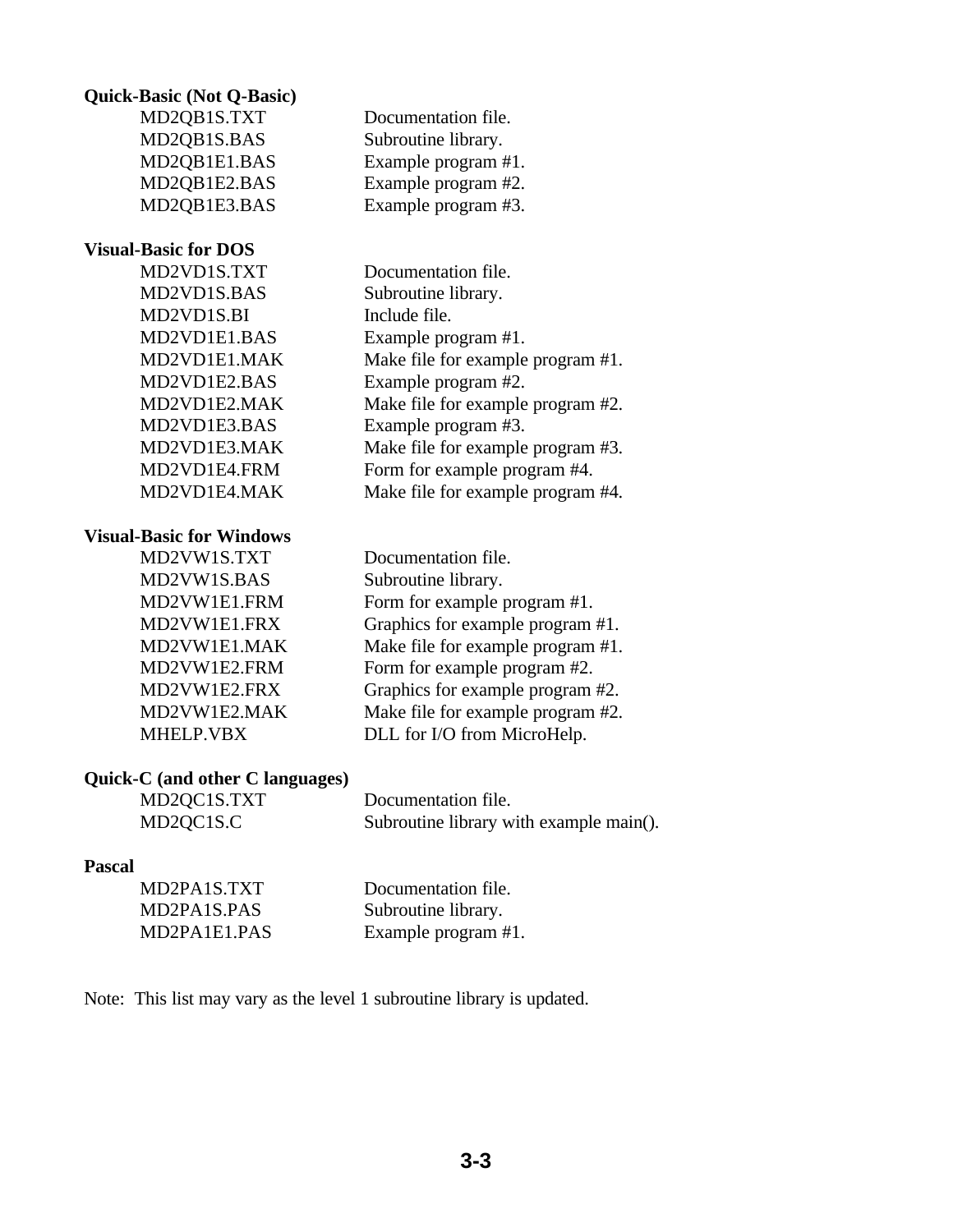### *Concepts*

### **The MD-2 System**

The MD-2 dual stepper motor system is a complete dual axis motion control system that connects to any IBM style personal computer. The system comes complete with 2 motors, cables, drive electronics, software and documentation. Simply connect the MD-2 to a printer port and load the software. These motors can be used to control a wide range of items including robotic arms, telescopes, cameras and lasers. The operator and programmer have complete control over the speed, direction and other motor parameters. Sophisticated motion control programs can be created to accomplish almost any job.

### **Parallel Printer Ports**

The MD-2 dual stepper motor system connects to the parallel printer port of any IBM style personal computer using a standard printer cable. There can be as many as 3 parallel printer ports on a single computer. Since each port can be attached to an MD-2, a total of 6 motors can be controlled with a single computer. Each port has its own address. The three possible addresses are 3BC, 378 and 278. When adding a new printer port, make sure that no two ports have the same address. The MD-2 software refers to the motors connected to the MD-2 which is connected to port 3BC as 1 & 2, port 378 as  $3 \& 4$ , and port 278 as  $5 \& 6$ . Your system may only have one or two ports. Since the motor numbers are determined by which port they are connected to, your system may have motors  $3 \& 4$  or  $5 \& 4$ 6 but not 1 & 2. You may wish to keep your 3BC port connected to your printer so it can be referred to as LPT1: or PRN: in which case your MD-2 motors would be  $3 \& 4$  or  $5 \& 6$ . Parallel printer port cards are very inexpensive and are normally available at local computer stores or by mail-order.

### **Homing Motors**

Each motor on the MD-2 system has a home switch associated with it. At the beginning of a program, the software does not accurately know the positions of the motors. Homing causes the motor to seek the home switch to establish the home position (position zero). All moves are relative to this home position. The programmer or operator can, at any time, home the motors to insure accurate positioning. This is not necessary in most situations where the home function is only used at the beginning of a program once. The MD2HOME subroutine moves the motor reverse (clockwise as viewed from the front of the motor) until the home switch is activated, then forward until the switch is deactivated. This sequence has the effect of preloading the mechanical system in the forward direction which will increase the accuracy of systems which have backlash or belt stretch. A new home position can be established by homing the motor normally, moving to the desired location, then setting the MD2POSITION(M) parameter to zero. All positions thereafter will be relative to this new home position. This can be used to duplicate motion sequences for step and repeat operations without modifications to the fundamental program. The home switches may also be used for general purpose inputs by reading them with input statements.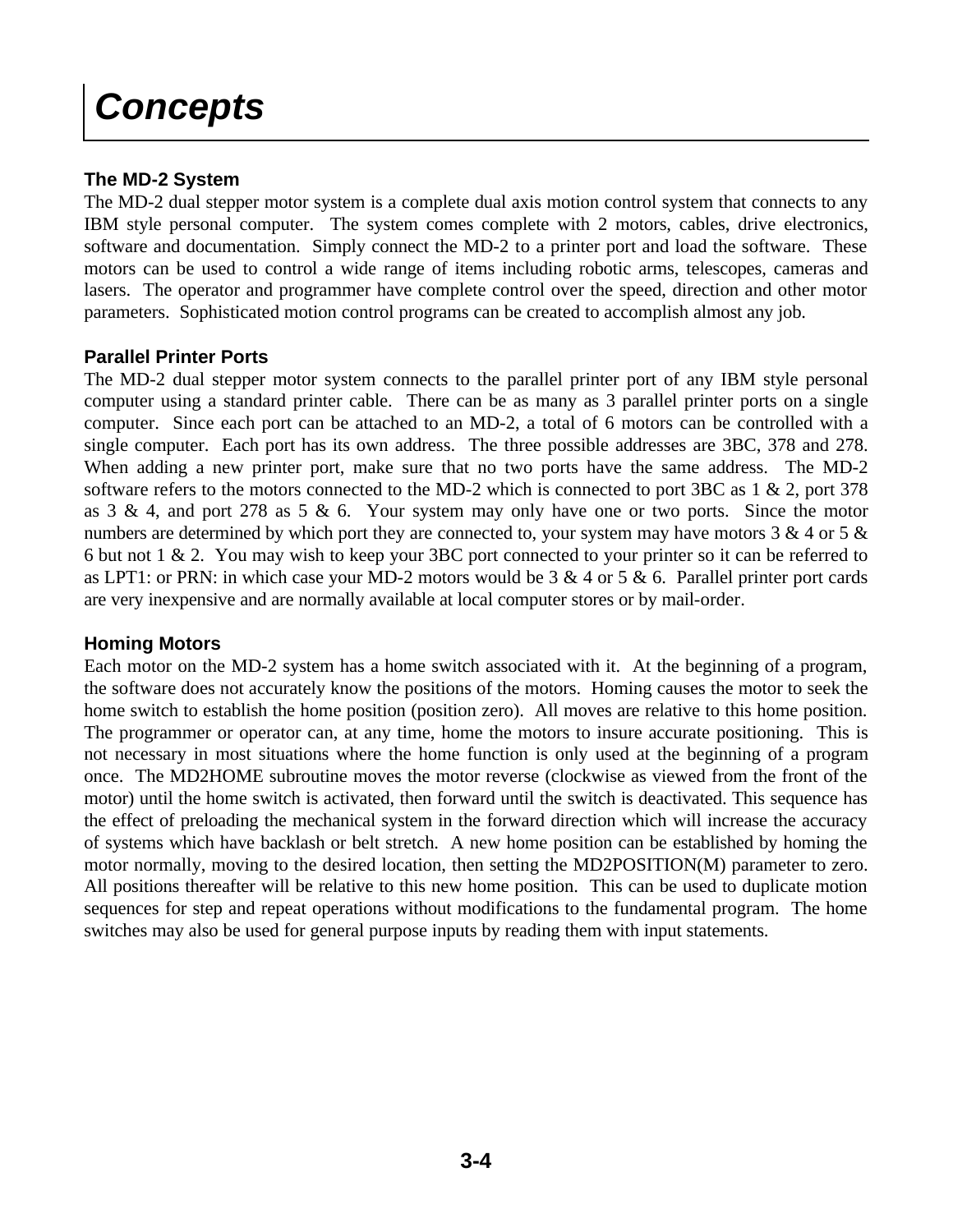### **Moving Motors**

A motor is moved by setting the motor parameters and calling the MD2MOVE subroutine by name. The MD2MOTOR parameter determines which motor is to be moved (1,2,3,4,5 or 6). The MD2TARGET (M) parameter determines how many steps the motor will move and the direction. Positive numbers will move forward and negative numbers will move reverse. The motor will move at a constant speed determined by the MD2SPEED(M) parameter. See the section on motor speeds for more information. The MD2POSITION(M) parameter will be set to the motor's position relative to home in steps. A motor move can be stopped by pressing any key on the keyboard. The home switches are ignored. The motor may be left energized or de-energized depending on the value of the MD2HOLD parameter. If MD2HOLD=0 then the motor will be de-energized, if -1 then power will be left on the motor which results in holding torque and motor heat.

### **Motor Speeds**

Motor speeds are given in delay counter values. This number is the delay time between steps which determines the motor's speed. A small number will move the motor fast, a large number will move the motor slower. Speed values depend greatly on the computer's speed. Fast computers will require higher speed values in order to achieve the same speed as slower computers with smaller numbers. This means that a motion control program may act differently on different computers. The operator needs to have the option of changing the speed values for optimum operation on a particular computer. Finding the correct speed values requires experimentation. The torque of stepper motors decreases as the speed increases. If the speed value is to small (fast), the motor may just vibrate without moving. This condition does not harm the motor or driver. Increase the speed value (slower) until the motor begins to move without missing steps or vibrating, then increase the value another 30% or so to give a margin of error. If a motor ever misses steps, then the MD2POSITION(M) variable will not accurately represent its current position. Select motor speeds that are slow enough to prevent missed steps which causes this condition. Homing the motors can be used to resyncronize the system at any time throughout a program.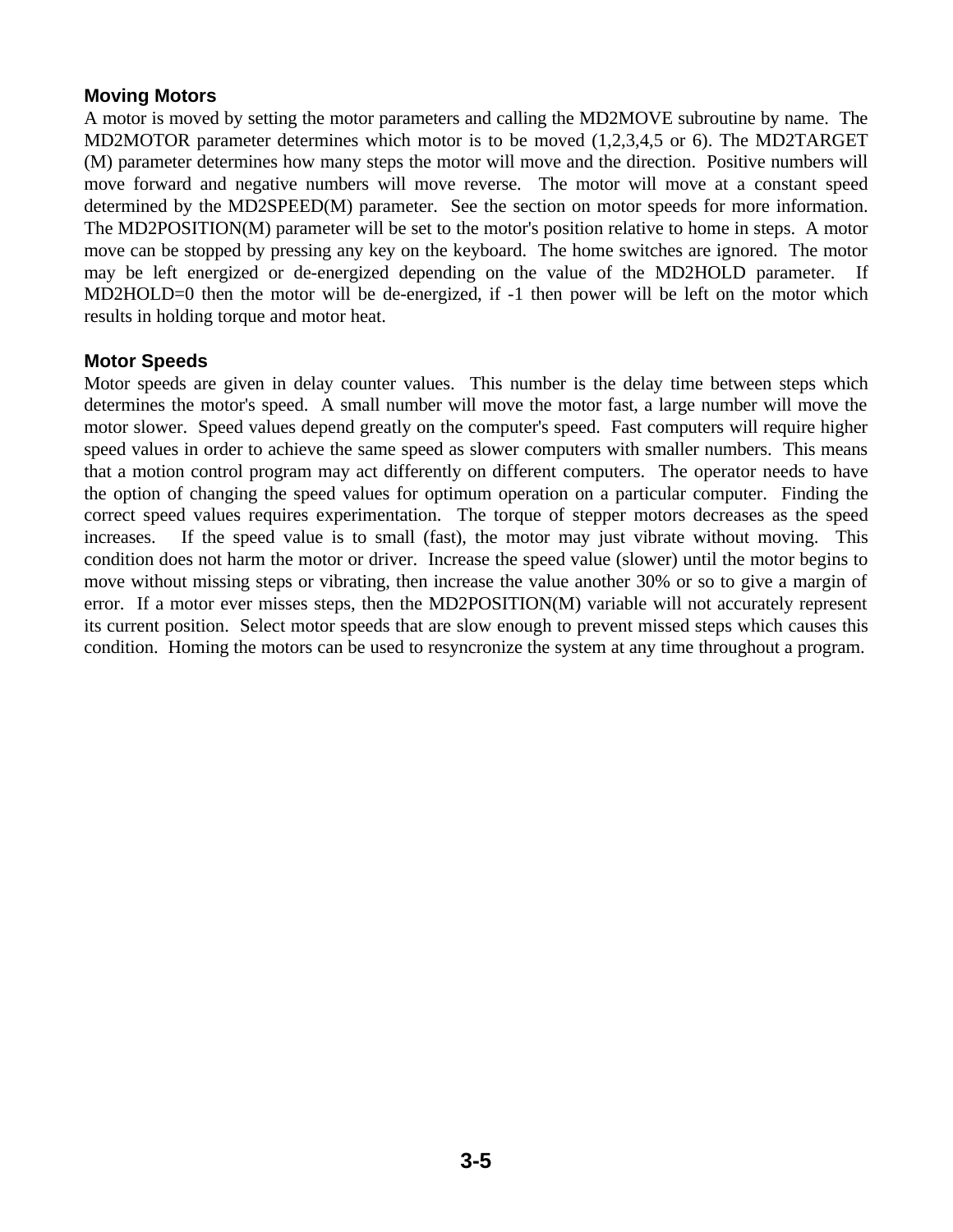### *Subroutines*

| <b>MD2SETUP</b> | Used at the beginning of a program to initialize motor parameters to their default<br>values. Must be used before any other subroutines.                                                                                                                  |
|-----------------|-----------------------------------------------------------------------------------------------------------------------------------------------------------------------------------------------------------------------------------------------------------|
| <b>MD2ON</b>    | Turns ON an MD-2 driver. Use before attempting to move or home a motor. To<br>use, set MD2MOTOR then GOSUB MD2ON.                                                                                                                                         |
| <b>MD2OFF</b>   | Turns OFF an MD-2 driver. Normally used at the end of a program. To use, set<br>MD2MOTOR then GOSUB MD2OFF.                                                                                                                                               |
| <b>MD2HOME</b>  | Moves a motor to the home position by watching the home switch. Current<br>position is set to zero. Normally used once before move motors to establish the<br>home position. To use, set MD2MOTOR, MD2SPEED(M) and MD2HOLD, then<br><b>GOSUB MD2HOME.</b> |
| <b>MD2MOVE</b>  | Moves a motor according to motor parameters. To use, set MD2MOTOR,<br>MD2SPEED(M), MD2HOLD and MD2TARGET(M), then GOSUB MD2MOVE.                                                                                                                          |

### *Parameters*

| <b>MD2HOLD</b>      | Integer. $-1$ (True) = Leaves the motor energized after a move to cause the motor<br>to hold its position. 0 (False) causes the motor to turn OFF after each move which<br>conserves power and reduces heat. |
|---------------------|--------------------------------------------------------------------------------------------------------------------------------------------------------------------------------------------------------------|
| <b>MD2MOTOR</b>     | Integer. The selected motor. $1, 2, 3, 4, 5$ , or 6.                                                                                                                                                         |
| <b>MD2SPEED(M)</b>  | Integer. Delay count between steps. 0=fast, 32766=slow. Actual motor speed<br>depends on computer speed. M=motor #.                                                                                          |
|                     | <b>MD2POSITION(M)</b> Long Integer. Current motor position for each motor (M) relative to home in<br>steps. Negative values are reverse from home, positive are forward from home.                           |
| <b>MD2STATUS</b>    | String. Completion status. O=motion completed ok, K=keypress stopped motion,<br>B=bad parameter.                                                                                                             |
| <b>MD2TARGET(M)</b> | Long Integer. Number of steps to move and direction. Positive numbers are<br>forward and negative numbers are reverse. M=motor #.                                                                            |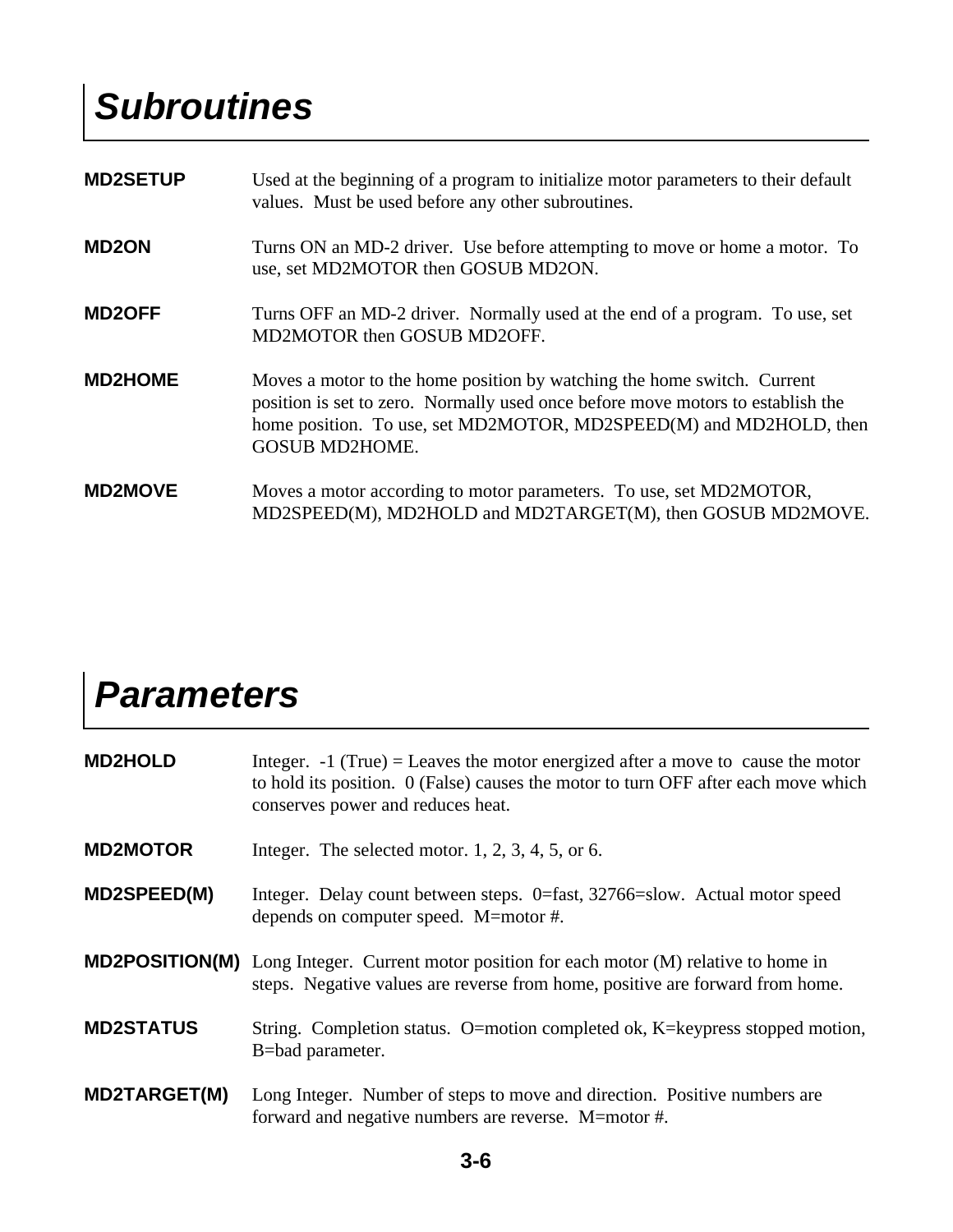### *Example Program*

The following example program shows the use of the subroutine library for Q-Basic (not Quick-Basic). Its use is similar to other languages. Consult the documentation file for each language for specific details on its use. The DIM statements in the subroutine library must be moved to the beginning of the program as required by Q-Basic. It may be necessary to change the MD2SPEED(M), and MD2MOTOR parameters for this program to operate on your computer.

```
 'MOVE DIM STATEMENTS FROM SUBROUTINE LIBRARY TO HERE...
DIM . . . .
 'SET DEFAULTS AND FINDS PORTS.
 GOSUB MD2SETUP
 'TURN ON MD-2 FOR MOTORS 3 & 4.
 MD2MOTOR = 3 'MOTOR 4 WOULD ALSO WORK HERE.
 GOSUB MD2ON 'TURN ON MD-2.
 'SET MOTOR PARAMETERS THAT ARE DIFFERENT THAN DEFAULTS.
 MD2SPEED(3) = 2500 'SET SPEED FOR MOTOR 3.
 MD2SPEED(4) = 1000 'SET SPEED FOR MOTOR 4.
 'MOVE MOTORS 3 & 4 HOME.
MD2MOTOR = 3 ' MOVE 3 HOME.
 GOSUB MD2HOME
MD2MOTOR = 4 ' MOVE 4 HOME.
 GOSUB MD2HOME
 'MOVE MOTOR 3 275 STEPS FORWARD.
 MD2MOTOR = 3 'MOTOR 3.
 MD2TARGET(3) = 275 '275 STEPS FORWARD.
GOSUB MD2MOVE 'MOVE THE MOTOR.
 PRINT "STATUS IS ";MD2STATUS 'DISPLAY STATUS.
 'MOVE MOTOR 4 400 STEPS FORWARD.
MD2MOTOR = 4 'MOTOR 4.
 MD2TARGET(4) = 400 '400 STEPS FORWARD.
 GOSUB MD2MOVE
 PRINT "STATUS IS ";MD2STATUS 'DISPLAY STATUS.
 'DISPLAY MOTOR POSITIONS.
 PRINT "MOTOR 3 POSITION IS: ";MD2POSITION(3)
PRINT "MOTOR 4 POSITION IS: ";MD2POSITION(4)
 'TURN OFF MD-2 SYSTEM.
 MD2MOTOR = 3 'SELECT MOTOR AT THAT PORT.
GOSUB MD2OFF ' 'TURN OFF MD-2.
 END
```
'MD-2 SUBROUTINES START HERE . . .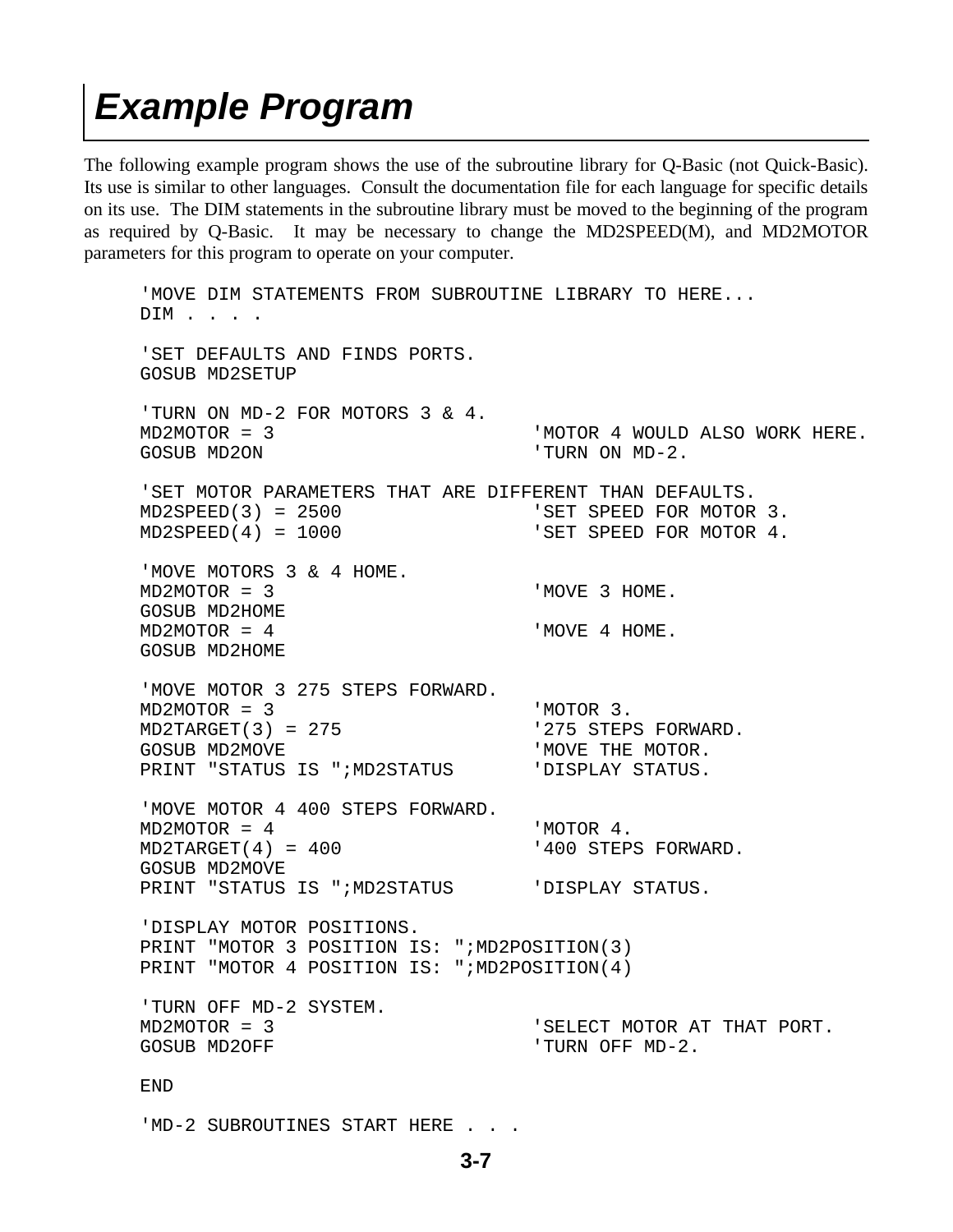**Section 4**

# *Level 2 Subroutines*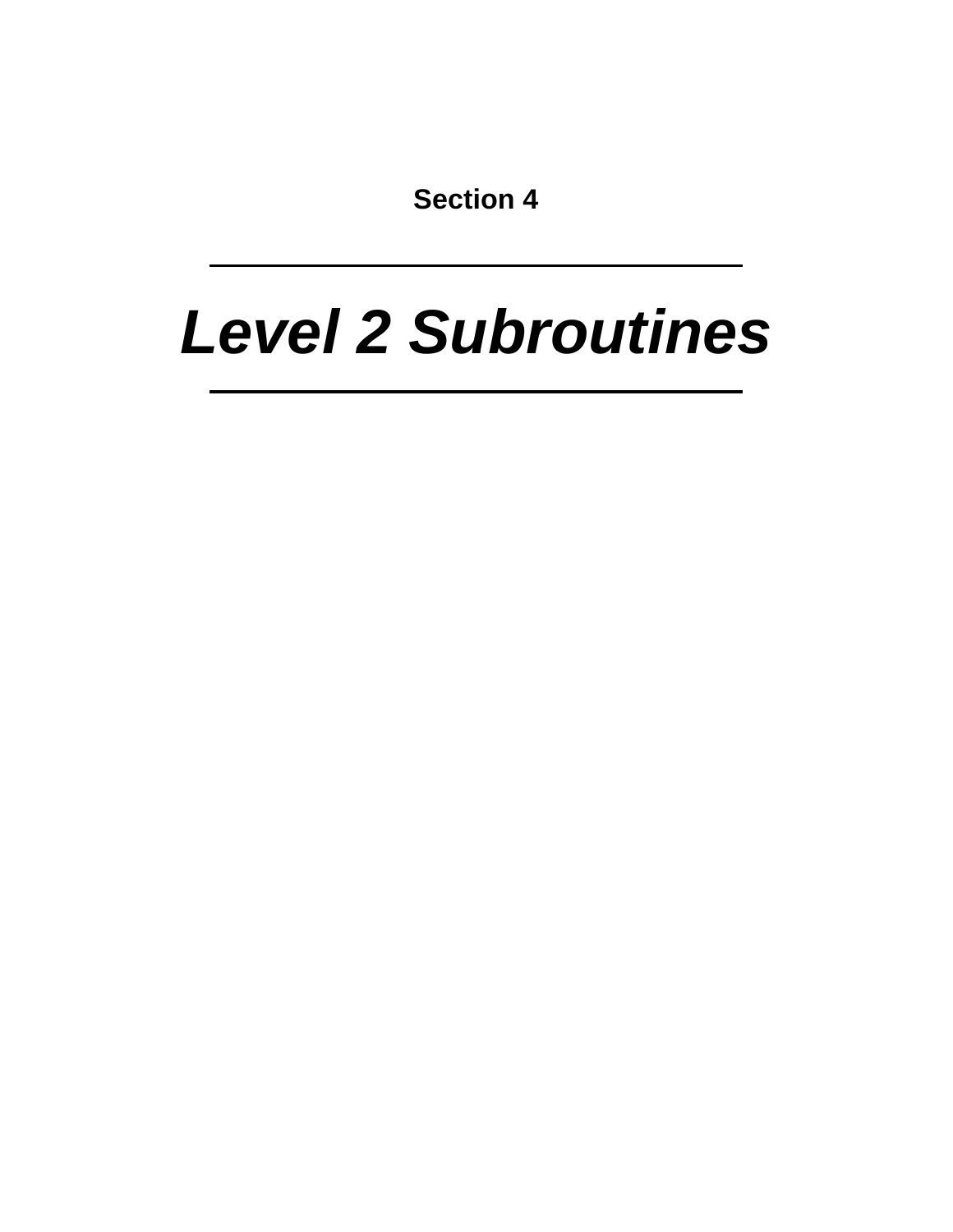### **Section 4**

### **Level 2 Subroutines**

### *Table of Contents*

| Parameters and Variables 4-11 |  |
|-------------------------------|--|
|                               |  |
|                               |  |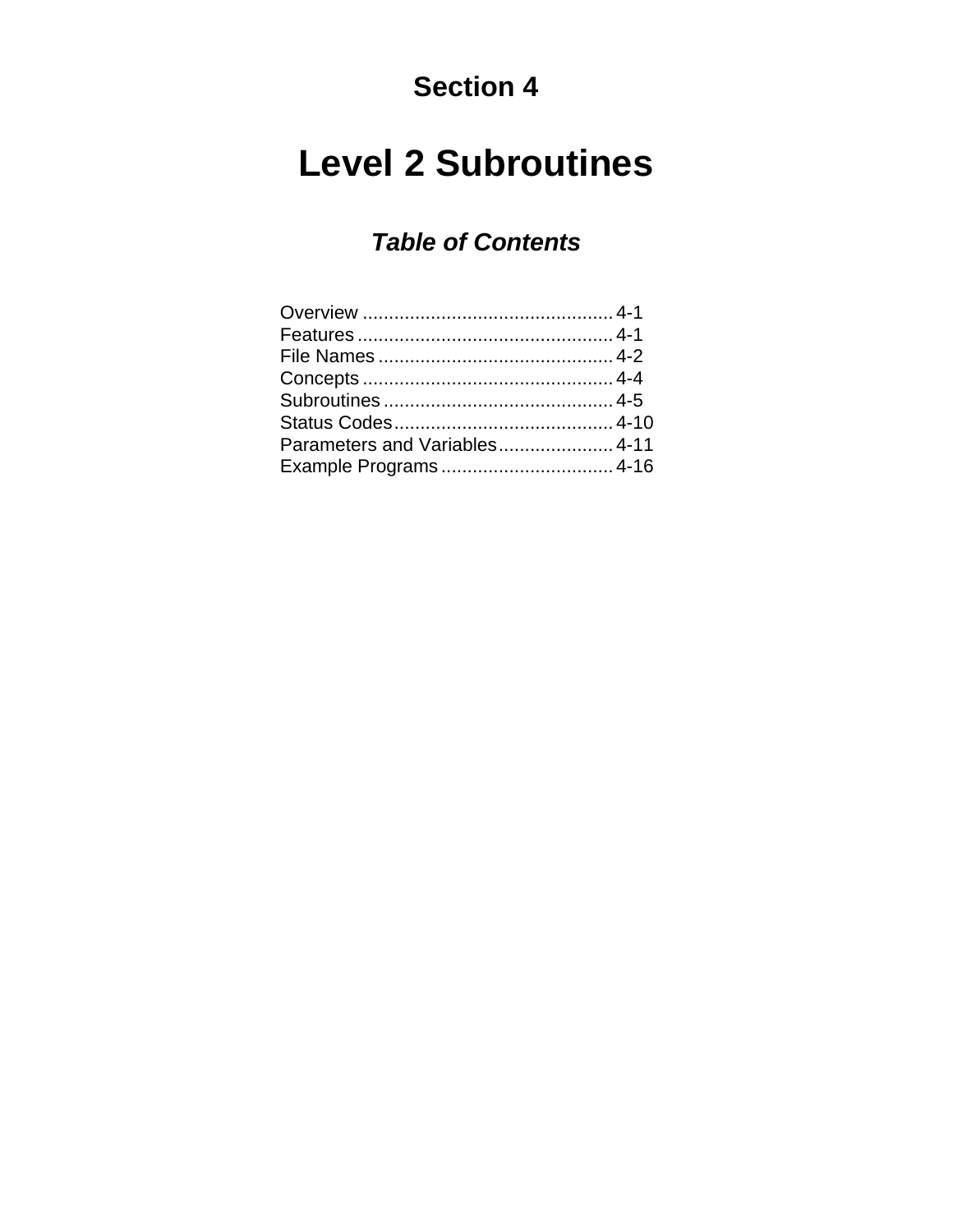Different levels of motion control subroutines are available to provide different levels of sophistication, features and performance. The level 2 subroutine library provides a set of functions that the programmer can use to create complex motion control programs. Sophisticated features such as programmable ramping, backlash compensation, linear and circular interpolation, parameter saving and loading, I/O port control and soft limits are included just to name a few. The library includes all the subroutines necessary to control up to 6 motors. All motor parameters are global variables. The programmer simply sets the desired parameters such as speed, direction and distance and calls the subroutine. The subroutines are very easy to use and can be easily connected to other subroutine libraries such as those provided with data acquisition systems. To select a level 2 subroutine library, choose a language from the list below such as QB for Quick-Basic, then print out the documentation file (MD2QB2S.TXT in this case) and review it. You may also print example programs. For example, if you were going to write a program in Visual Basic for DOS, you can get a list of all associated files by typing the following command at the DOS prompt:

#### **DIR MD2VD2\*.\***

For other languages, simply replace the VD with the 2 letter code for that language. Consult the documentation (.txt) file for the specific language for more detailed information. Consult the MD-2 user's manual for more detailed information on hardware and software.

This manual contains example code written in BASIC. If you are writing a custom program in another language such as C, simply change the syntax to match the requirements of that language. Parameter names, subroutine names and variable names are the same for all language libraries

### *Features*

 Complete control of all motion parameters - speed, direction, etc. Control up to 6 motors on one computer Single and dual motor moves Linear interpolation Circular interpolation Arc and ellipse moves Grid coordinate moves Soft limits Backlash compensation Adjustable acceleration/deceleration Relative/absolute modes Motion control sequence interpreter Input/Output port control Standby mode control. Motor speeds independent of computer speed Parameter saving and loading User definable units conversion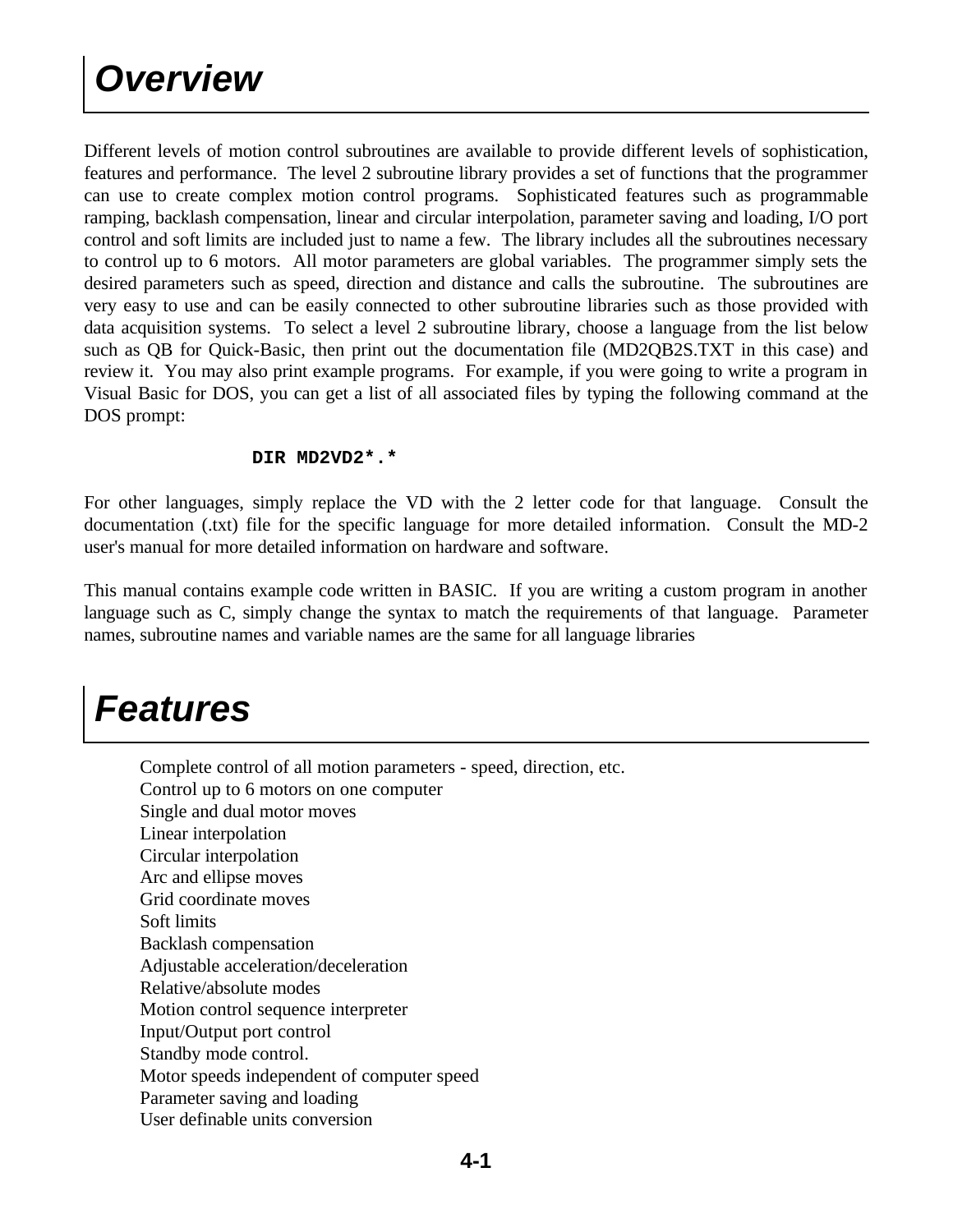File names are coded to describe their contents.

```
 MD2QB2S.BAS <--- .BAS = Basic source code.
                         .C = C language source code.
                         .TXT = (Text) documentation file.
                         .BI = Basic include file.
                         .EXE = Executable program.
                         .MAK = Make file..FRM = Form.. INI = Configuration & parameters.
 | | ||
                  ------ S = Subroutine Library.
                         E1 = Example program #1, etc.
                         F1 = Form #1, etc.
 | | |
                --- 1 = Level 1 subroutine library.2 = Level 2 subroutine library.
 | |
             ----- QB = Quick Basic.
                     | QI = Q Basic Interpreter.
                     | VD = Visual Basic for DOS.
                     | VW = Visual Basic for Windows.
                    | BI = Basic Interpreter with line #'s.
                    QC = Quick C. | PA = Pascal.
 |
     -------- MD2 = MD-2 Dual Stepper Motor System.
```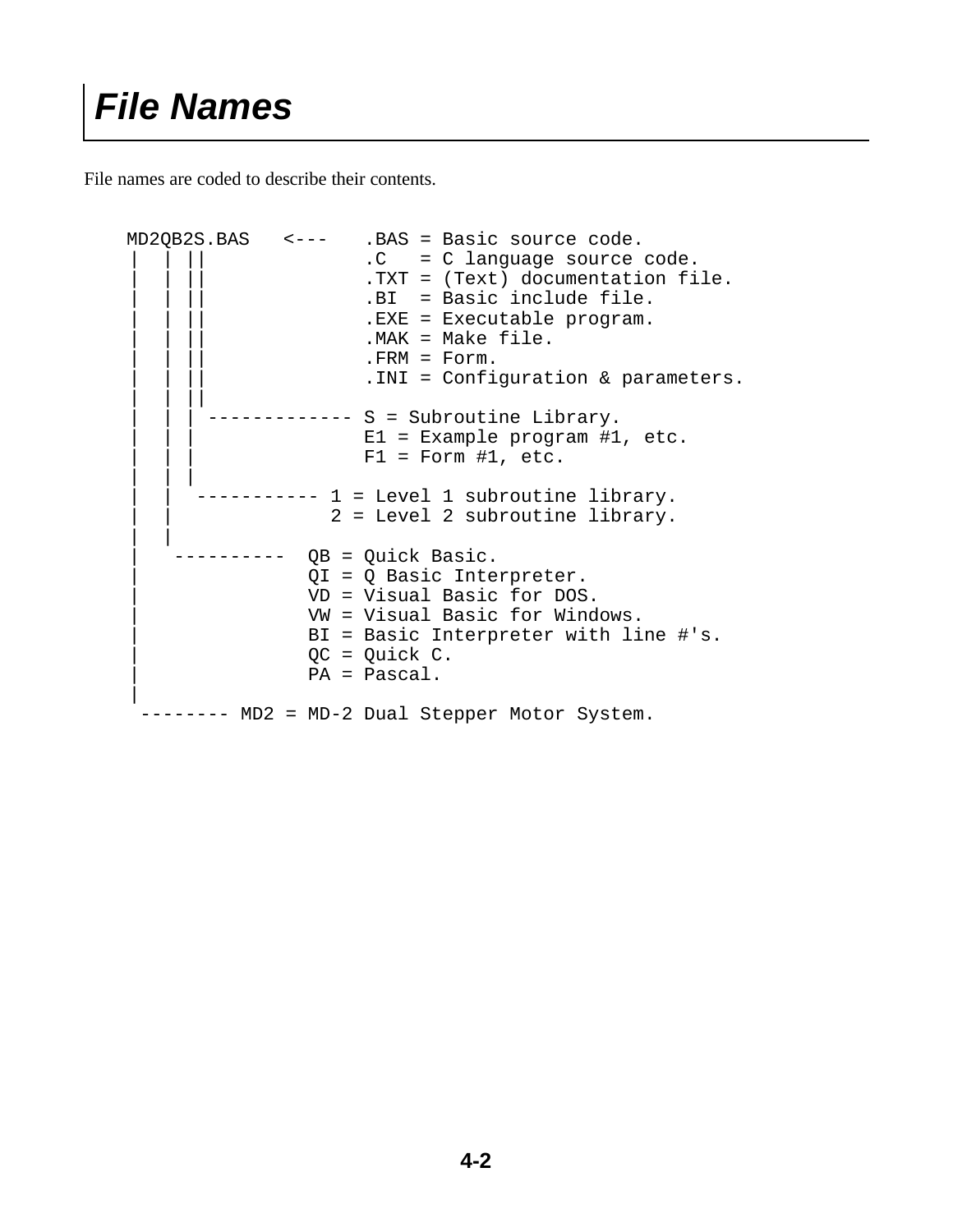#### **Quick-Basic (Not Q-Basic)**

 MD2QB2S.TXT Documentation file. MD2QB2S.BAS Subroutine library. MD2QB2S.BI Include file. MD2QB2E1.BAS Example program #1. MD2QB2E1.MAK Make file for example program #1.

**Visual-Basic for DOS**

 MD2VD2S.TXT Documentation file. MD2VD2S.BAS Subroutine library. MD2VD2S.BI Include file. MD2VD2E1.FRM Form for example program #1. MD2VD2E1.MAK Make file for example program #1.

#### **Visual-Basic for Windows**

MD2VW2S.BAS Subroutine library.

 MD2VW2S.TXT Documentation file. MD2VW2E1.FRM Form for example program #1. MD2VW2E1.FRX Graphics for example program #1. MD2VW2E1.MAK Make file for example program #1. MHELP.VBX DLL for I/O from MicroHelp.

#### **Quick-C (and other C languages)**

| MD2QC2S.TXT  | Documentation file.               |
|--------------|-----------------------------------|
| MD2QC2S.C    | Subroutine library.               |
| MD2QC2S.H    | Include file.                     |
| MD2QC2E1.C   | Example program #1.               |
| MD2QC2E1.MAK | Make file for example program #1. |

Note: This list may vary as the level 2 subroutine library is updated.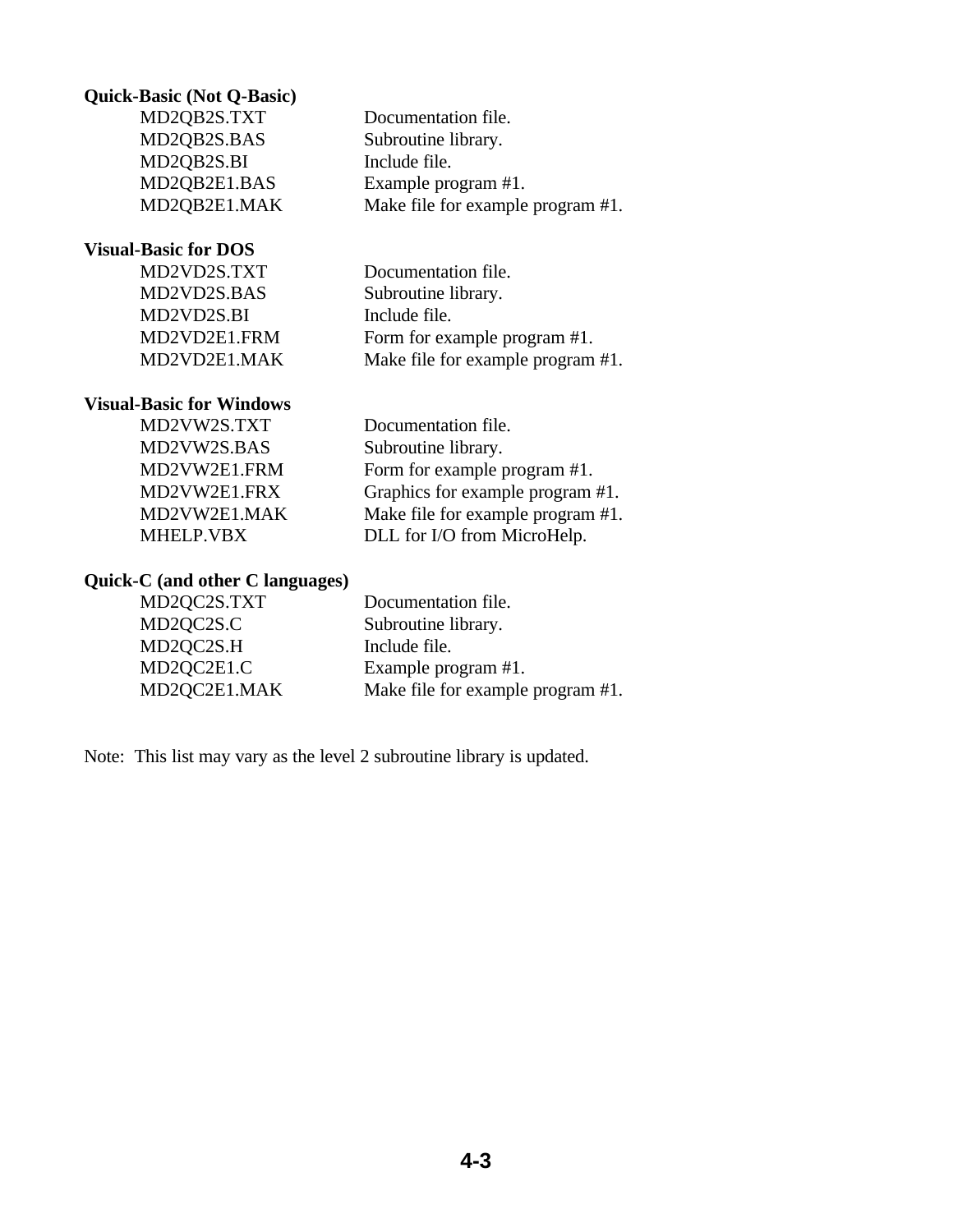## *Concepts*

The level 2 subroutine library was used to create the MD-2 program which was written in Visual Basic for DOS. Because of this, concepts and features of the MD-2 program are the same as the level 2 subroutine library. The manual for the MD-2 program can be used as a source of information to prevent duplication here. Look through the manual and read the sections concerning these subjects:

> Ports and Motor Numbers Calibration Enable / Disable MD-2 Holding Motors Standby Mode Absolute / Relative Moves Speeds and Ramping Backlash Compensation Step Types Units Conversion

Soft Limits Interrupts Input / Output Port Home Moves Line Moves Circle and Arc Moves Grid Moves Motor Parameters Parameter Files Motion Programs

### **Motion Sequences (Programs)**

In the MD-2 program, the operator can edit, load, save and run motion control programs. In the level 2 subroutine library, these motion control programs are referred to as sequences. Sequences are programs much like Quick Basic programs but without complex features such as IF-THEN's, DO's, or calculations. Sequences also have a limit of 32,000 characters in length. In a sequence program, the programmer can set any motor parameter and call most MD-2 subroutines in the level 2 subroutine library. Commands such as BEEP, SLEEP, END and comments are also permitted. Subroutines are provided which allow the operator to load, save and run sequences.

### **Calibration Files**

The level 2 subroutine libraries use a calibration file to control the speeds of the motors. The calibration file compensates for the computer speed. A subroutine is provided which creates this calibration file. It is important to run the calibration subroutine when the computer is in the exact environment that the program will ultimatly be used in. Calibrating when the program is running in debug or development mode will result in incorrect motor speeds when run as a stand alone program. Sharing calibration files between different languages or with the MD-2 program may result in inaccurate motor speeds or program errors. Place a calibration option in each custom program you write to allow it to create a new file.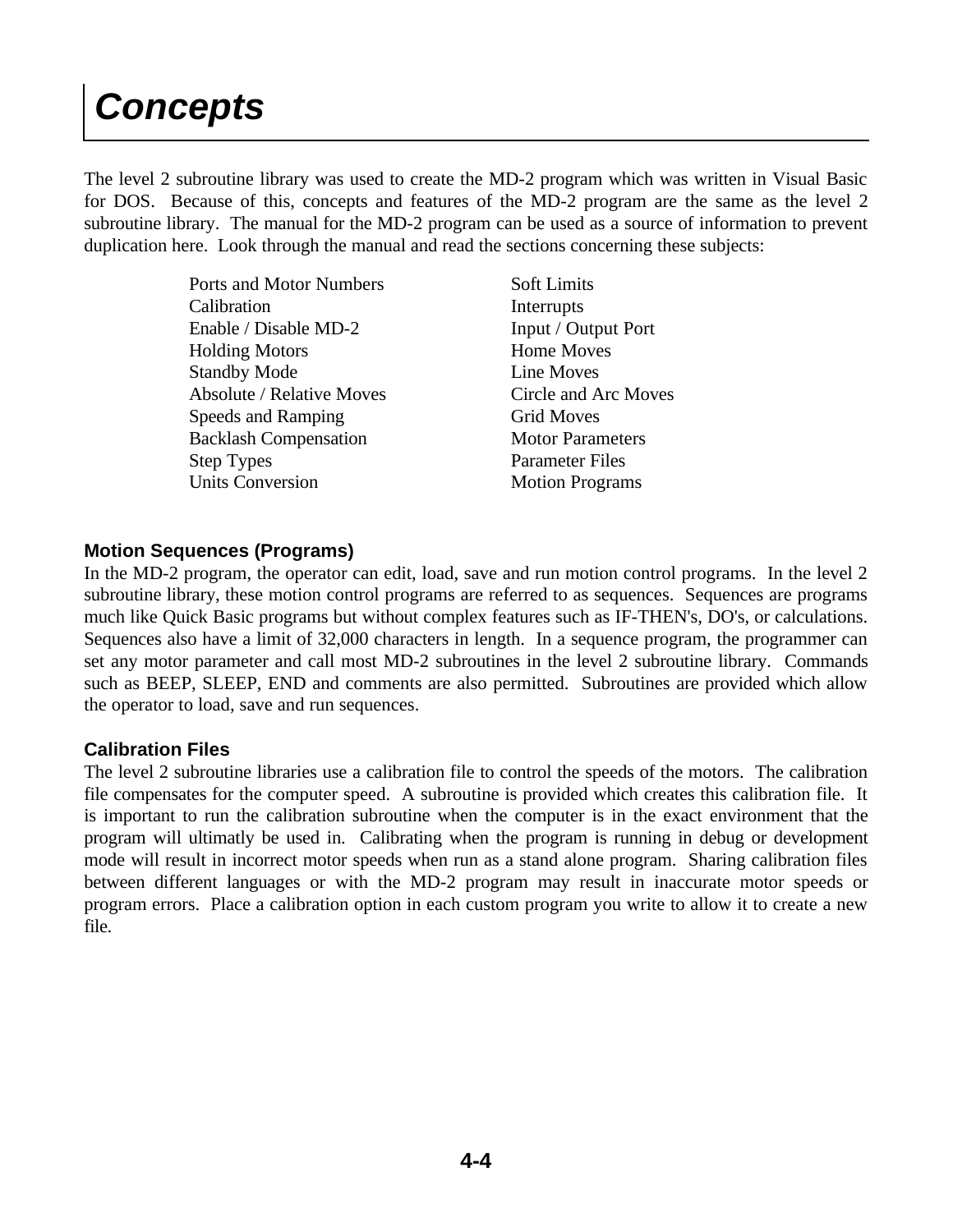### *Subroutines*

Subroutines are provided to perform almost any motion control function imaginable. Each subroutine is described here along with an example of its usage.

### **MD2SETUP**

Used at the beginning of a program to initialize motor parameters to their default values, checks for printer ports and loads a calibration file if present. If MD2CALFILE is not set to a file name, it will be set to MD2.CAL. Use this subroutine before using any others in this library.

```
 MD2SETUP 'Initialize MD-2 system.
```
#### **MD2ON**

Used to turn ON (enable) an MD-2 system. This must be used before a motor can be moved or the I/O port controlled. The affected MD-2 system is determined by the setting of the MD2MOTOR parameter. Setting MD2MOTOR to 1, 2 or 12 will select the MD-2 for motors 1 and 2, setting to 3, 4 or 34 will select the MD-2 for motors 3 and 4, setting to 5, 6 or 56 will select the MD-2 for motors 5 and 6.

 **MD2MOTOR = 3 : MD2ON 'Turn on MD-2 for motors 3 and 4.**

#### **MD2OFF**

Used to turn OFF (disable) an MD-2 system. This can be used at the end of a program to turn everything OFF or it can be used to simply de-energize the motors. MD2OFF also turns off all output signals on the I/O port. The affected MD-2 system is determined by the setting of the MD2MOTOR parameter. Setting MD2MOTOR to 1, 2 or 12 will select the MD-2 for motors 1 and 2, setting to 3, 4 or 34 will select the MD-2 for motors 3 and 4, setting to 5, 6 or 56 will select the MD-2 for motors 5 and 6.

 **MD2MOTOR = 56 : MD2OFF 'Turn off MD-2 for motors 5 and 6.**

### **MD2STANDBYON**

Puts the selected MD-2 system in standby mode which reduces current to the motors by 50%. This results in lower heat dissipation during standstill while maintaining some holding torque. Use this when the motor must be standing still for a long period of time and some, but not all, holding torque is needed. Standby mode affects both motors on the MD-2 system. The setting of MD2MOTOR determines which MD-2 system is affected.

 **MD2MOTOR = 3 : MD2STANDBYON 'Standby mode ON for motors 3 & 4.**

### **MD2STANDBYOFF**

Turns OFF standby mode which returns full current to both motors on the system. The setting of MD2MOTOR determines which MD-2 system is affected.

 **MD2MOTOR = 3 : MD2STANDBYON 'Standby mode ON for motors 3 & 4.**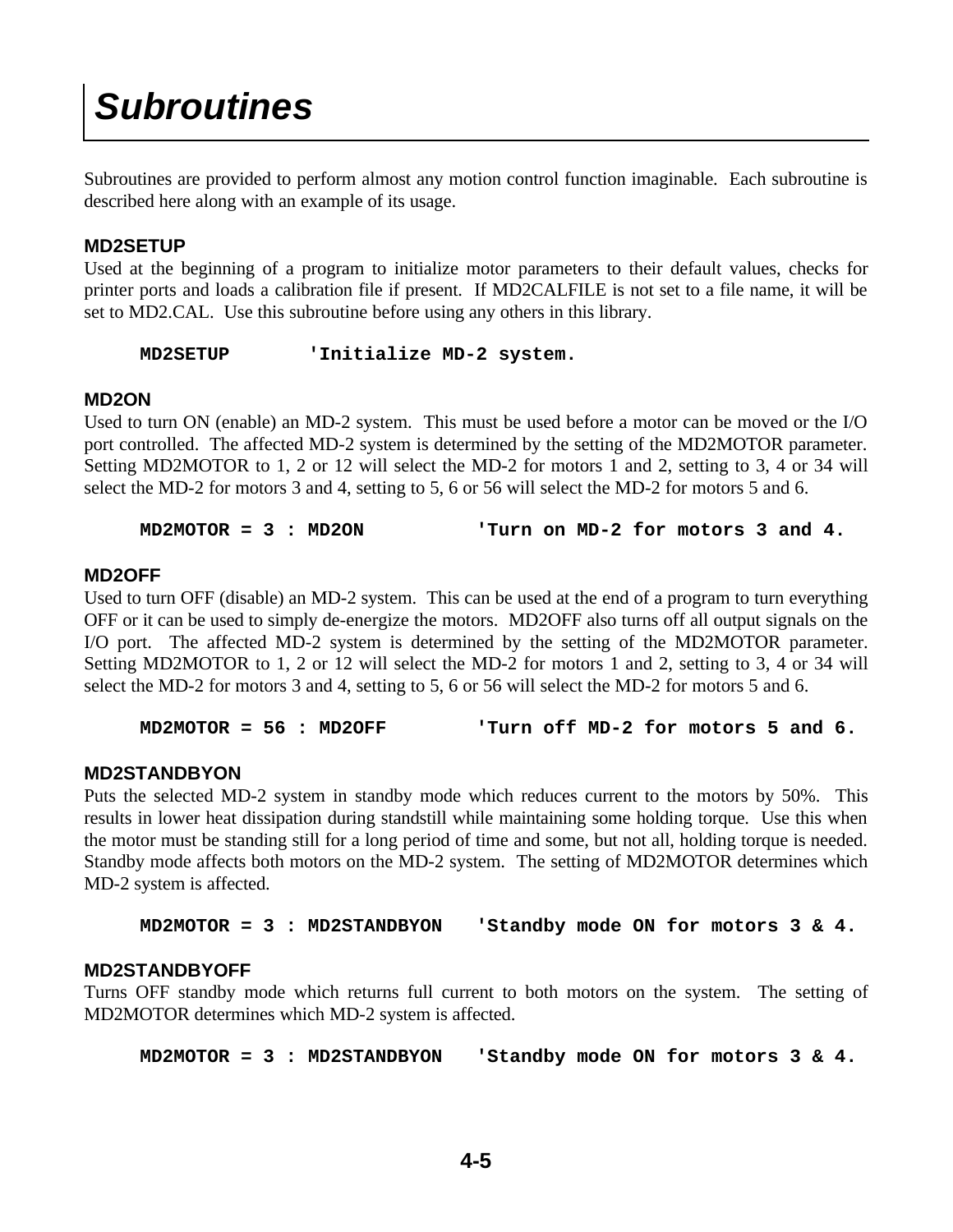### **MD2CALIBRATE**

Enables accurate motor speed calculations on a particular computer. Use this subroutine only once on a computer. Calibration information is saved to a disk file who's name is stored in MD2CALFILE and is read by MD2SETUP at the beginning of a motion control program. Motors can not be moved unless a calibration file exists. Calibration normally takes 10 minutes. Disable TSR's and don't interrupt the computer speed to insure reliable results.

```
 'Calibrate and save to disk.
 PRINT "Calibrating, please wait . . . . ";
 MD2CALIBRATE
 BEEP
```
#### **MD2PARLOAD**

Loads motor parameters from a disk file in the current directory. The parameter file name is stored in MD2PARFILE. All motor, circle and grid parameters are loaded. Eliminates the need to set all motor parameters manually in code. Normally used near the beginning of a program to load the initial values of parameters. The file is a text file which can be edited with a standard text editor but it's safer to create the file by using the MD2PARSAVE subroutine.

 **MD2PARFILE = "PROJECT1.PAR" : MD2PARLOAD 'Load parameters.**

#### **MD2PARSAVE**

Saves motor, circle and grid parameters to a disk file in the current directory. The parameter file name is stored in MD2PARFILE.

 **MD2PARFILE = "MD2.PAR" : MD2PARSAVE 'Save parameters.**

#### **MD2PAREDIT**

Allows the user to edit all motor, circle and grid parameters using the keyboard. Save, load and print functions are also available. Does not work in some screen modes, in VB/Windows, or while forms are showing in VB/DOS.

 **MD2PAREDIT 'Allow user to edit parameters.**

#### **MD2SEQLOAD**

Loads a motion control program (sequence) into MD2SEQUENCE. The sequence file name is stored in MD2SEQFILE.

```
 'Load a motion program sequence.
 MD2SEQFILE = "MD2PGM2.SEQ"
 MD2SEQLOAD
```
#### **MD2SEQSAVE**

Saves the variable MD2SEQUENCE to the file name stored in MD2SEQFILE.

```
 'Save current motion sequence program.
 MD2SEQFILE = "PGM144.SEQ"
 MD2SEQSAVE
```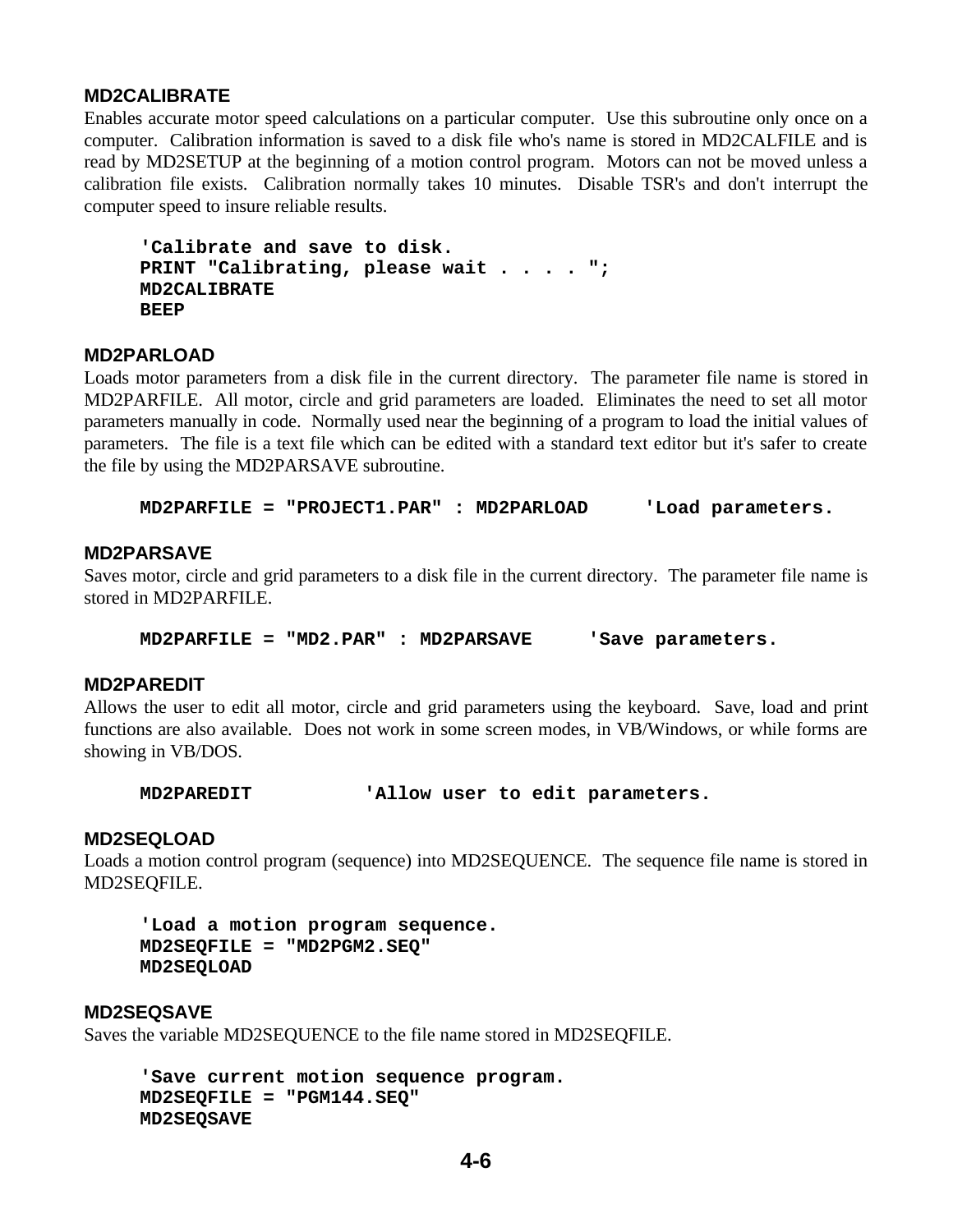### **MD2SEQRUN**

Executes the motion sequence program found in MD2SEQUENCE.

```
 'Load and run a sequence.
 MD2SEQFILE = "MD2PGM44.SEQ"
 MD2SEQLOAD
 MD2POINTER = 1
 MD2SEQRUN
```
#### **MD2INPUTS**

Reads the condition of the input bits on the MD-2 I/O port and the condition of the home switches for all three MD-2 systems and sets MD2INPUT $(X)$  accordingly. Where X indicates the input bit. Input signals are active low meaning that connecting a signal to ground (0 volts) indicates TRUE and raising a signal to  $+5$  volts indicates FALSE. The following chart shows which element of MD2INPUT(X) represents which signal. If a signal is TRUE (0 volts), then the variable MD2INPUT(X) will be set to TRUE (-1), otherwise it will be set to FALSE (0).

| <b>VARIABLE</b> | <b>PORT</b>     | <b>SIGNAL</b>   |
|-----------------|-----------------|-----------------|
| MD2INPUT(11)    | 3BC             | Home switch #1  |
| MD2INPUT(12)    | 3BC             | Home switch #2  |
| MD2INPUT(13)    | 3BC             | Input signal #1 |
| MD2INPUT(14)    | 3 <sub>BC</sub> | Input signal #2 |
| MD2INPUT(15)    | 3BC             | Input signal #3 |
|                 |                 |                 |
| MD2INPUT(21)    | 378             | Home switch #1  |
| MD2INPUT(22)    | 378             | Home switch #2  |
| MD2INPUT(23)    | 378             | Input signal #1 |
| MD2INPUT(24)    | 378             | Input signal #2 |
| MD2INPUT(25)    | 378             | Input signal #3 |
|                 |                 |                 |
| MD2INPUT(31)    | 278             | Home switch #1  |
| MD2INPUT(32)    | 278             | Home switch #2  |
| MD2INPUT(33)    | 278             | Input signal #1 |
| MD2INPUT(34)    | 278             | Input signal #2 |
| MD2INPUT(35)    | 278             | Input signal #3 |

Example use of the MD2INPUTS subroutine.

```
 'Display status of home switch #2.
 MD2INPUTS
 IF MD2INPUT(22) = -1 THEN
      PRINT "TRUE"
 ELSE
      PRINT "FALSE"
 ENDIF
```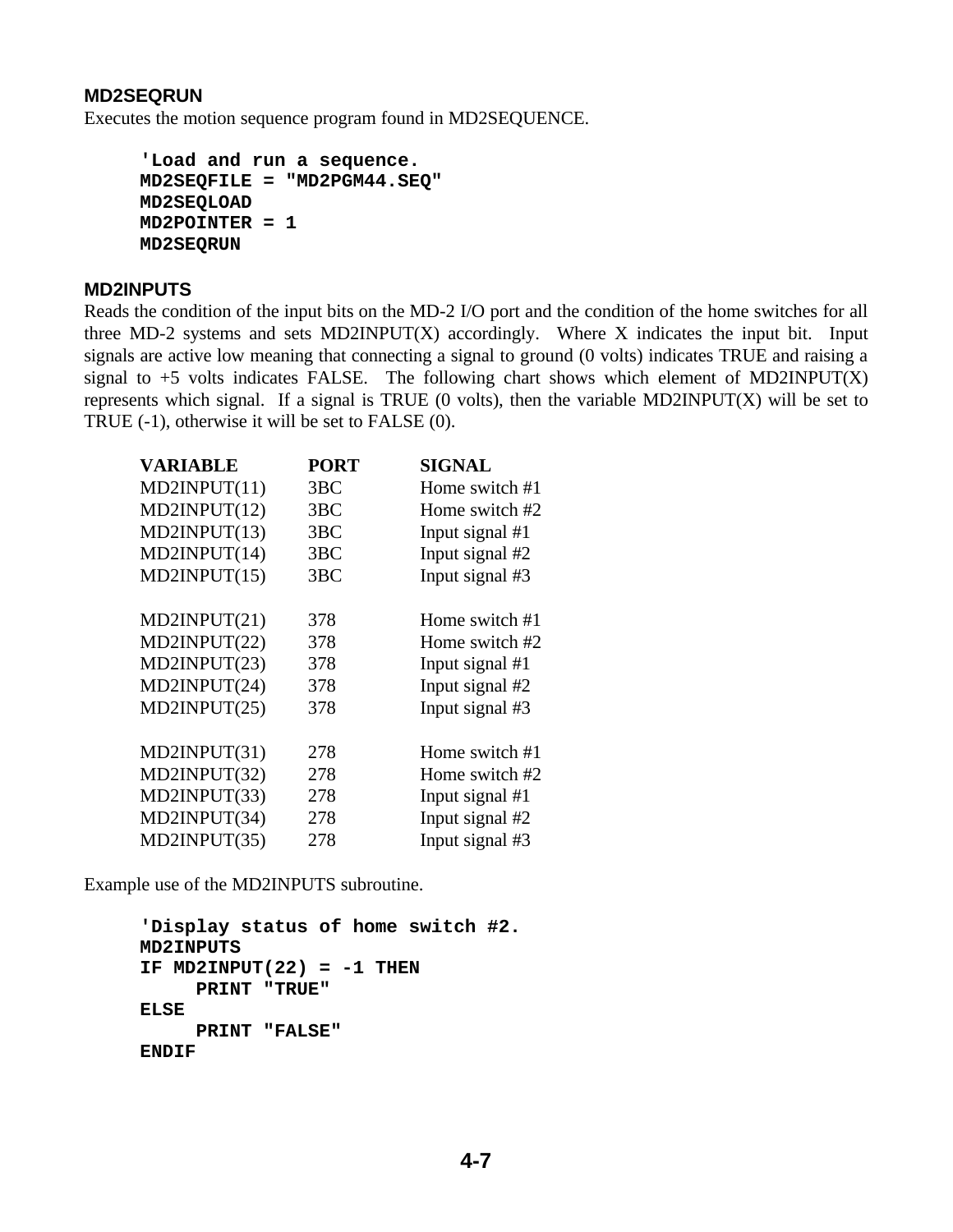### **MD2OUTPUTS**

The MD2OUTPUTS subroutine allows the programmer to control the 2 output signals on the I/O port of each MD-2 system. The setting of the MD2OUTPUTCODE parameter determines the MD-2 system, the I/O signal, and the action (On or Off).

| <b>OUTPUT CODE</b> | <b>PORT</b> | <b>SIGNAL</b> | <b>ACTION</b> |
|--------------------|-------------|---------------|---------------|
| 110                | 3BC         | #1            | <b>OFF</b>    |
| 111                | 3BC         | #1            | <b>ON</b>     |
| 120                | 3BC         | #2            | <b>OFF</b>    |
| 121                | 3BC         | #2            | ON            |
|                    |             |               |               |
| 210                | 378         | #1            | <b>OFF</b>    |
| 211                | 378         | #1            | <b>ON</b>     |
| 220                | 378         | #2            | <b>OFF</b>    |
| 221                | 378         | #2            | ON            |
|                    |             |               |               |
| 310                | 278         | #1            | <b>OFF</b>    |
| 311                | 278         | #1            | ON            |
| 320                | 278         | #2            | <b>OFF</b>    |
| 321                | 278         | #2            | ON            |

Example use of the MD2OUTPUTS subroutine.

 **'Turn on output #2. MD2OUTPUTCODE = 121 MD2OUTPUTS**

### **MD2HOME**

Moves the motor specified by the MD2MOTOR parameter to the home position using the home switch. Ramping is not performed, the MD2MINSPEED(M) parameter determines the motor's speed. The direction of the home switch is determined by the MD2HOMEDIR(M) parameter. After reaching the home switch, the motor will move forward by the distance stored in the MD2HOMEOFFSET(M) parameter. Only one motor can be moved home at a time.

```
 'Home motors 3 and 4.
 MD2MOTOR = 3
 MD2HOME
 MD2MOTOR = 4
 MD2HOME
```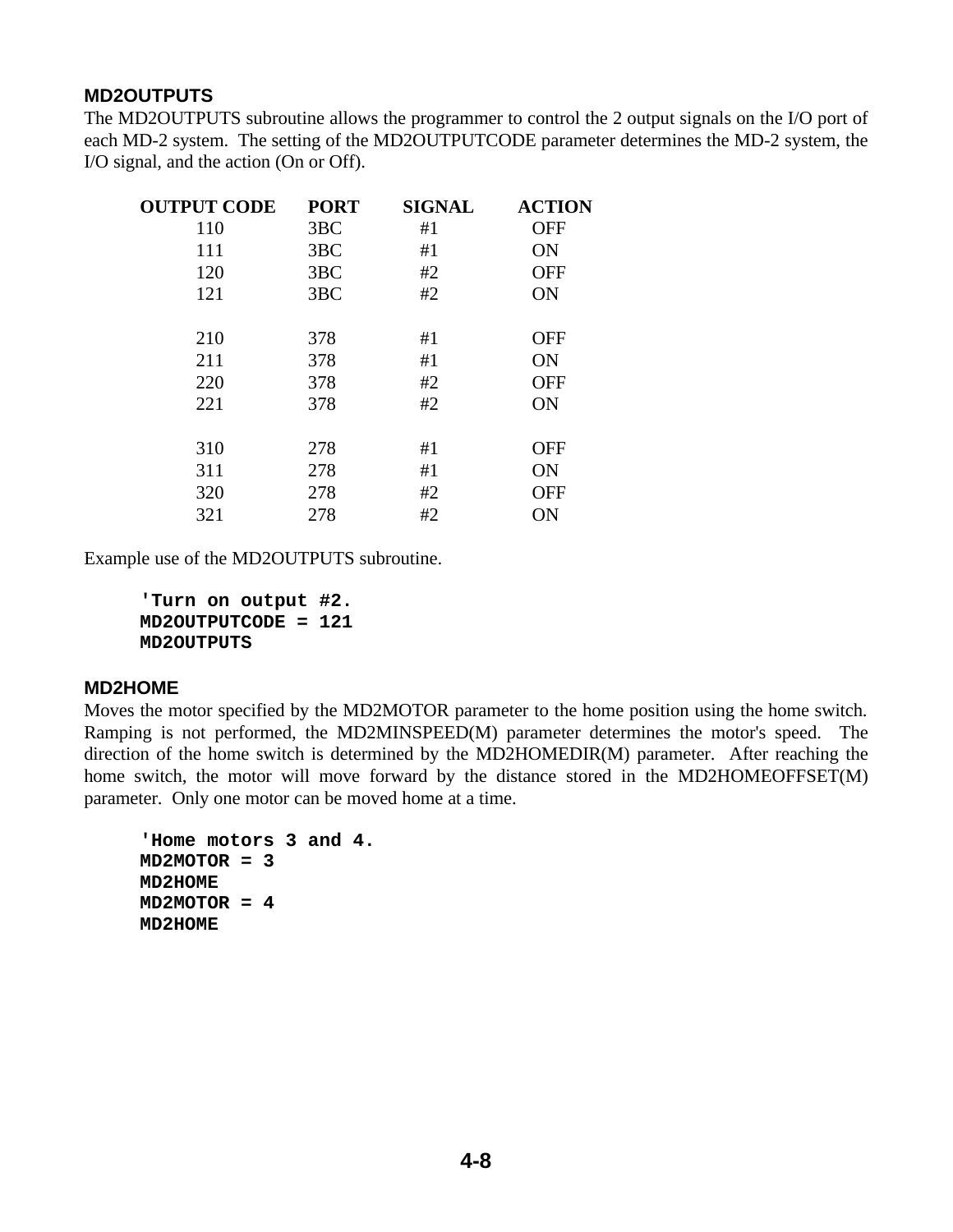### **MD2MOVE**

Used to move one or two motors. The MD2MOTOR parameter determines which motor or motor pair will be moved  $(1, 2, 3, 4, 5, 6, 12, 34, or 56)$ . All motor parameters apply such as backlash compensation, soft limits, units conversion, move type, step type, etc. Ramping will be performed. When moving two motors, both will start and stop at the same time (linear interpolation).

```
 'Move motor 1 and 2.
 MD2MOTOR = 12
 MD2TARGET(1) = 12 'Motor 1, 12 units.
 MD2TARGET(2) = 3.3 'Motor 2, 3.3 units.
 MD2MOVETYPE = "A" 'Absolute move.
 MD2MOVE
 'Move motor 3.
 MD2MOTOR = 3
 MD2TARGET(3) = -144.2 'Reverse 144.2 units.
 MD2MOVETYPE = "R" 'Relative move.
 MD2MOVE
```
### **MD2CIRCLE**

Used to move two motors connected to an XY positioning table in a circular pattern. Partial circle (arcs), ellipses, partial ellipses, and polygons are also possible by change the circle parameters. Changing the MD2CIRCLERADIUS parameters will create an ellipse, changing MD2CIRCLECHORD will create polygons. Ramping is not performed, the MD2MINSPEED(M) parameter determines the motor's speed.

This example moves motors 3 and 4 in a complete circle with a radius of 2 units and a center position of 10.5 and 4.1.

> **'Move circle. MD2CIRCLERADIUSX=2 MD2CIRCLERADIUSY=2 MD2CIRCLECENTERX=10.5 MD2CIRCLECENTERY=4.1 MD2CIRCLESTART=0 MD2CIRCLEARC=360 MD2CIRCLECHORD=1 MD2MOVETYPE="A" MD2MOTOR=34 MD2CIRCLE**

This example moves motors 1 and 2 in a 90 degree arc with a radius of 4 units and a center position which is 1 unit forward from the current position in the X axis and 1 unit forward from the current position in the Y axis.

> **'Move circle. MD2CIRCLERADIUSX=4 MD2CIRCLERADIUSY=4 MD2CIRCLECENTERX=1 MD2CIRCLECENTERY=1 MD2CIRCLESTART=0 MD2CIRCLEARC=90 MD2CIRCLECHORD=1 MD2MOVETYPE="R" MD2MOTOR=12 MD2CIRCLE**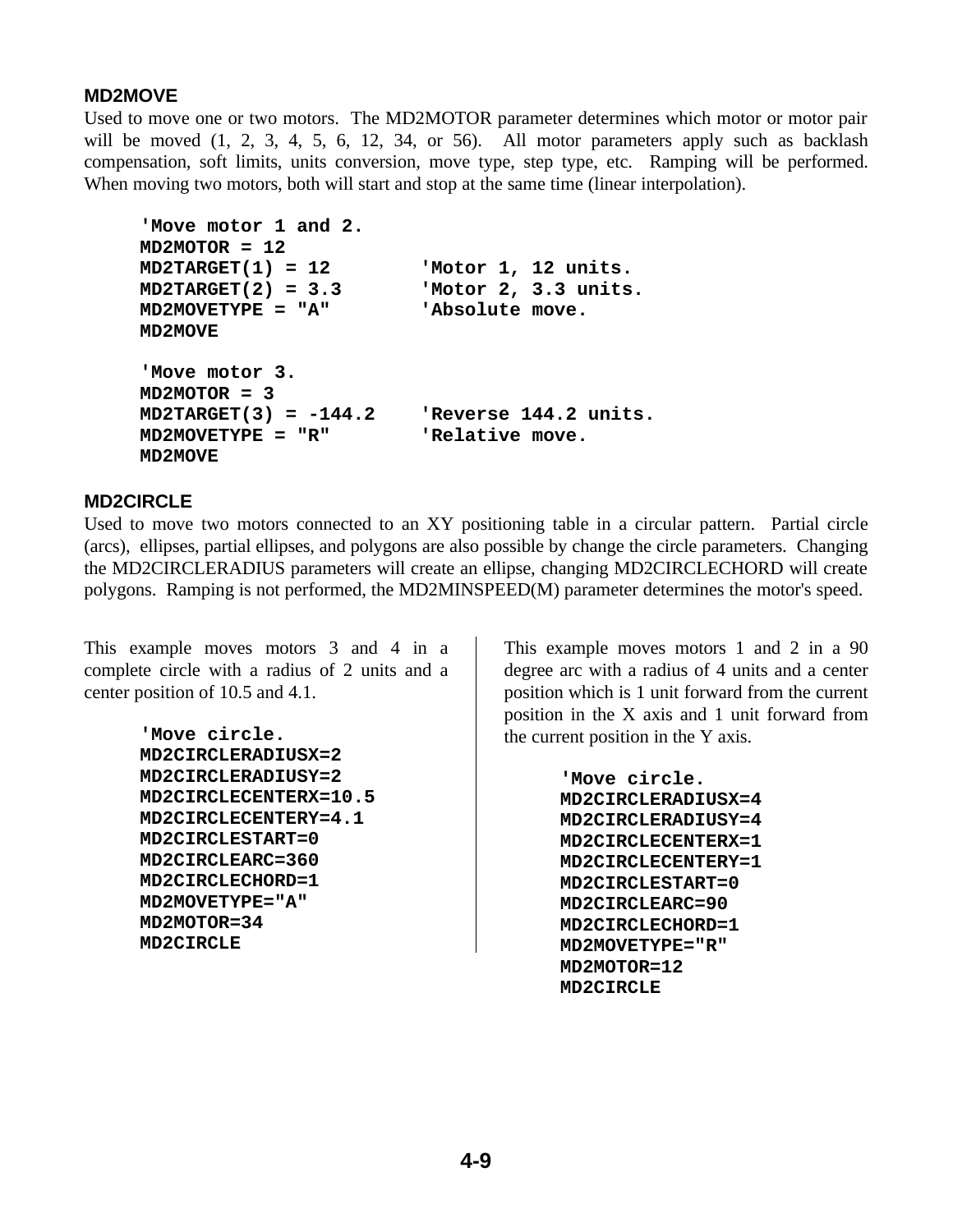### **MD2GRID**

Moves two motors using grid coordinates. Simplifies tasks that require positioning to rows and columns of a grid.

The following code will perform a grid move.

```
 'Grid move to column 1, row 2.
 MD2MOTOR = 34
 MD2GRIDBEGINX = 0
 MD2GRIDBEGINY = 0
 MD2GRIDSPACEX = 2.5
 MD2GRIDSPACEY = 2.5
 MD2GRIDTARGETX = 1
 MD2GRIDTARGETY = 2
 MD2GRID
```
### *Status Codes*

The following status codes are returned in the MD2STATUS variable when a subroutine is complete. It tells the program if an operation was successful or if it failed.

### **CODE MEANING**

- O OK, operation successful.
- B Failed, bad parameter.
- L Failed, soft limit exceeded.
- K Failed, keypress interrupted move.
- F Failed, file error.
- P Failed, port not available.
- S Failed, setup (MD2SETUP) not performed yet.
- E Failed, MD-2 not enabled.
- C Failed, calibration needed.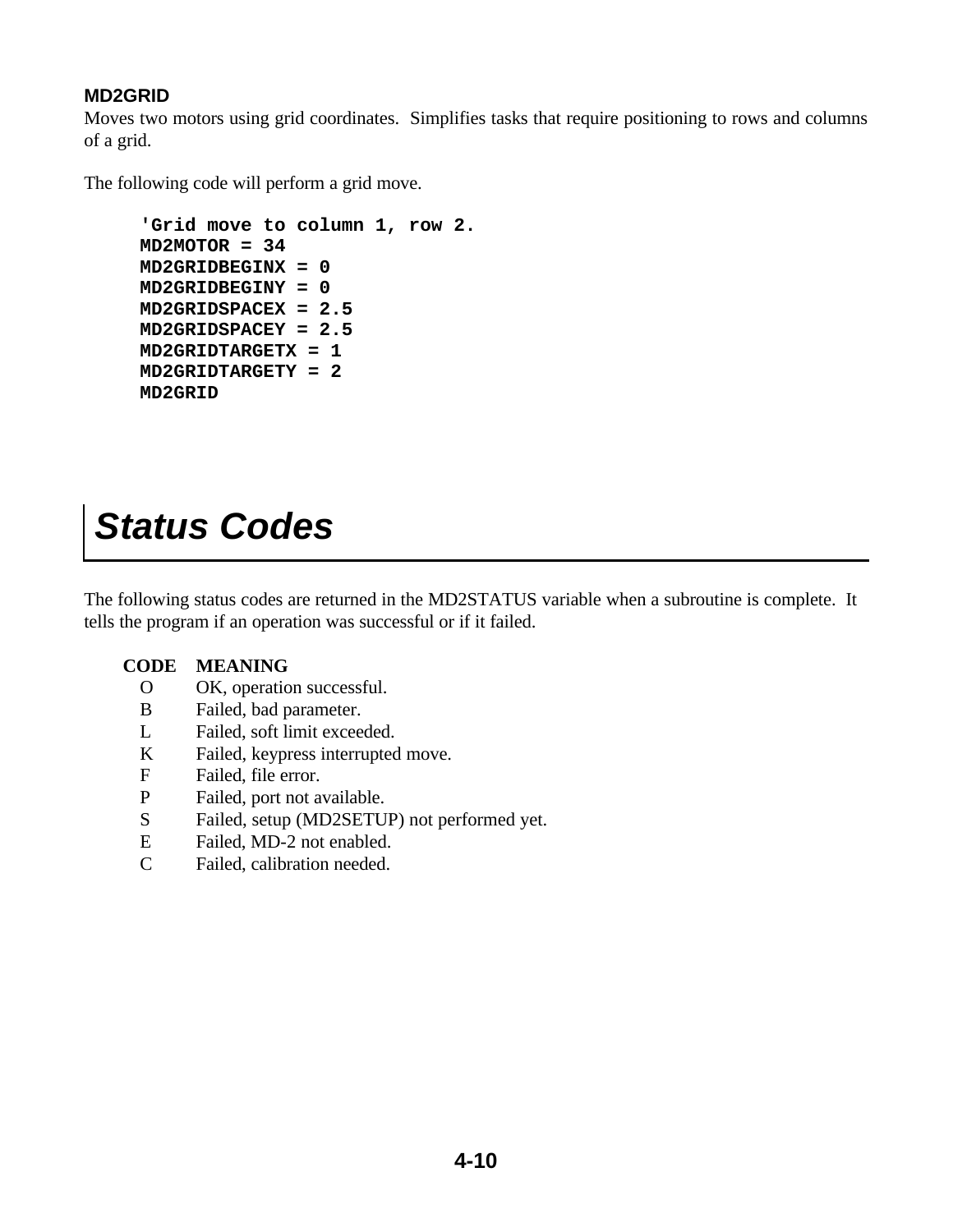### *Parameters*

Each motor has several parameters which are used to control their behavior during moves. Some parameters apply to individual motors while others apply to all motors. When setting a parameter that applies to a particular motor, the motor number (1 through 6) is placed in parenthesis following the parameter name. This list describes each parameter, what their valid values are, and how to set them in a motion program.

| <b>Backlash Compensation</b>                                                                                                                                                                                                                              |  |  |
|-----------------------------------------------------------------------------------------------------------------------------------------------------------------------------------------------------------------------------------------------------------|--|--|
| Used to increase positioning accuracy on mechanical systems that have gear backlash or<br>belt stretch. The backlash values is added to the motion when the motor's direction                                                                             |  |  |
| changes.                                                                                                                                                                                                                                                  |  |  |
| Any valid unit value.                                                                                                                                                                                                                                     |  |  |
| $\overline{0}$ .<br>$MD2BACKLASH(1) = .01$ 'Set backlash for motor 1 to .01 units.                                                                                                                                                                        |  |  |
| Home Direction                                                                                                                                                                                                                                            |  |  |
| Controls direction which the motor must move to reach the home switch. Has the effect<br>of swapping all directions for motor moves.                                                                                                                      |  |  |
| $0 =$ reverse, $-1 =$ forward.                                                                                                                                                                                                                            |  |  |
| $\overline{0}$ .                                                                                                                                                                                                                                          |  |  |
| 'Set home direction to forward for motor 3.<br>$MD2HOMEDIR(3) = -1$                                                                                                                                                                                       |  |  |
| Home Offset                                                                                                                                                                                                                                               |  |  |
| Causes the motor to move away from the home switch in the forward direction when<br>moving home. This position is referred to as position 0, home.                                                                                                        |  |  |
| Any valid unit value.                                                                                                                                                                                                                                     |  |  |
| $\overline{0}$ .                                                                                                                                                                                                                                          |  |  |
| MD2HOMEOFFSET $(6) = .1$ 'Set home offset to .1 units for motor 6.                                                                                                                                                                                        |  |  |
| Hold motors after moves.                                                                                                                                                                                                                                  |  |  |
| <b>Description:</b><br>Controls holding mode of all motors. When set to true, motors are left energized after<br>moves which causes them to resist shaft rotation. When set to false, motors are de-<br>energized after moves which resists heat buildup. |  |  |
| 0=false (off), $-1$ =true (on)                                                                                                                                                                                                                            |  |  |
| $\overline{0}$ .                                                                                                                                                                                                                                          |  |  |
| $MD2HOLD = -1$<br>Turn hold on for all motors.                                                                                                                                                                                                            |  |  |
| Interrupts left on during moves.                                                                                                                                                                                                                          |  |  |
| Allows interrupts to be turned off during motor moves to maximize smoothness.                                                                                                                                                                             |  |  |
| Controls interrupts received from com ports, modems and mice.                                                                                                                                                                                             |  |  |
| 0=false (off), $-1$ =true (on)                                                                                                                                                                                                                            |  |  |
| $\overline{0}$ .                                                                                                                                                                                                                                          |  |  |
| $MD2INTERRUPTS = 0$<br>Turn interrupts off.                                                                                                                                                                                                               |  |  |
|                                                                                                                                                                                                                                                           |  |  |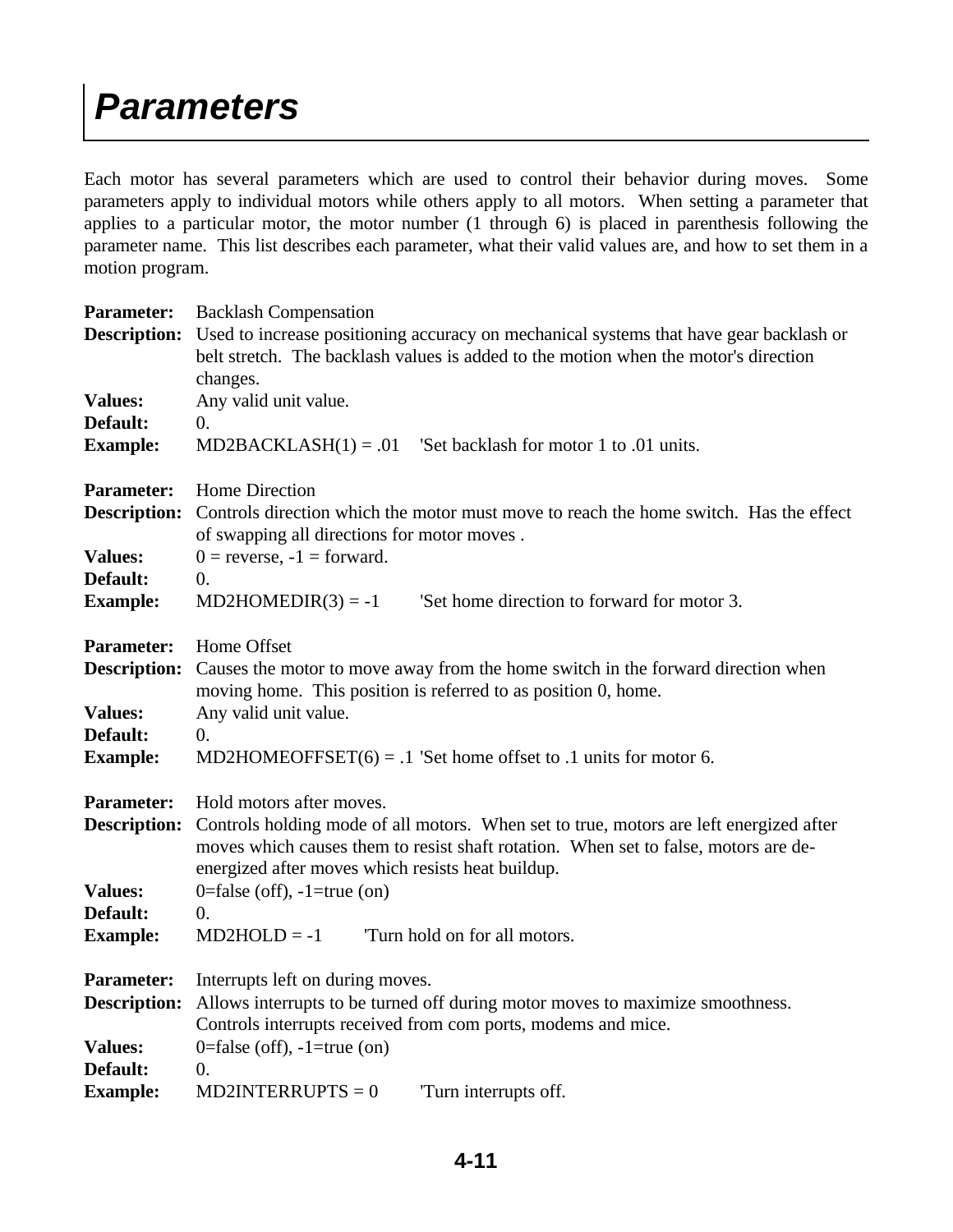| <b>Parameter:</b>                     | Limit - Forward                                                                                                                     |  |  |
|---------------------------------------|-------------------------------------------------------------------------------------------------------------------------------------|--|--|
| <b>Description:</b>                   | Limits motor motion beyond a preset limit in the forward direction. Any move that would                                             |  |  |
|                                       | exceed this limit will not be performed.                                                                                            |  |  |
| <b>Values:</b>                        | Any valid unit value.                                                                                                               |  |  |
| Default:                              | 999999.                                                                                                                             |  |  |
| <b>Example:</b>                       | 'Set forward limit for motor 2 to 18 units.<br>$MD2LIMITF(2) = 18$                                                                  |  |  |
| <b>Parameter:</b>                     | Limit - Reverse                                                                                                                     |  |  |
| <b>Description:</b>                   | Limits motor motion beyond a preset limit in the reverse direction. Any move that would<br>exceed this limit will not be performed. |  |  |
| <b>Values:</b>                        | Any valid unit value.                                                                                                               |  |  |
| Default:                              | -999999.                                                                                                                            |  |  |
| <b>Example:</b>                       | $MD2LIMITR(2) = 0$<br>'Set forward limit for motor 2 to 0 units.                                                                    |  |  |
| <b>Parameter:</b>                     | Selected motor(s)                                                                                                                   |  |  |
| <b>Description:</b>                   | Sets the motor $(1-6)$ or motor pair $(12, 34 \text{ or } 56)$ that are to be acted upon. Line moves                                |  |  |
|                                       | can be single or dual motor moves. Circle and grid moves must be dual motor moves.                                                  |  |  |
|                                       | Also used to select MD-2 system for functions such as MD2ON, MD2OFF,<br>MD2STANDBYON/OFF, etc.                                      |  |  |
| <b>Values:</b>                        | 1, 2, 3, 4, 5, 6, 12, 34, 56.                                                                                                       |  |  |
| Default:                              | 1.                                                                                                                                  |  |  |
| <b>Example:</b>                       | 'Set motor number to 3.<br>$MD2MOTOR = 3$                                                                                           |  |  |
|                                       |                                                                                                                                     |  |  |
| <b>Parameter:</b>                     | Motor name                                                                                                                          |  |  |
| <b>Description:</b><br><b>Values:</b> | Used simply as a description of the motors function and is only used for display.                                                   |  |  |
| Default:                              | Any 8-character combination of numbers and letters.                                                                                 |  |  |
| <b>Example:</b>                       | "Motor #1", "Motor #2", etc.<br>MD2MOTORNAME $(4)$ = "X axis" 'Set motor name for motor 4.                                          |  |  |
|                                       |                                                                                                                                     |  |  |
| <b>Parameter:</b>                     | Maximum Speed.                                                                                                                      |  |  |
|                                       | <b>Description:</b> Determines the maximum speed that a motor will reach after accelerating.                                        |  |  |
| <b>Values:</b>                        | Given in units per second.                                                                                                          |  |  |
| Default:                              | 500.<br>'Motor 1 maximum speed $=$ 3.2 units per second.<br>$MD2MAXSPEED(1) = 3.2$                                                  |  |  |
| <b>Example:</b>                       |                                                                                                                                     |  |  |
| <b>Parameter:</b>                     | Minimum Speed.                                                                                                                      |  |  |
| <b>Description:</b>                   | Determines the minimum speed that a motor will begin and end with.                                                                  |  |  |
| <b>Values:</b>                        | Given in units per second.                                                                                                          |  |  |
| Default:                              | 100.                                                                                                                                |  |  |
| <b>Example:</b>                       | $MD2MINSPEED(1) = .5$<br>'Motor 1 minimum speed $= .5$ units per second.                                                            |  |  |
| <b>Parameter:</b>                     | Move Type.                                                                                                                          |  |  |
| <b>Description:</b>                   | Selects relative or absolute moves. Affects all motors.                                                                             |  |  |
| <b>Values:</b>                        | " $A$ " = absolute, " $R$ " = relative.                                                                                             |  |  |
| Default:                              | "R".                                                                                                                                |  |  |
| <b>Example:</b>                       | $MD2MOVERYPE = "A"$<br>'Absolute mode.                                                                                              |  |  |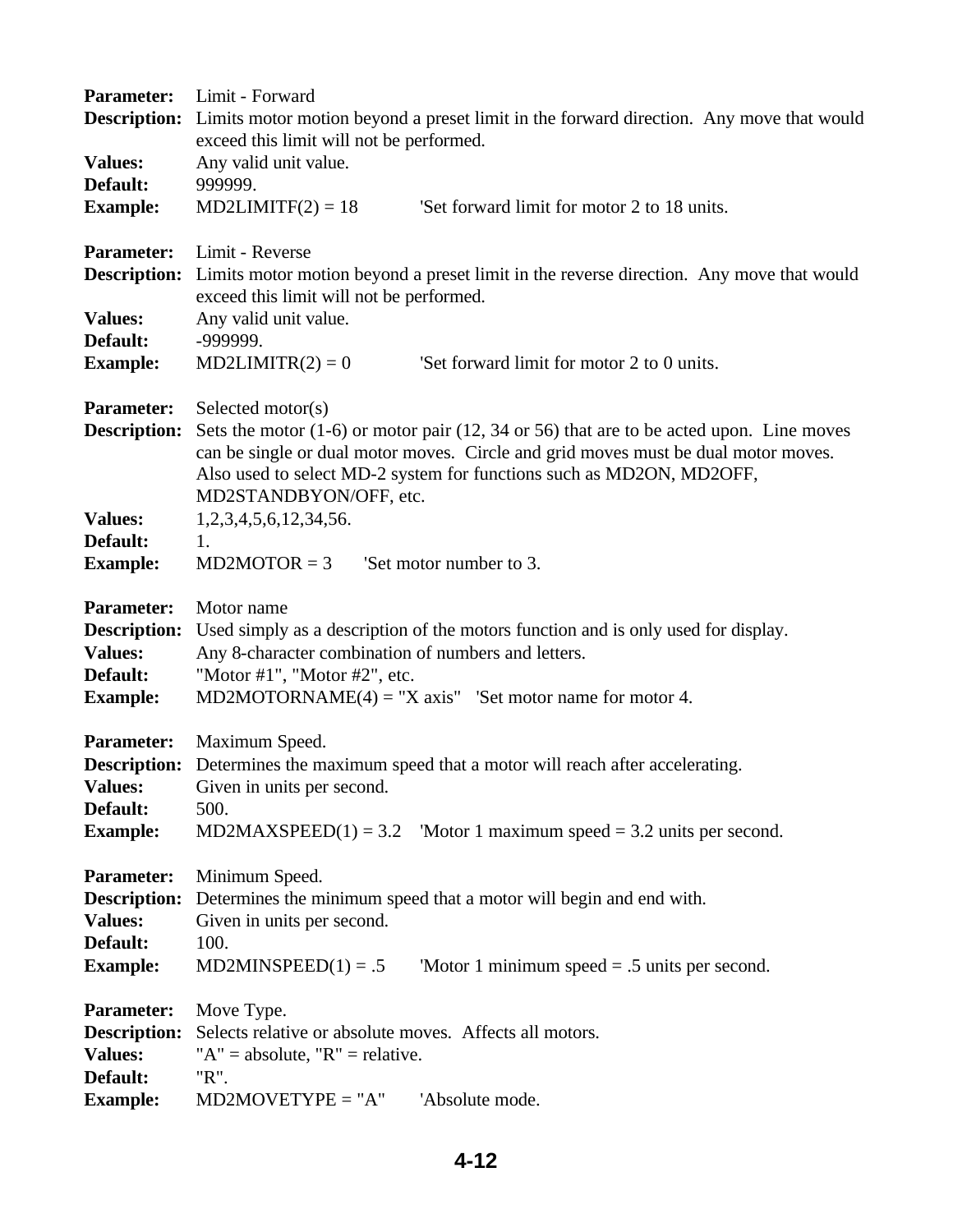| <b>Parameter:</b>   | <b>Output Code</b>                                                                      |  |  |
|---------------------|-----------------------------------------------------------------------------------------|--|--|
| <b>Description:</b> | Selects the desired output bit to be controlled before using the MD2OUTPUTS function.   |  |  |
|                     | See section on I/O port for complete description of codes.                              |  |  |
| <b>Values:</b>      | 110, 111, 120, 121, 210, 211, 220, 221, 310, 311, 320, 321.                             |  |  |
| Default:            | 110.                                                                                    |  |  |
| <b>Example:</b>     | MD2OUTPUTCODE = 211 'MD-2 #2, Output #1, ON.                                            |  |  |
| <b>Parameter:</b>   | Position                                                                                |  |  |
| <b>Description:</b> | The current motor position in units. Updated automatically by move functions. Can be    |  |  |
|                     | set manually to force the system to think it's at a different position.                 |  |  |
| <b>Values:</b>      | Any valid unit value.                                                                   |  |  |
| Default:            | 0.                                                                                      |  |  |
| <b>Example:</b>     | $MD2POSITION(2) = 12$<br>'Set current position to 12 for motor 2                        |  |  |
| <b>Parameter:</b>   | Slope                                                                                   |  |  |
| <b>Description:</b> | Determines the rate of acceleration and deceleration. The value sets the distance of    |  |  |
|                     | motion needed to accelerate from the minimum speed to the maximum speed and to          |  |  |
|                     | decelerate from the maximum speed to the minimum speed.                                 |  |  |
| <b>Values:</b>      | Any valid unit value. 0 will cause constant speed using maximum speed value.            |  |  |
| Default:            | 100.                                                                                    |  |  |
| <b>Example:</b>     | $MD2SLOPE(5) = 1.5$<br>Set slope for motor 5 to 1.5 units.                              |  |  |
| <b>Parameter:</b>   | Step Type                                                                               |  |  |
| <b>Description:</b> | Sets the type of step patterns given to the motors. Affects all motors.                 |  |  |
| <b>Values:</b>      | "H" = half step, "D" = double-full step, "S" = single-full step.                        |  |  |
| Default:            | "H".                                                                                    |  |  |
| <b>Example:</b>     | $MD2STEPTYPE = "H"$<br>'Set step type to half.                                          |  |  |
| <b>Parameter:</b>   | Target                                                                                  |  |  |
| <b>Description:</b> | Determines the distance and direction a motor will move in relative mode and determines |  |  |
|                     | the desired target position in absolute moves.                                          |  |  |
| <b>Values:</b>      | Any valid unit value.                                                                   |  |  |
| Default:            | 400.                                                                                    |  |  |
| <b>Example:</b>     | $MD2TARGET(3) = 4.1$<br>'Motor 3 target $= 4.1$ units.                                  |  |  |
| <b>Parameter:</b>   | Units value.                                                                            |  |  |
| <b>Description:</b> | Sets the number of motor steps for each user defined unit. Inches, mm and feet are      |  |  |
|                     | common units.                                                                           |  |  |
| <b>Values:</b>      | Positive whole numbers.                                                                 |  |  |
| Default:            | 1.                                                                                      |  |  |
| <b>Example:</b>     | $MD2UNITS(3) = 200$<br>'Motor 3, 200 steps per inch.                                    |  |  |
| <b>Parameter:</b>   | Unit Name.                                                                              |  |  |
| <b>Description:</b> | Describes units. Only used for display purposes.                                        |  |  |
| <b>Values:</b>      | Any 8-character combination of numbers and letters.                                     |  |  |
| Default:            | "Steps"                                                                                 |  |  |
| <b>Example:</b>     | $MD2UNITNAME(4) = "Inches"$<br>'Motor $4 =$ Inches.                                     |  |  |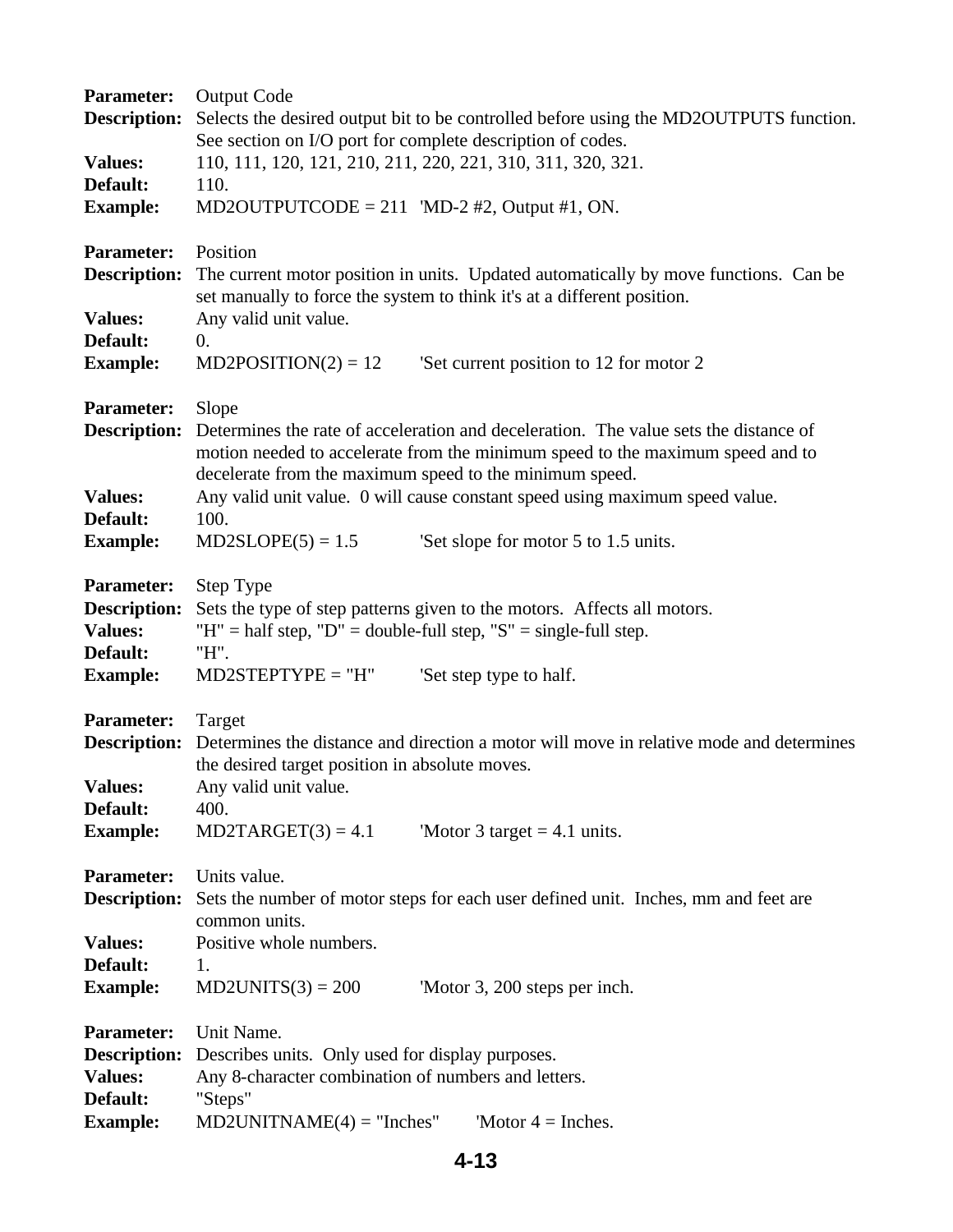### **Circle Parameters**

| <b>Parameter:</b><br><b>Description:</b>                                                  | X-Axis Radius<br>an elliptical pattern.                                                                                                                                                                                                                                                                                   | Sets the radius of the X axis motor. Setting different than the Y-axis radius will result in |  |
|-------------------------------------------------------------------------------------------|---------------------------------------------------------------------------------------------------------------------------------------------------------------------------------------------------------------------------------------------------------------------------------------------------------------------------|----------------------------------------------------------------------------------------------|--|
| <b>Values:</b><br>Default:<br><b>Example:</b>                                             | Any valid unit value.<br>1.<br>$MD2CIRCLERADIUSX = 2.2$                                                                                                                                                                                                                                                                   | 'Set X-axis radius.                                                                          |  |
| <b>Parameter:</b><br><b>Description:</b>                                                  | Y-Axis Radius                                                                                                                                                                                                                                                                                                             | Sets the radius of the Y axis motor. Setting different than the X-axis radius will result in |  |
| <b>Values:</b><br>Default:                                                                | an elliptical pattern.<br>Any valid unit value.<br>1.                                                                                                                                                                                                                                                                     |                                                                                              |  |
| <b>Example:</b>                                                                           | $MD2CIRCLERADIUSY = 2.2$                                                                                                                                                                                                                                                                                                  | 'Set Y-axis radius.                                                                          |  |
| <b>Parameter:</b><br><b>Description:</b><br><b>Values:</b><br>Default:                    | X-Axis Center Position<br>Sets the center position of the circle on the X axis motor.<br>Any valid unit value.<br>1.                                                                                                                                                                                                      |                                                                                              |  |
| <b>Example:</b>                                                                           | $MD2CIRCLECENTERX = 4.5$                                                                                                                                                                                                                                                                                                  | 'Set X-axis center.                                                                          |  |
| <b>Parameter:</b><br><b>Description:</b><br><b>Values:</b><br>Default:<br><b>Example:</b> | <b>Y-Axis Center Position</b><br>Sets the center position of the circle on the Y axis motor.<br>Any valid unit value.<br>1.<br>$MD2CIRCLECENTERV = 4.5$                                                                                                                                                                   | 'Set Y-axis center.                                                                          |  |
| <b>Parameter:</b><br><b>Description:</b><br><b>Values:</b><br>Default:<br><b>Example:</b> | <b>Start Angle</b><br>Sets the starting angle in degrees.<br>Integer $0 - 360$ .<br>0.<br>$MD2CIRCLESTART = 180$                                                                                                                                                                                                          | Set starting angle to 180 degrees.                                                           |  |
| <b>Parameter:</b><br><b>Description:</b><br><b>Values:</b><br>Default:<br><b>Example:</b> | Arc Angle<br>Sets the arc angle in degrees. 360 will result in a circle, 180 in 1/2 circle etc.<br>Integer $0 - 360$ .<br>360.<br>$MD2CIRCLEARC = 90$<br>Set arc angle to 90 degrees.                                                                                                                                     |                                                                                              |  |
| <b>Parameter:</b><br><b>Description:</b><br><b>Values:</b>                                | Chord Angle<br>Sets the chord angle in degrees. This is the distance between points on the circle that are<br>connected together to create the arc or circle. The maximum resolution is 1 which causes<br>a point to be placed every 1 degree. 45 will create an octagon, 60 will create a hexagon.<br>Integer $1 - 90$ . |                                                                                              |  |
| Default:<br><b>Example:</b>                                                               | 1.<br>$MD2CIRCLECHORD = 1$                                                                                                                                                                                                                                                                                                | 'Set chord angle to 1 degree.                                                                |  |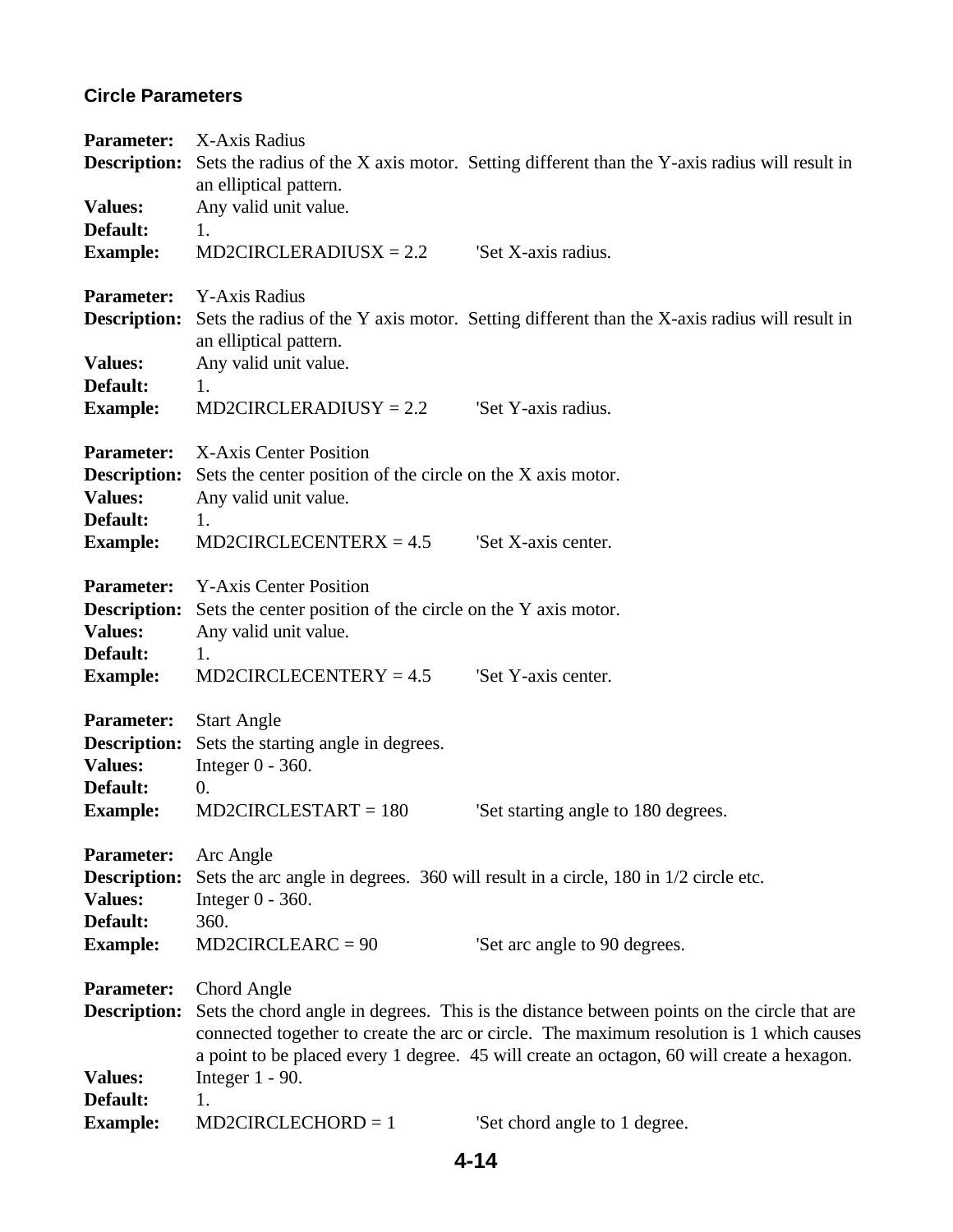### **Grid Parameters**

| <b>Parameter:</b><br>Description:<br><b>Values:</b><br>Default:                           | X-Axis Beginning Position.<br>Sets the beginning of the grid on the X axis motor.<br>Any valid unit value.<br>1.                                           |                                 |  |
|-------------------------------------------------------------------------------------------|------------------------------------------------------------------------------------------------------------------------------------------------------------|---------------------------------|--|
| <b>Example:</b>                                                                           | $MD2GRIDBEGINX = 0$                                                                                                                                        | 'Set X-axis beginning position. |  |
| <b>Parameter:</b><br><b>Description:</b><br><b>Values:</b><br>Default:<br><b>Example:</b> | Y-Axis Beginning Position.<br>Sets the beginning of the grid on the Y axis motor.<br>Any valid unit value.<br>1.<br>$MD2GRIDBEGINY = 0$                    | 'Set Y-axis beginning position. |  |
| <b>Parameter:</b><br><b>Description:</b><br><b>Values:</b><br>Default:<br><b>Example:</b> | X-Axis Spacing.<br>Sets the spacing between grid points on the X axis motor.<br>Any valid unit value.<br>1.<br>$MD2GRIDSPACEX = 1$                         | 'Set X-axis grid spacing.       |  |
| <b>Parameter:</b><br><b>Description:</b><br><b>Values:</b><br>Default:<br><b>Example:</b> | Y-Axis Spacing.<br>Sets the spacing between grid points on the Y axis motor.<br>Any valid unit value.<br>1.<br>$MD2GRIDSPACEY = 1$                         | 'Set Y-axis grid spacing.       |  |
| <b>Parameter:</b><br><b>Description:</b><br><b>Values:</b><br>Default:<br><b>Example:</b> | X-Axis Target.<br>Sets the desired target grid coordinate for the X axis motor.<br>Integers.<br>1.<br>$MD2GRIDTARGETX = 0$<br>'Set X-axis target position. |                                 |  |
| <b>Parameter:</b><br><b>Description:</b><br><b>Values:</b><br>Default:                    | Y-Axis Target.<br>Sets the desired target grid coordinate for the Y axis motor.<br>Integers.<br>1.                                                         |                                 |  |
| <b>Example:</b>                                                                           | $MD2GRIDTARGETY = 0$                                                                                                                                       | 'Set Y-axis target position.    |  |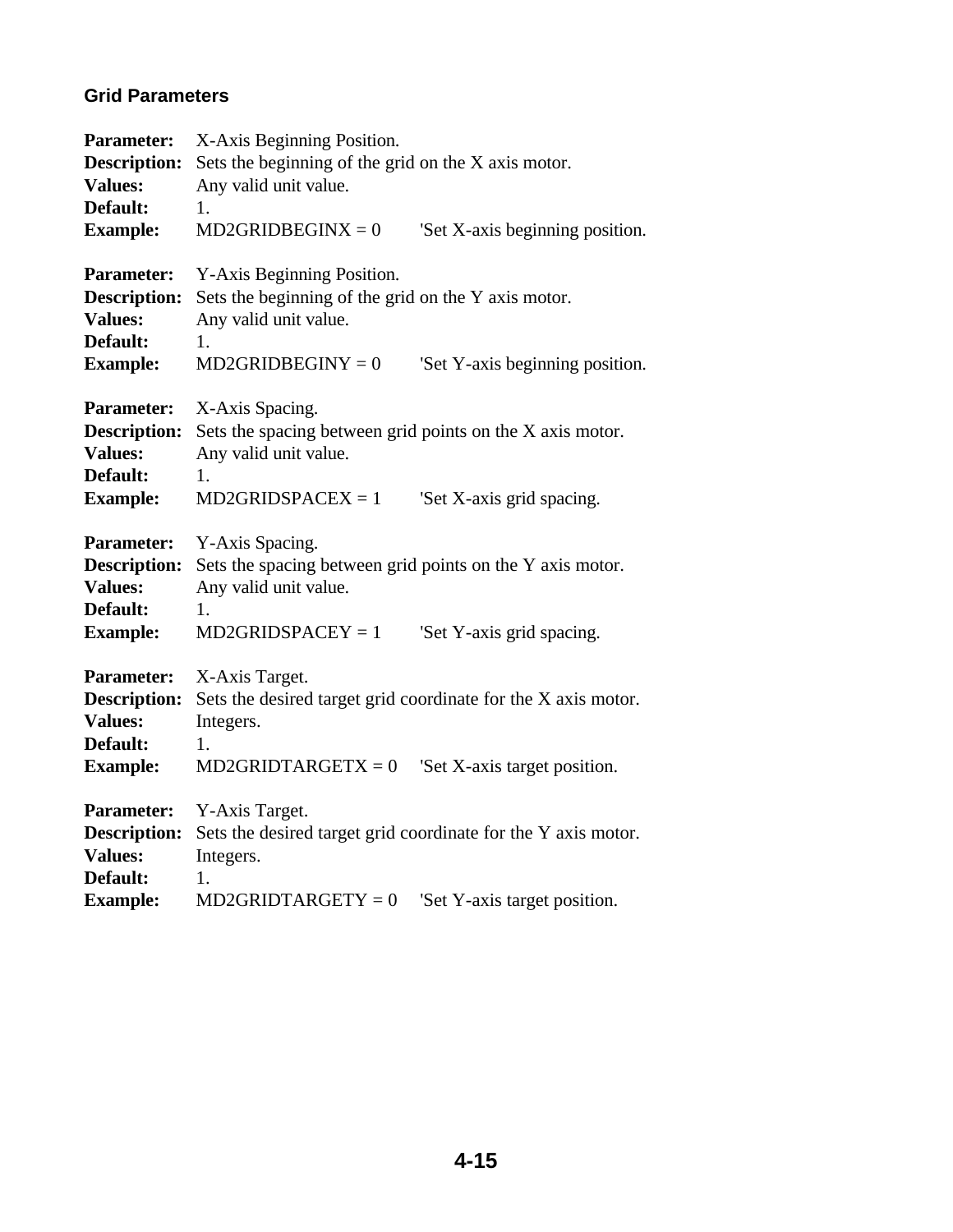### *Example Programs*

The following example program shows the use of the subroutine library for Quick-Basic. Its use is similar to other languages. Consult the documentation file for each language for specific details on its use. It may be necessary to change some parameters for this program to operate on your computer.

 'INCLUDE FILE FOR SUBROUTINE LIBRARY. '\$INCLUDE: 'MD2QB2S.BI' 'SET DEFAULTS AND FINDS PORTS, LOAD CALIBRATION FILE. MD2SETUP IF MD2STATUS <> "O" THEN BEEP : END 'LOAD PARAMETER FILE. MD2PARFILE = "MD2.PAR" 'THIS FILE MUST EXIST. MD2PARLOAD IF MD2STATUS <> "O" THEN BEEP : END 'TURN ON MD-2 FOR MOTORS 3 & 4. MD2MOTOR = 3 'MOTOR 4 WOULD ALSO WORK HERE. MD2ON 'TURN ON MD-2. 'MOVE MOTORS 3 & 4 HOME. MD2MOTOR = 3 'MOVE 3 HOME. MD2HOME MD2MOTOR = 4 'MOVE 4 HOME. MD2HOME 'MOVE MOTOR 3 20 UNITS FORWARD. MD2MOTOR = 3 'MOTOR 3. MD2TARGET(3) = 20  $'$  275 UNITS FORWARD. MD2MOVETYPE = "R" <br>
'RELATIVE. MD2MOVE WE SERVEL THE MOTOR. 'MOVE MOTORS 3 & 4 TO POSITIONS 12 AND 4. MD2MOTOR = 34 'MOTORS 3 & 4. MD2TARGET(3) = 12 'TO POSITION 12 UNITS. MD2TARGET(4) = 4  $'$  'TO POSITION 4 UNITS. MD2MOVETYPE = "A" 'ABSOLUTE MOVE. MD2MOVE 'DISPLAY MOTOR POSITIONS. PRINT "MOTOR 3 POSITION IS: ";MD2POSITION(3) PRINT "MOTOR 4 POSITION IS: ";MD2POSITION(4) 'TURN OFF MD-2 SYSTEM. MD2MOTOR = 3 'SELECT MOTOR AT THAT PORT. MD2OFF  $'$  TURN OFF MD-2. END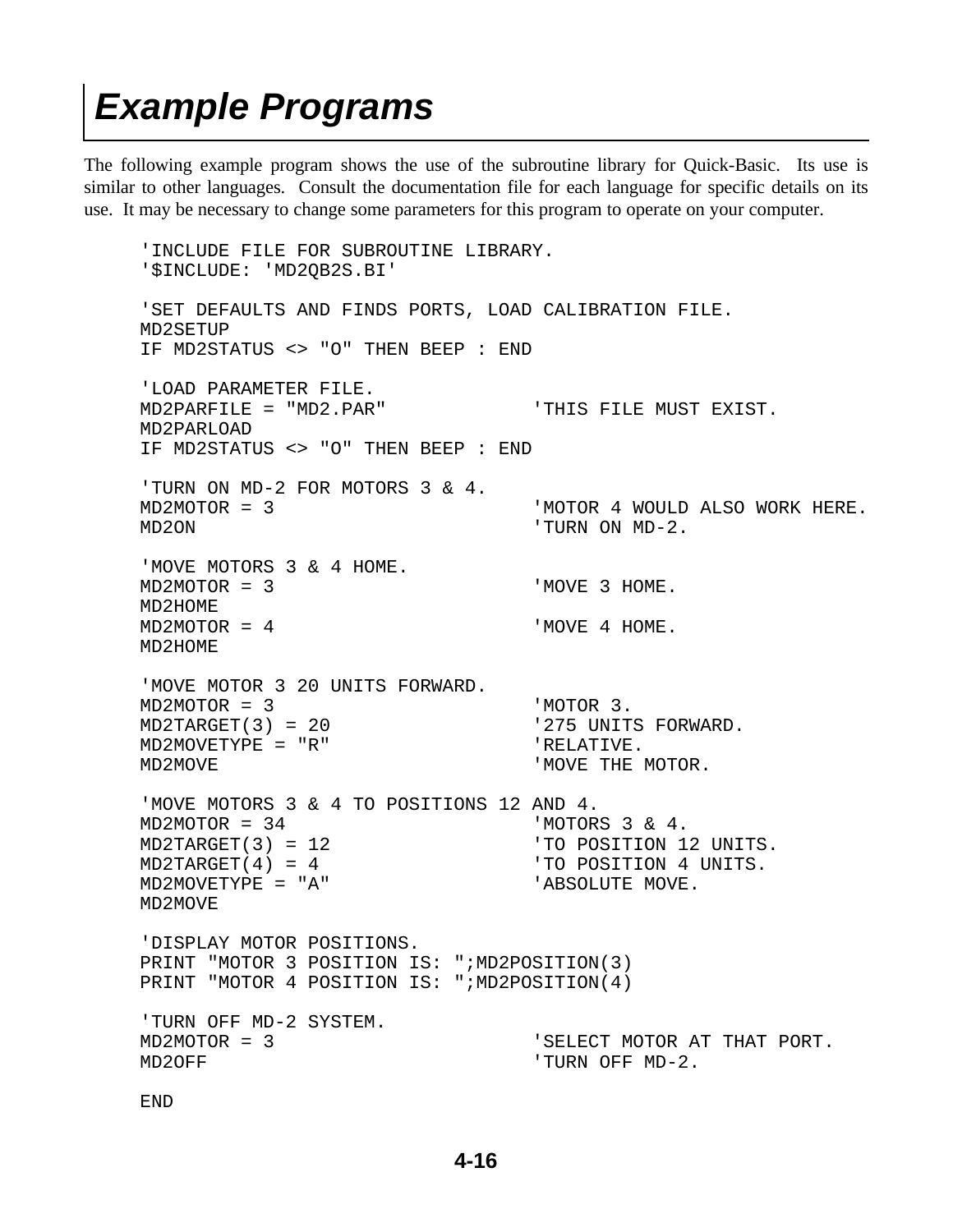This Quick-Basic example program allows the user to edit motor parameters and run a motion sequence program.

 'INCLUDE FILE FOR SUBROUTINE LIBRARY. '\$INCLUDE: 'MD2QB2S.BI' 'SET DEFAULTS AND FINDS PORTS, LOAD CALIBRATION FILE. MD2SETUP 'LOAD PARAMETER FILE. MD2PARFILE = "MD2.PAR" : MD2PARLOAD MD2MOVE MENULOOP: 'DISPLAY MENU. CLS PRINT "1 - EDIT PARAMETERS." PRINT "2 - RUN SEQUENCE." PRINT "3 - QUIT" PRINT : INPUT "ENTER SELECTION: ",ENTRY\$ 'EDIT PARAMETERS? IF ENTRY\$ = "1" THEN MD2PAREDIT 'RUN SEQUENCE? IF ENTRY\$ = "2" THEN INPUT "ENTER SEQUENCE FILE NAME: ",MD2SEQFILE MD2SEQLOAD IF MD2STATUS = "O" THEN MD2POINTER = 1 MD2SEQRUN ELSE INPUT "ERROR LOADING FILE, PRESS ENTER ",ENTRY\$ ENDIF ENDIF 'QUIT? IF ENTRY\$ = "3" THEN END GOTO MENULOOP